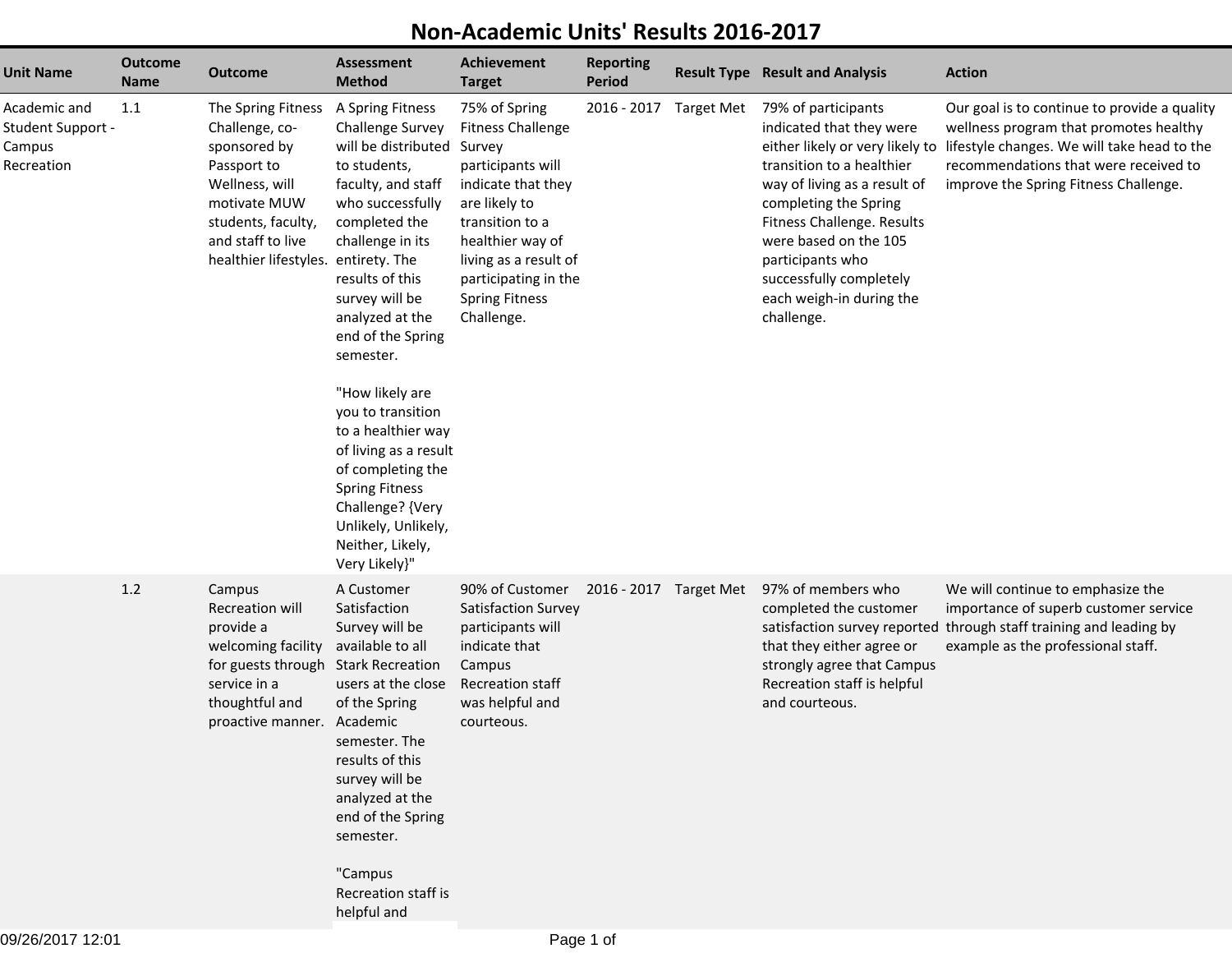| <b>Unit Name</b> | <b>Outcome</b><br>Name | <b>Outcome</b>                                                                                                                                   | <b>Assessment</b><br><b>Method</b>                                                                                                                                                                                                                                                                                                                                                                                                                                                                  | <b>Achievement</b><br><b>Target</b>                                                                                                                                                           | <b>Reporting</b><br>Period | <b>Result Type Result and Analysis</b>                                                                                                                                                       | <b>Action</b>                                                                                                                                                                                 |
|------------------|------------------------|--------------------------------------------------------------------------------------------------------------------------------------------------|-----------------------------------------------------------------------------------------------------------------------------------------------------------------------------------------------------------------------------------------------------------------------------------------------------------------------------------------------------------------------------------------------------------------------------------------------------------------------------------------------------|-----------------------------------------------------------------------------------------------------------------------------------------------------------------------------------------------|----------------------------|----------------------------------------------------------------------------------------------------------------------------------------------------------------------------------------------|-----------------------------------------------------------------------------------------------------------------------------------------------------------------------------------------------|
|                  | 1.2                    | Campus<br><b>Recreation will</b><br>provide a<br>welcoming facility<br>for guests through<br>service in a<br>thoughtful and<br>proactive manner. | courteous.<br>{Strongly<br>Disagree,<br>Disagree, No<br>Opinion, Agree,<br>Strongly Agree}"                                                                                                                                                                                                                                                                                                                                                                                                         | 90% of Customer<br>Satisfaction Survey<br>participants will<br>indicate that<br>Campus<br><b>Recreation staff</b><br>was helpful and<br>courteous.                                            | 2016 - 2017 Target Met     | 97% of members who<br>completed the customer<br>satisfaction survey reported<br>that they either agree or<br>strongly agree that Campus<br>Recreation staff is helpful<br>and courteous.     | We will continue to emphasize the<br>importance of superb customer service<br>through staff training and leading by<br>example as the professional staff.                                     |
|                  | 2.1                    | Students who are<br>employed at Stark Evaluation Form,<br><b>Recreation Center</b><br>will gain or<br>improve their<br>leadership skills.        | An Employee<br>which students<br>are required to<br>complete, is<br>administered to<br>each employee at<br>the end of each<br>regular academic<br>semester. The<br>results of this<br>evaluation form<br>for both<br>semesters will be<br>analyzed at the<br>end of the Spring<br>semester.<br>"Through my<br>employment with<br>Campus<br>Recreation, I have<br>developed or<br>improved my<br>leadership skills.<br>{Strongly<br>Disagree,<br>Disagree, No<br>Opinion, Agree,<br>Strongly Agree}" | 90% of student<br>employees will<br>report on the<br>Employee<br><b>Evaluation Form</b><br>that their<br>leadership skills<br>improved as a<br>result of working<br>for Campus<br>Recreation. | 2016 - 2017 Target Met     | 97% of our student<br>employees either agreed or<br>strongly agreed that<br>through their employment<br>with Campus Recreation,<br>they developed or<br>improved their leadership<br>skills. | We will continue to provide leadership<br>opportunities through programming, special<br>events, and employment for our students to<br>increase development and leadership<br>among our staff. |
|                  | 2.2                    | Students<br>employed at Stark<br><b>Recreation Center</b><br>will strengthen<br>their problem-<br>solving skills.                                | An Employee<br>Evaluation Form,<br>which students<br>are required to<br>complete, is<br>administered to<br>each employee at problem-solving                                                                                                                                                                                                                                                                                                                                                         | 90% of student<br>employees will<br>report on the<br>Employee<br><b>Evaluation Form</b><br>that their                                                                                         | 2016 - 2017 Target Met     | 96% of students agreed or<br>strongly agreed that<br>through their employment<br>with Campus Recreation,<br>their problem-solving skills<br>improved.                                        | We will continue to create a culture that<br>emphasizes the use of our student's critical<br>thinking and problem-solving skills.                                                             |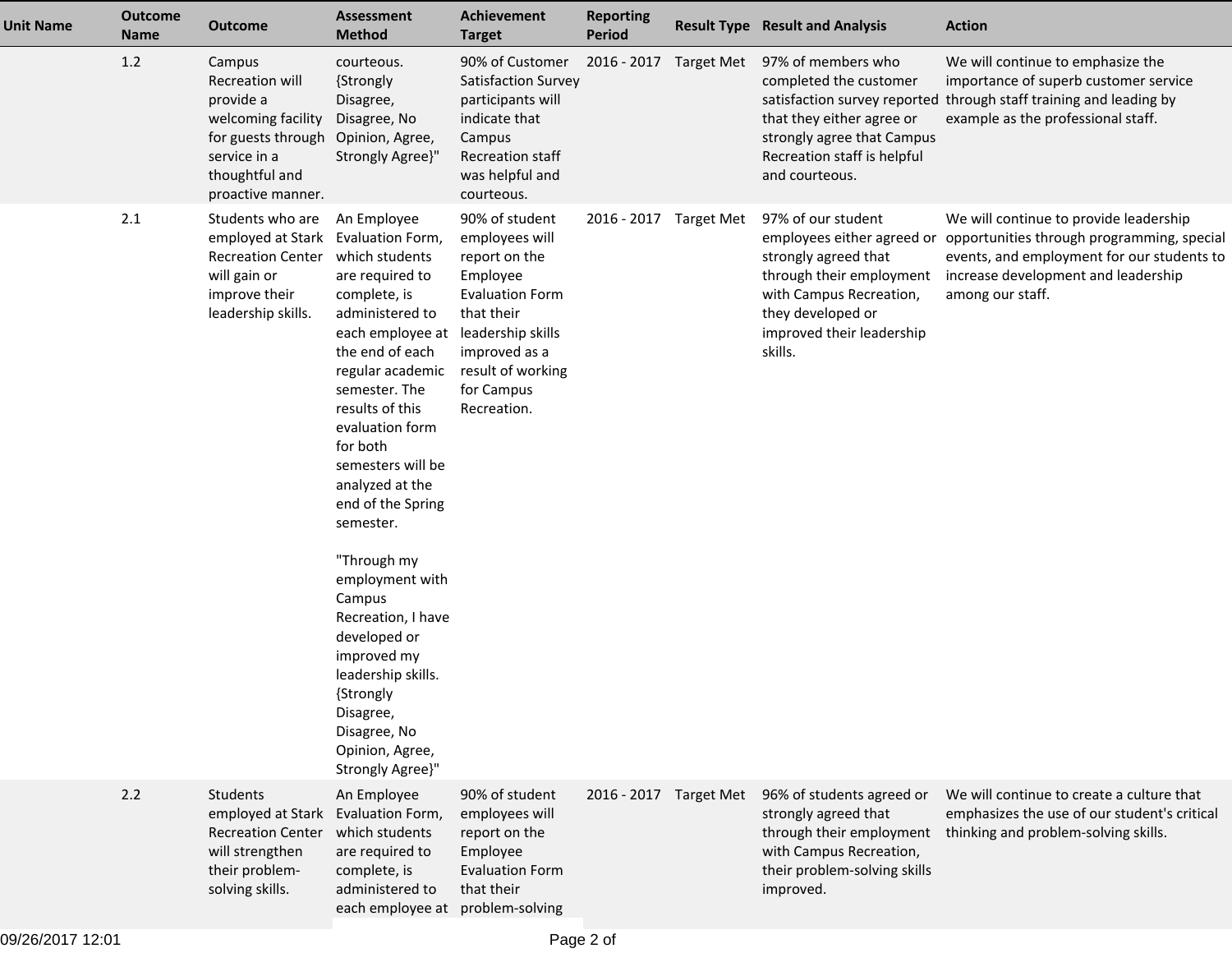| <b>Unit Name</b> | <b>Outcome</b><br><b>Name</b> | <b>Outcome</b>                                                                                                                     | <b>Assessment</b><br><b>Method</b>                                                                                                                                                                                                                                                                                                                                                              | Achievement<br><b>Target</b>                                                                                                                            | <b>Reporting</b><br><b>Period</b> |                   | <b>Result Type Result and Analysis</b>                                                                                                                     | <b>Action</b>                                                                                                                                                                                                                                                                                               |
|------------------|-------------------------------|------------------------------------------------------------------------------------------------------------------------------------|-------------------------------------------------------------------------------------------------------------------------------------------------------------------------------------------------------------------------------------------------------------------------------------------------------------------------------------------------------------------------------------------------|---------------------------------------------------------------------------------------------------------------------------------------------------------|-----------------------------------|-------------------|------------------------------------------------------------------------------------------------------------------------------------------------------------|-------------------------------------------------------------------------------------------------------------------------------------------------------------------------------------------------------------------------------------------------------------------------------------------------------------|
|                  | 2.2                           | Students<br>employed at Stark regular academic<br><b>Recreation Center</b><br>will strengthen<br>their problem-<br>solving skills. | the end of each<br>semester. The<br>results of this<br>evaluation form<br>for both<br>semesters will be<br>analyzed at the<br>end of the Spring<br>semester.<br>"Through my<br>employment with<br>Campus<br>Recreation, my<br>problem-solving<br>skills improved.<br>{Strongly<br>Disagree,<br>Disagree, No<br>Opinion, Agree,<br>Strongly Agree}"                                              | skills improved as<br>a result of working<br>for Campus<br>Recreation.                                                                                  | 2016 - 2017                       | <b>Target Met</b> | 96% of students agreed or<br>strongly agreed that<br>through their employment<br>with Campus Recreation,<br>their problem-solving skills<br>improved.      | We will continue to create a culture that<br>emphasizes the use of our student's critical<br>thinking and problem-solving skills.                                                                                                                                                                           |
|                  | 3.1                           | Campus<br>Recreation will<br>maintain<br>functional, well-<br>equipped, clean<br>and safe facilities.                              | A Customer<br>Satisfaction<br>Survey will be<br>available to all<br><b>Stark Recreation</b><br>users at the close<br>of the Spring<br>Academic<br>semester. The<br>results of this<br>survey will be<br>analyzed at the<br>end of the Spring<br>semester.<br>"Campus<br>Recreation<br>facilities are well<br>maintained and<br>clean. {Strongly<br>Disagree,<br>Disagree, No<br>Opinion, Agree, | 90% of Customer<br>Satisfaction Survey<br>participants will<br>indicate that<br>Campus<br>Recreation<br>facilities are well<br>maintained and<br>clean. | 2016 - 2017                       | Target Met        | 92% of participants<br>reported they either agreed<br>or strongly agreed that<br><b>Campus Recreation</b><br>facilities were well<br>maintained and clean. | The Campus Recreation staff will continue to<br>present clean and well-maintained facilities<br>through working with GCA custodial and<br>facilities staff. We will continue to train our<br>student staff on reporting broken<br>equipment and areas that need the<br>attention of the professional staff. |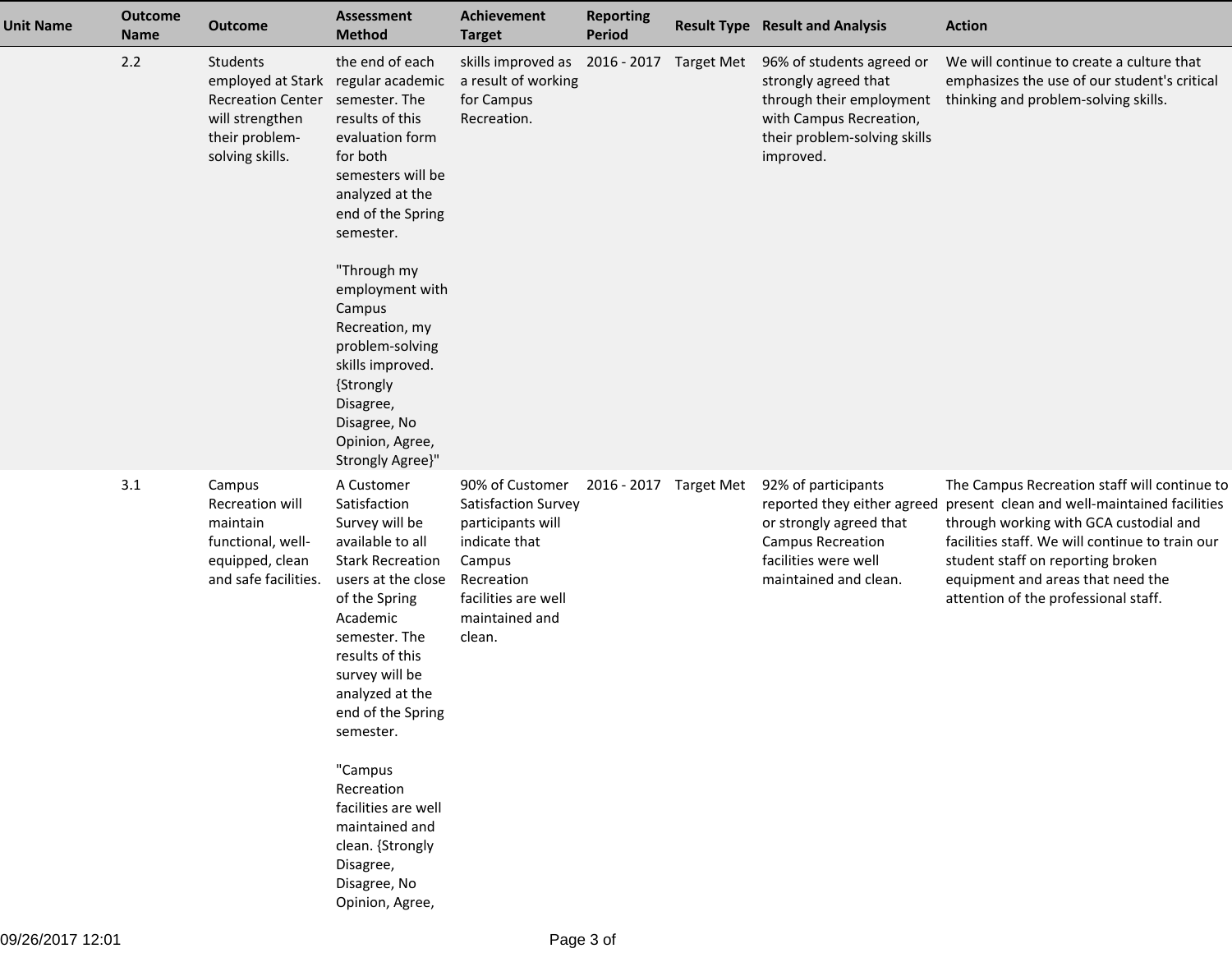| <b>Unit Name</b>                                                            | <b>Outcome</b><br><b>Name</b> | <b>Outcome</b>                                                                                                                                                                                | <b>Assessment</b><br><b>Method</b>                                                                                                                                                                                                                                                          | Achievement<br><b>Target</b>                                                                                                                            | <b>Reporting</b><br><b>Period</b> |                   | <b>Result Type Result and Analysis</b>                                                                                                                                                                                                                                                                                                                                                                                                                                                                                                                                 | <b>Action</b>                                                                                                                                                                                                                                                                                                                                                                                                                                                                                                           |
|-----------------------------------------------------------------------------|-------------------------------|-----------------------------------------------------------------------------------------------------------------------------------------------------------------------------------------------|---------------------------------------------------------------------------------------------------------------------------------------------------------------------------------------------------------------------------------------------------------------------------------------------|---------------------------------------------------------------------------------------------------------------------------------------------------------|-----------------------------------|-------------------|------------------------------------------------------------------------------------------------------------------------------------------------------------------------------------------------------------------------------------------------------------------------------------------------------------------------------------------------------------------------------------------------------------------------------------------------------------------------------------------------------------------------------------------------------------------------|-------------------------------------------------------------------------------------------------------------------------------------------------------------------------------------------------------------------------------------------------------------------------------------------------------------------------------------------------------------------------------------------------------------------------------------------------------------------------------------------------------------------------|
|                                                                             | 3.1                           | Campus<br>Recreation will<br>maintain<br>functional, well-<br>equipped, clean<br>and safe facilities.                                                                                         | Strongly Agree}"                                                                                                                                                                                                                                                                            | 90% of Customer<br>Satisfaction Survey<br>participants will<br>indicate that<br>Campus<br>Recreation<br>facilities are well<br>maintained and<br>clean. | 2016 - 2017                       | <b>Target Met</b> | 92% of participants<br>reported they either agreed<br>or strongly agreed that<br><b>Campus Recreation</b><br>facilities were well<br>maintained and clean.                                                                                                                                                                                                                                                                                                                                                                                                             | The Campus Recreation staff will continue to<br>present clean and well-maintained facilities<br>through working with GCA custodial and<br>facilities staff. We will continue to train our<br>student staff on reporting broken<br>equipment and areas that need the<br>attention of the professional staff.                                                                                                                                                                                                             |
| Academic and<br>Student Support -<br>Center for<br>Teaching and<br>Learning | 1.1                           | The Kossen Center The Kossen Center At least 45<br>will offer<br>pedagogical<br>training on a<br>variety of topics<br>throughout the<br>academic year to<br>encourage faculty<br>development. | will offer<br>individual<br>consultations on a any aspect of<br>variety of topics to teaching or<br>meet the needs of instructional<br>our faculty and<br>maintain a<br>participation<br>record to review<br>at the end of the<br>fiscal year.                                              | individual<br>consultations on<br>technology will be<br>scheduled and<br>completed<br>annually.                                                         | 2016 - 2017 Target Met            |                   | Combining individual<br>consultations on pedagogy,<br>course design, use of<br>instructional technology,<br>and classroom technology<br>design, the Kossen Center<br>staff had a total of 368<br>recorded consultations this all together.<br>year. This well exceeds our<br>goal of 45 consultations,<br>largely because we did not<br>distinguish between the<br>various types.                                                                                                                                                                                      | We will continue to track all consultations,<br>but clearly our goal number was set too low<br>for the wide array of items we are grouping<br>under "consultations." We will consult<br>among our staff about setting goals for<br>different sorts of consultations or adjusting<br>the target number higher if we keep them                                                                                                                                                                                            |
|                                                                             |                               |                                                                                                                                                                                               | The Kossen Center At least 25 group<br>will offer<br>workshops and<br>multi-day<br>seminars on a<br>variety of topics to with an average<br>meet the needs of attendance rate of<br>our faculty and<br>maintain a<br>participation<br>record to review<br>at the end of the<br>fiscal year. | workshops or<br>multi-day<br>seminars will be<br>offered annually<br>at least 3 people<br>per session.                                                  | 2016 - 2017 Target Met            |                   | We offered 40<br>workshops/training<br>sessions/seminars in FY 17,<br>or 46 if you count the<br><b>August New Faculty</b><br>Orientation as a series of<br>separate workshops. Our<br>total attendance at these<br>workshops was 368 (or 343<br>if you count each of those<br><b>August New Faculty</b><br>Orientation sessions<br>separately), for an average<br>of 9.2 persons in<br>attendance at each of the<br>40 events. We exceeded<br>our goal for the year on<br>average, even though<br>attendance at some<br>workshops was below the<br>target number of 3. | We will continue to offer a wide variety of<br>workshops, but will try to learn from<br>attendance rates at this year's offerings to<br>optimize our schedule for the faculty's<br>availability. We also aim to push more<br>material online for our distance faculty and<br>those who cannot attend face-to-face<br>workshops, so face-to-face numbers may<br>drop in the coming years. Therefore we will<br>leave our target for FY 18 at a minimum of<br>25 workshops and an average of 3 attendees<br>per workshop. |
|                                                                             | 1.2                           | Faculty will feel<br>that their                                                                                                                                                               | Faculty will be<br>asked about their Satisfaction Survey                                                                                                                                                                                                                                    | 65% of Faculty                                                                                                                                          | 2016 - 2017 Target Met            |                   | 2017 Faculty Satisfaction<br><b>Survey Results:</b>                                                                                                                                                                                                                                                                                                                                                                                                                                                                                                                    | We will continue to track this survey with<br>the same 65% agree/strongly agree target                                                                                                                                                                                                                                                                                                                                                                                                                                  |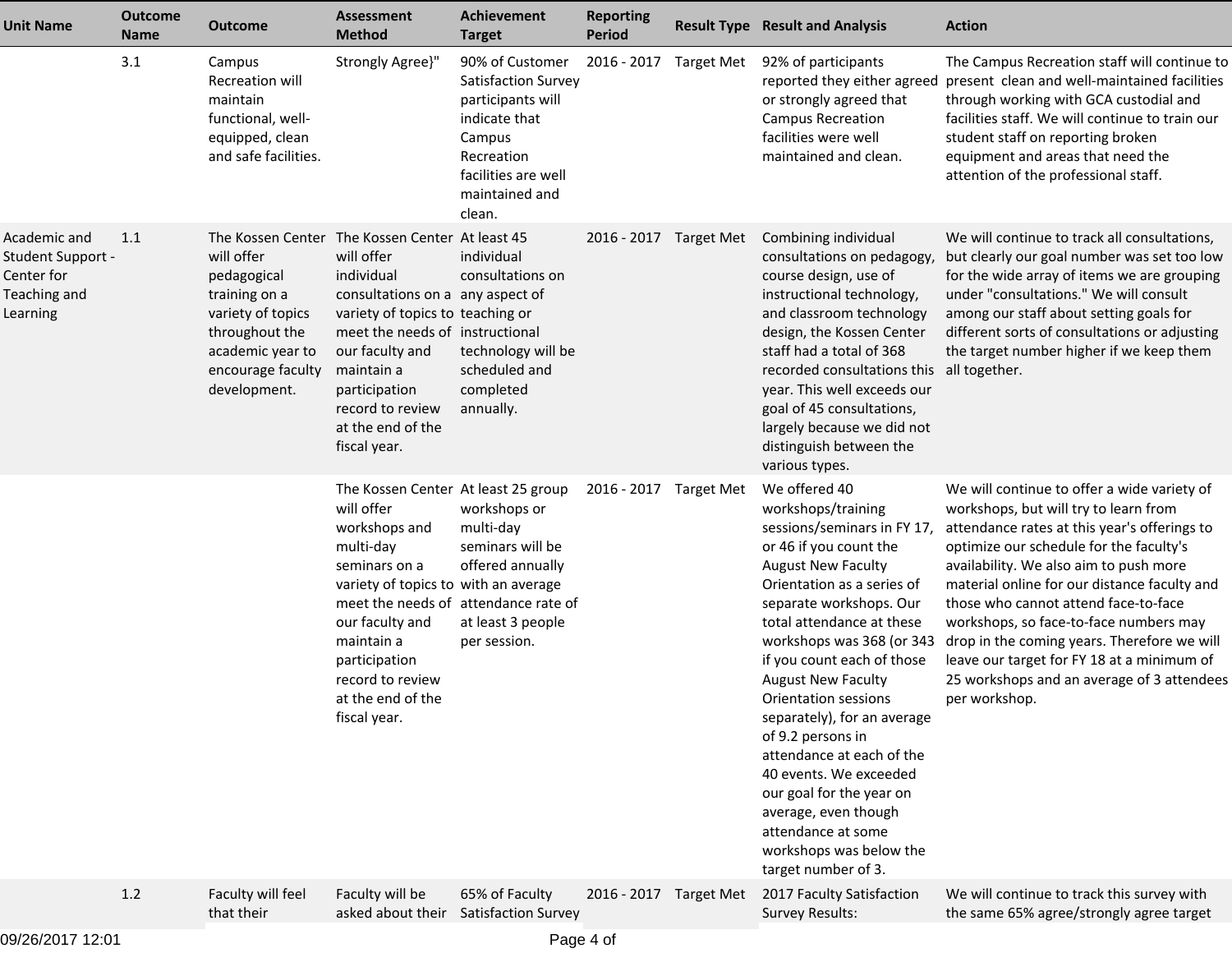| <b>Unit Name</b> | <b>Outcome</b><br><b>Name</b> | <b>Outcome</b>                                                                                                                        | <b>Assessment</b><br><b>Method</b>                                                                                                                                                                                                                                                                                                                                                                                          | Achievement<br><b>Target</b>                                                                                                                                                                         | <b>Reporting</b><br><b>Period</b> | <b>Result Type Result and Analysis</b>                                                                                                                                                       | <b>Action</b>                                                                                                    |
|------------------|-------------------------------|---------------------------------------------------------------------------------------------------------------------------------------|-----------------------------------------------------------------------------------------------------------------------------------------------------------------------------------------------------------------------------------------------------------------------------------------------------------------------------------------------------------------------------------------------------------------------------|------------------------------------------------------------------------------------------------------------------------------------------------------------------------------------------------------|-----------------------------------|----------------------------------------------------------------------------------------------------------------------------------------------------------------------------------------------|------------------------------------------------------------------------------------------------------------------|
|                  | $1.2\,$                       | professional<br>development<br>needs for<br>technology use are opportunities for<br>being met by the<br>Kossen Center's<br>offerings. | satisfaction with<br>the<br>developmental<br>online teaching<br>offered by the<br>Kossen Center in<br>the annual Faculty training and<br>Satisfaction<br>Survey. Results<br>will be compiled<br>by the Office of<br>Institutional<br>Research and<br>reviewed by the<br>Kossen Center<br>staff.<br>"The University<br>supports online<br>course delivery<br>through faculty<br>training and<br>allocation of<br>resources." | participants will<br>"strongly agree"<br>or "agree" that<br>"The University<br>supports online<br>course delivery<br>through faculty<br>allocation of<br>resources."                                 |                                   | 2016 - 2017 Target Met Strongly Agree - 33.73%<br>Agree - 50.6%<br>Total - 84.33%<br>Disagree - 6.02%<br>Strongly Disagree - 2.41%<br>Not Applicable - 7.23%                                 | for the upcoming year.                                                                                           |
|                  |                               |                                                                                                                                       | Faculty will be<br>asked about their<br>satisfaction with<br>the<br>developmental<br>opportunities for<br>software use<br>offered by the<br>Kossen Center in<br>the annual Faculty application<br>Satisfaction<br>Survey. Results<br>will be compiled<br>by the Office of<br>Institutional<br>Research and<br>reviewed by the<br>Kossen Center<br>staff.                                                                    | 65% of Faculty<br>Satisfaction Survey<br>participants will<br>"strongly agree"<br>or "agree" that<br>"The University<br>provides adequate<br>training of faculty<br>to use appropriate<br>software." | 2016 - 2017 Target Met            | 2017 Faculty Satisfaction<br><b>Survey Results:</b><br>Strongly Agree - 34.94%<br>Agree - 53.01%<br>Total - 87.95%<br>Disagree - 8.43%<br>Strongly Disagree - 2.41%<br>Not Applicable - 1.2% | We will continue to track this survey with<br>the same 65% agree/strongly agree target<br>for the upcoming year. |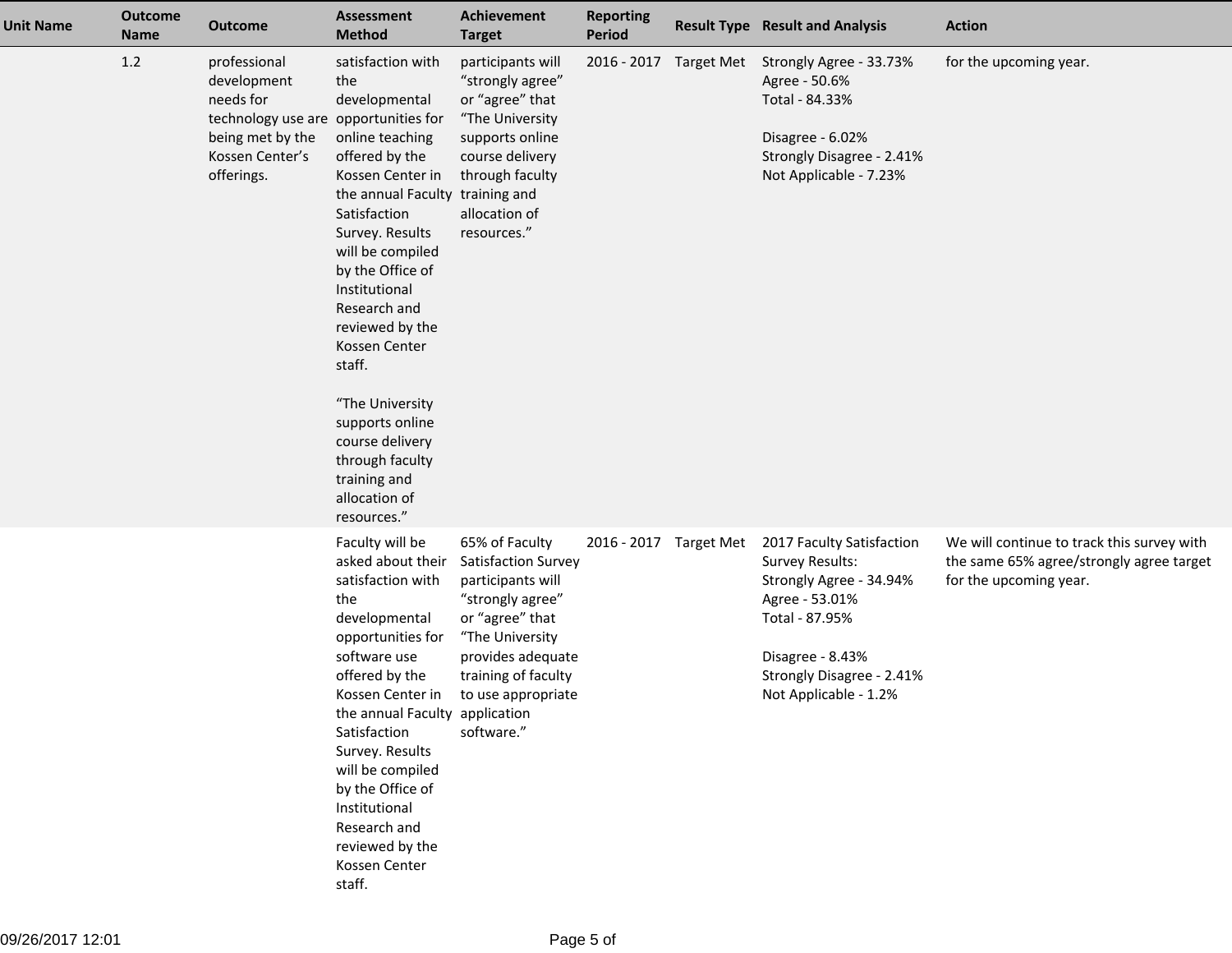| <b>Unit Name</b> | <b>Outcome</b><br><b>Name</b> | <b>Outcome</b>                                                                                                                            | <b>Assessment</b><br><b>Method</b>                                                                                                                                                                                                                                                                                                                 | <b>Achievement</b><br><b>Target</b>                                                                                                                                                                                                                                                                                                                                    | <b>Reporting</b><br><b>Period</b> | <b>Result Type Result and Analysis</b>                                                                                                                                                                                                                                                                                                    | <b>Action</b>                                                                                                                                                                                                                                                                                                                                                                                                                                                                                                                                                                                                                                                                                                                                        |
|------------------|-------------------------------|-------------------------------------------------------------------------------------------------------------------------------------------|----------------------------------------------------------------------------------------------------------------------------------------------------------------------------------------------------------------------------------------------------------------------------------------------------------------------------------------------------|------------------------------------------------------------------------------------------------------------------------------------------------------------------------------------------------------------------------------------------------------------------------------------------------------------------------------------------------------------------------|-----------------------------------|-------------------------------------------------------------------------------------------------------------------------------------------------------------------------------------------------------------------------------------------------------------------------------------------------------------------------------------------|------------------------------------------------------------------------------------------------------------------------------------------------------------------------------------------------------------------------------------------------------------------------------------------------------------------------------------------------------------------------------------------------------------------------------------------------------------------------------------------------------------------------------------------------------------------------------------------------------------------------------------------------------------------------------------------------------------------------------------------------------|
|                  |                               |                                                                                                                                           | "The University<br>training of faculty participants will<br>to use appropriate "strongly agree"<br>application<br>software."                                                                                                                                                                                                                       | 65% of Faculty<br>provides adequate Satisfaction Survey<br>or "agree" that<br>"The University<br>provides adequate<br>training of faculty<br>to use appropriate<br>application<br>software."                                                                                                                                                                           |                                   | 2016 - 2017 Target Met 2017 Faculty Satisfaction<br><b>Survey Results:</b><br>Strongly Agree - 34.94%<br>Agree - 53.01%<br>Total - 87.95%<br>Disagree - 8.43%<br>Strongly Disagree - 2.41%<br>Not Applicable - 1.2%                                                                                                                       | We will continue to track this survey with<br>the same 65% agree/strongly agree target<br>for the upcoming year.                                                                                                                                                                                                                                                                                                                                                                                                                                                                                                                                                                                                                                     |
|                  | 1.3                           | Faculty will<br>actually<br>implement the<br>skills and theories<br>that they learn<br>about at the<br>Kossen Center in<br>their classes. | Faculty will be<br>asked about their<br>self-assessed level<br>of competency in<br>using APIL<br>Teaching<br>strategies to lead<br>to intellectual<br>curiosity in the<br>annual Faculty<br>Satisfaction<br>Survey. Results<br>will be compiled<br>by the Office of<br>Institutional<br>Research and<br>reviewed by the<br>Kossen Center<br>staff. | 60% of Faculty<br><b>Satisfaction Survey</b><br>participants will<br>answer<br>"Acceptable" or<br>"Mastery" to the<br>question "APIL<br>Strategies involve<br>Active learning,<br>Problem-based<br>learning, and<br>Inquiry-based<br>learning to<br>cultivate<br>Intellectual<br>Curiosity. My self-<br>assessed level of<br>competency in<br>these strategies<br>is:" | 2016 - 2017 Target Met            | 2017 Faculty Satisfaction<br><b>Survey Results</b><br>Mastery - (12/83) 14.46%<br>Acceptable - (46/83)<br>55.42%<br>Total - (58/83) 69.88%<br>Emerging - (25/83) 30.12%<br>Below What I Would Like It<br>To Be - $0$                                                                                                                      | We will continue to track this survey with<br>the same 60% target goal for the upcoming<br>year.                                                                                                                                                                                                                                                                                                                                                                                                                                                                                                                                                                                                                                                     |
|                  |                               |                                                                                                                                           | One third of<br>faculty who have<br>attended at least<br>one Kossen Center implementation<br>workshop,<br>training, or<br>individual<br>consultation over<br>the past year will<br>be randomly<br>selected to<br>complete a<br>Follow-up Survey<br>which includes a                                                                                | The average<br>faculty score on<br>the<br>question on the<br>randomly selected<br>annual Follow-up<br>Survey will be 3.5<br>out of 5.                                                                                                                                                                                                                                  | 2016 - 2017                       | Inconclusive No data to report on this<br>item. Unfortunately the<br>survey was sent out too<br>in zero returned surveys. I<br>left it late in the hopes of<br>polling as wide a group as<br>possible and in giving the<br>faculty polled plenty of<br>time to enact the skills they<br>too long and end-of-year<br>survey fatigue/finals | We will use the same survey instrument but<br>send it out in January asking about the<br>implementation of strategies they learned<br>late in the spring near exam about in the previous 3 or 6 months and,<br>time in May, which resulted perhaps, again in April doing the same. The<br>January time should be better for faculty to<br>complete the survey, though April is also a<br>difficult month to gather information from<br>faculty. However, to gather information<br>about how faculty use what they learned in<br>January professional development sessions<br>learned, but clearly I waited it will be necessary to poll them in April or<br>May. The downside to using two surveys per<br>year rather than one is that we may end up |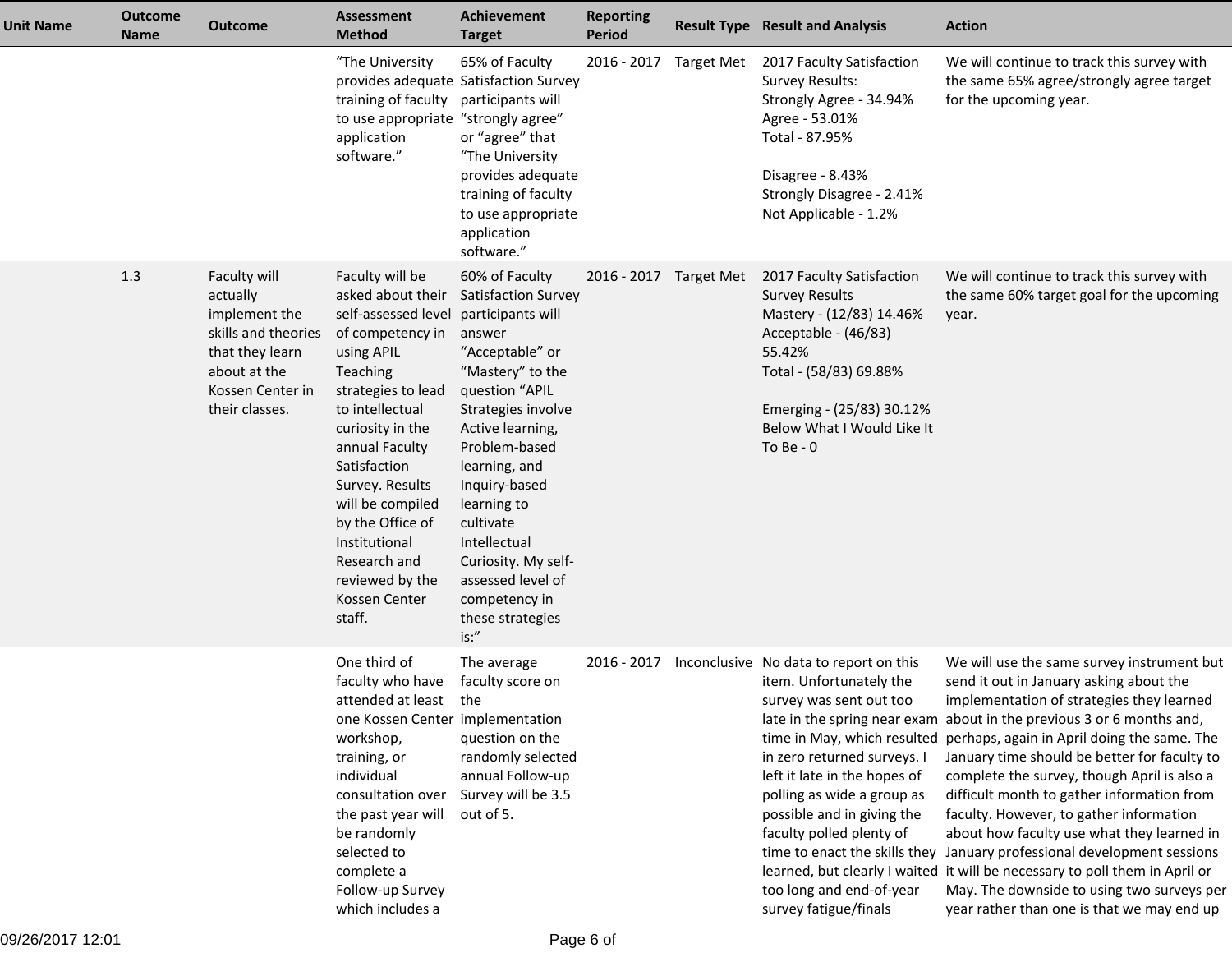| <b>Unit Name</b> | <b>Outcome</b><br><b>Name</b> | <b>Outcome</b>                                                                                | <b>Assessment</b><br><b>Method</b>                                                                                                                                                                                                                                                                                                                         | <b>Achievement</b><br><b>Target</b>                                                                                                                     | <b>Reporting</b><br><b>Period</b> |                          | <b>Result Type Result and Analysis</b>                                                                                                                                                                                                                                                                                                                                                                                                                                                                                                                                                                                                                                                                                                                                            | <b>Action</b>                                                                                                                                                                                                                                                                                                                                                                                                                                               |
|------------------|-------------------------------|-----------------------------------------------------------------------------------------------|------------------------------------------------------------------------------------------------------------------------------------------------------------------------------------------------------------------------------------------------------------------------------------------------------------------------------------------------------------|---------------------------------------------------------------------------------------------------------------------------------------------------------|-----------------------------------|--------------------------|-----------------------------------------------------------------------------------------------------------------------------------------------------------------------------------------------------------------------------------------------------------------------------------------------------------------------------------------------------------------------------------------------------------------------------------------------------------------------------------------------------------------------------------------------------------------------------------------------------------------------------------------------------------------------------------------------------------------------------------------------------------------------------------|-------------------------------------------------------------------------------------------------------------------------------------------------------------------------------------------------------------------------------------------------------------------------------------------------------------------------------------------------------------------------------------------------------------------------------------------------------------|
|                  |                               |                                                                                               | question about<br>whether or not<br>they have<br>implemented any<br>of the skills or<br>theories they have randomly selected<br>learned in the<br>past year. The<br>question will offer out of 5.<br>a 5-point scale<br>ranging from 1,<br>"not at all," to 5,<br>"to a great<br>extent". The<br>survey will be<br>evaluated by<br>Kossen Center<br>staff. | The average<br>faculty score on<br>the<br>implementation<br>question on the<br>annual Follow-up<br>Survey will be 3.5                                   | 2016 - 2017                       |                          | need to rethink the timing<br>of our survey.                                                                                                                                                                                                                                                                                                                                                                                                                                                                                                                                                                                                                                                                                                                                      | Inconclusive grading push got in the way hitting the same group of regular workshop<br>of gathering results. We will attendees twice in our random selection<br>process, so I may need to keep an eye on<br>that and pull out anyone who gets selected<br>more than twice in a row.                                                                                                                                                                         |
|                  | 2.1                           | New instructional<br>technology will be<br>placed in<br>classrooms across<br>campus annually. | The Kossen Center Conduct a needs<br>will assist<br>the selection and<br>installation of new technology, either<br>classroom<br>technology and<br>will keep a record<br>of all completed<br>processes to<br>review at the end<br>of the fiscal year.                                                                                                       | consultation and<br>departments with installation of new<br>classroom<br>hardware or<br>software, in at<br>least 8 classrooms<br>on campus per<br>year. | 2016 - 2017                       | <b>Target Not</b><br>Met | We consulted on and<br>installed new technology in<br>7 classrooms this year:<br>Martin 310, Painter 113,<br>Painter 204, Painter 209,<br>Parkinson 104, and Reneau<br>404. We consulted on<br>several more classrooms,<br>but due to the budget cuts<br>that hit early in the<br>academic year several<br>departments were unable<br>to afford moving forward<br>with their plans due to<br>financial constraints. Some<br>of those are expected to<br>occur early in FY 18, if<br>budgets allow. We also did<br>a lot of consultations for<br>the Fant Memorial Library<br>teaching spaces which will<br>not be installed until FY 18.<br>Finally, we assisted several<br>buildings with making<br>better use of the<br>technology they already<br>had at no or minimal cost (a | We missed our target by one classroom this<br>year, but considering the severity of the<br>budget cuts and the purchasing freeze that<br>hit our campus we are proud of what we<br>were able to help accomplish this year.<br>Going forward we will continue to aim for<br>upgrading 8 classrooms a year and to<br>continue to help coordinate the sharing of<br>resources across campus so that minor<br>upgrades can be done for free or minimal<br>cost. |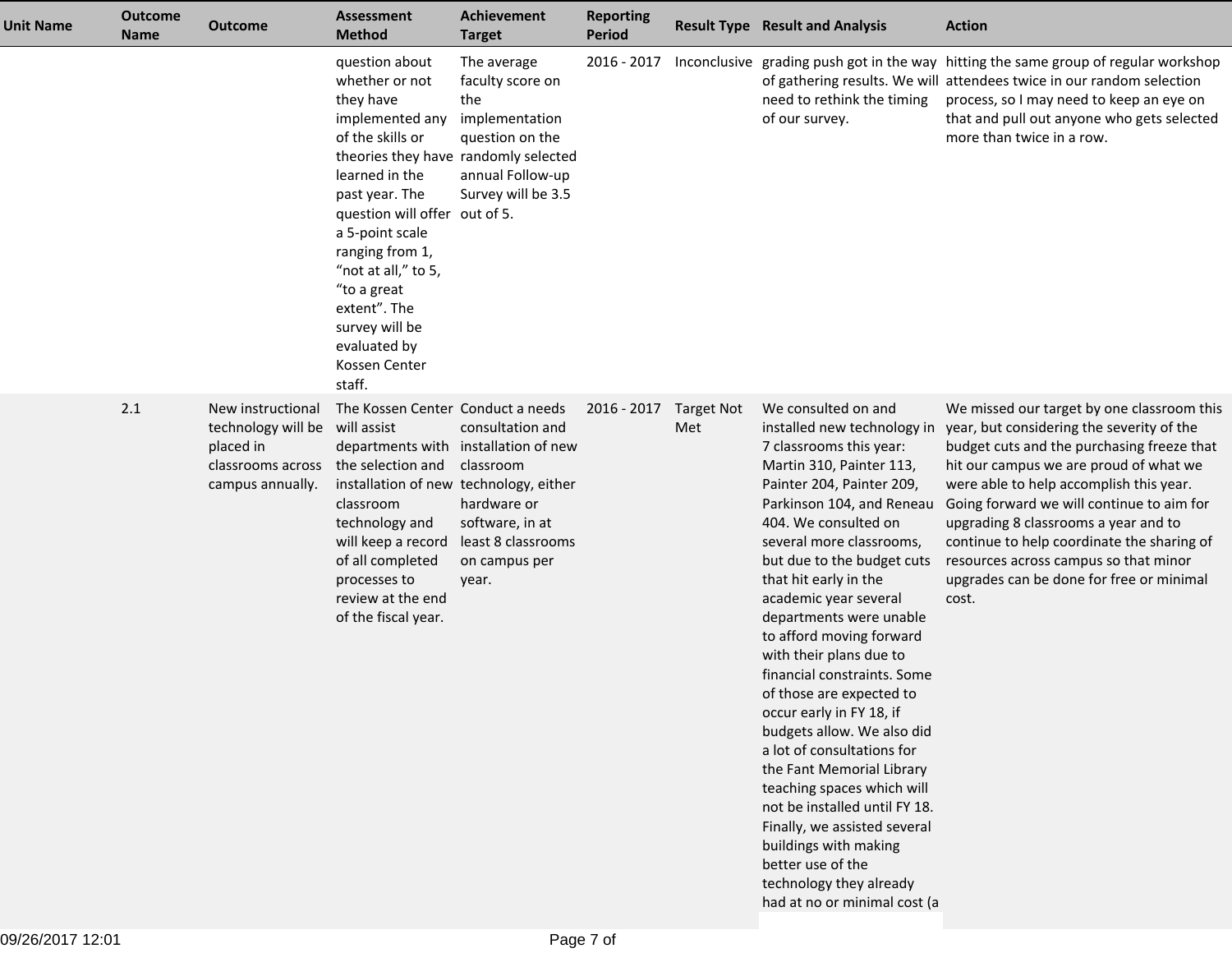| <b>Unit Name</b> | <b>Outcome</b><br><b>Name</b> | <b>Outcome</b>                                                                                                                                                                                            | <b>Assessment</b><br><b>Method</b>                                                                                                                                                                                                                                                                                                               | <b>Achievement</b><br><b>Target</b>                                                                                                                                                                                                            | <b>Reporting</b><br><b>Period</b> |                          | <b>Result Type Result and Analysis</b>                                                                                                                                                                                                                                                                                                                                                                                                                                                                                                                                                                                                                                                                                         | <b>Action</b>                                                                                                                                                                                                                                                                                                                                                                                                                                                                                                          |
|------------------|-------------------------------|-----------------------------------------------------------------------------------------------------------------------------------------------------------------------------------------------------------|--------------------------------------------------------------------------------------------------------------------------------------------------------------------------------------------------------------------------------------------------------------------------------------------------------------------------------------------------|------------------------------------------------------------------------------------------------------------------------------------------------------------------------------------------------------------------------------------------------|-----------------------------------|--------------------------|--------------------------------------------------------------------------------------------------------------------------------------------------------------------------------------------------------------------------------------------------------------------------------------------------------------------------------------------------------------------------------------------------------------------------------------------------------------------------------------------------------------------------------------------------------------------------------------------------------------------------------------------------------------------------------------------------------------------------------|------------------------------------------------------------------------------------------------------------------------------------------------------------------------------------------------------------------------------------------------------------------------------------------------------------------------------------------------------------------------------------------------------------------------------------------------------------------------------------------------------------------------|
|                  | 2.1                           | New instructional<br>technology will be will assist<br>placed in<br>classrooms across<br>campus annually.                                                                                                 | The Kossen Center Conduct a needs<br>the selection and<br>installation of new technology, either<br>classroom<br>technology and<br>will keep a record<br>of all completed<br>processes to<br>review at the end<br>of the fiscal year.                                                                                                            | consultation and<br>departments with installation of new<br>classroom<br>hardware or<br>software, in at<br>least 8 classrooms<br>on campus per<br>year.                                                                                        | 2016 - 2017                       | <b>Target Not</b><br>Met | cable or two), which is not<br>"new" technology.<br>We missed our target by<br>one classroom this year,<br>of the budget cuts and the<br>purchasing freeze that hit<br>our campus we are proud<br>of what we were able to<br>help accomplish this year.                                                                                                                                                                                                                                                                                                                                                                                                                                                                        | We missed our target by one classroom this<br>reported here since it is not year, but considering the severity of the<br>budget cuts and the purchasing freeze that<br>hit our campus we are proud of what we<br>were able to help accomplish this year.<br>Going forward we will continue to aim for<br>but considering the severity upgrading 8 classrooms a year and to<br>continue to help coordinate the sharing of<br>resources across campus so that minor<br>upgrades can be done for free or minimal<br>cost. |
|                  | 2.2                           | Faculty will be<br>satisfied with their<br>ability to<br>effectively use<br>new instructional<br>technology, both<br>software and<br>hardware, for<br>face-to-face,<br>online, and hybrid<br>instruction. | Faculty who<br>attend individual<br>or group training<br>sessions on using<br>technology for<br>instruction will<br>complete the<br>Instructional<br>Technology<br>Survey to assess<br>their perceived<br>skill level (novice,<br>intermediate,<br>competent,<br>advanced). The<br>survey data will be<br>assessed by<br>Kossen Center<br>staff. | 75% of faculty<br>member's self-<br>reported outgoing<br>perceived skill<br>level will be at<br>least one level<br>higher than their<br>self-reported<br>incoming<br>perceived skill<br>level on the<br>Instructional<br>Technology<br>Survey. | 2016 - 2017                       |                          | Inconclusive Due to an accidental file<br>deletion in a shared<br>departmental system, the<br>survey results for our<br>technology workshops<br>were unfortunately lost for<br>the FY 17 year. The file<br>which should have been the<br>back up actually contains<br>data from the FY 16 year,<br>not the current year.<br>Therefore we have no data<br>to report on this topic. I<br>take full responsibility and<br>apologize for this mistake,<br>and will ensure that we<br>keep better backups of all<br>of this data in the coming<br>years. This should be easier<br>once our staff are all<br>located in the same<br>building and it is easier to<br>maintain consistency in<br>physical and virtual file<br>sharing. | We will keep the same target for the<br>upcoming year.                                                                                                                                                                                                                                                                                                                                                                                                                                                                 |
|                  |                               |                                                                                                                                                                                                           | Faculty who<br>attend individual<br>or group training<br>sessions on using<br>technology for<br>instruction will<br>complete the<br>Instructional                                                                                                                                                                                                | The average score 2016 - 2017<br>of those<br>participating in the<br>Instructional<br>Technology<br>Survey, which<br>reflects faculty<br>satisfaction with                                                                                     |                                   |                          | Inconclusive Due to an accidental file<br>deletion in a shared<br>departmental system, the<br>survey results for our<br>technology workshops<br>were unfortunately lost for<br>the FY 17 year. The file<br>which should have been                                                                                                                                                                                                                                                                                                                                                                                                                                                                                              | We will keep the same target for the<br>upcoming year.                                                                                                                                                                                                                                                                                                                                                                                                                                                                 |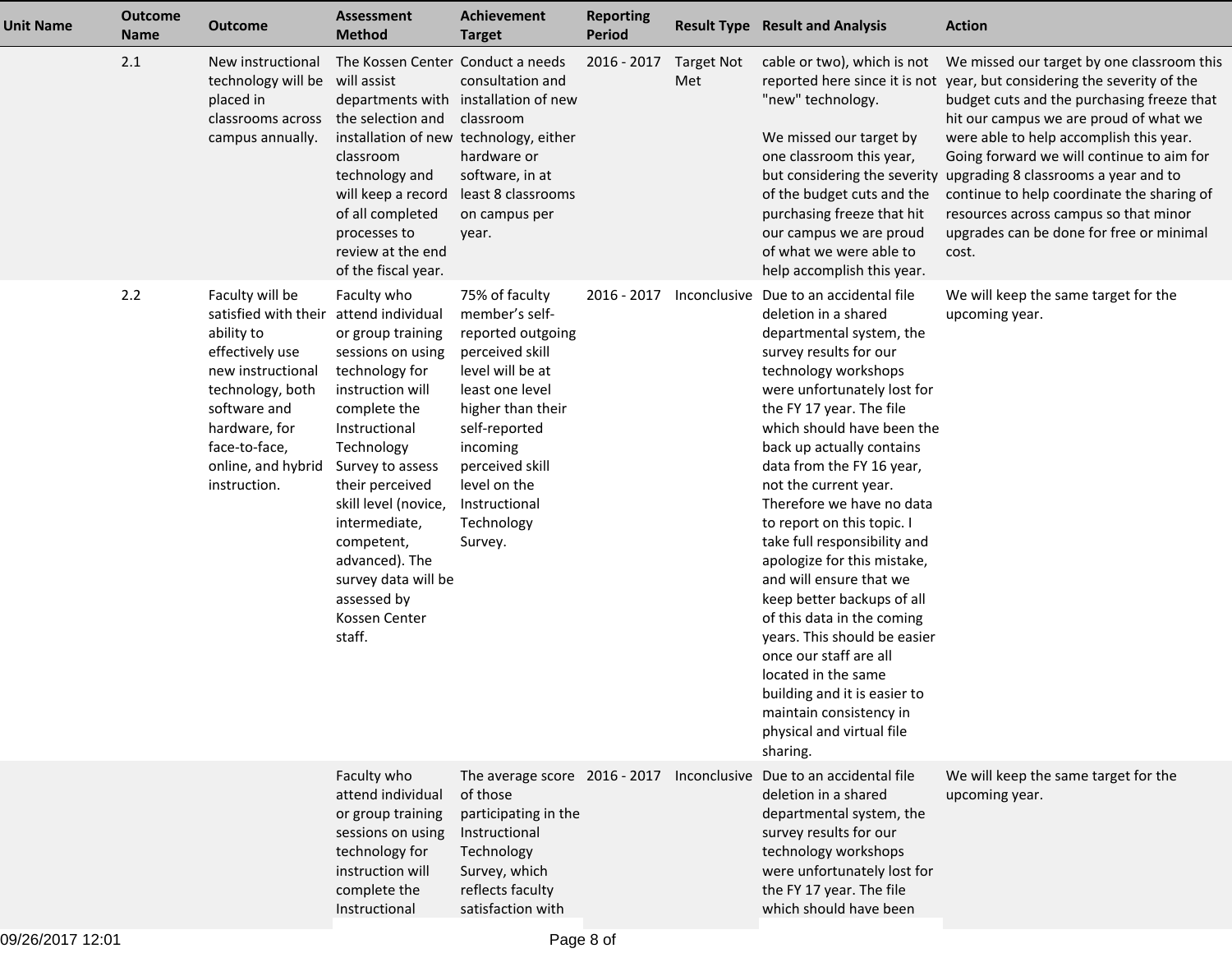| <b>Unit Name</b>                                                                                   | <b>Outcome</b><br><b>Name</b> | <b>Outcome</b>                                                                                                                                                                                                                                                                                  | Assessment<br><b>Method</b>                                                                                                                                                                                                                                                                                                                           | Achievement<br><b>Target</b>                                                                                               | <b>Reporting</b><br><b>Period</b> | <b>Result Type Result and Analysis</b>                                                                                                                                                                                                                                                                                                                                                                                                                                                                 | <b>Action</b>                                                                                                                                                                                 |
|----------------------------------------------------------------------------------------------------|-------------------------------|-------------------------------------------------------------------------------------------------------------------------------------------------------------------------------------------------------------------------------------------------------------------------------------------------|-------------------------------------------------------------------------------------------------------------------------------------------------------------------------------------------------------------------------------------------------------------------------------------------------------------------------------------------------------|----------------------------------------------------------------------------------------------------------------------------|-----------------------------------|--------------------------------------------------------------------------------------------------------------------------------------------------------------------------------------------------------------------------------------------------------------------------------------------------------------------------------------------------------------------------------------------------------------------------------------------------------------------------------------------------------|-----------------------------------------------------------------------------------------------------------------------------------------------------------------------------------------------|
|                                                                                                    |                               |                                                                                                                                                                                                                                                                                                 | Technology<br>Survey to assess<br>their satisfaction<br>with the training.<br>Among other<br>questions, the<br>survey includes a<br>question asking<br>them to rate their<br>satisfaction with<br>the training where<br>1 is "very<br>unsatisfied" and 5<br>is "very satisfied."<br>The survey data<br>will be assessed<br>by Kossen Center<br>staff. | training, will be a<br>3.8 on a 5.0 scale.                                                                                 | 2016 - 2017                       | Inconclusive the back up actually<br>contains data from the FY<br>16 year, not the current<br>year. Therefore we have no<br>data to report on this topic.<br>I take full responsibility and<br>apologize for this mistake,<br>and will ensure that we<br>keep better backups of all<br>of this data in the coming<br>years. This should be easier<br>once our staff are all<br>located in the same<br>building and it is easier to<br>maintain consistency in<br>physical and virtual file<br>sharing. | We will keep the same target for the<br>upcoming year.                                                                                                                                        |
|                                                                                                    | 3.1                           | Faculty will<br>demonstrate<br>knowledge of<br>developmental<br>advising<br>techniques and<br>the value of the<br>approach to<br>student success,<br>retention, and<br>completion.                                                                                                              | Faculty who<br>attend training (a<br>workshop and/or<br>individual<br>consultation) on<br>advising will be<br>given an Academic Survey will be at<br><b>Advising Exit</b><br>Survey, which will scale.<br>be evaluated by<br>Kossen Center<br>staff.                                                                                                  | of faculty who<br>attend training<br>academic advising<br>on the Academic<br><b>Advising Exit</b><br>least a 3.8 on a 5.0  |                                   | The average score 2016 - 2017 Inconclusive The academic advising<br>workshops were still under<br>development in 2016-2017<br>due to changes happening<br>in the advising model, so no<br>workshops were officially<br>offered. Therefore we have<br>no exit survey results to<br>report for this year. We<br>plan to begin offering these<br>workshops in 2017-2018.                                                                                                                                  | We will keep the target of an average score<br>of 3.8 out of 5.0 on the exit survey once we<br>begin offering the workshops in FY 2018.                                                       |
| Academic and<br>Student Support -<br>Center for<br>Women's<br>Research and<br><b>Public Policy</b> | 1.1                           | Newly trained<br>student<br><i>interviewers</i><br>involved in the<br>Women's Oral<br>Histories project<br>will complete<br>interviews of an<br>MUW alumnae to<br>be added to the<br>University<br>Archives. In the<br>process, students<br>will learn about<br>multigenerational also approved | The MUW<br>archivist will<br>review the new<br>trainee list<br>supplied by the<br><b>CWRPP Intern to</b><br>determine if at<br>least five trainees<br>completed<br>interviews, and<br>the completed<br>Women's Oral<br>Histories<br>interviews are                                                                                                    | Student mentors<br>will instruct 5 new<br>trainees to<br>produce<br>acceptable<br>Women's Oral<br>Histories<br>interviews. | 2016 - 2017 Target Met            | the University Archivist as<br>trained, and nine new<br>students were trained by a<br>women's studies minor.                                                                                                                                                                                                                                                                                                                                                                                           | The director consulted with We will continue to have student interns<br>collect oral histories from the Golden Girls<br>the interviewers were being who return for their fiftieth anniversary |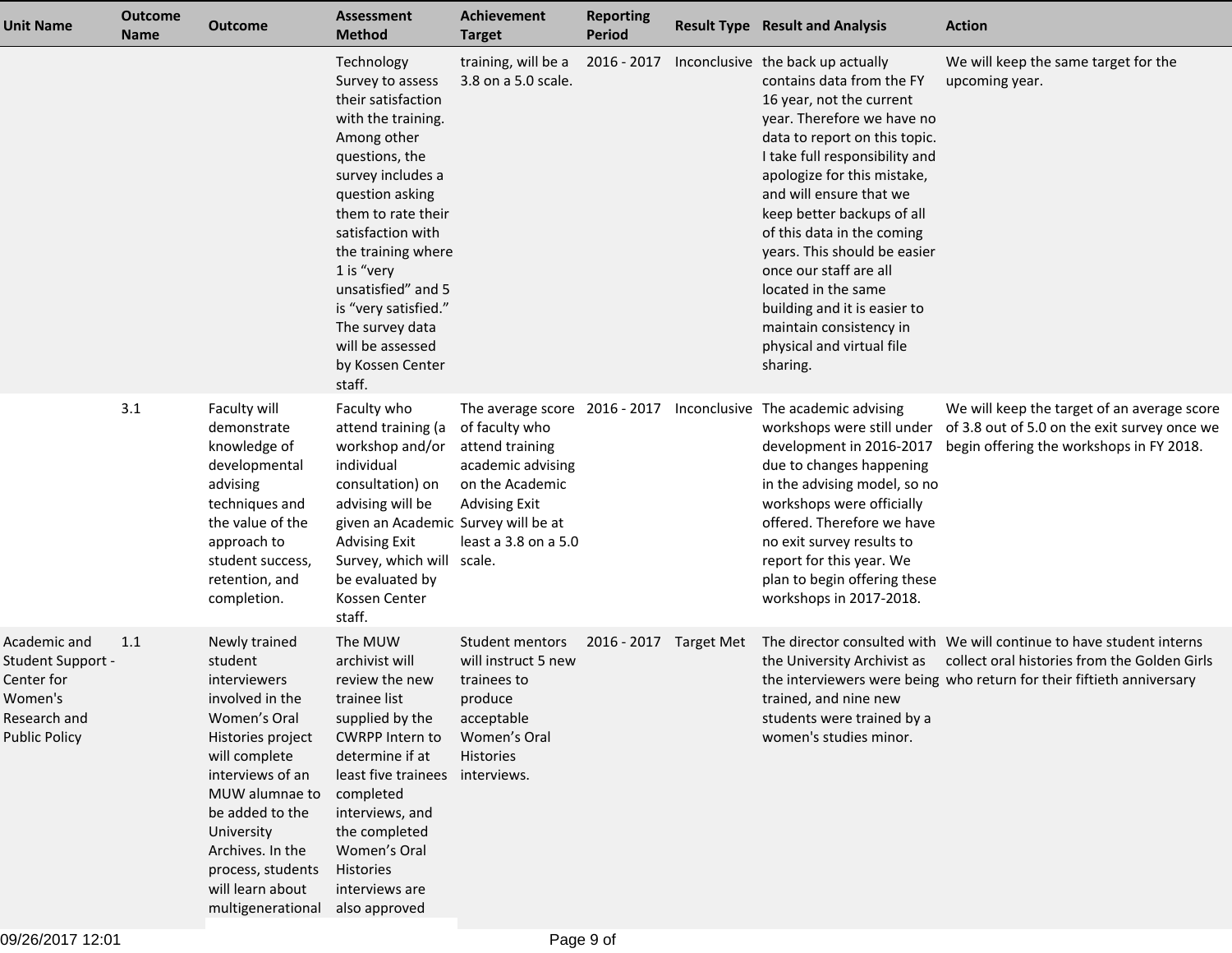| <b>Unit Name</b>                                                                                   | <b>Outcome</b><br><b>Name</b> | <b>Outcome</b>                                                                                                                                                                                                          | <b>Assessment</b><br><b>Method</b>                                                                                                                                                                                                                     | <b>Achievement</b><br><b>Target</b>                                                                                                                                                 | <b>Reporting</b><br><b>Period</b> |                          | <b>Result Type Result and Analysis</b>                                                                                                                                             | <b>Action</b>                                                                                                                                                                                                                                                                                                                                                                                          |
|----------------------------------------------------------------------------------------------------|-------------------------------|-------------------------------------------------------------------------------------------------------------------------------------------------------------------------------------------------------------------------|--------------------------------------------------------------------------------------------------------------------------------------------------------------------------------------------------------------------------------------------------------|-------------------------------------------------------------------------------------------------------------------------------------------------------------------------------------|-----------------------------------|--------------------------|------------------------------------------------------------------------------------------------------------------------------------------------------------------------------------|--------------------------------------------------------------------------------------------------------------------------------------------------------------------------------------------------------------------------------------------------------------------------------------------------------------------------------------------------------------------------------------------------------|
| Academic and<br>Student Support -<br>Center for<br>Women's<br>Research and<br><b>Public Policy</b> | 1.1                           | women's<br>accomplishments<br>and challenges.                                                                                                                                                                           | acceptable by the<br>MUW archivist<br>based on best<br>practices of<br>professional oral<br>historians.                                                                                                                                                | Student mentors<br>will instruct 5 new<br>trainees to<br>produce<br>acceptable<br>Women's Oral<br><b>Histories</b><br>interviews.                                                   | 2016 - 2017                       | Target Met               | the University Archivist as<br>trained, and nine new<br>students were trained by a<br>women's studies minor.                                                                       | The director consulted with We will continue to have student interns<br>collect oral histories from the Golden Girls<br>the interviewers were being who return for their fiftieth anniversary                                                                                                                                                                                                          |
|                                                                                                    | $1.2$                         | The CWRPP will<br>sponsor an Essay<br>Contest for the<br><b>Common Reading</b><br>Initiative that will<br>provide an<br>opportunity for<br>students to discuss previous academic<br>topics related to<br>MUW's mission. | The CWRPP<br>Director will<br>analyze the<br>number of<br>submitted essays<br>and compare the<br>result to the<br>year's submitted<br>essay total.                                                                                                     | 3% increase in<br>student essays for<br>the Dorothy Clark<br>Hobson Essay<br>Contest from the<br>previous academic<br>year.                                                         | 2016 - 2017                       | <b>Target Not</b><br>Met | submissions to the CRI<br>not award the prizes. We<br>account.                                                                                                                     | This year there were so few The Director met with the CRI committee<br>and made specific plans to elicit more essays<br>essay contest that we could about "Persepolis," the new CRI book, next<br>year. Changes were made to assignments<br>kept the prize money in the and programming in UN 101 to make sure<br>foundation interest bearing students are encouraged to students to<br>submit essays. |
|                                                                                                    | 2.1                           | The CWRPP will<br>train<br>undergraduate<br>college women to<br>enter elected or<br>appointed public<br>service.                                                                                                        | The CWRPP<br>Director will<br>review all of the<br><b>LDR 250</b><br>presentations to<br>determine if all<br>the students<br>completed the<br>project in its<br>entirety.                                                                              | 100% of students 2016 - 2017 Target Met<br>in LDR 250 will<br>complete a public<br>policy group<br>project, including<br>a mock<br>presentation<br>before a senate<br>subcommittee. |                                   |                          | All participants in NEW<br>Leadership 2016 completed<br>their public policy action<br>project and received<br>feedback from a committee<br>of Faculty in Residence.                | 24 students have been accepted to the 2017<br>NEW Leadership program and they will work<br>on a new public policy presentation during<br>their week here at MUW.                                                                                                                                                                                                                                       |
|                                                                                                    |                               |                                                                                                                                                                                                                         | The CWRPP<br>Director will<br>review the<br>students who<br>participated in the networking at a<br>professional<br>networking in the<br>state capital to<br>determine if all<br>the students in<br><b>LDR 250</b><br>participated at the<br>reception. | 100% of students<br>in LDR 250 will<br>practice<br>professional<br>reception for<br>elected-women<br>officials in the<br>state capital.                                             | 2016 - 2017 Target Met            |                          | According to the NEW<br>Leadership Committee, all<br>LDR 250 NEW Leadership<br>participants practiced<br>networking at a state<br>capital reception for<br>elected women officials | The reception has already been arranged for<br>the NEW Leadership 2017 group. Senator<br>Sally Doty has planned a complete day of<br>activities with multiple women elected<br>officials.                                                                                                                                                                                                              |
|                                                                                                    | 2.2                           | <b>Enhance the New</b><br>Leadership<br>Program to give                                                                                                                                                                 | The CWRPP<br>Director will<br>review the                                                                                                                                                                                                               | At least one<br>graduate student<br>in Women's                                                                                                                                      | 2016 - 2017 Target Met            |                          | In 2016-17, two graduate<br>students worked on public<br>policy projects for NEW                                                                                                   | One graduate student has already<br>completed the public policy project for NEW<br>Leadership 2017, and will be acting as a                                                                                                                                                                                                                                                                            |
|                                                                                                    |                               |                                                                                                                                                                                                                         |                                                                                                                                                                                                                                                        |                                                                                                                                                                                     |                                   |                          |                                                                                                                                                                                    |                                                                                                                                                                                                                                                                                                                                                                                                        |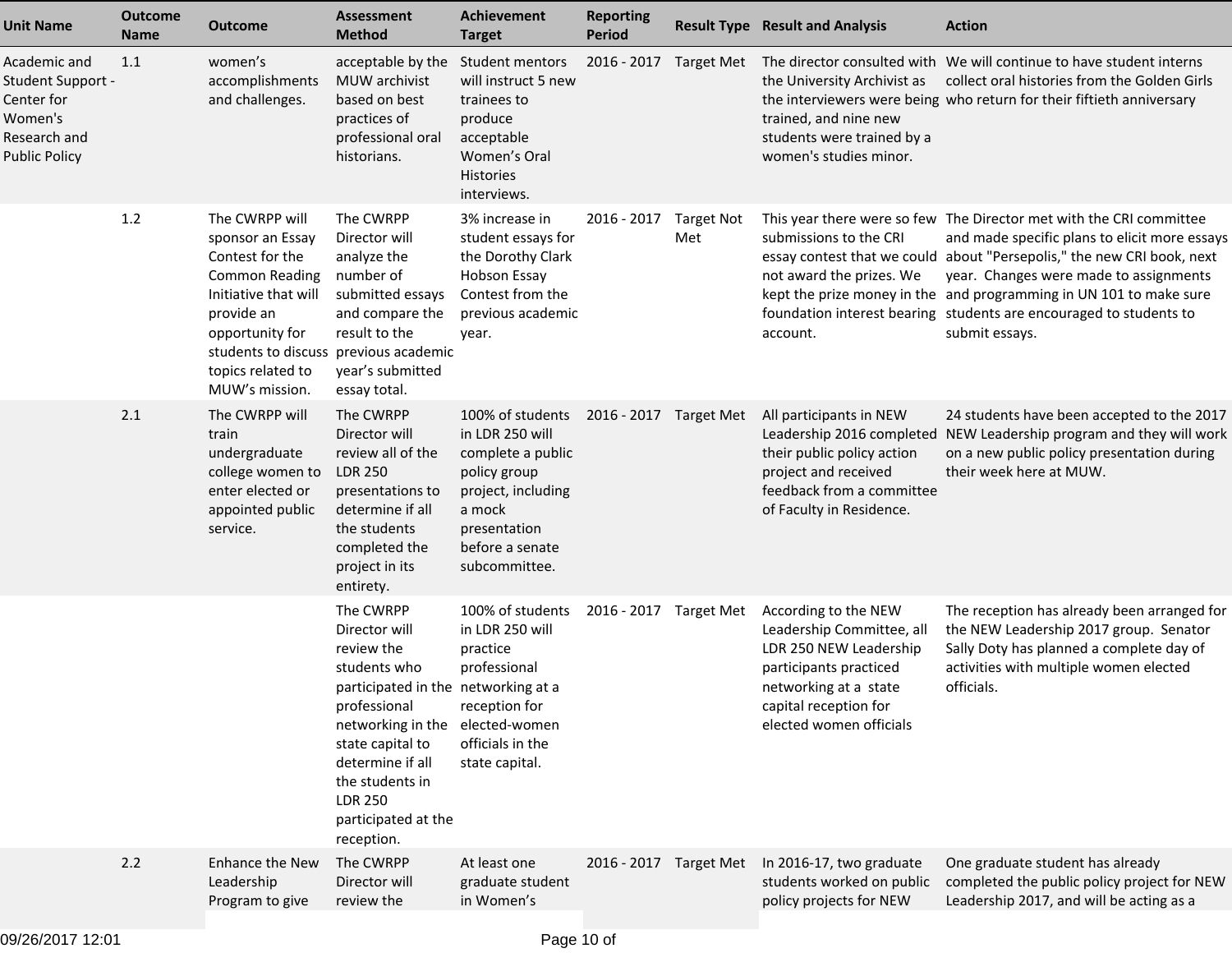| <b>Unit Name</b>                                            | <b>Outcome</b><br><b>Name</b> | <b>Outcome</b>                                                                                                                                                                                                       | <b>Assessment</b><br><b>Method</b>                                                                                                                                                                                                                                                                                          | <b>Achievement</b><br><b>Target</b>                                                                                                                                                                    | <b>Reporting</b><br><b>Period</b> |                   | <b>Result Type Result and Analysis</b>                                                                                                                                                                                                                                                                                                                                                                                                                                                                                                                     | <b>Action</b>                                                                                                                                                                                                                                                                                                                                                                                                                                                                  |
|-------------------------------------------------------------|-------------------------------|----------------------------------------------------------------------------------------------------------------------------------------------------------------------------------------------------------------------|-----------------------------------------------------------------------------------------------------------------------------------------------------------------------------------------------------------------------------------------------------------------------------------------------------------------------------|--------------------------------------------------------------------------------------------------------------------------------------------------------------------------------------------------------|-----------------------------------|-------------------|------------------------------------------------------------------------------------------------------------------------------------------------------------------------------------------------------------------------------------------------------------------------------------------------------------------------------------------------------------------------------------------------------------------------------------------------------------------------------------------------------------------------------------------------------------|--------------------------------------------------------------------------------------------------------------------------------------------------------------------------------------------------------------------------------------------------------------------------------------------------------------------------------------------------------------------------------------------------------------------------------------------------------------------------------|
|                                                             | 2.2                           | graduate students number of<br>the opportunity to graduate students<br>practice hands-on<br>development of<br>other women<br>leaders.                                                                                | in Women's<br>Leadership<br>participating in<br>the practicum<br>connected to the<br>Mississippi New<br>Leadership<br>Program.                                                                                                                                                                                              | Leadership will<br>complete a<br>practicum<br>connected to the<br>Mississippi New<br>Leadership<br>Program earning<br>1-3 hours of<br>graduate credit.                                                 | 2016 - 2017                       | <b>Target Met</b> | Leadership and on the<br>planning for the entire<br>2016 and 2017 program.<br>One of their public policy<br>projects was selected for<br>the 2017 program. They<br>each earned three hours<br>credit.                                                                                                                                                                                                                                                                                                                                                      | graduate assistant during the entire 2017<br>week.                                                                                                                                                                                                                                                                                                                                                                                                                             |
| Academic and<br>Student Support -<br>Counseling<br>Services | 1.1                           | The Counseling<br>Center will make<br>an effort to<br>increase<br>awareness of<br>mental health<br>coping skills and<br>mental health<br>services available<br>to students.                                          | Participation rates At least 50<br>of campus-wide<br>programming will<br>be analyzed after<br>each psycho-<br>educational/ment program offered<br>al health program by the Counseling<br>via a log book. The Center.<br>log book will be<br>maintained by the<br>counselors to<br>track participation<br>rates of students. | students will<br>participate in one<br>campus-wide<br>mental health                                                                                                                                    | 2016 - 2017 Target Met            |                   | The Counseling Center<br>participated in the<br>relaxation event and had<br>100 students participate in<br>their "are you stressed"<br>quiz. At this event the staff<br>gave each participant and<br>anti-stress kit.                                                                                                                                                                                                                                                                                                                                      | The Counseling Center will continue to log<br>participation numbers of each event that<br>they sponsor or participate in for students.<br>The numbers will be logged in the Titanium<br>software that the Counseling Center utilizes.                                                                                                                                                                                                                                          |
|                                                             | 1.2                           | The Counseling<br>Center will build<br>relationships<br>within the<br>community to<br>ensure that<br>resources are<br>readily available to with 1 community<br>counseling center<br>staff and students<br>as needed. | staff will analyze<br>working<br>relationships<br>within the<br>community by<br>meeting quarterly<br>agency.                                                                                                                                                                                                                | Counseling Center Counseling Center 2016 - 2017 Target Met<br>staff will build a<br>working<br>relationship by<br>obtaining a<br>partnership with<br>at least 1 program<br>from a community<br>agency. |                                   |                   | 1. The Counseling Center<br>staff partnered with<br><b>Community Counseling</b><br>Services to host an event<br>that focused on alcohol and<br>drug prevention. The staff<br>met with this community<br>agency once to organize<br>this event.<br>2. The Counseling Center<br>staff met with Baptist<br><b>Behavioral Health</b><br>administration once a<br>quarter in order to<br>maintain the working<br>relationship.<br>3. The Counseling Center<br>staff worked with<br>Mississippi State University<br>to host a student intern for<br>Spring 2017. | 1. The Counseling Center staff will attend<br>the Community Mental Health meeting once<br>a semester in order to build working<br>relationships with other community<br>agencies.<br>2. The Counseling Center staff will maintain<br>meetings with Baptist Behavioral Health<br>once a semester in order to maintain the<br>working relationships.<br>3. The Counseling Center staff will work with<br>Mississippi State University to host a student<br>intern for Fall 2017. |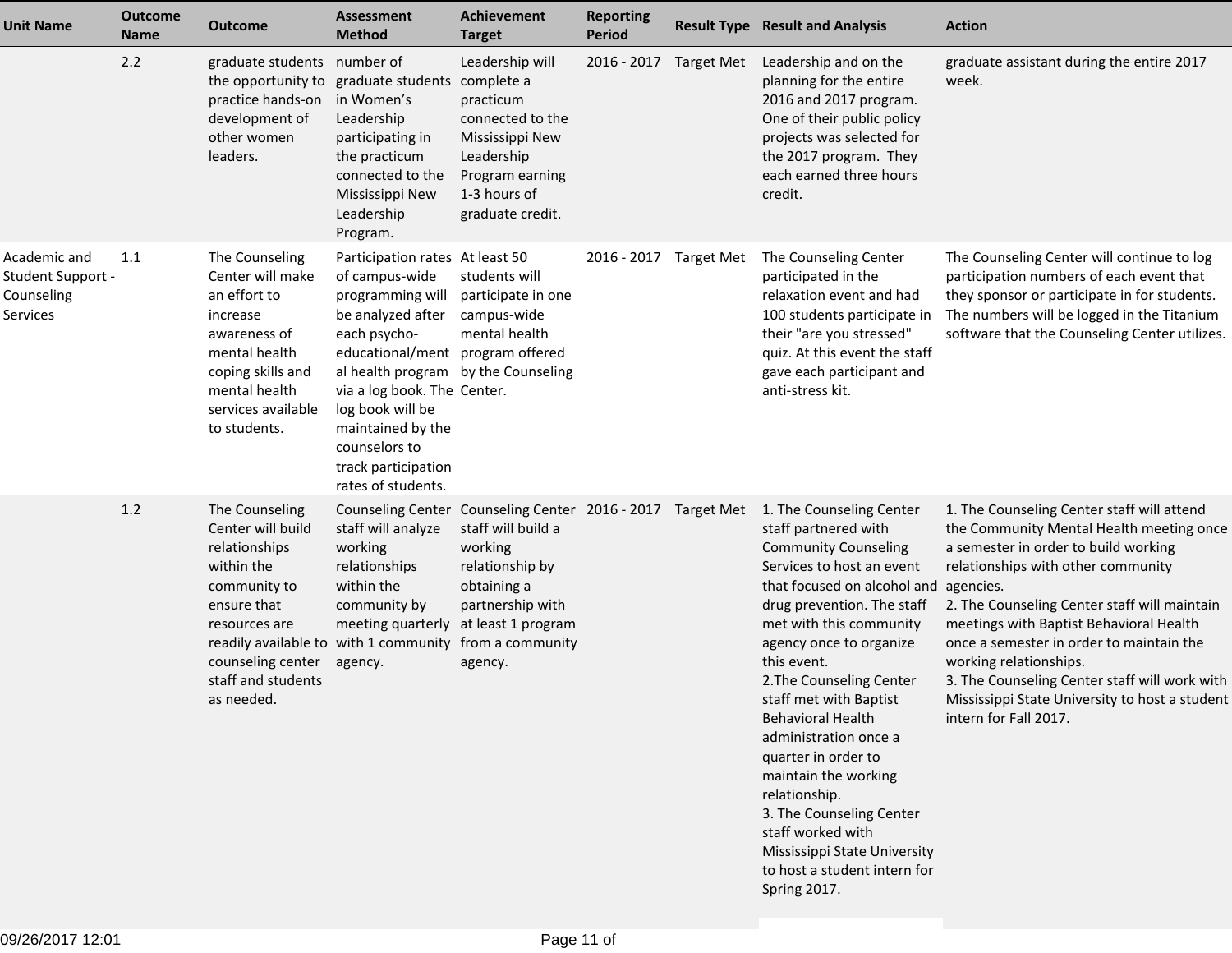| <b>Unit Name</b> | <b>Outcome</b><br><b>Name</b> | Outcome                                                                                                                                                                                                                                       | <b>Assessment</b><br><b>Method</b>                                                                                                                                                                                                                                                                                                                                                                                                                                                         | <b>Achievement</b><br><b>Target</b>                                                                                                                          | <b>Reporting</b><br>Period |                          | <b>Result Type Result and Analysis</b>                                                                                                         | <b>Action</b>                                                                                                                                                                                                                                                                                                                                                                                                                                                                  |
|------------------|-------------------------------|-----------------------------------------------------------------------------------------------------------------------------------------------------------------------------------------------------------------------------------------------|--------------------------------------------------------------------------------------------------------------------------------------------------------------------------------------------------------------------------------------------------------------------------------------------------------------------------------------------------------------------------------------------------------------------------------------------------------------------------------------------|--------------------------------------------------------------------------------------------------------------------------------------------------------------|----------------------------|--------------------------|------------------------------------------------------------------------------------------------------------------------------------------------|--------------------------------------------------------------------------------------------------------------------------------------------------------------------------------------------------------------------------------------------------------------------------------------------------------------------------------------------------------------------------------------------------------------------------------------------------------------------------------|
|                  | 1.2                           | The Counseling<br>Center will build<br>relationships<br>within the<br>community to<br>ensure that<br>resources are<br>readily available to with 1 community from a community<br>counseling center agency.<br>staff and students<br>as needed. | staff will analyze<br>working<br>relationships<br>within the<br>community by<br>meeting quarterly at least 1 program                                                                                                                                                                                                                                                                                                                                                                       | Counseling Center Counseling Center 2016 - 2017 Target Met<br>staff will build a<br>working<br>relationship by<br>obtaining a<br>partnership with<br>agency. |                            |                          |                                                                                                                                                | 1. The Counseling Center staff will attend<br>the Community Mental Health meeting once<br>a semester in order to build working<br>relationships with other community<br>agencies.<br>2. The Counseling Center staff will maintain<br>meetings with Baptist Behavioral Health<br>once a semester in order to maintain the<br>working relationships.<br>3. The Counseling Center staff will work with<br>Mississippi State University to host a student<br>intern for Fall 2017. |
|                  | 2.1                           | The Counseling<br>Center will<br>increase<br>awareness among<br>students regarding academic year.<br>the Counseling<br>Center and the<br>services provided.                                                                                   | Results of the<br><b>Graduation Survey Survey</b><br>will be analyzed at participants will<br>the end of every<br>"Were you aware<br>of any of these<br>programs/centers<br>at MUW and the<br>services they<br>provide (mark all<br>that apply)?<br>{Center for<br>Creative Learning,<br>Center for<br>Women's<br>Research and<br>Public Policy,<br>Diversity<br><b>Education and</b><br>Programs, Student<br>Success Center,<br>Study Abroad,<br>Counseling<br>Center, Career<br>Center}" | 75% of Graduation 2016 - 2017 Target Not<br>state that they<br>were aware of the<br><b>Counseling Center</b><br>and the services<br>provided.                |                            | Met                      | 2016-2017 Graduation<br><b>Survey Results:</b><br>Counseling Center -<br>$(351/475) - 73.89%$                                                  | The Counseling Center will make an effort to<br>market the center and services provided in<br>order to increase awareness among<br>students. 75% of Graduation Survey<br>participants will state that they were aware<br>of the Counseling Center and services<br>provided.                                                                                                                                                                                                    |
|                  | 2.2                           | The Counseling<br>Center will provide Graduation Survey Graduation Survey<br>satisfactory<br>services to<br>students that<br>utilize the services                                                                                             | Results of the<br>will be analyzed at participants will<br>the end of every<br>academic year.                                                                                                                                                                                                                                                                                                                                                                                              | 75% of the<br>select "excellent"<br>or "good"<br>indicating                                                                                                  | 2016 - 2017                | <b>Target Not</b><br>Met | 2016-2017 Graduation<br><b>Survey Results:</b><br>Excellent - (246/512) -<br>48.05%<br>Good - (131/512) - 25.59%<br>Total - (377/512) - 73.64% | The Counseling Center will provide<br>satisfactory services to students that utilize<br>the services provided by the center. 75% of<br>the Graduation Survey participants will<br>select "excellent" or "good" indicating<br>effectiveness of the counseling services.                                                                                                                                                                                                         |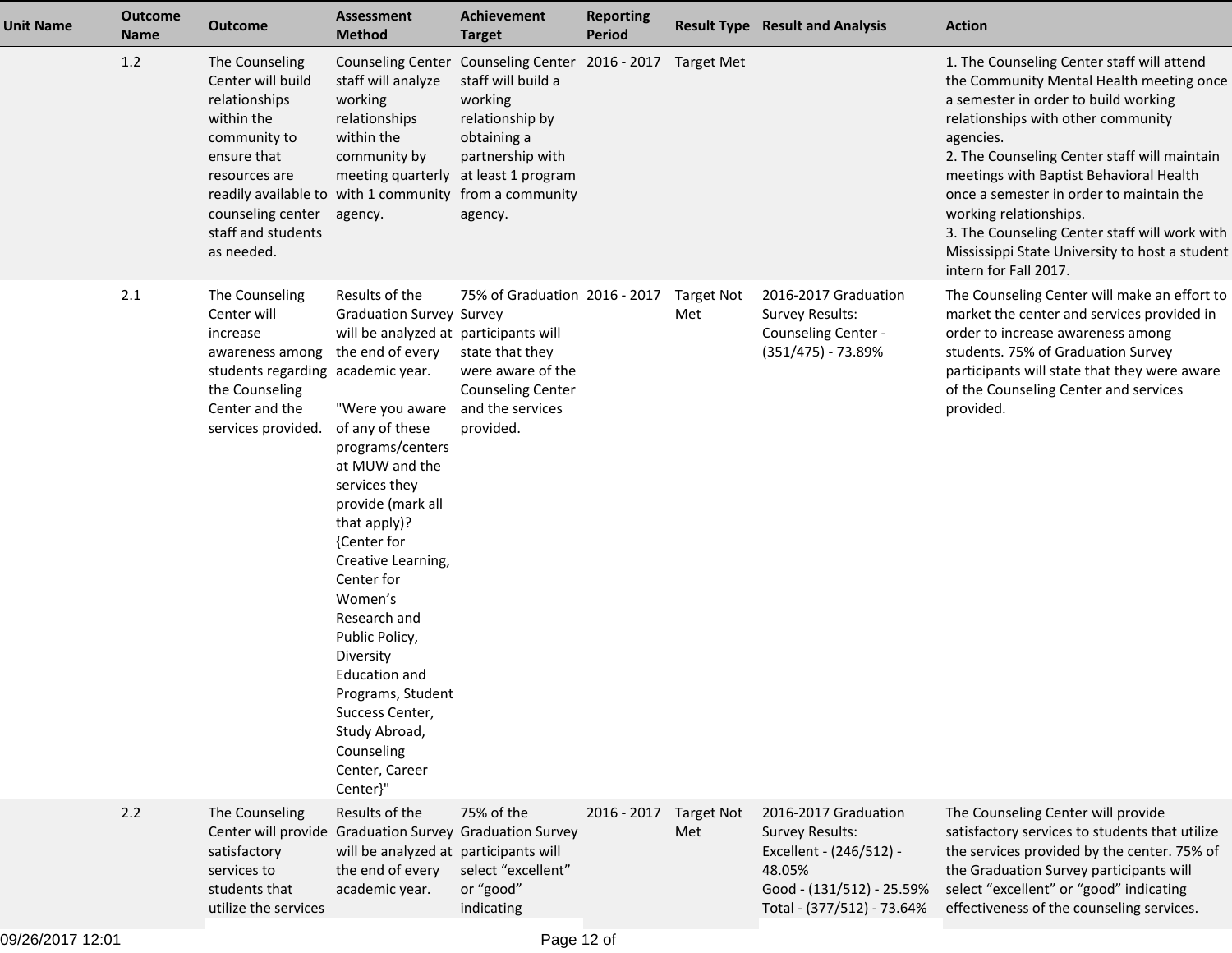| <b>Unit Name</b>                                                                              | <b>Outcome</b><br><b>Name</b> | <b>Outcome</b>                                                                                                                                                                                                                                                                                   | <b>Assessment</b><br><b>Method</b>                                                                                                                                             | <b>Achievement</b><br><b>Target</b>                                                                                      | <b>Reporting</b><br><b>Period</b> |                          | <b>Result Type Result and Analysis</b>                                                                                                                                                                                                                                                                                                                                                                                                                                                                             | <b>Action</b>                                                                                                                                                                                                                                                                                |
|-----------------------------------------------------------------------------------------------|-------------------------------|--------------------------------------------------------------------------------------------------------------------------------------------------------------------------------------------------------------------------------------------------------------------------------------------------|--------------------------------------------------------------------------------------------------------------------------------------------------------------------------------|--------------------------------------------------------------------------------------------------------------------------|-----------------------------------|--------------------------|--------------------------------------------------------------------------------------------------------------------------------------------------------------------------------------------------------------------------------------------------------------------------------------------------------------------------------------------------------------------------------------------------------------------------------------------------------------------------------------------------------------------|----------------------------------------------------------------------------------------------------------------------------------------------------------------------------------------------------------------------------------------------------------------------------------------------|
|                                                                                               | 2.2                           | provided by the<br>center.                                                                                                                                                                                                                                                                       | "Rate MUW's<br>effectiveness in<br>providing:<br>Counseling<br>services<br>{Excellent, Good,<br>Fair, Poor, N/A}"                                                              | effectiveness of<br>the counseling<br>services.                                                                          | $2016 - 2017$                     | <b>Target Not</b><br>Met | Fair - (55/512) - 10.74%<br>Poor - (15/512) - 2.93%<br>Not Applicable - (65/512) -<br>12.7%                                                                                                                                                                                                                                                                                                                                                                                                                        | The Counseling Center will provide<br>satisfactory services to students that utilize<br>the services provided by the center. 75% of<br>the Graduation Survey participants will<br>select "excellent" or "good" indicating<br>effectiveness of the counseling services.                       |
| Academic and<br>Student Support -<br>Dean of Students<br>(Sexual<br>Misconduct &<br>Title IX) | 1.1                           | The Office of Dean The number of<br>of Students will<br>make an effort to<br>increase the<br>number of new<br>students<br>(freshman and<br>transfer) that<br>complete the<br>WorkPlace<br>Answers online<br>student sexual<br>misconduct<br>training course<br>that is offered<br>each semester. | completed<br>courses will be<br>analyzed and<br>compared to the<br>previous year to<br>determine<br>increase or<br>decrease in<br>completion rate.                             | New student<br>completing the<br>course will<br>increase by 5%<br>from the previous<br>year.                             | 2016 - 2017                       |                          | Inconclusive In 2015 calendar year,<br>884/2651 students<br>completed the online<br>sexual misconduct training<br>offered. This was the first<br>year we offered the course.<br>Note: this year we offered<br>it to all students.<br>In 2016 calendar year,<br>319/1024 new students<br>completed the online<br>sexual misconduct training<br>offered. This was the first<br>year we offered to only<br>new students (Freshman<br>and Transfer).<br>2017 data will be available<br>at the end of December<br>2017. | The Dean of Students will continue to offer<br>the online student sexual misconduct<br>training to all new students. New student<br>completing the course will increase by 5%<br>from the previous year.                                                                                     |
|                                                                                               | 1.2                           | The Office of Dean Results of the<br>of Students will<br>make an effort to<br>increase<br>awareness among academic year.<br>students regarding<br>the University's<br>sexual misconduct how to file a<br>(Title IX) policy.                                                                      | <b>Graduation Survey Survey</b><br>will be analyzed at participants will<br>the end of every<br>"Are you aware of sexual misconduct<br>sexual misconduct<br>report? {Yes, No}" | 75% of Graduation 2016 - 2017 Target Met<br>state that they<br>were aware of<br>how to file a<br>report.                 |                                   |                          | 2016-2017 Graduation<br><b>Survey Results:</b><br>Yes - (429/539) 79.59%<br>No - (110/539) 20.41%                                                                                                                                                                                                                                                                                                                                                                                                                  | The Office of Dean of Students will make an<br>effort to increase awareness among<br>students regarding the University's sexual<br>misconduct (Title IX) policy. 75% of<br>Graduation Survey participants will state<br>that they were aware of how to file a sexual<br>misconduct report.   |
|                                                                                               |                               |                                                                                                                                                                                                                                                                                                  | Results of the<br><b>Graduation Survey Survey</b><br>will be analyzed at participants will<br>the end of every<br>academic year.<br>"Are you aware                             | 75% of Graduation 2016 - 2017 Target Met<br>state that they<br>were aware that<br>MUW has a sexual<br>misconduct policy. |                                   |                          | 2016-2017 Graduation<br><b>Survey Results:</b><br>Yes - (525/540) 97.22%<br>No - (15/540) 2.78%                                                                                                                                                                                                                                                                                                                                                                                                                    | The Office of Dean of Students will make an<br>effort to increase awareness among<br>students regarding the University's sexual<br>misconduct (Title IX) policy. 75% of<br>Graduation Survey participants will state<br>that they were aware that the MUW has a<br>sexual misconduct policy. |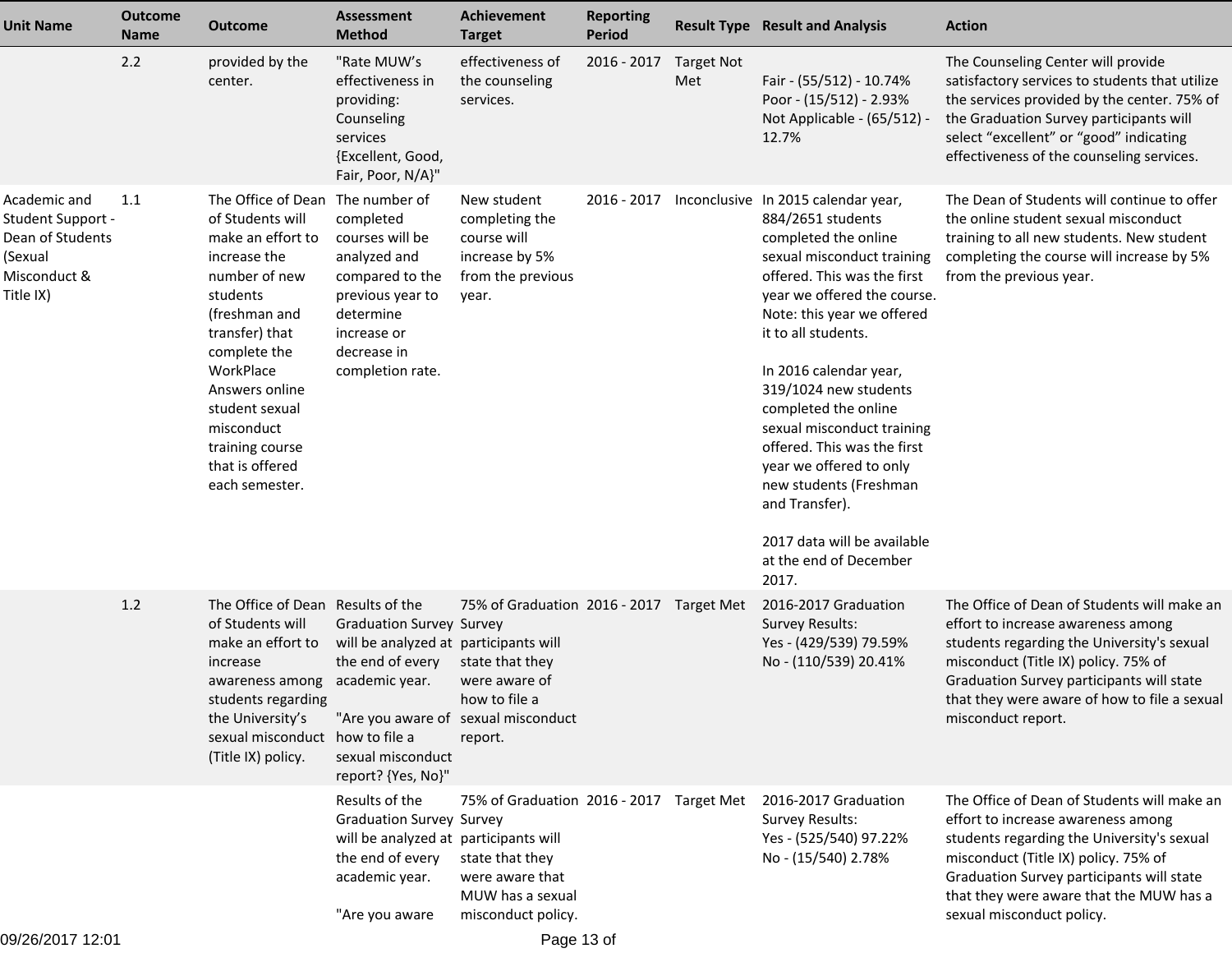| <b>Unit Name</b> | <b>Outcome</b><br><b>Name</b> | <b>Outcome</b>                                                                                                                                                       | <b>Assessment</b><br><b>Method</b>                                                                                                                                                                                                                                                                                                                                                             | <b>Achievement</b><br><b>Target</b>                                                                                                                                                                                                                                | <b>Reporting</b><br><b>Period</b> | <b>Result Type Result and Analysis</b>                                                                                                                                                                       | <b>Action</b>                                                                                                                                                                                                                                                                                                                                                                                                                                                        |
|------------------|-------------------------------|----------------------------------------------------------------------------------------------------------------------------------------------------------------------|------------------------------------------------------------------------------------------------------------------------------------------------------------------------------------------------------------------------------------------------------------------------------------------------------------------------------------------------------------------------------------------------|--------------------------------------------------------------------------------------------------------------------------------------------------------------------------------------------------------------------------------------------------------------------|-----------------------------------|--------------------------------------------------------------------------------------------------------------------------------------------------------------------------------------------------------------|----------------------------------------------------------------------------------------------------------------------------------------------------------------------------------------------------------------------------------------------------------------------------------------------------------------------------------------------------------------------------------------------------------------------------------------------------------------------|
|                  |                               |                                                                                                                                                                      | that MUW has a<br>sexual misconduct Survey<br>policy? {Yes, No}"                                                                                                                                                                                                                                                                                                                               | 75% of Graduation 2016 - 2017 Target Met<br>participants will<br>state that they<br>were aware that<br>MUW has a sexual<br>misconduct policy.                                                                                                                      |                                   | 2016-2017 Graduation<br><b>Survey Results:</b><br>Yes - (525/540) 97.22%<br>No - (15/540) 2.78%                                                                                                              | The Office of Dean of Students will make an<br>effort to increase awareness among<br>students regarding the University's sexual<br>misconduct (Title IX) policy. 75% of<br>Graduation Survey participants will state<br>that they were aware that the MUW has a<br>sexual misconduct policy.                                                                                                                                                                         |
|                  |                               |                                                                                                                                                                      | Results of the<br><b>Graduation Survey Survey</b><br>will be analyzed at participants will<br>the end of every<br>academic year.<br>"Do you know<br>what Title IX<br>means? {Yes, No}"                                                                                                                                                                                                         | 75% of Graduation 2016 - 2017 Target Met<br>state that they<br>were aware of<br>what Title IX<br>means.                                                                                                                                                            |                                   | 2016-2017 Graduation<br><b>Survey Results:</b><br>Yes - (438/542) 80.81%<br>No - (104/542) 19.19%                                                                                                            | The Office of Dean of Students will make an<br>effort to maintain awareness among<br>students regarding the University's sexual<br>misconduct (Title IX) policy. 75% of<br>Graduation Survey participants will state<br>that they were aware of what Title IX<br>means.                                                                                                                                                                                              |
|                  | 1.3                           | The Office of Dean Results of the<br>of Students will<br>make an effort to<br>increase<br>awareness among<br>staff regarding the<br>misconduct (Title<br>IX) policy. | <b>Staff Satisfaction</b><br>Survey will be<br>analyzed every<br>Spring.<br>University's sexual "I am aware that I they are<br>am responsible for responsible for<br>reporting sexual<br>misconduct of<br>which I have been<br>informed or have<br>witnessed to the<br>University's Title<br>IX Coordinator.<br>{Strongly Agree,<br>Agree, Disagree,<br>Strongly Disagree,<br>Not Applicable}" | 85% of Staff<br>Satisfaction survey<br>participants will<br>"strongly agree"<br>or "agree" that<br>they are aware<br>reporting sexual<br>misconduct of<br>which they have<br>been informed or<br>have witnessed to<br>the University's<br>Title IX<br>Coordinator. | 2016 - 2017 Target Met            | 2017 Staff Satisfaction<br>Survey Results:<br>Strongly Agree - 56.32%<br>Agree - 40.23%<br>Total - 96.55%<br>Disagree - 0%<br>Strongly Disagree - 1.15%<br>Not Applicable - 2.3%                             | The Office of Dean of Students will make an<br>effort to maintain the awareness among<br>staff regarding their responsibility for<br>reporting sexual misconduct of which they<br>have been informed or have witnessed to<br>the University's Title IX Coordinator.<br>Achievement target of 85% of staff<br>satisfaction survey participants will "strongly<br>agree" or "agree" that they are aware of<br>their responsibility for reporting sexual<br>misconduct. |
|                  |                               |                                                                                                                                                                      | Results of the<br><b>Staff Satisfaction</b><br>Survey will be<br>analyzed every<br>Spring.<br>"I am aware that<br>the University has<br>a designated<br>person to                                                                                                                                                                                                                              | 85% of Staff<br>Satisfaction survey<br>participants will<br>"strongly agree"<br>or "agree" that<br>they are aware<br>that the University<br>has a designated<br>person to<br>coordinate the                                                                        |                                   | 2016 - 2017 Target Met 2017 Staff Satisfaction<br><b>Survey Results:</b><br>Strongly Agree - 53.49%<br>Agree - 44.19%<br>Total - 97.68%<br>Disagree - 0%<br>Strongly Disagree - 0%<br>Not Applicable - 2.33% | The Office of Dean of Students will make an<br>effort to maintain the awareness among<br>staff regarding that the University has a<br>designated person to coordinator the<br>University's efforts to eliminate sexual<br>misconduct on campus. Achievement<br>target of 85% of staff satisfaction survey<br>participants will "strongly agree" or "agree"<br>that they are aware that the University has a<br>designated person to coordinate the                   |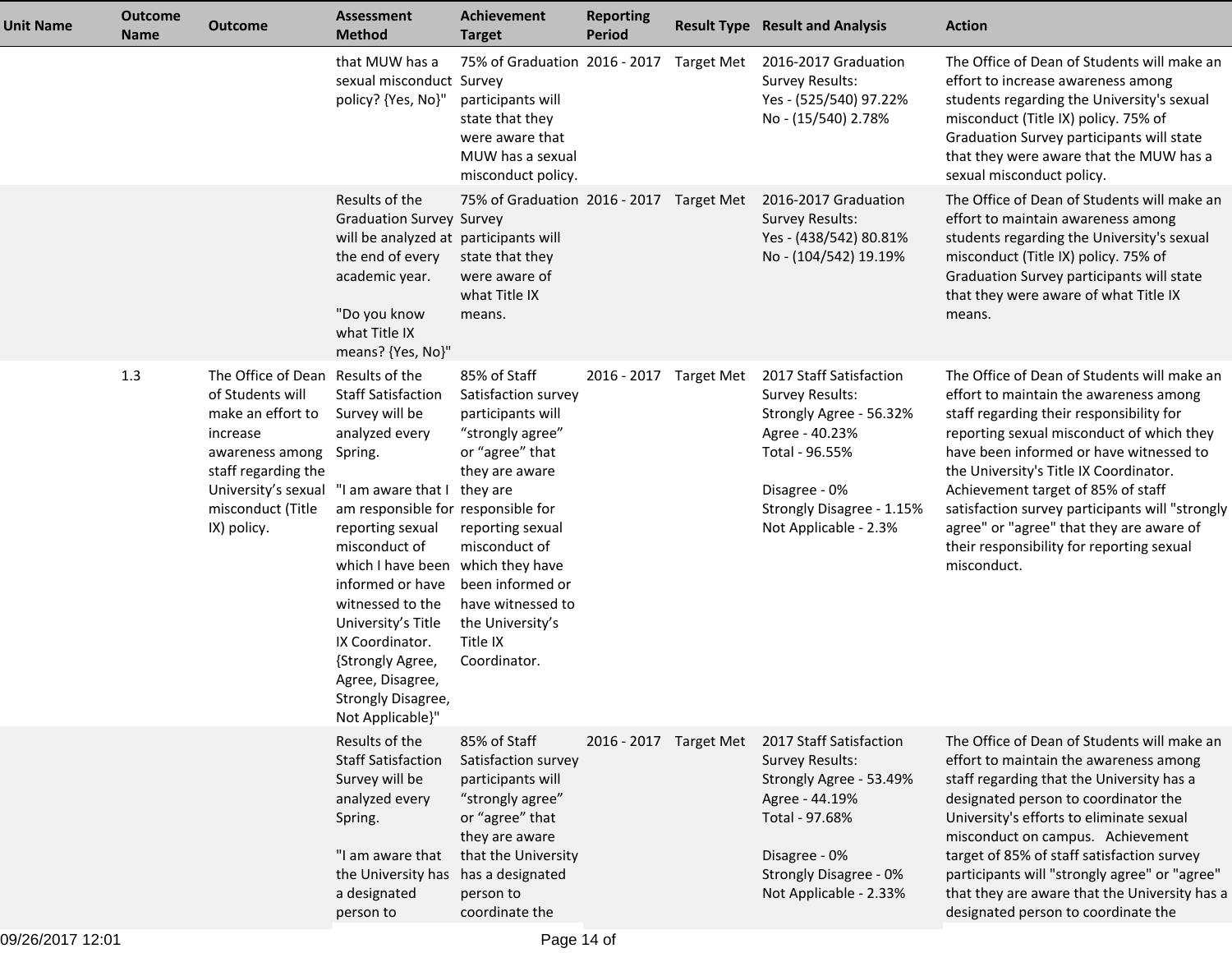| <b>Unit Name</b> | <b>Outcome</b><br><b>Name</b> | <b>Outcome</b> | <b>Assessment</b><br><b>Method</b>                                                                                                                                                                                                                                                                                                                                                                        | <b>Achievement</b><br><b>Target</b>                                                                                                                                                                                                                | <b>Reporting</b><br><b>Period</b> | <b>Result Type Result and Analysis</b>                                                                                                                                                   | <b>Action</b>                                                                                                                                                                                                                                                                                                                                                                                                                                                                                                                                                                   |
|------------------|-------------------------------|----------------|-----------------------------------------------------------------------------------------------------------------------------------------------------------------------------------------------------------------------------------------------------------------------------------------------------------------------------------------------------------------------------------------------------------|----------------------------------------------------------------------------------------------------------------------------------------------------------------------------------------------------------------------------------------------------|-----------------------------------|------------------------------------------------------------------------------------------------------------------------------------------------------------------------------------------|---------------------------------------------------------------------------------------------------------------------------------------------------------------------------------------------------------------------------------------------------------------------------------------------------------------------------------------------------------------------------------------------------------------------------------------------------------------------------------------------------------------------------------------------------------------------------------|
|                  |                               |                | coordinate the<br>University's<br>efforts to<br>eliminate sexual<br>misconduct on<br>campus. {Strongly<br>Agree, Agree,<br>Disagree, Strongly<br>Disagree, Not<br>Applicable}"                                                                                                                                                                                                                            | University's efforts 2016 - 2017 Target Met<br>to eliminate sexual<br>misconduct on<br>campus.                                                                                                                                                     |                                   | 2017 Staff Satisfaction<br><b>Survey Results:</b><br>Strongly Agree - 53.49%<br>Agree - 44.19%<br>Total - 97.68%<br>Disagree - 0%<br>Strongly Disagree - 0%<br>Not Applicable - 2.33%    | University's efforts to eliminate sexual<br>misconduct on campus.                                                                                                                                                                                                                                                                                                                                                                                                                                                                                                               |
|                  |                               |                | Results of the<br><b>Staff Satisfaction</b><br>Survey will be<br>analyzed every<br>Spring.<br>"I am aware that<br>the University has<br>a policy that<br>prohibits sexual<br>misconduct.<br>{Strongly Agree,<br>Agree, Disagree,<br>Strongly Disagree,<br>Not Applicable}"                                                                                                                                | 85% of Staff<br>Satisfaction survey<br>participants will<br>"strongly agree"<br>or "agree" that<br>they are aware<br>that the University<br>has a policy that<br>prohibits sexual<br>misconduct.                                                   | 2016 - 2017 Target Met            | 2017 Staff Satisfaction<br><b>Survey Results:</b><br>Strongly Agree - 51.14%<br>Agree - 46.59%<br>Total - 97.73%<br>Disagree - 1.14%<br>Strongly Disagree - 0%<br>Not Applicable - 1.14% | The Office of Dean of Students will make an<br>effort to maintain the awareness among<br>staff regarding the University's sexual<br>misconduct (Title IX) policy. Achievement<br>target of 85% of staff satisfaction survey<br>participants will "strongly agree" or "agree"<br>that they are aware that the University has a<br>policy that prohibits sexual misconduct.                                                                                                                                                                                                       |
|                  |                               |                | Results of the<br><b>Staff Satisfaction</b><br>Survey will be<br>analyzed every<br>Spring.<br>"I am aware that<br>the University's<br>policy on sexual<br>misconduct covers misconduct covers<br>sexual<br>harassment,<br>sexual assault,<br>domestic violence, domestic violence,<br>dating violence,<br>and stalking.<br>{Strongly Agree,<br>Agree, Disagree,<br>Strongly Disagree,<br>Not Applicable}" | 85% of Staff<br>Satisfaction survey<br>participants will<br>"strongly agree"<br>or "agree" that<br>they are aware<br>that the<br>University's policy<br>on sexual<br>sexual<br>harassment,<br>sexual assault,<br>dating violence,<br>and stalking. | 2016 - 2017 Target Met            | 2017 Staff Satisfaction<br><b>Survey Results:</b><br>Strongly Agree - 53.41%<br>Agree - 43.18%<br>Total - 96.59%<br>Disagree - 1.14%<br>Strongly Disagree - 0%<br>Not Applicable - 2.27% | The Office of Dean of Students will make an<br>effort to maintain the awareness among<br>staff regarding the University's sexual<br>misconduct (Title IX) policy and that the<br>policy covers sexual harassment, sexual<br>assault, domestic violence, dating violence,<br>and stalking. Achievement target of 85% of<br>staff satisfaction survey participants will<br>"strongly agree" or "agree" that they are<br>aware that the University's sexual<br>misconduct policy covers sexual<br>harassment, sexual assault, domestic<br>violence, dating violence, and stalking. |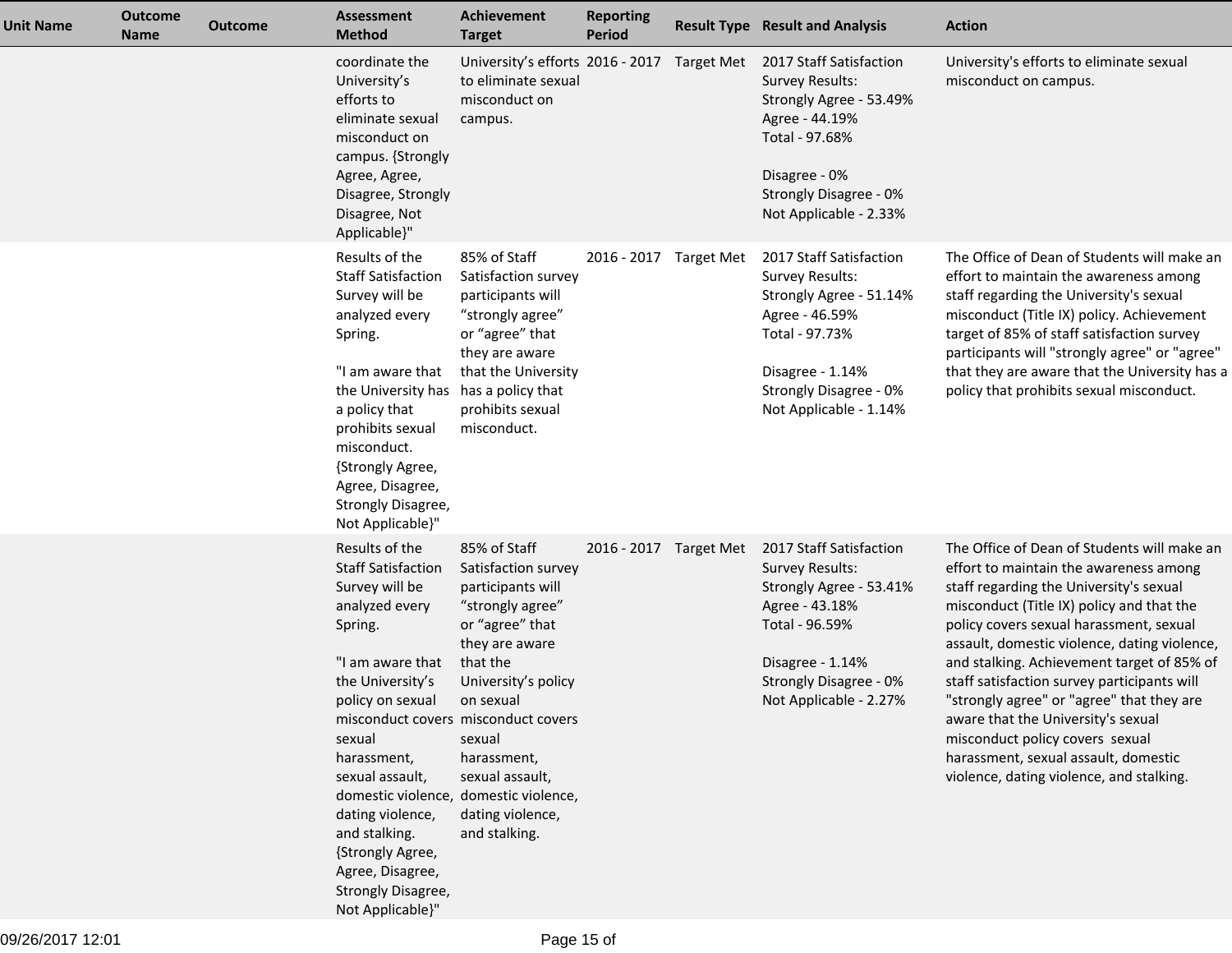| <b>Unit Name</b> | <b>Outcome</b><br><b>Name</b> | <b>Outcome</b>                                                                                                                                                                                                   | <b>Assessment</b><br><b>Method</b>                                                                                                                                                                                                                                                                                                                | Achievement<br><b>Target</b>                                                                                                                                                                                                                                                    | <b>Reporting</b><br><b>Period</b> |                        | <b>Result Type Result and Analysis</b>                                                                                                                                                 | <b>Action</b>                                                                                                                                                                                                                                                                                                                                                                                                                                                                                                               |
|------------------|-------------------------------|------------------------------------------------------------------------------------------------------------------------------------------------------------------------------------------------------------------|---------------------------------------------------------------------------------------------------------------------------------------------------------------------------------------------------------------------------------------------------------------------------------------------------------------------------------------------------|---------------------------------------------------------------------------------------------------------------------------------------------------------------------------------------------------------------------------------------------------------------------------------|-----------------------------------|------------------------|----------------------------------------------------------------------------------------------------------------------------------------------------------------------------------------|-----------------------------------------------------------------------------------------------------------------------------------------------------------------------------------------------------------------------------------------------------------------------------------------------------------------------------------------------------------------------------------------------------------------------------------------------------------------------------------------------------------------------------|
|                  | 1.4                           | The Office of Dean Results of the<br>of Students will<br>make an effort to<br>increase<br>awareness among<br>faculty regarding<br>the University's<br>sexual misconduct "I am aware that I<br>(Title IX) policy. | Faculty<br>Satisfaction<br>Survey will be<br>analyzed every<br>Spring.<br>am responsible for reporting sexual<br>reporting sexual<br>misconduct of<br>which I have been<br>informed or have<br>witnessed to the<br>University's Title<br>IX Coordinator.<br>{Strongly Agree,<br>Agree, Disagree,<br>Strongly Disagree,<br>Not Applicable}"        | 85% of Faculty<br>Satisfaction survey<br>participants will<br>"strongly agree"<br>or "agree" that<br>they are aware<br>they are<br>responsible for<br>misconduct of<br>which they have<br>been informed or<br>have witnessed to<br>the University's<br>Title IX<br>Coordinator. |                                   | 2016 - 2017 Target Met | 2017 Faculty Satisfaction<br><b>Survey Results:</b><br>Strongly Agree - 60.24%<br>Agree - 38.55%<br>Total - 98.79%<br>Disagree - 1.2%<br>Strongly Disagree - 0%<br>Not Applicable - 0% | The Office of Dean of Students will make an<br>effort to maintain the awareness among<br>faculty regarding their responsibility for<br>reporting sexual misconduct of which they<br>have been informed or have witnessed to<br>the University's Title IX Coordinator.<br>Achievement target of 85% of faculty<br>satisfaction survey participants will "strongly<br>agree" or "agree" that they are aware of<br>their responsibility for reporting sexual<br>misconduct. (06/26/2017)                                       |
|                  |                               |                                                                                                                                                                                                                  | Results of the<br>Faculty<br>Satisfaction<br>Survey will be<br>analyzed every<br>Spring.<br>"I am aware that<br>the University has<br>a designated<br>person to<br>coordinate the<br>University's<br>efforts to<br>eliminate sexual<br>misconduct on<br>campus. {Strongly<br>Agree, Agree,<br>Disagree, Strongly<br>Disagree, Not<br>Applicable}" | 85% of Faculty<br>Satisfaction survey<br>participants will<br>"strongly agree"<br>or "agree" that<br>they are aware<br>that the University<br>has a designated<br>person to<br>coordinate the<br>University's efforts<br>to eliminate sexual<br>misconduct on<br>campus.        |                                   | 2016 - 2017 Target Met | 2017 Faculty Satisfaction<br><b>Survey Results:</b><br>Strongly Agree - 60.98%<br>Agree - 37.8%<br>Total - 98.78%<br>Disagree - 0%<br>Strongly Disagree - 0%<br>Not Applicable - 1.22% | The Office of Dean of Students will make an<br>effort to maintain the awareness among<br>faculty regarding that the University has a<br>designated person to coordinator the<br>University's efforts to eliminate sexual<br>misconduct on campus. Achievement<br>target of 85% of faculty satisfaction survey<br>participants will "strongly agree" or "agree"<br>that they are aware that the University has a<br>designated person to coordinate the<br>University's efforts to eliminate sexual<br>misconduct on campus. |
|                  |                               |                                                                                                                                                                                                                  | Results of the<br>Faculty<br>Satisfaction<br>Survey will be                                                                                                                                                                                                                                                                                       | 85% of Faculty<br>Satisfaction survey<br>participants will<br>"strongly agree"                                                                                                                                                                                                  | 2016 - 2017 Target Met            |                        | 2017 Faculty Satisfaction<br><b>Survey Results:</b><br>Strongly Agree - 59.76%<br>Agree - 40.24%                                                                                       | The Office of Dean of Students will make an<br>effort to maintain the awareness among<br>faculty regarding the University's sexual<br>misconduct (Title IX) policy. Achievement                                                                                                                                                                                                                                                                                                                                             |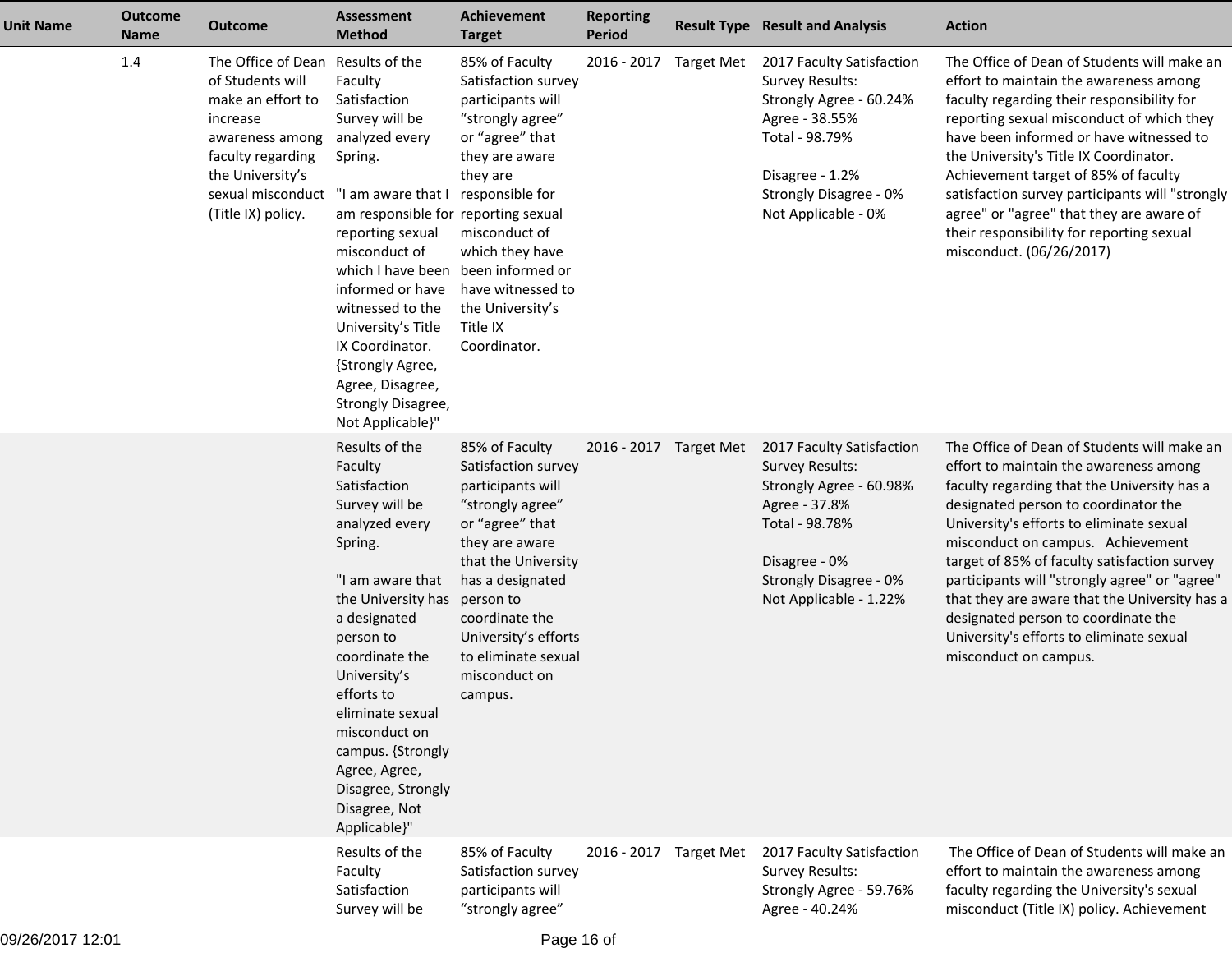| <b>Unit Name</b> | <b>Outcome</b><br><b>Name</b> | <b>Outcome</b>                                                                                                                                                                                                                                                                                                              | <b>Assessment</b><br><b>Method</b>                                                                                                                                                                                                                                                                                                                                                         | <b>Achievement</b><br><b>Target</b>                                                                                                                                                                                                                               | <b>Reporting</b><br><b>Period</b> |                                     | <b>Result Type Result and Analysis</b>                                                                                                                                                                       | <b>Action</b>                                                                                                                                                                                                                                                                                                                                                                                                                                                                                                                                                                                       |
|------------------|-------------------------------|-----------------------------------------------------------------------------------------------------------------------------------------------------------------------------------------------------------------------------------------------------------------------------------------------------------------------------|--------------------------------------------------------------------------------------------------------------------------------------------------------------------------------------------------------------------------------------------------------------------------------------------------------------------------------------------------------------------------------------------|-------------------------------------------------------------------------------------------------------------------------------------------------------------------------------------------------------------------------------------------------------------------|-----------------------------------|-------------------------------------|--------------------------------------------------------------------------------------------------------------------------------------------------------------------------------------------------------------|-----------------------------------------------------------------------------------------------------------------------------------------------------------------------------------------------------------------------------------------------------------------------------------------------------------------------------------------------------------------------------------------------------------------------------------------------------------------------------------------------------------------------------------------------------------------------------------------------------|
|                  |                               |                                                                                                                                                                                                                                                                                                                             | analyzed every<br>Spring.<br>"I am aware that<br>the University has<br>a policy that<br>prohibits sexual<br>misconduct.<br>{Strongly Agree,<br>Agree, Disagree,<br>Strongly Disagree,<br>Not Applicable}"                                                                                                                                                                                  | or "agree" that<br>they are aware<br>that the University<br>has a policy that<br>prohibits sexual<br>misconduct.                                                                                                                                                  |                                   | 2016 - 2017 Target Met Total - 100% |                                                                                                                                                                                                              | target of 85% of faculty satisfaction survey<br>participants will "strongly agree" or "agree"<br>that they are aware that the University has a<br>policy that prohibits sexual misconduct.                                                                                                                                                                                                                                                                                                                                                                                                          |
|                  |                               |                                                                                                                                                                                                                                                                                                                             | Results of the<br>Faculty<br>Satisfaction<br>Survey will be<br>analyzed every<br>Spring.<br>"I am aware that<br>the University's<br>policy on sexual<br>misconduct covers sexual<br>sexual<br>harassment,<br>sexual assault,<br>domestic violence, dating violence,<br>dating violence,<br>and stalking.<br>{Strongly Agree,<br>Agree, Disagree,<br>Strongly Disagree,<br>Not Applicable}" | 85% of Faculty<br>Satisfaction survey<br>participants will<br>"strongly agree"<br>or "agree" that<br>they are aware<br>that the<br>University's policy<br>on sexual<br>misconduct covers<br>harassment,<br>sexual assault,<br>domestic violence,<br>and stalking. |                                   |                                     | 2016 - 2017 Target Met 2017 Faculty Satisfaction<br><b>Survey Results:</b><br>Strongly Agree - 59.76%<br>Agree - 40.24%<br>Total - 100%                                                                      | The Office of Dean of Students will make an<br>effort to maintain the awareness among<br>faculty regarding the University's sexual<br>misconduct (Title IX) policy and that the<br>policy covers sexual harassment, sexual<br>assault, domestic violence, dating violence,<br>and stalking. Achievement target of 85% of<br>faculty satisfaction survey participants will<br>"strongly agree" or "agree" that they are<br>aware that the University's sexual<br>misconduct policy covers sexual<br>harassment, sexual assault, domestic<br>violence, dating violence, and stalking.<br>(06/26/2017) |
|                  | 2.1                           | The Behavioral<br>Intervention Team Staff Satisfaction<br>(BIT) will increase Survey will be<br>awareness among analyzed every<br>the staff regarding Spring.<br>the team and<br>reporting<br>measures in order the University has<br>to strengthen<br>reporting of<br>student behaviors<br>in which the team Agree, Agree, | Results of the<br>"I am aware that<br>a Behavioral<br>Intervention Team (BIT).<br>(BIT). {Strongly                                                                                                                                                                                                                                                                                         | 85% of Staff<br>Satisfaction survey<br>participants will<br>"strongly agree"<br>or "agree" that<br>they are aware<br>that the University<br>has a Behavioral<br><b>Intervention Team</b>                                                                          |                                   | Met                                 | 2016 - 2017 Target Not 2017 Staff Satisfaction<br>Survey Results:<br>Strongly Agree - 38.64%<br>Agree - 44.32%<br>Total - 82.96%<br>Disagree - 10.23%<br>Strongly Disagree - 3.41%<br>Not Applicable - 3.41% | The Office of Dean of Students will make an<br>effort to market the Behavioral Intervention<br>Team (BIT) to staff members in order to<br>raise the awareness among staff members<br>about the team and reporting measures.<br>Achievement target of 85% of staff<br>satisfaction survey participants will "strongly<br>agree" or "agree" that they are aware of<br>Behavioral Intervention Team (BIT) and the<br>reporting measures.                                                                                                                                                               |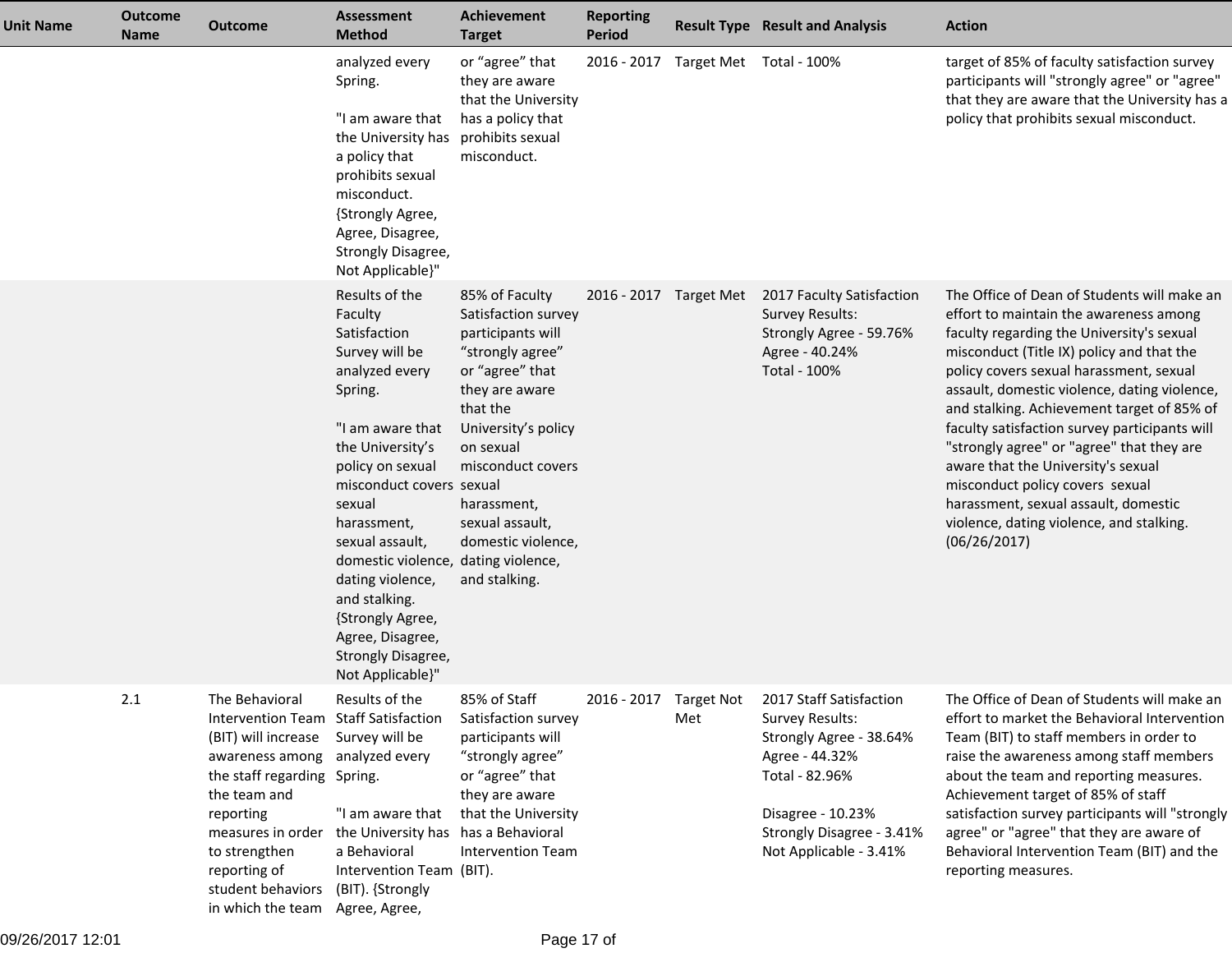| <b>Unit Name</b>                                                          | <b>Outcome</b><br>Name | <b>Outcome</b>                                                                                                                                                                                                                                                                                        | <b>Assessment</b><br><b>Method</b>                                                                                                                                                                                                                                                                     | <b>Achievement</b><br><b>Target</b>                                                                                                                                                                     | <b>Reporting</b><br><b>Period</b> |                          | <b>Result Type Result and Analysis</b>                                                                                                                                                       | <b>Action</b>                                                                                                                                                                                                                                                                                                                                                                                                                                                                                                          |
|---------------------------------------------------------------------------|------------------------|-------------------------------------------------------------------------------------------------------------------------------------------------------------------------------------------------------------------------------------------------------------------------------------------------------|--------------------------------------------------------------------------------------------------------------------------------------------------------------------------------------------------------------------------------------------------------------------------------------------------------|---------------------------------------------------------------------------------------------------------------------------------------------------------------------------------------------------------|-----------------------------------|--------------------------|----------------------------------------------------------------------------------------------------------------------------------------------------------------------------------------------|------------------------------------------------------------------------------------------------------------------------------------------------------------------------------------------------------------------------------------------------------------------------------------------------------------------------------------------------------------------------------------------------------------------------------------------------------------------------------------------------------------------------|
|                                                                           | 2.1                    | can intervene and<br>work to retain the<br>student.                                                                                                                                                                                                                                                   | Disagree, Strongly<br>Disagree, Not<br>Applicable}"                                                                                                                                                                                                                                                    | 85% of Staff<br>Satisfaction survey<br>participants will<br>"strongly agree"<br>or "agree" that<br>they are aware<br>that the University<br>has a Behavioral<br><b>Intervention Team</b><br>(BIT).      | 2016 - 2017                       | <b>Target Not</b><br>Met | 2017 Staff Satisfaction<br><b>Survey Results:</b><br>Strongly Agree - 38.64%<br>Agree - 44.32%<br>Total - 82.96%<br>Disagree - 10.23%<br>Strongly Disagree - 3.41%<br>Not Applicable - 3.41% | The Office of Dean of Students will make an<br>effort to market the Behavioral Intervention<br>Team (BIT) to staff members in order to<br>raise the awareness among staff members<br>about the team and reporting measures.<br>Achievement target of 85% of staff<br>satisfaction survey participants will "strongly<br>agree" or "agree" that they are aware of<br>Behavioral Intervention Team (BIT) and the<br>reporting measures.                                                                                  |
|                                                                           | 2.2                    | The Behavioral<br>Intervention Team Faculty<br>(BIT) will increase<br>awareness among<br>the faculty<br>regarding the<br>team and<br>reporting<br>measures in order<br>to strengthen<br>reporting of<br>student behaviors<br>in which the team<br>can intervene and<br>work to retain the<br>student. | Results of the<br>Satisfaction<br>Survey will be<br>analyzed every<br>Spring.<br>"I am aware that<br>the University has<br>a Behavioral<br><b>Intervention Team</b><br>(BIT). {Strongly<br>Agree, Agree,<br>Disagree, Strongly<br>Disagree, Not<br>Applicable}"                                        | 85% of Faculty<br>Satisfaction survey<br>participants will<br>"strongly agree"<br>or "agree" that<br>they are aware<br>that the University<br>has a Behavioral<br><b>Intervention Team</b><br>$(BIT)$ . | 2016 - 2017 Target Met            |                          | 2017 Faculty Satisfaction<br><b>Survey Results:</b><br>Strongly Agree - 55.42%<br>Agree - 40.96%<br>Total - 96.38%<br>Disagree - 1.2%<br>Strongly Disagree - 0%<br>Not Applicable - 2.41%    | The Office of Dean of Students will make an<br>effort to maintain the awareness among<br>faculty regarding the Behavioral<br>Intervention Team (BIT) and reporting<br>measures in order to strengthen reporting<br>of student behaviors in which the team can<br>intervene and work to retain the student.<br>Achievement target of 85% of faculty<br>satisfaction survey participants will "strongly<br>agree" or "agree" that they are aware of the<br>Behavioral Intervention Team (BIT) and<br>reporting measures. |
| Academic and<br><b>Student Support -</b><br>Housing and<br>Residence Life | 1.1                    | The Office of<br>Housing and<br>Residence Life will<br>increase the<br>number of New<br>Freshmen living on<br>campus each<br>academic year.                                                                                                                                                           | The Office of<br>Housing and<br>Residence Life will<br>analyze the data<br>produced by the<br>Housing software<br>(Simple Campus<br>Housing) that will<br>calculate our<br>number of New<br>Freshmen<br>students living on<br>campus to<br>determine an<br>increase/decrease<br>each academic<br>year. | New Freshmen<br>living on campus<br>for the Fall<br>semester will<br>increase by 5%<br>from the previous<br>year.                                                                                       | 2016 - 2017 Target Met            |                          | We increased the number<br>of new Freshman students<br>living on campus from 164<br>in Fall '15 to 174 in Fall '16.                                                                          | Housing and Residence Life will continue to<br>work on increasing the number of new<br>Freshman living on campus.                                                                                                                                                                                                                                                                                                                                                                                                      |
|                                                                           | 1.2                    | The Office of<br>Housing and                                                                                                                                                                                                                                                                          | The Office of<br>Housing and                                                                                                                                                                                                                                                                           | Returning<br>Students living on                                                                                                                                                                         | 2016 - 2017                       | <b>Target Not</b><br>Met | was only able to increase                                                                                                                                                                    | Housing and Residence Life Housing and Residence Life will continue to<br>work on retaining Returning Students to live                                                                                                                                                                                                                                                                                                                                                                                                 |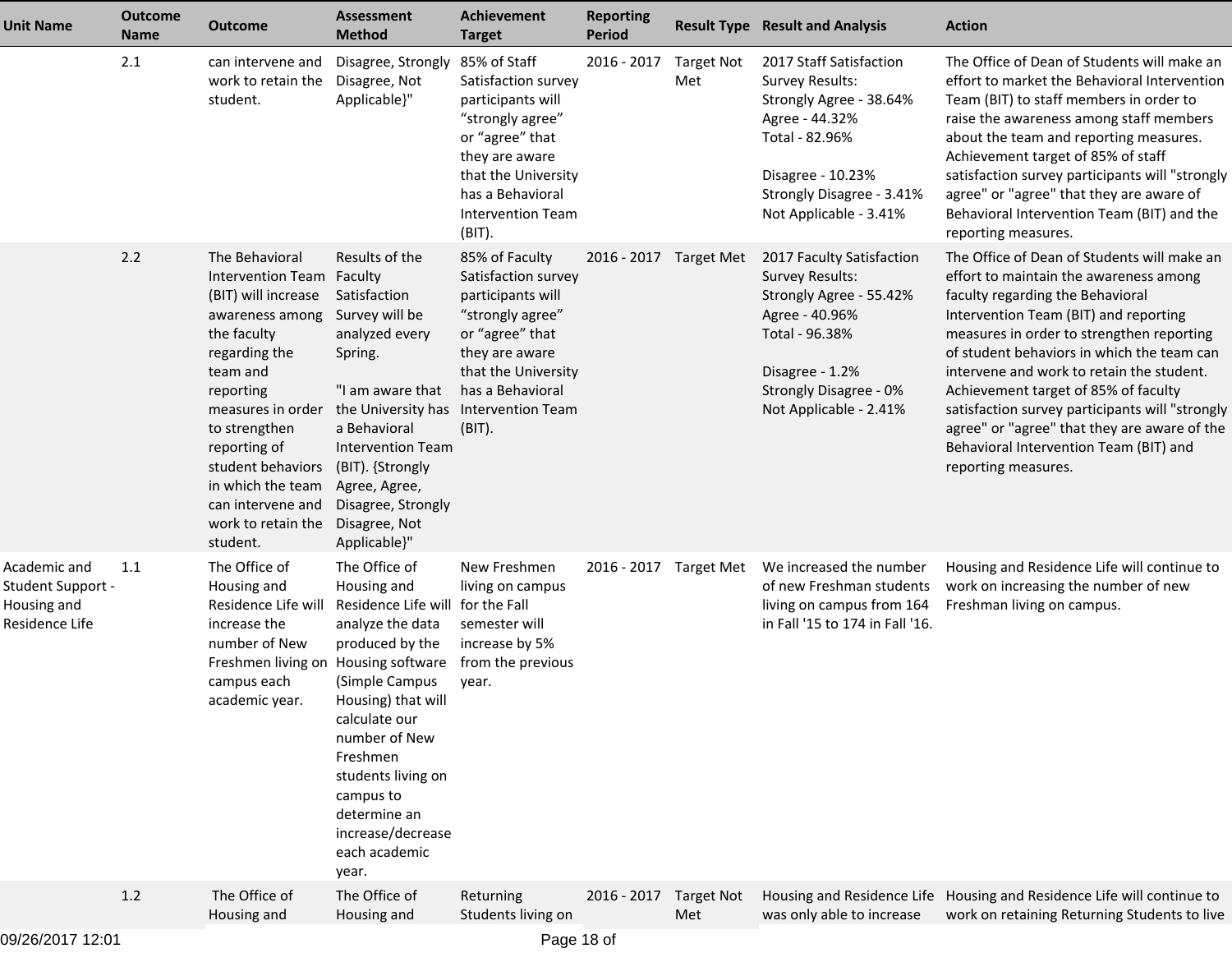| <b>Unit Name</b> | <b>Outcome</b><br><b>Name</b> | <b>Outcome</b>                                                                                                                                                                                                                                                                                                      | <b>Assessment</b><br><b>Method</b>                                                                                                                                                                                                                                                                                                                                                                                                 | Achievement<br><b>Target</b>                                                                                                                                                                                                                                                                   | <b>Reporting</b><br><b>Period</b> |                          | <b>Result Type Result and Analysis</b>                                                                                                                                                                                           | <b>Action</b>                                                                                                                                                                                 |
|------------------|-------------------------------|---------------------------------------------------------------------------------------------------------------------------------------------------------------------------------------------------------------------------------------------------------------------------------------------------------------------|------------------------------------------------------------------------------------------------------------------------------------------------------------------------------------------------------------------------------------------------------------------------------------------------------------------------------------------------------------------------------------------------------------------------------------|------------------------------------------------------------------------------------------------------------------------------------------------------------------------------------------------------------------------------------------------------------------------------------------------|-----------------------------------|--------------------------|----------------------------------------------------------------------------------------------------------------------------------------------------------------------------------------------------------------------------------|-----------------------------------------------------------------------------------------------------------------------------------------------------------------------------------------------|
|                  | 1.2                           | Residence Life will<br>increase the<br>number of<br>Returning<br>Students living on<br>campus each<br>academic year.                                                                                                                                                                                                | Residence Life will campus for the<br>analyze the data<br>produced by the<br>Housing software<br>(Simple Campus<br>Housing) that will<br>calculate our<br>number of<br>Returning<br>Students living on<br>campus to<br>determine an<br>increase/decrease<br>each academic<br>year.                                                                                                                                                 | Fall semester will<br>increase by 5%<br>from the previous<br>year.                                                                                                                                                                                                                             | 2016 - 2017                       | <b>Target Not</b><br>Met | the number of Returning<br>Students from 307 in Fall<br>'15 to 308 in Fall '16.                                                                                                                                                  | on campus.                                                                                                                                                                                    |
|                  | 2.1                           | The Office of<br>Housing and<br>Residence Life will<br>increase the<br>average<br>satisfaction rating<br>of<br>programs/activitie I/Benchworks<br>s sponsored by our Resident<br>staff regarding<br>social/educational survey will be<br>/cultural programs analyzed at the<br>conducted in the<br>residence halls. | Results from the<br>(Association of<br>College and<br>University<br>Housing Officers -<br>International)<br>ACUHO-<br>Assessment<br>end of the Spring<br>semester.<br>"How satisfied are<br>you with<br>programs/activitie<br>s sponsored by<br>your hall/apt.<br>building<br>regarding:<br>Social/educational<br>/cultural<br>programs?<br>${1. \nvert \nvert}$<br>dissatisfied, 2.<br>Moderately<br>dissatisfied, 3.<br>Slightly | Increase the<br>satisfaction mean<br>to 5.6 on a scale of<br>1-7 (with 7 being<br>"very satisfied")<br>will be achieved<br>on the ACUHO-<br>I/Benchmarks<br>Resident<br>Assessment survey<br>regarding the<br>social/educational<br>/cultural programs<br>conducted in the<br>residence halls. | 2016 - 2017                       | <b>Target Not</b><br>Met | was not able to increase<br>the average of satisfaction<br>for programming with<br>regards to<br>social/educational/cultural<br>programs to a 5.6.<br>However, we were able to<br>maintain the satisfaction at<br>a 5.47 rating. | Housing and Residence Life Housing and Residence Life will continue to<br>work on increasing the satisfaction rating for<br>programs with regards to<br>social/educational/cultural programs. |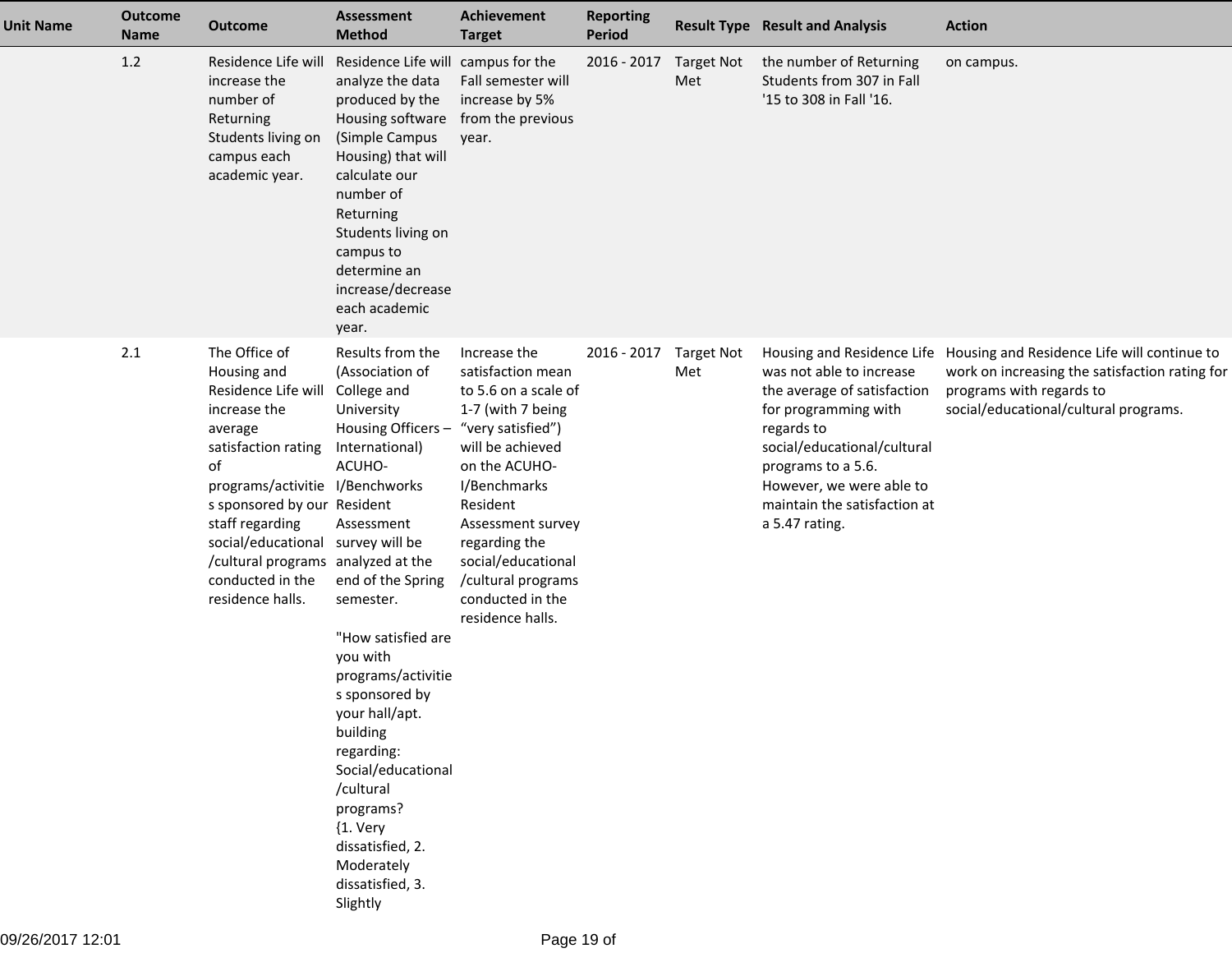| <b>Unit Name</b> | <b>Outcome</b><br>Name | <b>Outcome</b>                                                                                                                                                                                                                                                             | <b>Assessment</b><br><b>Method</b>                                                                                                                                                                                                                                                                                                                                                                                                                                                                          | <b>Achievement</b><br><b>Target</b>                                                                                                                                                                                                                                                            | <b>Reporting</b><br><b>Period</b> |                          | <b>Result Type Result and Analysis</b>                                                                                                                                                                                                                         | <b>Action</b>                                                                                                                                                                                                                                                                                            |
|------------------|------------------------|----------------------------------------------------------------------------------------------------------------------------------------------------------------------------------------------------------------------------------------------------------------------------|-------------------------------------------------------------------------------------------------------------------------------------------------------------------------------------------------------------------------------------------------------------------------------------------------------------------------------------------------------------------------------------------------------------------------------------------------------------------------------------------------------------|------------------------------------------------------------------------------------------------------------------------------------------------------------------------------------------------------------------------------------------------------------------------------------------------|-----------------------------------|--------------------------|----------------------------------------------------------------------------------------------------------------------------------------------------------------------------------------------------------------------------------------------------------------|----------------------------------------------------------------------------------------------------------------------------------------------------------------------------------------------------------------------------------------------------------------------------------------------------------|
|                  | 2.1                    | The Office of<br>Housing and<br>Residence Life will<br>increase the<br>average<br>satisfaction rating satisfied}"<br>οf<br>programs/activitie<br>s sponsored by our<br>staff regarding<br>social/educational<br>/cultural programs<br>conducted in the<br>residence halls. | dissatisfied, 4.<br>Neutral, 5. Slightly<br>satisfied, 6.<br>Moderately<br>satisfied, 7. Very                                                                                                                                                                                                                                                                                                                                                                                                               | Increase the<br>satisfaction mean<br>to 5.6 on a scale of<br>1-7 (with 7 being<br>"very satisfied")<br>will be achieved<br>on the ACUHO-<br>I/Benchmarks<br>Resident<br>Assessment survey<br>regarding the<br>social/educational<br>/cultural programs<br>conducted in the<br>residence halls. | 2016 - 2017                       | <b>Target Not</b><br>Met | Housing and Residence Life<br>was not able to increase<br>the average of satisfaction<br>for programming with<br>regards to<br>social/educational/cultural<br>programs to a 5.6.<br>However, we were able to<br>maintain the satisfaction at<br>a 5.47 rating. | Housing and Residence Life will continue to<br>work on increasing the satisfaction rating for<br>programs with regards to<br>social/educational/cultural programs.                                                                                                                                       |
|                  | 2.2                    | The Office of<br>Housing and<br>Residence Life will<br>increase the<br>average<br>satisfaction rating<br>of<br>programs/activitie I/Benchworks<br>s sponsored by our Resident<br>staff regarding<br>quality of<br>programs.                                                | Results from the<br>(Association of<br>College and<br>University<br>Housing Officers -<br>International)<br>ACUHO-<br>Assessment<br>survey will be<br>analyzed at the<br>end of the Spring<br>semester.<br>"How satisfied are Residence Life.<br>you with<br>programs/activitie<br>s sponsored by<br>your hall/apt.<br>building<br>regarding: Quality<br>of programs?<br>${1. \nvert \nvert}$<br>dissatisfied, 2.<br>Moderately<br>dissatisfied, 3.<br>Slightly<br>dissatisfied, 4.<br>Neutral, 5. Slightly | Increase the<br>satisfaction mean<br>to 5.6 on a scale of<br>1-7 (with 7 being<br>"very satisfied")<br>will be achieved<br>on the ACUHO-<br>I/Benchmarks<br>Resident<br>Assessment survey<br>regarding quality<br>of programs<br>offered by the<br>department of<br>Housing and                | 2016 - 2017                       | <b>Target Not</b><br>Met | was not able to increase<br>with regards to quality of<br>in the residence halls.<br>However, we were still able<br>to increase the satisfaction<br>mean to a 5.48 in FY17<br>from a 5.45 in FY16.                                                             | Housing and Residence Life Housing and Residence Life plans to<br>continue to work on providing quality<br>the satisfaction mean to 5.6 programs to the residents living in the<br>residence halls and will strive to increase the<br>programs for students living satisfaction rating to a 5.6 average. |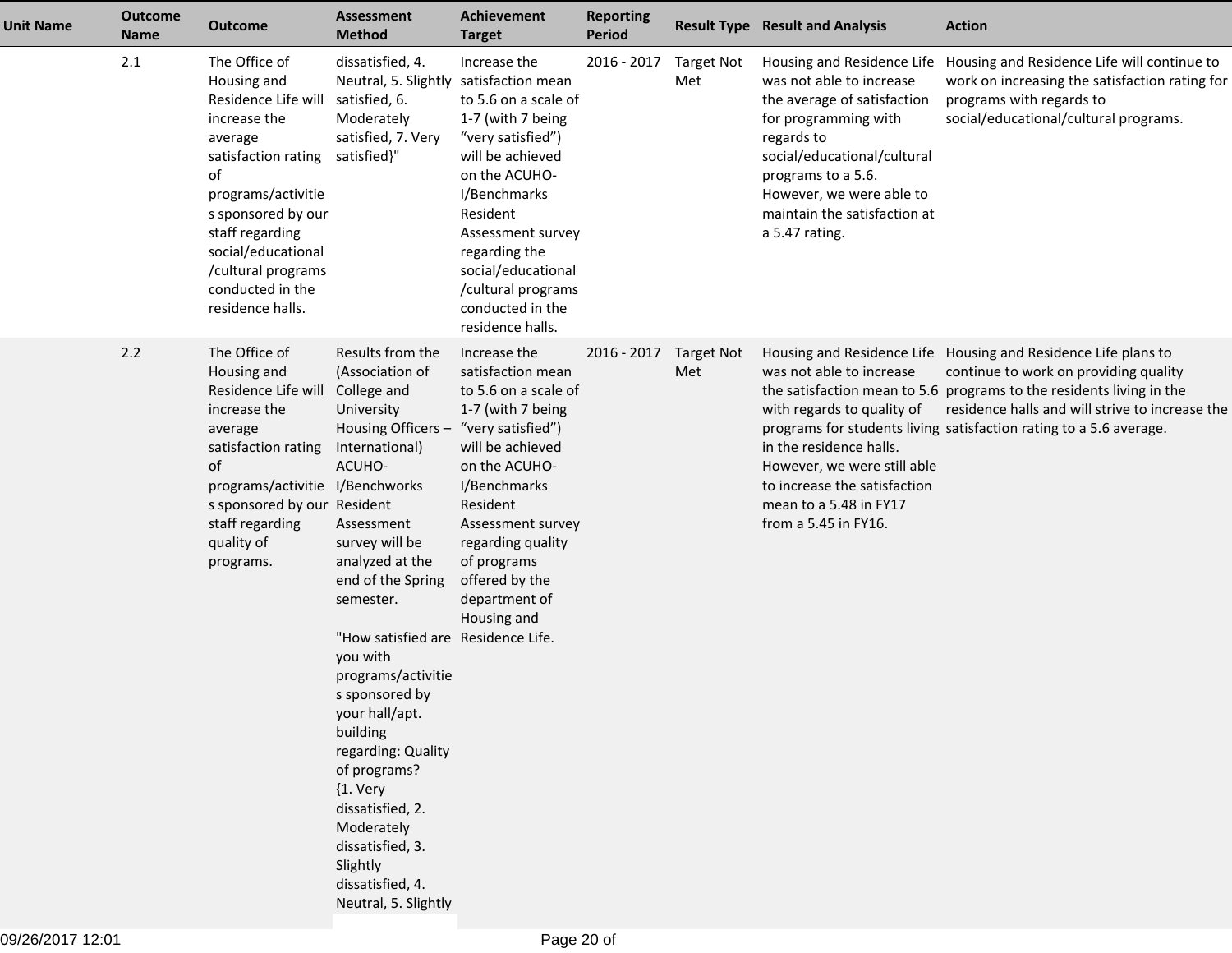| <b>Unit Name</b>                                                              | <b>Outcome</b><br><b>Name</b> | <b>Outcome</b>                                                                                                                                                                                                                                                                                                          | <b>Assessment</b><br><b>Method</b>                                                                                                                                                                                                               | <b>Achievement</b><br><b>Target</b>                                                                                                                                                                                                                                                                | <b>Reporting</b><br><b>Period</b> |                          | <b>Result Type Result and Analysis</b>                                                                                                                                                                                                                           | <b>Action</b>                                                                                                                                                                                                                                    |
|-------------------------------------------------------------------------------|-------------------------------|-------------------------------------------------------------------------------------------------------------------------------------------------------------------------------------------------------------------------------------------------------------------------------------------------------------------------|--------------------------------------------------------------------------------------------------------------------------------------------------------------------------------------------------------------------------------------------------|----------------------------------------------------------------------------------------------------------------------------------------------------------------------------------------------------------------------------------------------------------------------------------------------------|-----------------------------------|--------------------------|------------------------------------------------------------------------------------------------------------------------------------------------------------------------------------------------------------------------------------------------------------------|--------------------------------------------------------------------------------------------------------------------------------------------------------------------------------------------------------------------------------------------------|
|                                                                               | 2.2                           | The Office of<br>Housing and<br>Residence Life will<br>increase the<br>average<br>satisfaction rating<br>of<br>programs/activitie<br>s sponsored by our<br>staff regarding<br>quality of<br>programs.                                                                                                                   | satisfied, 6.<br>Moderately<br>satisfied, 7. Very<br>satisfied}"                                                                                                                                                                                 | Increase the<br>satisfaction mean<br>to 5.6 on a scale of<br>1-7 (with 7 being<br>"very satisfied")<br>will be achieved<br>on the ACUHO-<br>I/Benchmarks<br>Resident<br>Assessment survey<br>regarding quality<br>of programs<br>offered by the<br>department of<br>Housing and<br>Residence Life. | 2016 - 2017                       | <b>Target Not</b><br>Met | Housing and Residence Life<br>was not able to increase<br>the satisfaction mean to 5.6<br>with regards to quality of<br>in the residence halls.<br>However, we were still able<br>to increase the satisfaction<br>mean to a 5.48 in FY17<br>from a 5.45 in FY16. | Housing and Residence Life plans to<br>continue to work on providing quality<br>programs to the residents living in the<br>residence halls and will strive to increase the<br>programs for students living satisfaction rating to a 5.6 average. |
| Academic and<br><b>Student Support -</b><br>International<br>Student Services | 1.1                           | International<br>student peer<br>mentors, which<br>are based out of<br>the Office of<br>International<br>Student will work<br>with and guide<br>new incoming<br>international<br>students to help<br>them develop skills international<br>and attitudes that students,<br>will help further<br>their success at<br>MUW. | At the end of the<br>Spring Academic<br>semester,<br>International<br><b>Student Services</b><br>will analyze the<br>Mentor<br>Satisfaction<br>Survey completed<br>by new freshman<br>regarding their<br>success and<br>understanding of<br>MUW. | 75% of freshman<br>international<br>students<br>participating in the<br>Peer Mentor<br>Satisfaction Survey<br>results of the Peer will state that they<br>felt that the<br>international<br>student peer<br>mentor program<br>was beneficial to<br>their success and<br>understanding of<br>MUW.   | 2016 - 2017 Target Met            |                          | 92% of the freshman<br>international students who<br>participated in the survey<br>programs was beneficial to<br>their success and<br>understanding of MUW.                                                                                                      | ISS will continue the Peer Mentor Program<br>and continue to issue surveys at the end of<br>the spring semester to ensure the<br>stated that the peer mentor effectiveness of the program.                                                       |
|                                                                               | 1.2                           | <b>Fall and Spring</b><br>International<br>student<br>orientation will<br>have cross-campus will analyze the<br>support<br>incorporating the<br>various on campus Satisfaction<br>departments/offic Survey completed<br>es to ensure the<br>incoming<br>international                                                   | of orientation,<br>International<br><b>Student Services</b><br>results of the<br>Orientation<br>by new freshman<br>international<br>students,                                                                                                    | international<br>students who<br>participated in<br>orientation and<br>completed the<br>Orientation<br>Satisfaction Survey<br>will state that<br>orientation and<br>the knowledge<br>attained was                                                                                                  |                                   |                          | At the completion 75% of freshman 2016 - 2017 Target Met 100% of freshman who<br>participated in orientation<br>stated that orientation and<br>the knowledge attained<br>was beneficial to the start<br>of their collegiate career.                              | ISS will continue to have a collaborative<br>freshman orientation program and evaluate<br>the surveys to see where we need to<br>improve.                                                                                                        |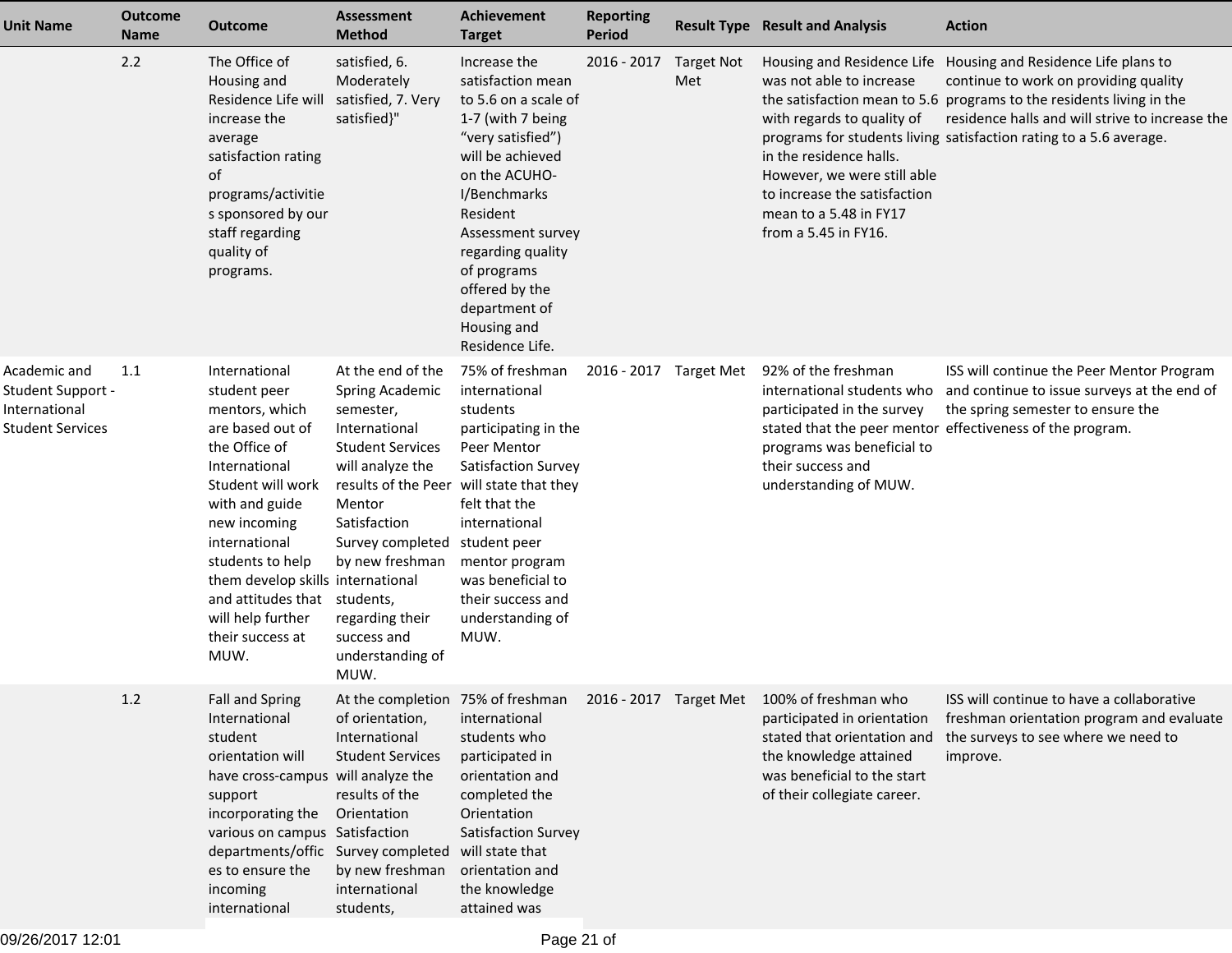| <b>Unit Name</b>                             | <b>Outcome</b><br>Name | <b>Outcome</b>                                                                                                                                                                                                                                          | <b>Assessment</b><br><b>Method</b>                                                                                                                                                                                                                                                                                                                         | <b>Achievement</b><br><b>Target</b>                                                                                                                                                                                                                                    | <b>Reporting</b><br><b>Period</b> |              | <b>Result Type Result and Analysis</b>                                                                                                                                                                                                                                              | <b>Action</b>                                                                                                                             |
|----------------------------------------------|------------------------|---------------------------------------------------------------------------------------------------------------------------------------------------------------------------------------------------------------------------------------------------------|------------------------------------------------------------------------------------------------------------------------------------------------------------------------------------------------------------------------------------------------------------------------------------------------------------------------------------------------------------|------------------------------------------------------------------------------------------------------------------------------------------------------------------------------------------------------------------------------------------------------------------------|-----------------------------------|--------------|-------------------------------------------------------------------------------------------------------------------------------------------------------------------------------------------------------------------------------------------------------------------------------------|-------------------------------------------------------------------------------------------------------------------------------------------|
|                                              | 1.2                    | students get a<br>well-rounded<br>orientation and<br>foundation to<br>begin their<br>collegiate careers.                                                                                                                                                | regarding<br>orientation and its start of their<br>benefits to their<br>collegiate careers.                                                                                                                                                                                                                                                                | beneficial for the<br>collegiate career.                                                                                                                                                                                                                               | 2016 - 2017 Target Met            |              | 100% of freshman who<br>participated in orientation<br>stated that orientation and<br>the knowledge attained<br>was beneficial to the start<br>of their collegiate career.                                                                                                          | ISS will continue to have a collaborative<br>freshman orientation program and evaluate<br>the surveys to see where we need to<br>improve. |
|                                              | 2.1                    | The Office of<br>International<br><b>Student Services</b><br>will continue to<br>facilitate cultural<br>and ethnic<br>programming<br>throughout the<br>academic school<br>year.                                                                         | At the end of the<br>academic year,<br>International<br><b>Student Services</b><br>will analyze the<br>results of the<br>Program<br><b>Evaluation Forms</b><br>completed by<br>program<br>attendees at<br>International<br>Student<br>Association Night,<br>regarding the<br>educational<br>opportunities to<br>learn about<br>various cultures at<br>MUW. | 75% of those in<br>attendance at a<br>given program<br>who complete a<br>Program<br><b>Evaluation Form</b><br>will indicate that<br>the program was<br>educational and<br>provided them<br>with an<br>opportunity to<br>learn about the<br>various cultures at<br>MUW. | 2016 - 2017                       | Inconclusive | 100% of those who filled<br>out the survey stated that<br>the program was<br>educational and provided<br>them with an opportunity<br>to learn about the various<br>cultures at MUW. The<br>sample size wasn't large<br>enough to determine<br>whether or not the target<br>was met. | ISS will develop a more effective and<br>efficient way to distribute surveys to the<br>audience.                                          |
|                                              | 2.2                    | The Office of<br>International<br><b>Student Services</b><br>will collaborate<br>with other MUW<br>offices/departmen<br>ts in the areas of<br>cultural<br>programming to<br>increase<br>attendance from<br>the MUW<br>community and<br>local community. | At the end of the<br>academic year,<br>the Office of<br>International<br><b>Student Services</b><br>will review the<br>attendance at the Association Night<br>annual<br>International<br>Student<br><b>Association Night</b><br>to determine an<br>increase/decrease<br>in diverse<br>audience<br>members.                                                 | 5% increase in<br>audience<br>members at the<br>annual<br>International<br>Student<br>from the previous<br>year.                                                                                                                                                       | $2016 - 2017$                     |              | Inconclusive There was a large number<br>in attendance,<br>approximately 200<br>spectators however not<br>enough turned in surveys to<br>determine whether or not<br>we met our 5% increase.                                                                                        | ISS will develop a more effective and<br>efficient way to hand out surveys/get at<br>count at ISA Night.                                  |
| Academic and<br>Student Support -<br>Library | 1.1                    | The library will<br>consolidate its<br>services at one                                                                                                                                                                                                  | The library will<br>conduct a Patron<br>Satisfaction                                                                                                                                                                                                                                                                                                       | The library will<br>conduct a Patron<br>Satisfaction Survey                                                                                                                                                                                                            |                                   |              | 2016 - 2017 Inconclusive The library has change its<br>service model during FY 17<br>twice. Initially we moved                                                                                                                                                                      | This target needs to be removed from the<br>library assessment.                                                                           |
| 09/26/2017 12:01                             |                        |                                                                                                                                                                                                                                                         |                                                                                                                                                                                                                                                                                                                                                            | Page 22 of                                                                                                                                                                                                                                                             |                                   |              |                                                                                                                                                                                                                                                                                     |                                                                                                                                           |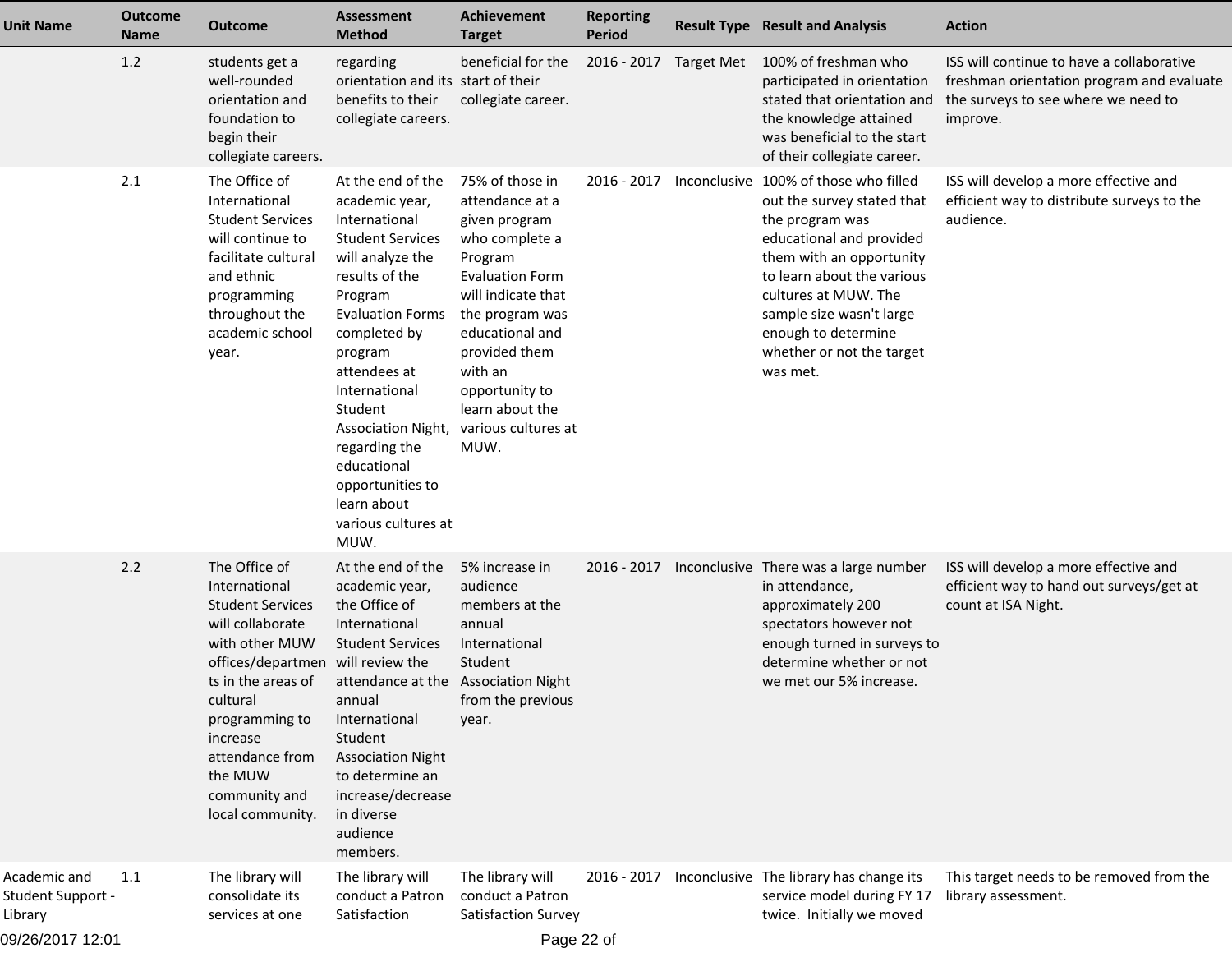| <b>Unit Name</b>                             | <b>Outcome</b><br><b>Name</b> | <b>Outcome</b>                                                                                                                                                                                                                                                                                  | <b>Assessment</b><br><b>Method</b>                                                                                                                                                                        | <b>Achievement</b><br><b>Target</b>                                                                                                                                              | <b>Reporting</b><br><b>Period</b> | <b>Result Type Result and Analysis</b>                                                                                                                                                                                                                                                                                                                                                                                                                                                                                                                                                                                                                                                                                                                                                                                                                              | <b>Action</b>                                                                                                                                                                                                                                                      |
|----------------------------------------------|-------------------------------|-------------------------------------------------------------------------------------------------------------------------------------------------------------------------------------------------------------------------------------------------------------------------------------------------|-----------------------------------------------------------------------------------------------------------------------------------------------------------------------------------------------------------|----------------------------------------------------------------------------------------------------------------------------------------------------------------------------------|-----------------------------------|---------------------------------------------------------------------------------------------------------------------------------------------------------------------------------------------------------------------------------------------------------------------------------------------------------------------------------------------------------------------------------------------------------------------------------------------------------------------------------------------------------------------------------------------------------------------------------------------------------------------------------------------------------------------------------------------------------------------------------------------------------------------------------------------------------------------------------------------------------------------|--------------------------------------------------------------------------------------------------------------------------------------------------------------------------------------------------------------------------------------------------------------------|
| Academic and<br>Student Support -<br>Library | 1.1                           | "integrated service Survey to patrons<br>point," develop<br>new services<br>around this access<br>point, and<br>promote these<br>services to<br>campus.                                                                                                                                         | to determine<br>satisfaction with<br>any changes. The<br>Dean of the<br>Library will review Service Point.<br>and analyze the<br>survey results to<br>determine if the<br>achievement<br>target was met.  | every other spring<br>and will work<br>toward 85%<br>satisfaction with<br>the Integrated                                                                                         | 2016 - 2017                       | Inconclusive to an "integrated service<br>point" when the new Dean<br>arrived in order to<br>consolidate and increase<br>quality and number of<br>services while the library<br>was under construction.<br>The service points<br>(information and<br>checkout/returns) have<br>been separated again to<br>prepare for greater traffic<br>and complications that<br>arise from multiple<br>collections (Circulating,<br>ASRS/Athena, Holds,<br>Interlibrary Loans, New<br>Books, etc.), as well as<br>additional services provided<br>(research and technology<br>support). In part this<br>fluctuation arose from<br>changes in staffing as the<br>library lost all but one<br>public services employee,<br>then hired three over the<br>spring. There was no need<br>to conduct a survey on this<br>target, as the Integrated<br>Service Point ceased to<br>exist. | This target needs to be removed from the<br>library assessment.                                                                                                                                                                                                    |
|                                              | $1.2$                         | The library will<br>work to improve<br>faculty awareness Library Survey on<br>and satisfaction<br>with the library's<br>services and<br>resources,<br>including<br>electronic and<br>print collections,<br>as well as<br>Interlibrary Loan,<br>Virtual and In-<br>Person Reference, Dean of the | The library will<br>conduct a Faculty<br>alternate springs<br>from the Patron<br>Satisfaction<br>Survey to<br>determine<br>awareness of the<br>purchase-on-<br>demand book<br>acquisition<br>program. The | The library will<br>achieve a 25%<br>increase in<br>awareness of the<br>purchase on<br>demand program,<br>until 100% is<br>achieved, on the<br><b>Faculty Library</b><br>Survey. | 2016 - 2017                       | Inconclusive A general Faculty Library<br>Survey was conducted in<br>Fall 2016. We will conduct<br>another general Faculty<br>Library Survey in Fall 2017<br>and compare the results.<br>The Fall 2016 survey is<br>problematic in that we had<br>only ten responses. We<br>hope to increase the<br>number of responses in Fall<br>2017. In the Fall 2016<br>survey, we found among<br>the respondents that six                                                                                                                                                                                                                                                                                                                                                                                                                                                     | Due to unforeseen circumstances with<br>library renovations and budget cuts, we will<br>reevaluate the achievement targets and<br>make necessary adjustments to our<br>assessment plan to better reflect the<br>Library's mission for the campus and<br>community. |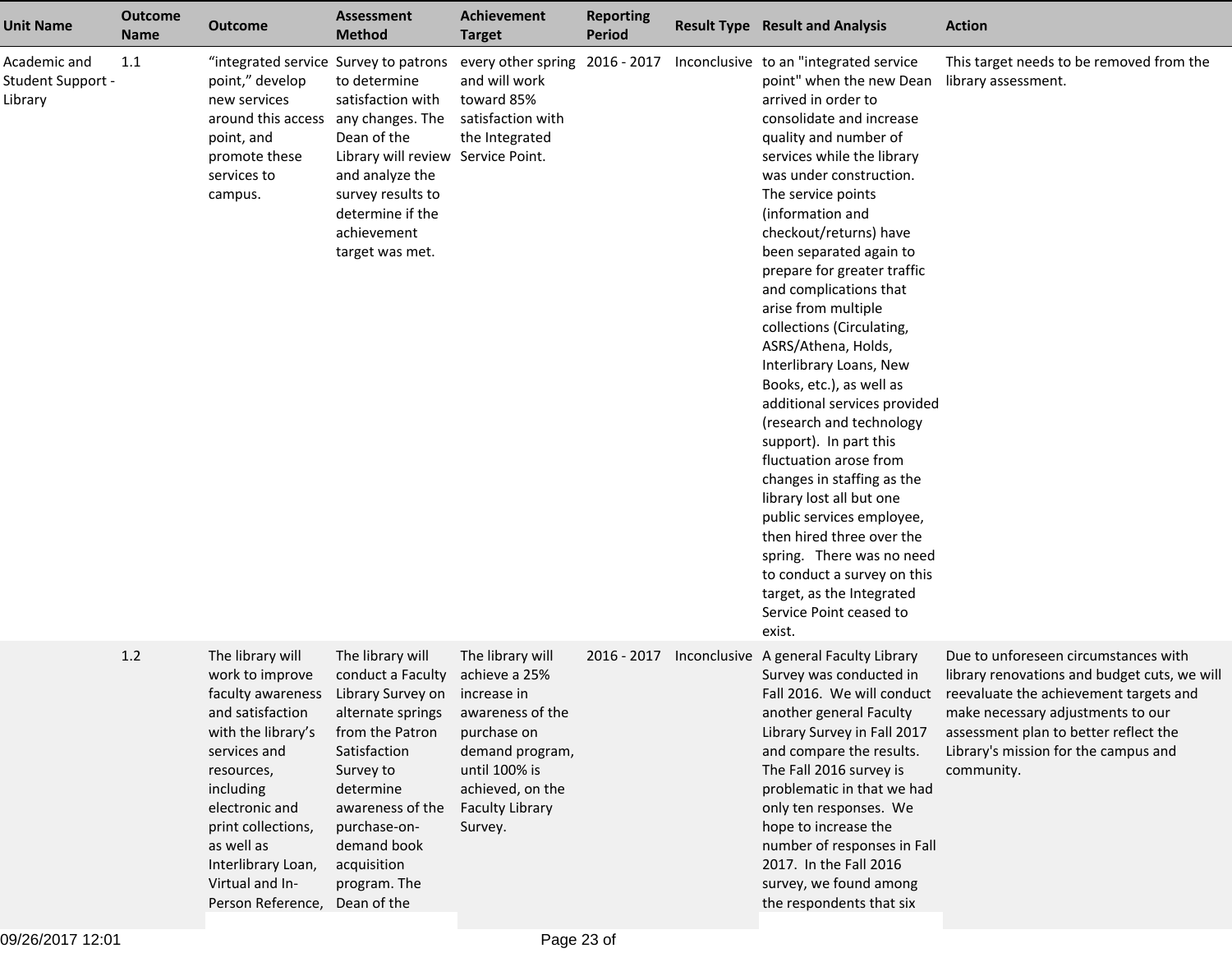| <b>Unit Name</b> | <b>Outcome</b><br><b>Name</b> | Outcome                      | <b>Assessment</b><br><b>Method</b>                                                                                                                                                                                                                                                                                                                                 | <b>Achievement</b><br><b>Target</b>                                                                                                                          | <b>Reporting</b><br><b>Period</b> | <b>Result Type Result and Analysis</b>                                                                                                                                                                                                                                                                                                                                                                                                                                                                                                                                                                                                                                                  | <b>Action</b>                                                                                                                                                                                                                                                                     |
|------------------|-------------------------------|------------------------------|--------------------------------------------------------------------------------------------------------------------------------------------------------------------------------------------------------------------------------------------------------------------------------------------------------------------------------------------------------------------|--------------------------------------------------------------------------------------------------------------------------------------------------------------|-----------------------------------|-----------------------------------------------------------------------------------------------------------------------------------------------------------------------------------------------------------------------------------------------------------------------------------------------------------------------------------------------------------------------------------------------------------------------------------------------------------------------------------------------------------------------------------------------------------------------------------------------------------------------------------------------------------------------------------------|-----------------------------------------------------------------------------------------------------------------------------------------------------------------------------------------------------------------------------------------------------------------------------------|
|                  | 1.2                           | and Information<br>Literacy. | Library will review The library will<br>and analyze the<br>survey results to<br>determine if the<br>achievement<br>target was met.                                                                                                                                                                                                                                 | achieve a 25%<br>increase in<br>awareness of the<br>purchase on<br>demand program,<br>until 100% is<br>achieved, on the<br><b>Faculty Library</b><br>Survey. | 2016 - 2017                       | Inconclusive were from Arts & Sciences,<br>one from COBPS, two from<br>EDHS, one from Nursing.<br>Three were satisfied with<br>the library's print<br>resources, while seven<br>were either neutral (3) or<br>unsatisfied (4). Five were<br>neutral about the library's<br>online resources, with two<br>being unsatisfied, and two<br>being satisfied, and one<br>very satisfied. Seven out of<br>10 were unaware of the<br>library's new "purchase on<br>demand" book ordering<br>process. There were<br>requests for four<br>databases, including the<br>OED online, JSTOR<br>(various), and the<br><b>International Medieval</b><br>Bibliography. Three<br>journals were requested. | Due to unforeseen circumstances with<br>library renovations and budget cuts, we will<br>reevaluate the achievement targets and<br>make necessary adjustments to our<br>assessment plan to better reflect the<br>Library's mission for the campus and<br>community.                |
|                  |                               |                              | The library will<br>conduct a Faculty<br>Library Survey on<br>alternate springs<br>from the Patron<br>Satisfaction<br>Survey to<br>determine<br>satisfaction with<br>the library's print<br>and electronic<br>collections. The<br>Dean of the<br>Library will review<br>and analyze the<br>survey results to<br>determine if the<br>achievement<br>target was met. | The library will<br>achieve a 5%<br>increase in<br>satisfaction with<br>print and<br>electronic<br>collections on the<br><b>Faculty Library</b><br>Survey.   | 2016 - 2017                       | Inconclusive We have the results of the<br>Fall 2016 survey only, and<br>the sample size is too small<br>to get a quantitative<br>survey in Fall 2017 for the<br>general faculty and look for community.<br>a larger sample size and<br>trends toward increasing<br>satisfaction.                                                                                                                                                                                                                                                                                                                                                                                                       | Due to unforeseen circumstances with<br>library renovations and budget cuts, we will<br>reevaluate the achievement targets and<br>make necessary adjustments to our<br>analysis. We will repeat the assessment plan to better reflect the<br>Library's mission for the campus and |
|                  |                               |                              | The library will<br>conduct a Faculty                                                                                                                                                                                                                                                                                                                              | The library will<br>expect a 5%                                                                                                                              | 2016 - 2017                       | Inconclusive The library conducted a<br>survey of the general                                                                                                                                                                                                                                                                                                                                                                                                                                                                                                                                                                                                                           | We will continue to try to get survey results<br>from the remaining Chairs. One chair has                                                                                                                                                                                         |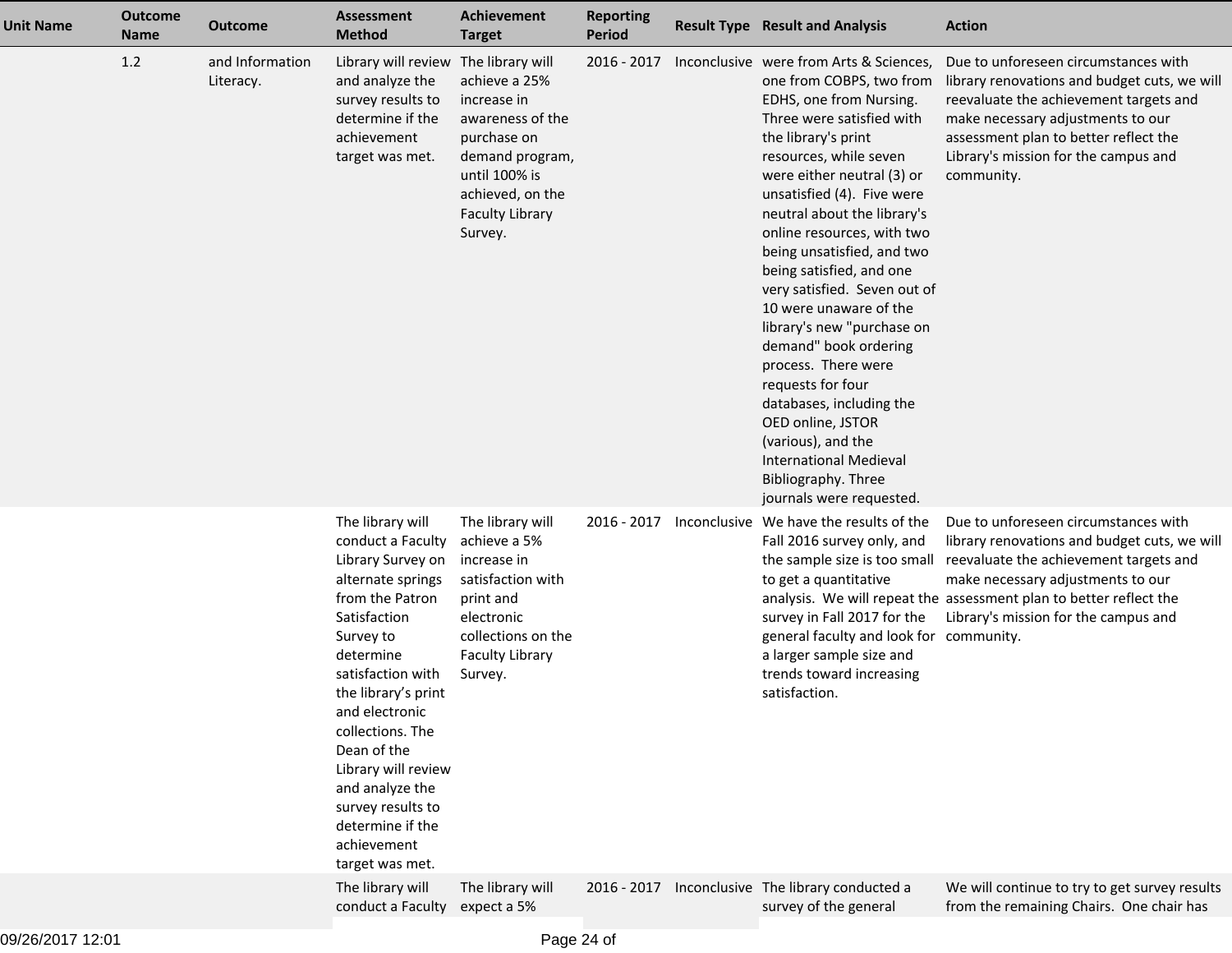| <b>Unit Name</b> | <b>Outcome</b><br><b>Name</b> | <b>Outcome</b> | <b>Assessment</b><br><b>Method</b>                                                                                                                                                                                                                                                             | Achievement<br><b>Target</b>                                                                                                                     | <b>Reporting</b><br><b>Period</b> | <b>Result Type Result and Analysis</b>                                                                                                                                                                                                                                                                                      | <b>Action</b>                                                                                                                                                                                                                                                                                                                                                                                                                                                                                                                                                                                                                                                                                                                                                                                                                                                                                                                                                                                                                                                                                                                                                                                                                                                                                                                                                                                                                                                                                                                        |
|------------------|-------------------------------|----------------|------------------------------------------------------------------------------------------------------------------------------------------------------------------------------------------------------------------------------------------------------------------------------------------------|--------------------------------------------------------------------------------------------------------------------------------------------------|-----------------------------------|-----------------------------------------------------------------------------------------------------------------------------------------------------------------------------------------------------------------------------------------------------------------------------------------------------------------------------|--------------------------------------------------------------------------------------------------------------------------------------------------------------------------------------------------------------------------------------------------------------------------------------------------------------------------------------------------------------------------------------------------------------------------------------------------------------------------------------------------------------------------------------------------------------------------------------------------------------------------------------------------------------------------------------------------------------------------------------------------------------------------------------------------------------------------------------------------------------------------------------------------------------------------------------------------------------------------------------------------------------------------------------------------------------------------------------------------------------------------------------------------------------------------------------------------------------------------------------------------------------------------------------------------------------------------------------------------------------------------------------------------------------------------------------------------------------------------------------------------------------------------------------|
|                  |                               |                | Library Survey on<br>alternate springs<br>from the Patron<br>Satisfaction<br>Survey to<br>determine<br>satisfaction with<br>the library's<br>services. The Dean<br>of the Library will<br>review and<br>analyze the survey<br>results to<br>determine if the<br>achievement<br>target was met. | increase in overall<br>satisfaction with<br>the library's<br>services on the<br><b>Faculty Library</b><br>Survey.                                |                                   | 2016 - 2017 Inconclusive faculty in Fall 2016. This<br>will be repeated in Fall<br>2017. To get some interim<br>data, the library conducted<br>a shorter surevey of the<br>university's Department<br>Chairs at the end of the<br>Spring 2017 semester.<br>Seven of the department<br>chairs responded. There is<br>points. | retired, and we will target the interim chair<br>as soon as he/she is appointed. This data<br>will be used to create effective strategies to<br>disseminate information to individual<br>departments. Three of the seven<br>department chairs answered that the most<br>effective way to communicate with their<br>faculty would be at a department meeting.<br>The Dean will schedule times to meet with<br>each of these departments. Two of seven<br>no data to gauge increases, Chairs have not heard of the library's new<br>as we only have single data open online book ordering strategy,<br>introduced in Fall 2016. The Dean will target<br>these two departments for additional<br>information on book ordering. Seven<br>databases and six journals were<br>recommended for purchase. The Dean will<br>price out options for these requests,<br>creating a "priorities list" for new electronic<br>resources as funds become available. All<br>seven departments are interested in<br>Information Literacy workshops, with five<br>out of seven requested Plagiarism/Academic<br>Integrity and Citation Style workshops, four<br>requested Citation Management and<br>Specialized Research Workshops. Three<br>expressed interest in a Data Literacy<br>workshop. Four out of seven have not<br>heard about or would like more information<br>on the new Online Reserves. This survey will<br>be repeated in Spring 2018. We will look for<br>a 5% increase in overall satisfaction with<br><b>Electronic Resources.</b> |
|                  |                               |                | The library will<br>conduct a Faculty achieve a 5%<br>Library Survey on<br>alternate springs<br>from the Patron<br>Satisfaction<br>Survey to<br>determine<br>satisfaction with<br>the purchase-on-                                                                                             | The library will<br>increase in<br>satisfaction with<br>the on-demand<br>book acquisition<br>program on the<br><b>Faculty Library</b><br>Survey. | 2016 - 2017                       | Inconclusive This program has just<br>begun, and there is no way<br>to measure "satisfaction"<br>with it yet. We will include<br>this in the Fall 2017 general<br>Faculty Survey.                                                                                                                                           | Due to unforeseen circumstances with<br>library renovations and budget cuts, we will<br>reevaluate the achievement targets and<br>make necessary adjustments to our<br>assessment plan to better reflect the<br>Library's mission for the campus and<br>community.                                                                                                                                                                                                                                                                                                                                                                                                                                                                                                                                                                                                                                                                                                                                                                                                                                                                                                                                                                                                                                                                                                                                                                                                                                                                   |

demand bookacquisition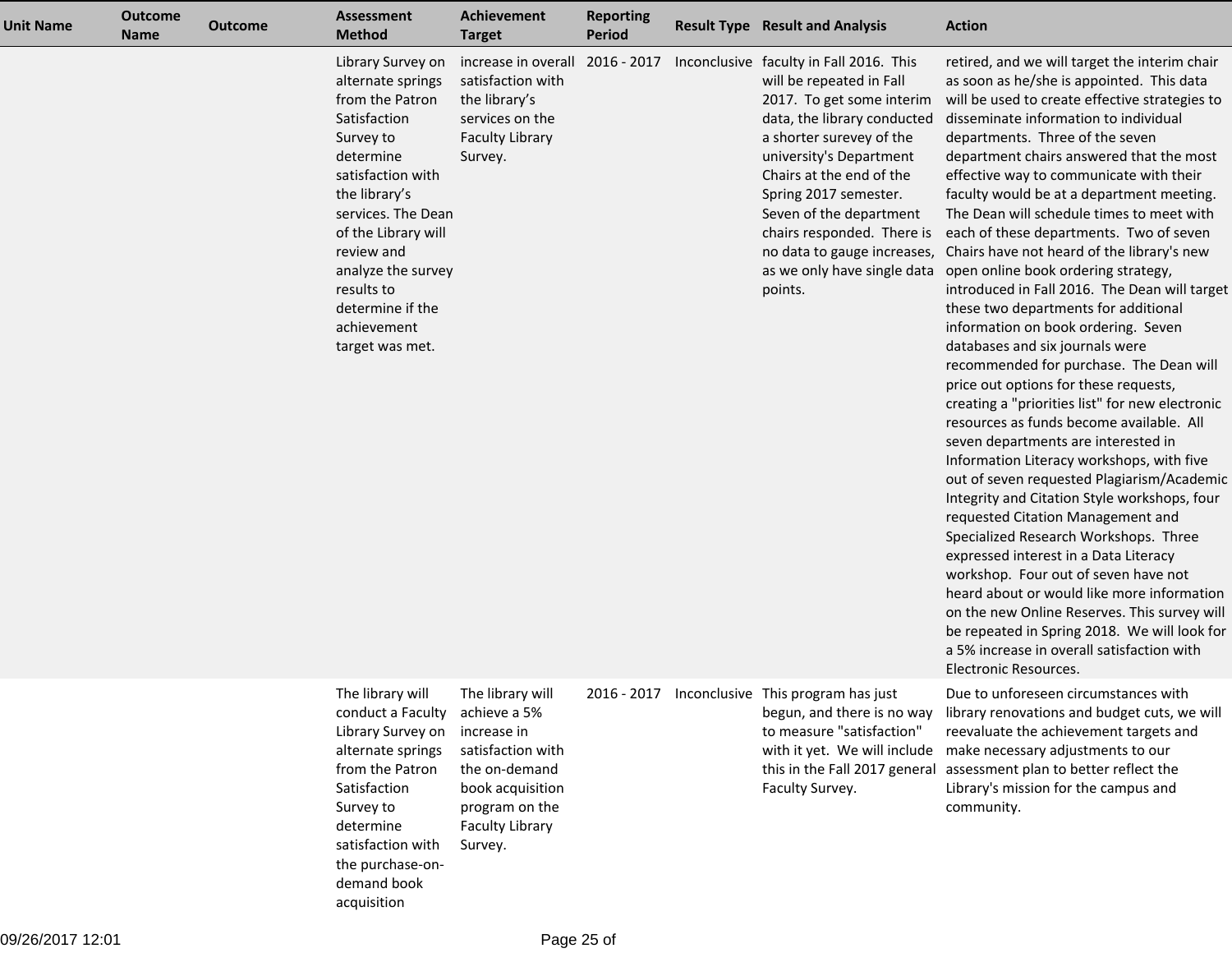| <b>Unit Name</b> | <b>Outcome</b><br><b>Name</b> | <b>Outcome</b>                                                                                                                                                                                                                                               | <b>Assessment</b><br><b>Method</b>                                                                                                                                                                                                          | <b>Achievement</b><br><b>Target</b>                                                                                                               | <b>Reporting</b><br><b>Period</b> |                          | <b>Result Type Result and Analysis</b>                                                                                                                                                                                                                                                                                                                                  | <b>Action</b>                                                                                                                                                                                                                                                                                                                          |
|------------------|-------------------------------|--------------------------------------------------------------------------------------------------------------------------------------------------------------------------------------------------------------------------------------------------------------|---------------------------------------------------------------------------------------------------------------------------------------------------------------------------------------------------------------------------------------------|---------------------------------------------------------------------------------------------------------------------------------------------------|-----------------------------------|--------------------------|-------------------------------------------------------------------------------------------------------------------------------------------------------------------------------------------------------------------------------------------------------------------------------------------------------------------------------------------------------------------------|----------------------------------------------------------------------------------------------------------------------------------------------------------------------------------------------------------------------------------------------------------------------------------------------------------------------------------------|
|                  |                               |                                                                                                                                                                                                                                                              | program. The<br>Dean of the<br>Library will review increase in<br>and analyze the<br>survey results to<br>determine if the<br>achievement<br>target was met.                                                                                | The library will<br>achieve a 5%<br>satisfaction with<br>the on-demand<br>book acquisition<br>program on the<br><b>Faculty Library</b><br>Survey. | 2016 - 2017                       |                          | Inconclusive This program has just<br>begun, and there is no way<br>to measure "satisfaction"<br>with it yet. We will include<br>this in the Fall 2017 general<br>Faculty Survey.                                                                                                                                                                                       | Due to unforeseen circumstances with<br>library renovations and budget cuts, we will<br>reevaluate the achievement targets and<br>make necessary adjustments to our<br>assessment plan to better reflect the<br>Library's mission for the campus and<br>community.                                                                     |
|                  | 2.1                           | The library will<br>make its resources conduct a<br>more accessible to Community<br>the local<br>community's<br>underserved<br>populations who<br>lack adequate<br>internet/informati<br>on resources.                                                       | The library will<br>Satisfaction<br>Survey every<br>other year (with<br>the Faculty Library<br>Survey). The Dean<br>of the Library will<br>review and<br>analyze the survey<br>results to<br>determine if<br>achievement<br>target was met. | Community<br>patrons will report<br>a 10% increase in<br>satisfaction with<br>library<br>accessibility.                                           | $2016 - 2017$                     |                          | Inconclusive This was not done, as the<br>library is not fully open yet.<br>We have increased access<br>for the community, but<br>there is not enough<br>it yet. There is also nothing community.<br>to compare it to, and<br>therefore no possibility to<br>increase satisfaction. We<br>will work toward a<br><b>Community Satisfaction</b><br>Survey in Spring 2018. | Due to unforeseen circumstances with<br>library renovations and budget cuts, we will<br>reevaluate the achievement targets and<br>make necessary adjustments to our<br>assessment plan to better reflect the<br>community traffic to survey Library's mission for the campus and                                                       |
|                  |                               |                                                                                                                                                                                                                                                              | The library will<br>provide space for<br>community<br>events, tracked by events per fiscal<br>the Dean of<br><b>Library Services</b><br>using a<br>calendaring<br>system.                                                                   | The library will<br>provide space for<br>five community<br>year.                                                                                  | 2016 - 2017                       | <b>Target Not</b><br>Met | The library has not been<br>open to community or<br>other events due to<br>construction.                                                                                                                                                                                                                                                                                | Due to unforeseen circumstances with<br>library renovations and budget cuts, we will<br>reevaluate the achievement targets and<br>make necessary adjustments to our<br>assessment plan to better reflect the<br>Library's mission for the campus and<br>community.                                                                     |
|                  | 3.1                           | The library will<br>acquire and launch build customized<br>new virtual<br>reference<br>solutions to<br>provide parity for<br>online and<br>distance programs, Library will review<br>as well as<br>supporting<br>commuting<br>students and those achievement | The library will<br>websites called<br>LibGuides for<br>instructors upon<br>demand. The<br>Dean of the<br>the LibGuides<br>records to<br>determine if                                                                                       | The library will<br>produce five<br>customized guides<br>for individual<br>courses per year.                                                      |                                   |                          | being evaluated and new<br>ones are still being built,<br>assessed in FY 2018. Four<br>guides were completed in<br>FY 2017. I am satisfied with community.<br>this target, as we lost our<br>reference/instruction<br>librarian in November 2016.                                                                                                                       | 2016 - 2017 Target Met These guides in use are still Due to unforeseen circumstances with<br>library renovations and budget cuts, we will<br>reevaluate the achievement targets and<br>and their usefulness will be make necessary adjustments to our<br>assessment plan to better reflect the<br>Library's mission for the campus and |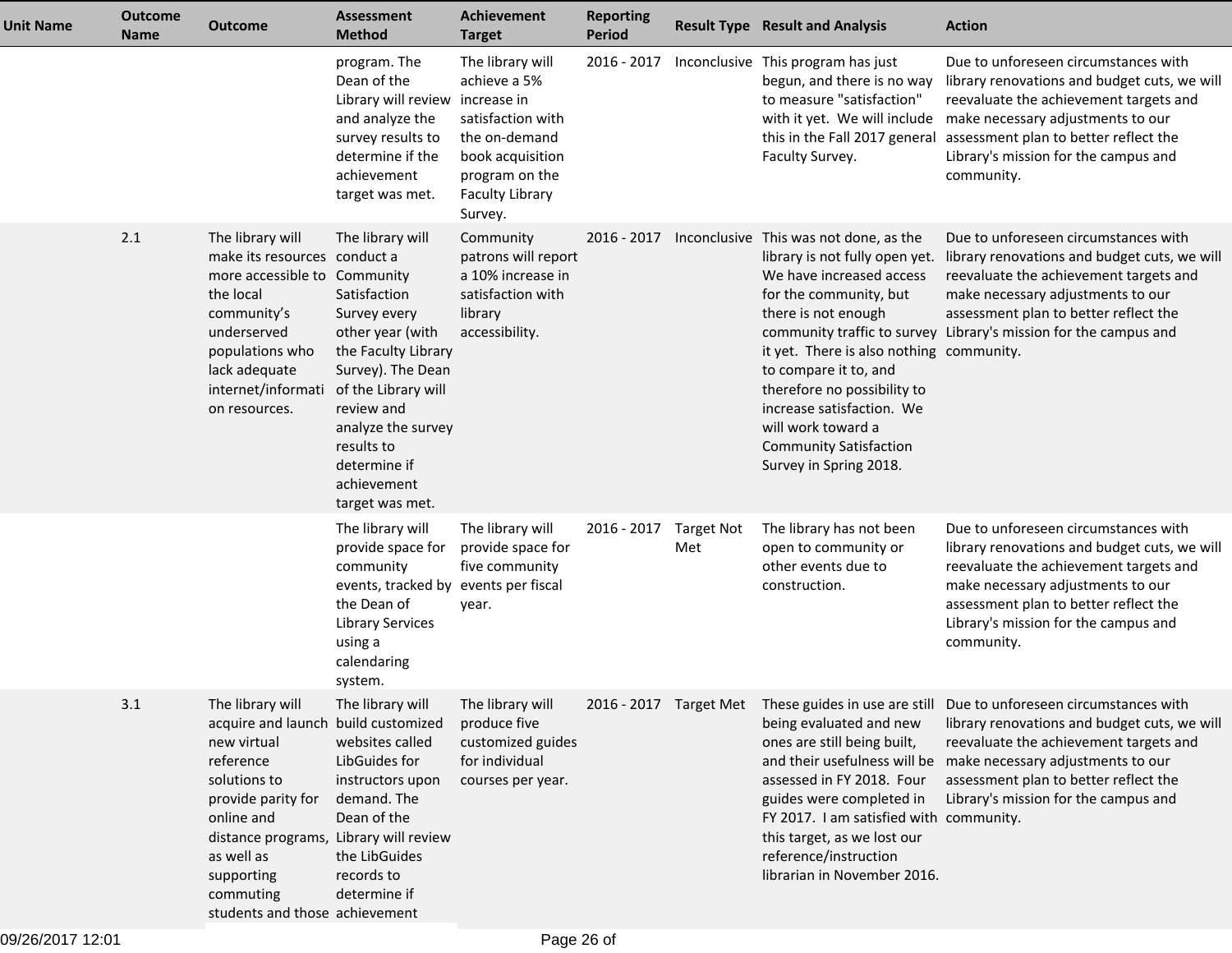| <b>Unit Name</b> | <b>Outcome</b><br><b>Name</b> | <b>Outcome</b>                   | <b>Assessment</b><br><b>Method</b>                                                                                                                                                                                                                      | <b>Achievement</b><br><b>Target</b>                                                                      | <b>Reporting</b><br><b>Period</b> |                        | <b>Result Type Result and Analysis</b>                                                                                                                                                                                                                                             | <b>Action</b>                                                                                                                                                                                                                                                                                                                |
|------------------|-------------------------------|----------------------------------|---------------------------------------------------------------------------------------------------------------------------------------------------------------------------------------------------------------------------------------------------------|----------------------------------------------------------------------------------------------------------|-----------------------------------|------------------------|------------------------------------------------------------------------------------------------------------------------------------------------------------------------------------------------------------------------------------------------------------------------------------|------------------------------------------------------------------------------------------------------------------------------------------------------------------------------------------------------------------------------------------------------------------------------------------------------------------------------|
|                  | 3.1                           | preferring online<br>assistance. | target was met.                                                                                                                                                                                                                                         | The library will<br>produce five<br>customized guides<br>for individual<br>courses per year.             | 2016 - 2017 Target Met            |                        | These guides in use are still<br>being evaluated and new<br>ones are still being built,<br>assessed in FY 2018. Four<br>guides were completed in<br>FY 2017. I am satisfied with community.<br>this target, as we lost our<br>reference/instruction<br>librarian in November 2016. | Due to unforeseen circumstances with<br>library renovations and budget cuts, we will<br>reevaluate the achievement targets and<br>and their usefulness will be make necessary adjustments to our<br>assessment plan to better reflect the<br>Library's mission for the campus and                                            |
|                  |                               |                                  | The library will<br>build customized<br>websites called<br>LibGuides for<br>instructors upon<br>demand. The<br>Dean of the<br>Library will review<br>the LibGuides<br>records to<br>determine if<br>achievement<br>target was met.                      | The library will<br>produce three<br>customized guides<br>for general<br>disciplinary areas<br>per year. | 2016 - 2017 Target Met            |                        | LibGuides that were<br>requested were delivered.<br>Four guides were produced<br>in FY 2017.                                                                                                                                                                                       | Due to unforeseen circumstances with<br>library renovations and budget cuts, we will<br>reevaluate the achievement targets and<br>make necessary adjustments to our<br>assessment plan to better reflect the<br>Library's mission for the campus and<br>community.                                                           |
|                  |                               |                                  | The library will<br>grow a dynamic<br>new FAQ program entries annually,<br>for self-help<br>reference. The<br>Dean of the<br>Library will review services.<br>the FAQ entries<br>records each year<br>to determine if<br>achievement<br>target was met. | The library will<br>add 15 new FAQ<br>based on failed<br>searches and new<br>resources or                |                                   | 2016 - 2017 Target Met | 38 FAQ entries were<br>created in FY 2017. These<br>were viewed a total of 322<br>times.                                                                                                                                                                                           | Due to unforeseen circumstances with<br>library renovations and budget cuts, we will<br>reevaluate the achievement targets and<br>make necessary adjustments to our<br>assessment plan to better reflect the<br>Library's mission for the campus and<br>community.                                                           |
|                  |                               |                                  | The library will<br>provide<br>embedded<br>asynchronous<br>virtual reference<br>solutions. The<br>Dean of the<br>Library will review<br>and analyze the<br>usage of the                                                                                 | Usage of this<br>asynchronous<br>virtual reference<br>system will grow<br>by 10% per year.               | 2016 - 2017 Target Not            | Met                    | We lost our reference and<br>instruction librarian and<br>two of our public services<br>staff in FY 2017, so we did<br>2018.                                                                                                                                                       | Due to unforeseen circumstances with<br>library renovations and budget cuts, we will<br>reevaluate the achievement targets and<br>make necessary adjustments to our<br>not launch this service. We assessment plan to better reflect the<br>will launch the service in FY Library's mission for the campus and<br>community. |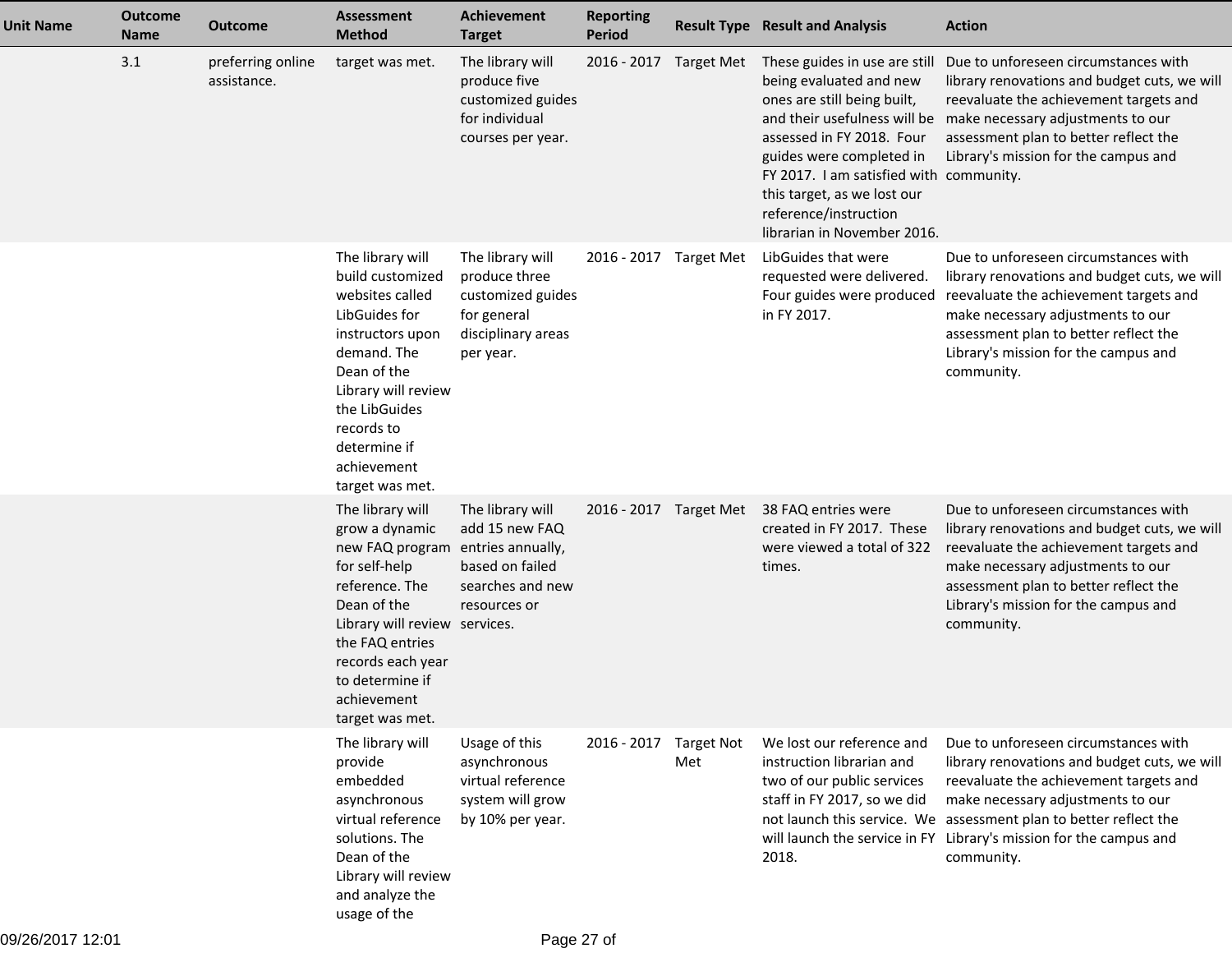| <b>Unit Name</b>                                                | <b>Outcome</b><br><b>Name</b> | <b>Outcome</b>                                                                                                                                                        | <b>Assessment</b><br><b>Method</b>                                                                                                                                                                                                                                                                                                                                                                                           | Achievement<br><b>Target</b>                                                                                                                                                                        | <b>Reporting</b><br>Period |                          | <b>Result Type Result and Analysis</b>                                                                                                                                                                                                         | <b>Action</b>                                                                                                                                                                                                                                                      |
|-----------------------------------------------------------------|-------------------------------|-----------------------------------------------------------------------------------------------------------------------------------------------------------------------|------------------------------------------------------------------------------------------------------------------------------------------------------------------------------------------------------------------------------------------------------------------------------------------------------------------------------------------------------------------------------------------------------------------------------|-----------------------------------------------------------------------------------------------------------------------------------------------------------------------------------------------------|----------------------------|--------------------------|------------------------------------------------------------------------------------------------------------------------------------------------------------------------------------------------------------------------------------------------|--------------------------------------------------------------------------------------------------------------------------------------------------------------------------------------------------------------------------------------------------------------------|
|                                                                 |                               |                                                                                                                                                                       | solutions each<br>year.                                                                                                                                                                                                                                                                                                                                                                                                      | Usage of this<br>asynchronous<br>virtual reference<br>system will grow<br>by 10% per year.                                                                                                          | 2016 - 2017                | <b>Target Not</b><br>Met | We lost our reference and<br>instruction librarian and<br>two of our public services<br>staff in FY 2017, so we did<br>not launch this service. We<br>will launch the service in FY<br>2018.                                                   | Due to unforeseen circumstances with<br>library renovations and budget cuts, we will<br>reevaluate the achievement targets and<br>make necessary adjustments to our<br>assessment plan to better reflect the<br>Library's mission for the campus and<br>community. |
|                                                                 |                               |                                                                                                                                                                       | The library will<br>revise the website include questions<br>iteratively to<br>improve patron<br>experience. The<br>Dean of the<br>Library will review<br>and analyze the<br>Patron<br>Satisfaction<br>Survey and the<br><b>Faculty Library</b><br>Survey each year<br>to determine if<br>achievement<br>target was met.                                                                                                      | The library will<br>about website<br>satisfaction on<br>both the Patron<br>Satisfaction Survey<br>and the Faculty<br><b>Library Survey</b><br>with a target of a<br>5% increase in<br>satisfaction. |                            | 2016 - 2017 Inconclusive | We will repeat the general<br>Faculty Survey in Fall 2017<br>and look at satisfaction<br>with the library's website.<br>We only have one data<br>point currently, so we are<br>not able to determine if<br>there is increased<br>satisfaction. | Due to unforeseen circumstances with<br>library renovations and budget cuts, we will<br>reevaluate the achievement targets and<br>make necessary adjustments to our<br>assessment plan to better reflect the<br>Library's mission for the campus and<br>community. |
| Academic and<br>Student Support -<br>Outreach and<br>Innovation | 1.1                           | Develop and<br>implement a<br>campus culture of<br>health and<br>wellness with an<br>increase in<br>participation in<br>health and<br>wellness related<br>activities. | At the end of the<br>fiscal year,<br>Outreach and<br>Innovation will<br>review the<br>documented<br>attendance<br>records from each year.<br>health and<br>wellness event<br>held on campus<br>(i.e. Spring Fitness<br>Challenge, Meet<br>at the Track, W<br>Walks to Lunch,<br>Homecoming 5K,<br><b>Healthy Eating</b><br>Culinary classes,<br>etc.) and compare<br>the number of<br>participants to the<br>previous fiscal | Overall campus<br>health and<br>wellness event<br>participation will<br>grow by at least<br>10% from the<br>previous fiscal                                                                         | 2016 - 2017 Target Met     |                          | in campus health and<br>wellness event<br>participation.                                                                                                                                                                                       | There was a 66.44% growth An attendance report will be created and<br>submitted to the director after every event<br>as an improved way to monitor participation<br>throughout the year.                                                                           |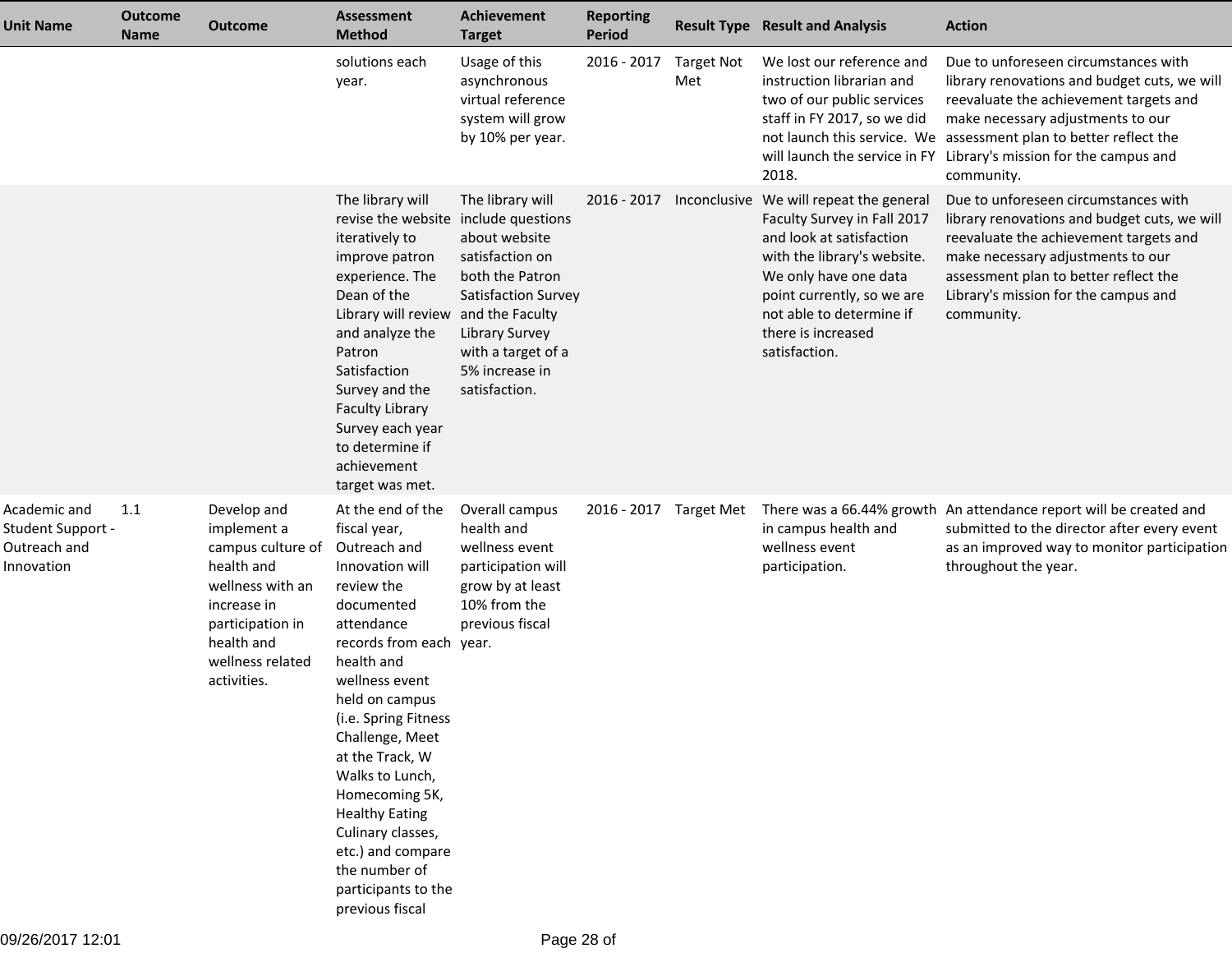| <b>Unit Name</b>                                                | <b>Outcome</b><br><b>Name</b> | <b>Outcome</b>                                                                                                                                                                                                                                | <b>Assessment</b><br><b>Method</b>                                                                                                                                                                                                                                                                                                                                                                                                                                                                                                                                                                                       | <b>Achievement</b><br><b>Target</b>                                                                                                  | <b>Reporting</b><br>Period |                        | <b>Result Type Result and Analysis</b>                                                                       | <b>Action</b>                                                                                                                                                                            |
|-----------------------------------------------------------------|-------------------------------|-----------------------------------------------------------------------------------------------------------------------------------------------------------------------------------------------------------------------------------------------|--------------------------------------------------------------------------------------------------------------------------------------------------------------------------------------------------------------------------------------------------------------------------------------------------------------------------------------------------------------------------------------------------------------------------------------------------------------------------------------------------------------------------------------------------------------------------------------------------------------------------|--------------------------------------------------------------------------------------------------------------------------------------|----------------------------|------------------------|--------------------------------------------------------------------------------------------------------------|------------------------------------------------------------------------------------------------------------------------------------------------------------------------------------------|
| Academic and<br>Student Support -<br>Outreach and<br>Innovation | 1.1                           | Develop and<br>implement a<br>campus culture of<br>health and<br>wellness with an<br>increase in<br>participation in<br>health and<br>wellness related<br>activities.                                                                         | year's<br>participants.                                                                                                                                                                                                                                                                                                                                                                                                                                                                                                                                                                                                  | Overall campus<br>health and<br>wellness event<br>participation will<br>grow by at least<br>10% from the<br>previous fiscal<br>year. |                            |                        | 2016 - 2017 Target Met There was a 66.44% growth<br>in campus health and<br>wellness event<br>participation. | An attendance report will be created and<br>submitted to the director after every event<br>as an improved way to monitor participation<br>throughout the year.                           |
|                                                                 | 1.2                           | Develop and<br>implement<br>community based<br>health and<br>wellness initiatives review the<br>with an increase in documented<br>participation in<br>health and<br>wellness related<br>activities both in<br>the community<br>and on campus. | At the end of the<br>fiscal year,<br>Outreach and<br>Innovation will<br>attendance<br>records from each previous fiscal<br>community/camp year.<br>us based health<br>and wellness<br>event (quarterly<br>events, which may<br>include a health<br>fair, diabetes<br>walk, etc. The<br>events will also<br>link with existing<br>university<br>resources and<br>programs,<br>including the<br>Women's Health<br><b>Awareness Week</b><br>and the Miller<br>Lecture Series)<br>and compare the<br>number of<br>participants to the<br>previous fiscal<br>year's<br>participants.<br>Connecting<br>campus to<br>community, | Overall<br>community/camp<br>us health and<br>wellness event<br>participation will<br>grow by at least<br>10% from the               |                            | 2016 - 2017 Target Met | in community/campus<br>health and wellness event<br>participation.                                           | There was a 14.21% growth An attendance report will be created and<br>submitted to the director after every event<br>as an improved way to monitor participation<br>throughout the year. |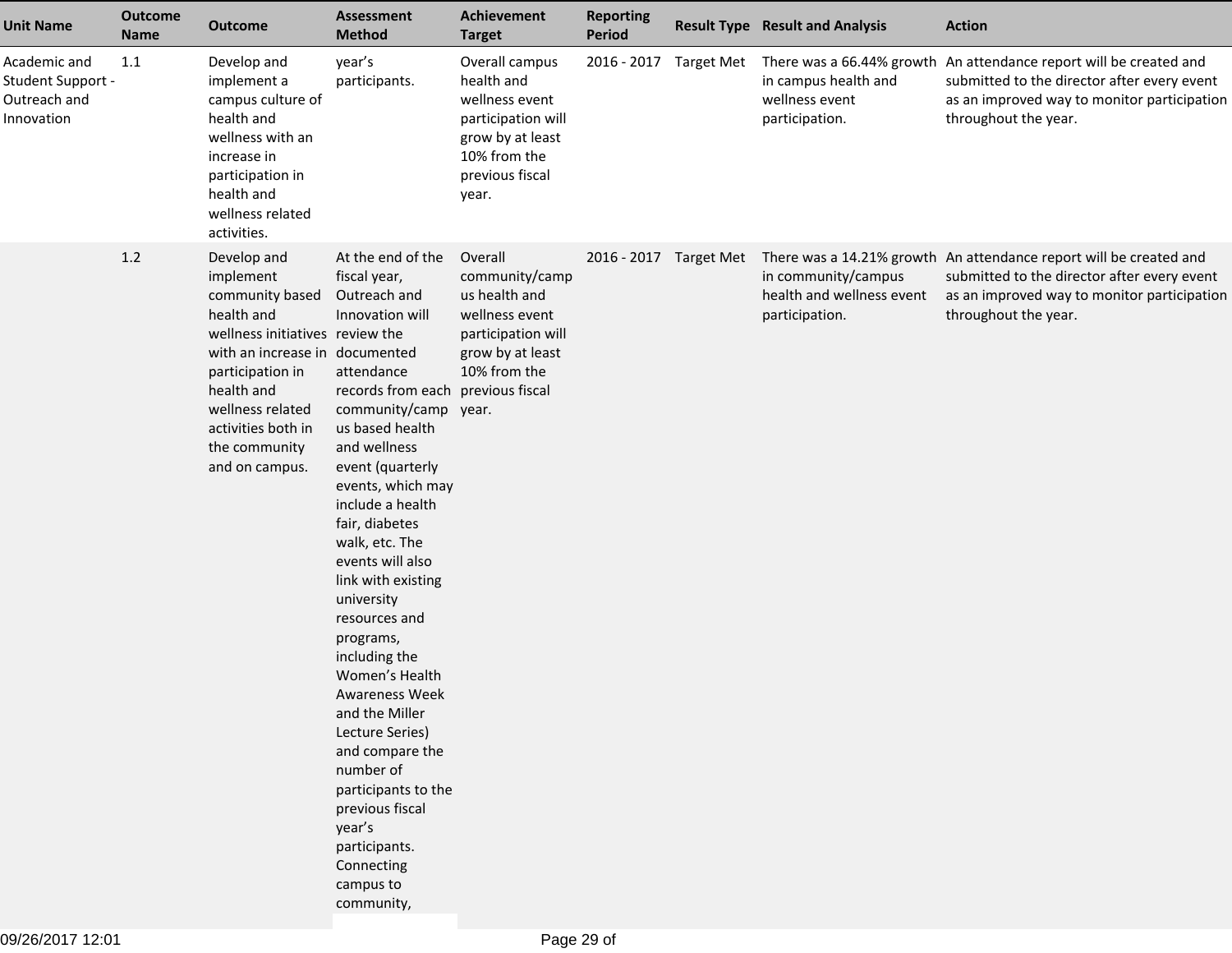| <b>Unit Name</b> | <b>Outcome</b><br><b>Name</b> | <b>Outcome</b>                                                                                                                                                                                                                                                                                     | <b>Assessment</b><br><b>Method</b>                                                                                                                                                                                                                                                                                                                              | <b>Achievement</b><br><b>Target</b>                                                                                                                                                                                                                                                             | <b>Reporting</b><br><b>Period</b> | <b>Result Type Result and Analysis</b>                                                                                                                                                                                                                                                                                                                                                                                                                                                                                                                                                                                                                                                                                                                                                                                                                                                         | <b>Action</b>                                                                                                                                                                                                                                                                                           |
|------------------|-------------------------------|----------------------------------------------------------------------------------------------------------------------------------------------------------------------------------------------------------------------------------------------------------------------------------------------------|-----------------------------------------------------------------------------------------------------------------------------------------------------------------------------------------------------------------------------------------------------------------------------------------------------------------------------------------------------------------|-------------------------------------------------------------------------------------------------------------------------------------------------------------------------------------------------------------------------------------------------------------------------------------------------|-----------------------------------|------------------------------------------------------------------------------------------------------------------------------------------------------------------------------------------------------------------------------------------------------------------------------------------------------------------------------------------------------------------------------------------------------------------------------------------------------------------------------------------------------------------------------------------------------------------------------------------------------------------------------------------------------------------------------------------------------------------------------------------------------------------------------------------------------------------------------------------------------------------------------------------------|---------------------------------------------------------------------------------------------------------------------------------------------------------------------------------------------------------------------------------------------------------------------------------------------------------|
|                  | 1.2                           | Develop and<br>implement<br>community based<br>health and<br>wellness initiatives in the community,<br>with an increase in will better utilize<br>participation in<br>health and<br>wellness related<br>activities both in<br>the community<br>and on campus.                                      | through quarterly<br>events held on<br>campus, in<br>schools, and out<br>the current<br>resources<br>available, as well<br>as the expertise of<br>The W faculty and<br>community<br>practitioners.                                                                                                                                                              | Overall<br>community/camp<br>us health and<br>wellness event<br>participation will<br>grow by at least<br>10% from the<br>previous fiscal<br>year.                                                                                                                                              | 2016 - 2017                       | in community/campus<br>health and wellness event<br>participation.                                                                                                                                                                                                                                                                                                                                                                                                                                                                                                                                                                                                                                                                                                                                                                                                                             | Target Met There was a 14.21% growth An attendance report will be created and<br>submitted to the director after every event<br>as an improved way to monitor participation<br>throughout the year.                                                                                                     |
|                  | 2.1                           | Enhance teacher<br>effectiveness in<br>participating K-12<br>school districts<br>across the state by compare the<br>providing a<br>comprehensive<br>program of<br>professional<br>development<br>(CHAMPS) to<br>increase<br>mathematics<br>content<br>knowledge and<br>instructional<br>practices. | At the end of the<br>fiscal year,<br>Outreach and<br>Innovation will<br>overall scores of<br>the Pre Learning<br>Mathematics for<br>Teaching (LMT)<br>Assessments to<br>the Post LMT<br>Assessments<br>administered at<br>the summer<br>teacher institute<br>and at the end of<br>the project year,<br>respectively, to<br>determine the<br>scoring difference. | The overall score<br>for individuals<br>participating in the<br>Pre/Post LMT<br>Assessments will<br>have a statistically<br>significant higher<br>score ranging from<br>a .2-.5 to show a<br>growth in content<br>knowledge from<br>the Pre-LMT<br>Assessment to the<br>Post-LMT<br>Assessment. | 2016 - 2017 Target Met            | for Teaching) assessment<br>was used to assess changes<br>in mathematics teachers'<br>content knowledge gained<br>over the two-week summer<br>institute and then retained<br>over the course of the year-<br>long project. The<br>participants were given a<br>pretest on July 5, 2016, a<br>posttest on July 15, 2016,<br>and finally a post-posttest<br>during on April 1, 2017.<br>Geometry:<br>An adjusted Bonferroni<br>post-hoc comparison was<br>used to detect specific<br>differences among these<br>means. Results revealed<br>that the participants<br>obtained statistically<br>significant higher scores in<br>the posttest ( $M = .026$ ) and<br>in the post-post ( $M = -.087$ )<br>than they did in the pretest<br>$(M = -.590)$ . As these scale<br>scores have been adjusted<br>for the relative difficulty of<br>tests, the changes in mean<br>scale scores indicated that, | LMT (Learning Mathematics The LMT (Learning Mathematics for<br>Teaching) assessment will continue to be<br>used as a way to assess changes in<br>mathematics teachers' content knowledge<br>gained over the two-week summer institute<br>and then retained over the course of the<br>year-long project. |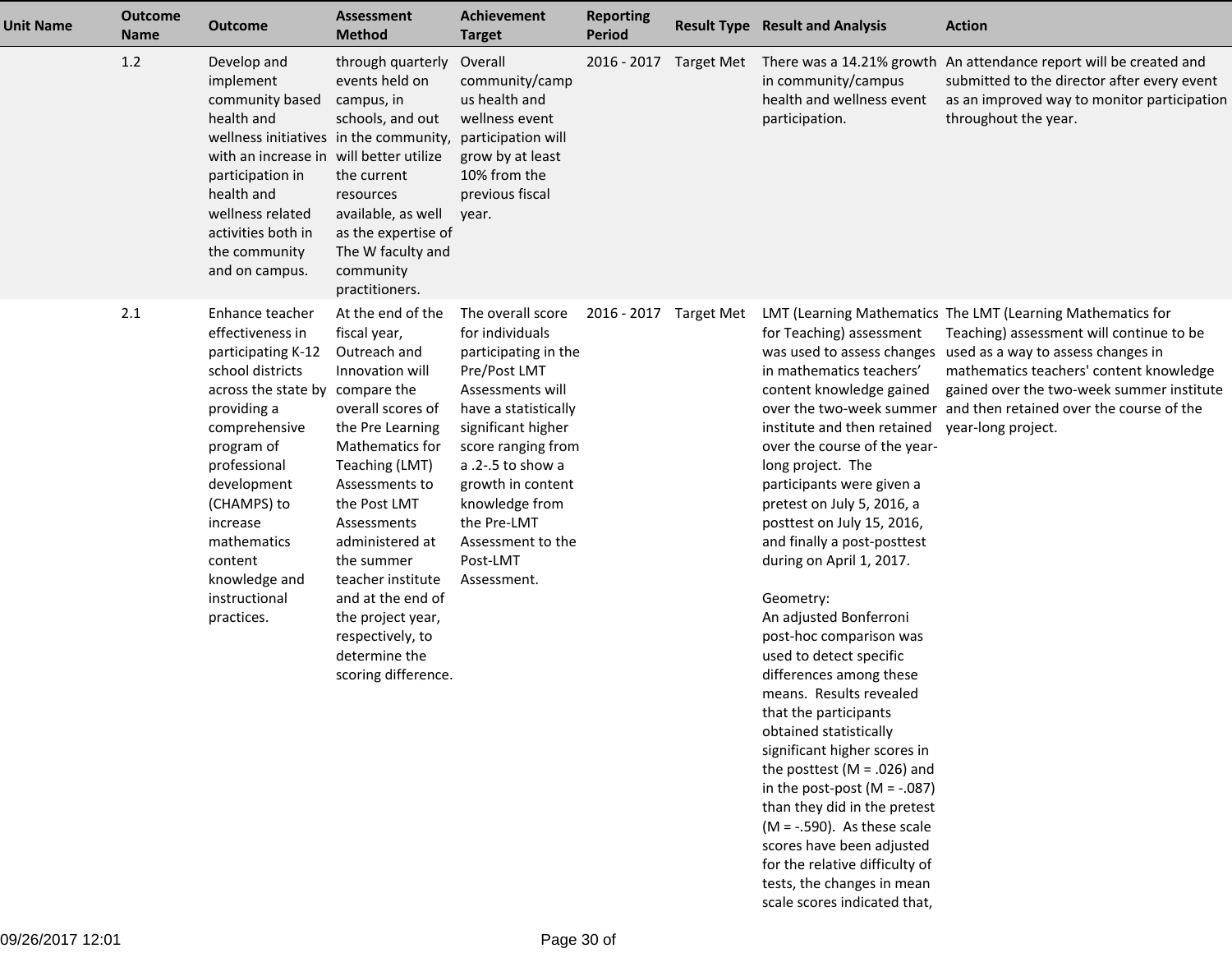| 2.1<br>At the end of the<br>The overall score<br>Enhance teacher<br>2016 - 2017<br><b>Target Met</b><br>compared with the pretest,<br>The LMT (Learning Mathematics for<br>effectiveness in<br>for individuals<br>the participants had scored<br>fiscal year,<br>Outreach and<br>.616 standard deviation<br>used as a way to assess changes in<br>participating K-12<br>participating in the<br>school districts<br>Innovation will<br>Pre/Post LMT<br>higher in the posttest and<br>.502 standard deviation<br>across the state by compare the<br>Assessments will<br>overall scores of<br>providing a<br>have a statistically<br>higher in the post-posttest.<br>comprehensive<br>the Pre Learning<br>significant higher<br>year-long project.<br>Patterns functions and<br>program of<br>Mathematics for<br>score ranging from<br>professional<br>Teaching (LMT)<br>a .2-.5 to show a<br>algebra:<br>growth in content<br>development<br>Assessments to<br>An adjusted Bonferroni<br>(CHAMPS) to<br>the Post LMT<br>knowledge from<br>post-hoc comparison was<br>the Pre-LMT<br>Assessments<br>implemented to detect<br>increase<br>specific differences among<br>mathematics<br>administered at<br>Assessment to the<br>these means. Results<br>content<br>Post-LMT<br>the summer<br>knowledge and<br>revealed that the<br>teacher institute<br>Assessment.<br>instructional<br>and at the end of<br>participants obtained<br>practices.<br>the project year,<br>statistically significant<br>higher scores in the<br>respectively, to<br>determine the<br>posttest (M = $-.471$ ) and in<br>scoring difference.<br>the post-post $(M = -.390)$<br>than they did in the pretest<br>$(M = -1.083)$ . Given that<br>these scale scores have<br>been adjusted for the<br>relative difficulty of tests,<br>the changes in mean scale<br>scores indicates that the<br>participants have shown a | <b>Unit Name</b> | <b>Outcome</b><br><b>Name</b> | <b>Outcome</b> | <b>Assessment</b><br><b>Method</b> | <b>Achievement</b><br><b>Target</b> | <b>Reporting</b><br><b>Period</b> | <b>Result Type Result and Analysis</b> | <b>Action</b>                                                                                                                                                                |
|------------------------------------------------------------------------------------------------------------------------------------------------------------------------------------------------------------------------------------------------------------------------------------------------------------------------------------------------------------------------------------------------------------------------------------------------------------------------------------------------------------------------------------------------------------------------------------------------------------------------------------------------------------------------------------------------------------------------------------------------------------------------------------------------------------------------------------------------------------------------------------------------------------------------------------------------------------------------------------------------------------------------------------------------------------------------------------------------------------------------------------------------------------------------------------------------------------------------------------------------------------------------------------------------------------------------------------------------------------------------------------------------------------------------------------------------------------------------------------------------------------------------------------------------------------------------------------------------------------------------------------------------------------------------------------------------------------------------------------------------------------------------------------------------------------------------------------------------------------------------------------------------|------------------|-------------------------------|----------------|------------------------------------|-------------------------------------|-----------------------------------|----------------------------------------|------------------------------------------------------------------------------------------------------------------------------------------------------------------------------|
| standard deviation unit<br>from the pretest to the<br>posttest, and a mean<br>change of .693 standard<br>deviation unit from the<br>pretest to the post<br>posttest.<br>Number concepts and<br>operations:<br>An adjusted Bonferroni                                                                                                                                                                                                                                                                                                                                                                                                                                                                                                                                                                                                                                                                                                                                                                                                                                                                                                                                                                                                                                                                                                                                                                                                                                                                                                                                                                                                                                                                                                                                                                                                                                                           |                  |                               |                |                                    |                                     |                                   | mean change of .612                    | Teaching) assessment will continue to be<br>mathematics teachers' content knowledge<br>gained over the two-week summer institute<br>and then retained over the course of the |

 post-hoc comparison wasused to detect specific differences among these means. Results revealedthat the participantsobtained statistically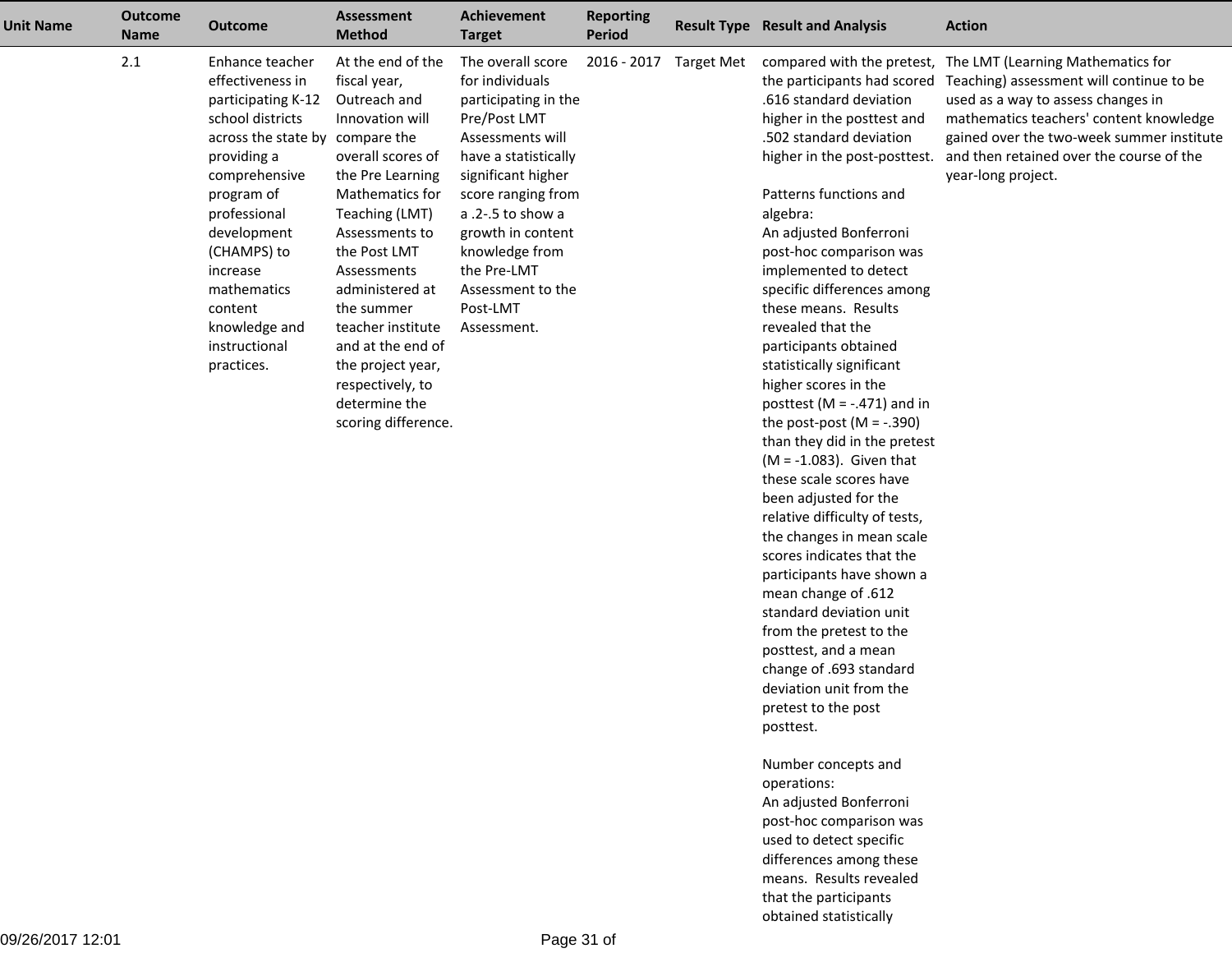| <b>Unit Name</b> | <b>Outcome</b><br><b>Name</b> | <b>Outcome</b>                                                                                                                                                                                                                                                                                     | <b>Assessment</b><br><b>Method</b>                                                                                                                                                                                                                                                                                                                                                                                | <b>Achievement</b><br><b>Target</b>                                                                                                                                                                                                                                                             | <b>Reporting</b><br><b>Period</b> |                        | <b>Result Type Result and Analysis</b>                                                                                                                                                                                                                                                                                                                                                                                                                                                                                                                                                                                                                                       | <b>Action</b>                                                                                                                                                                                                                                                                                                                                                                                                                              |
|------------------|-------------------------------|----------------------------------------------------------------------------------------------------------------------------------------------------------------------------------------------------------------------------------------------------------------------------------------------------|-------------------------------------------------------------------------------------------------------------------------------------------------------------------------------------------------------------------------------------------------------------------------------------------------------------------------------------------------------------------------------------------------------------------|-------------------------------------------------------------------------------------------------------------------------------------------------------------------------------------------------------------------------------------------------------------------------------------------------|-----------------------------------|------------------------|------------------------------------------------------------------------------------------------------------------------------------------------------------------------------------------------------------------------------------------------------------------------------------------------------------------------------------------------------------------------------------------------------------------------------------------------------------------------------------------------------------------------------------------------------------------------------------------------------------------------------------------------------------------------------|--------------------------------------------------------------------------------------------------------------------------------------------------------------------------------------------------------------------------------------------------------------------------------------------------------------------------------------------------------------------------------------------------------------------------------------------|
|                  | 2.1                           | Enhance teacher<br>effectiveness in<br>participating K-12<br>school districts<br>across the state by compare the<br>providing a<br>comprehensive<br>program of<br>professional<br>development<br>(CHAMPS) to<br>increase<br>mathematics<br>content<br>knowledge and<br>instructional<br>practices. | At the end of the<br>fiscal year,<br>Outreach and<br>Innovation will<br>overall scores of<br>the Pre Learning<br>Mathematics for<br>Teaching (LMT)<br>Assessments to<br>the Post LMT<br>Assessments<br>administered at<br>the summer<br>teacher institute<br>and at the end of<br>the project year,<br>respectively, to<br>determine the<br>scoring difference.                                                   | The overall score<br>for individuals<br>participating in the<br>Pre/Post LMT<br>Assessments will<br>have a statistically<br>significant higher<br>score ranging from<br>a .2-.5 to show a<br>growth in content<br>knowledge from<br>the Pre-LMT<br>Assessment to the<br>Post-LMT<br>Assessment. |                                   | 2016 - 2017 Target Met | scores have been adjusted<br>for the relative difficulty of<br>tests, the changes in mean<br>scale scores indicated that,<br>compared with the pretest,<br>the participants had scored<br>.493 standard deviation<br>higher in the posttest and<br>.590 standard deviation<br>higher in the post-posttest.                                                                                                                                                                                                                                                                                                                                                                   | significant higher scores in The LMT (Learning Mathematics for<br>the posttest ( $M = -0.379$ ) and Teaching) assessment will continue to be<br>in the post-post ( $M = -0.282$ ) used as a way to assess changes in<br>than they did in the pretest mathematics teachers' content knowledge<br>$(M = -.872)$ . As these scale gained over the two-week summer institute<br>and then retained over the course of the<br>year-long project. |
|                  | 2.2                           | Improve student<br>achievement in<br>participating K-12<br>school districts<br>across the state by compare the<br>providing a<br>comprehensive<br>program of<br>professional<br>development<br>(CHAMPS) for K-8<br>teachers.                                                                       | At the end of the<br>fiscal year,<br>Outreach and<br>Innovation will<br><b>CHAMPS</b><br>classrooms'<br>students' overall<br>scores to the<br>control<br>classrooms'<br>students' overall<br>scores from the<br>Pre/Post College<br>and Career<br>Readiness<br>Standards (CCRS)<br>Assessments<br>taken in August<br>(Pre) and May<br>(Post) to<br>determine if the<br>CHAMPS'<br>students' scoring<br>difference | The overall score<br>for CHAMPS<br>classrooms'<br>students<br>participating in the<br>Pre/Post CCRS<br>Assessments will<br>have a statistically<br>significant higher<br>score ranging from<br>a .2-.5 compared<br>to the control<br>classrooms'<br>students' scores.                           |                                   | 2016 - 2017 Target Met | <b>CCSS student assessment</b><br>was used to assess the<br>impact of the project on<br>student achievement (i.e.,<br>between students whose<br>teachers participated the<br>program and students<br>whose teacher did not).<br>CCSS pretest was given to<br>students at the beginning<br>of the school year (i.e.,<br>August 22-26, 2016),<br>whereas CCSS posttest was<br>given to students about<br>seven months later (i.e.,<br>March 27-31, 2017).<br>3rd-5th Grade<br>Students whose teachers<br>participated the CHAMPS<br>project increased 15.94<br>from the pretest to the<br>posttest, whereas those<br>students whose teacher did<br>not participate the program | CCSS student assessment will continue to be<br>used to assess the impact of the project on<br>student achievement (i.e., between students<br>whose teachers participated the program<br>and students whose teacher did not).                                                                                                                                                                                                               |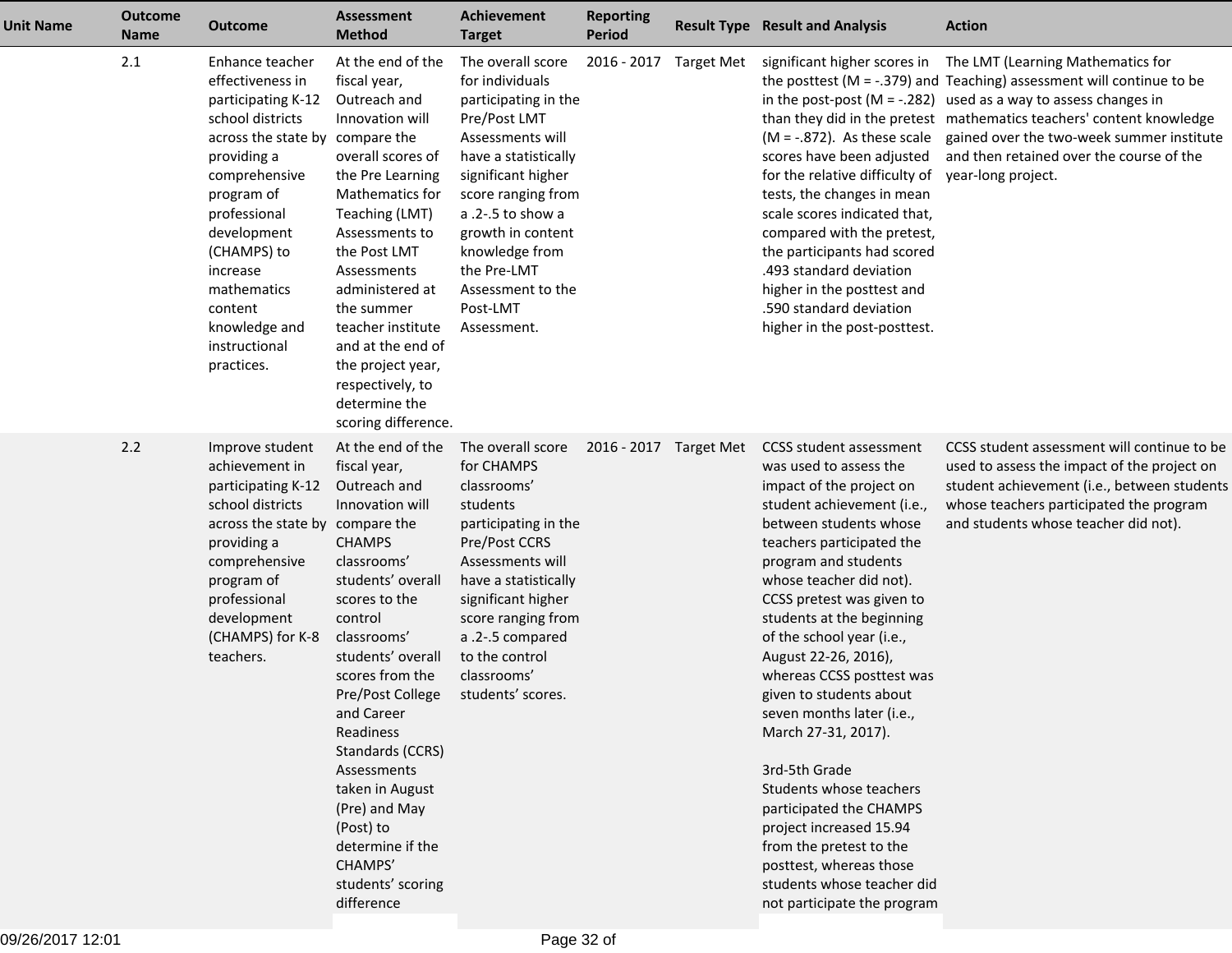| <b>Unit Name</b>                               | <b>Outcome</b><br><b>Name</b> | <b>Outcome</b>                                                                                                                                                                                                           | <b>Assessment</b><br><b>Method</b>                                                                                                                                                                                                                                                                                                 | <b>Achievement</b><br><b>Target</b>                                                                                                                                                                                                                                           | <b>Reporting</b><br><b>Period</b> |                   | <b>Result Type Result and Analysis</b>                                                                                                                                                                                                                                                                                           | <b>Action</b>                                                                                                                                                                                                                                                                    |
|------------------------------------------------|-------------------------------|--------------------------------------------------------------------------------------------------------------------------------------------------------------------------------------------------------------------------|------------------------------------------------------------------------------------------------------------------------------------------------------------------------------------------------------------------------------------------------------------------------------------------------------------------------------------|-------------------------------------------------------------------------------------------------------------------------------------------------------------------------------------------------------------------------------------------------------------------------------|-----------------------------------|-------------------|----------------------------------------------------------------------------------------------------------------------------------------------------------------------------------------------------------------------------------------------------------------------------------------------------------------------------------|----------------------------------------------------------------------------------------------------------------------------------------------------------------------------------------------------------------------------------------------------------------------------------|
|                                                | 2.2                           | Improve student<br>achievement in<br>participating K-12<br>school districts<br>across the state by control<br>providing a<br>comprehensive<br>program of<br>professional<br>development<br>(CHAMPS) for K-8<br>teachers. | between the Pre<br>and Post<br>assessments was<br>higher than the<br>classrooms'<br>students' scoring<br>difference.                                                                                                                                                                                                               | The overall score<br>for CHAMPS<br>classrooms'<br>students<br>participating in the<br>Pre/Post CCRS<br>Assessments will<br>have a statistically<br>significant higher<br>score ranging from<br>a .2-.5 compared<br>to the control<br>classrooms'<br>students' scores.         | 2016 - 2017                       | <b>Target Met</b> | increased 10.28 from the<br>pretest to the posttest.<br>6th-8th Grade<br>Students whose teachers<br>participated the CHAMPS<br>project increased 13.97<br>from the pretest to the<br>posttest, whereas those<br>students whose teacher did<br>not participate the program<br>increased 8.40 from the<br>pretest to the posttest. | CCSS student assessment will continue to be<br>used to assess the impact of the project on<br>student achievement (i.e., between students<br>whose teachers participated the program<br>and students whose teacher did not).                                                     |
|                                                | 2.3                           | Increase the<br>number of<br>teachers who are<br>highly qualified to<br>teach middle<br>school<br>mathematics in<br>Mississippi.                                                                                         | At the end of the<br>fiscal year,<br>Outreach and<br>Innovation will<br>review the<br>records of teacher<br>names submitted<br>to Mississippi<br>Department of<br>Education for the<br>7th-8th<br>mathematics add-<br>on certificate to<br>determine the<br>number of<br>CHAMPS'<br>participants that<br>completed the<br>process. | At least 10% of<br>individuals<br>participating in a<br>comprehensive<br>program of<br>professional<br>development<br>(CHAMPS) will<br>earn highly<br>qualified status by<br>successfully<br>adding a 7th-8th<br>mathematics<br>certified<br>endorsement to<br>their license. | 2016 - 2017 Target Met            |                   | 45% of the individuals who<br>participated in a<br>comprehensive program of<br>professional development<br>(CHAMPS) earned highly<br>qualified status by<br>successfully adding a 7th-<br>8th mathematics certified<br>endorsement to their<br>license.                                                                          | Teachers will continue to be sought out and<br>encouraged to complete all of the necessary<br>requirements for adding a 7th-8th grade<br>mathematics certified endorsement to their<br>teaching license.                                                                         |
| Academic and<br>Student Support -<br>Registrar | 1.1                           | The Office of the<br>Registrar will move fiscal year, the<br>more manual<br>processes to<br>online processes<br>to promote<br>timeliness and<br>convenience for<br>students.                                             | At the end of the 80% of students<br>Office of the<br>Registrar will<br>analyze the<br>Graduation<br>Survey's results<br>regarding the<br>overall Registrar<br>process.                                                                                                                                                            | participating in the<br><b>Graduation Survey</b><br>will find Registrar<br>processes "good"<br>or "excellent."                                                                                                                                                                |                                   |                   | 2016 - 2017 Target Met 2016-2017 Graduation<br><b>Survey Results:</b><br>Excellent - (281/535) -<br>52.52%<br>Good - (196/535) - 36.64%<br>Total - (477/535) - 89.16%<br>Fair - (43/535) - 8.04%<br>Poor - (15/535) - 2.8%                                                                                                       | The Office of the Registrar will continue to<br>streamline processes that will increase<br>student satisfaction. The Achievement<br>Target for 2016-2017 is 85% of students<br>participating in the Graduation Survey will<br>find Registrar processes "good" or<br>"excellent". |

"Overall, how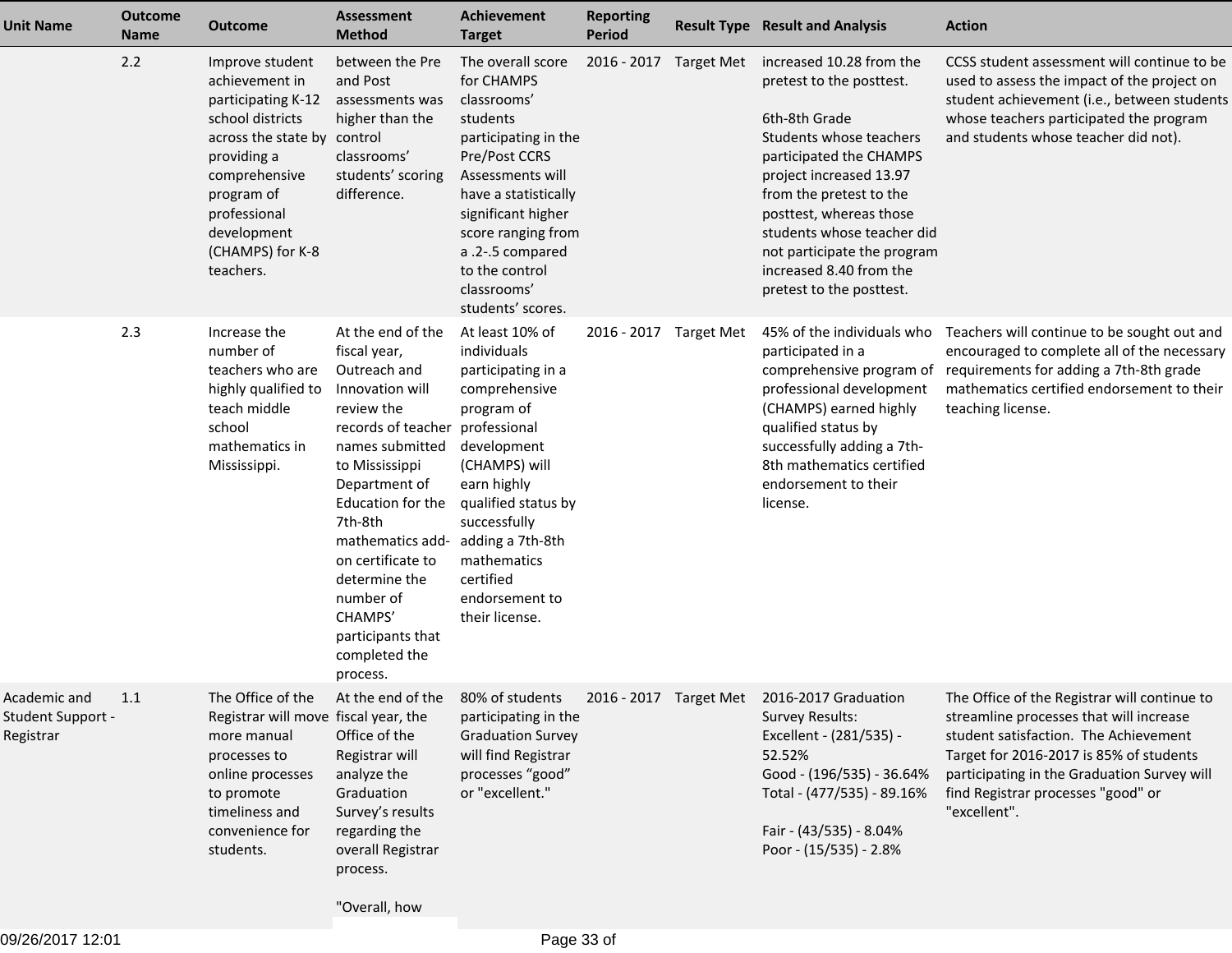| <b>Outcome</b><br><b>Name</b> | <b>Outcome</b>                                                                                                                        | <b>Assessment</b><br><b>Method</b>                                                                                                                                                                                                                             | <b>Achievement</b><br><b>Target</b>                                                                                                                                                                                   | <b>Reporting</b><br>Period                                                                     |                                                                                   |                                                                                                                                                                                                                                                                                                                       | <b>Action</b>                                                                                                                                                                                                                                                                    |
|-------------------------------|---------------------------------------------------------------------------------------------------------------------------------------|----------------------------------------------------------------------------------------------------------------------------------------------------------------------------------------------------------------------------------------------------------------|-----------------------------------------------------------------------------------------------------------------------------------------------------------------------------------------------------------------------|------------------------------------------------------------------------------------------------|-----------------------------------------------------------------------------------|-----------------------------------------------------------------------------------------------------------------------------------------------------------------------------------------------------------------------------------------------------------------------------------------------------------------------|----------------------------------------------------------------------------------------------------------------------------------------------------------------------------------------------------------------------------------------------------------------------------------|
|                               | The Office of the<br>more manual<br>processes to<br>online processes<br>to promote<br>timeliness and<br>convenience for<br>students.  | would you rate<br>processes<br>(including<br>updating<br>personal/academi<br>c information,<br>adding/dropping<br>classes, degree<br>audit processing,<br>applying for<br>graduation,<br>transcript<br>processing, etc.)?<br>{Excellent, Good,<br>Fair, Poor}" | 80% of students<br><b>Graduation Survey</b><br>will find Registrar<br>processes "good"                                                                                                                                |                                                                                                |                                                                                   | 2016-2017 Graduation<br><b>Survey Results:</b><br>Excellent - (281/535) -<br>52.52%<br>Good - (196/535) - 36.64%<br>Total - (477/535) - 89.16%<br>Fair - (43/535) - 8.04%<br>Poor - (15/535) - 2.8%                                                                                                                   | The Office of the Registrar will continue to<br>streamline processes that will increase<br>student satisfaction. The Achievement<br>Target for 2016-2017 is 85% of students<br>participating in the Graduation Survey will<br>find Registrar processes "good" or<br>"excellent". |
|                               | The Office of the<br>Registrar will save<br>money by moving<br>processes online.                                                      | At the end of the<br>cost comparison<br>report to<br>determine if the<br>achievement<br>target was met.                                                                                                                                                        | There will be a<br>10% reduction in<br>the cost of forms<br>Office of the<br>Registrar.                                                                                                                               |                                                                                                |                                                                                   | By the end of the 2015-<br>2016 Budget Year, Change<br>of Major were being<br>processed online. During<br>the 2015-2016 Budget Year,<br>\$280.00 was spent on<br>Change of Major Forms.<br>During the 2016-2017<br>Budget Year, \$0 was spent<br>on Change of Major Forms,<br>since this is an online<br>process now. | The Office of the Registrar will continue to<br>move more processes online and show<br>greater savings.                                                                                                                                                                          |
|                               | The Office of the<br>Registrar will have<br>a sample of<br>student straight<br>by the Student<br>each semester to<br>ensure accuracy. | will analyze the<br>rate of error<br>checks and report<br>Registrar at the<br>end of each<br>academic                                                                                                                                                          | 100% of the<br>audited correctly.                                                                                                                                                                                     | 2016 - 2017                                                                                    | <b>Target Not</b><br>Met                                                          | The Student Records<br>Specialist reported from<br>Spring 2017 that from a<br>sample of 25 audits 80%<br>were correct.                                                                                                                                                                                                | The Student Records Specialist will continue<br>to pull a sample of straight line audits and<br>report findings to the Registrar. The Office<br>of the Registrar will set an Achievement<br>Target of 100% for the 2017-2018 Academic<br>year.                                   |
|                               | The Office of the<br>Registrar staff will<br>attend<br>conferences<br>and/or webinars<br>throughout the                               | At the end of the<br>Office of the<br>Registrar will<br>analyze the<br>Registrar Student                                                                                                                                                                       | 80% of students<br>Registrar Student<br>will agree or                                                                                                                                                                 | 2016 - 2017                                                                                    | <b>Target Not</b><br>Met                                                          | 5 out of 6 Office of the<br>Registrar's staff members<br>received additional training<br>or attended a webinar or<br>conference. The Registrar<br><b>Student Satisfaction Survey</b>                                                                                                                                  | The Office of the Registrar will continue to<br>seek training for all staff members to<br>enhance customer service for students. The<br>Office of the Registrar will again set the<br>Achievement Target at 80% of students<br>participating in the Registrar Student            |
|                               | 1.1<br>1.2<br>2.1<br>2.2<br>09/26/2017 12:01                                                                                          |                                                                                                                                                                                                                                                                | Registrar will move the registrar<br>fiscal year, the<br>unit budget<br>The Student<br>Records Specialist<br>line audits checked during sample<br>Records Specialist findings to the<br>semester.<br>fiscal year, the | or "excellent."<br>purchased by the<br>manager will run a<br>samples will be<br>strongly agree | participating in the<br>participating in the<br>Satisfaction Survey<br>Page 34 of | 2016 - 2017 Target Met<br>2016 - 2017 Target Met                                                                                                                                                                                                                                                                      | <b>Result Type Result and Analysis</b>                                                                                                                                                                                                                                           |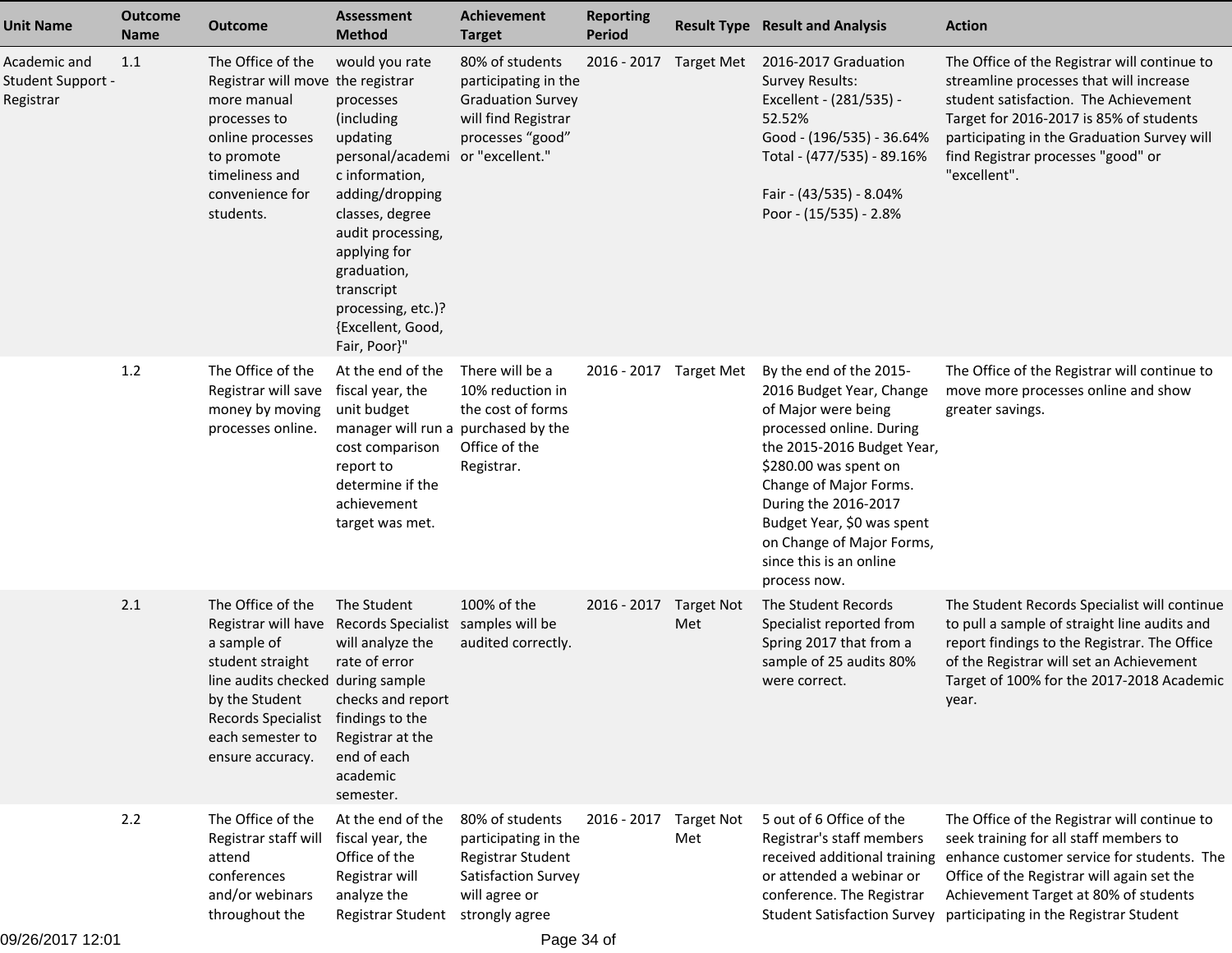| <b>Unit Name</b>                                           | <b>Outcome</b><br><b>Name</b> | <b>Outcome</b>                                                                                                                         | Assessment<br><b>Method</b>                                                                                                                                                                                                                                                                                                                                                                                              | <b>Achievement</b><br><b>Target</b>                                                                                                                                         | <b>Reporting</b><br><b>Period</b> |                          | <b>Result Type Result and Analysis</b>                                                                                                                                                                | <b>Action</b>                                                                                                                                    |
|------------------------------------------------------------|-------------------------------|----------------------------------------------------------------------------------------------------------------------------------------|--------------------------------------------------------------------------------------------------------------------------------------------------------------------------------------------------------------------------------------------------------------------------------------------------------------------------------------------------------------------------------------------------------------------------|-----------------------------------------------------------------------------------------------------------------------------------------------------------------------------|-----------------------------------|--------------------------|-------------------------------------------------------------------------------------------------------------------------------------------------------------------------------------------------------|--------------------------------------------------------------------------------------------------------------------------------------------------|
|                                                            | 2.2                           | year to improve<br>customer<br>interaction.                                                                                            | Satisfaction<br>Survey's results<br>regarding<br>customer<br>interaction.<br>"Interaction with<br>Registrar staff was<br>prompt and<br>courteous.<br>{Strongly Agree,<br>Agree, Disagree,<br>Strongly Disagree,<br>Not Applicable}"                                                                                                                                                                                      | that their<br>interaction with<br>the Office of the<br>Registrar staff was<br>prompt and<br>courteous.                                                                      | 2016 - 2017                       | <b>Target Not</b><br>Met | "Very Satisfied" or<br>"Satisfied" with 25%<br>"Neutral" and 50% 'N/A".                                                                                                                               | showed that only 25% were Satisfaction Survey will be Very Satisfied or<br>Satisfied with the professionalism and<br>courteousness of the staff. |
|                                                            | 2.3                           | The Office of the<br>Registrar will<br>provide support<br>services to faculty. Registrar will                                          | At the end of the<br>fiscal year, the<br>Office of the<br>analyze the<br>Faculty<br>Satisfaction<br>Survey's results<br>regarding the<br>Registrar's faculty<br>support services.<br>"Overall, the<br>Registrar office<br>supports faculty<br>needs (including<br>student degree<br>audits, online<br>change of major<br>forms, etc.).<br>{Strongly Agree,<br>Agree, Disagree,<br>Strongly Disagree,<br>Not Applicable}" | 80% of faculty<br>participating in the<br>Faculty<br>Satisfaction Survey<br>will agree or<br>strongly agree that<br>the Office of the<br>Registrar supports<br>their needs. | 2016 - 2017 Target Met            |                          | 2017 Faculty Satisfaction<br><b>Survey Results:</b><br>Strongly Agree - 33.73%<br>Agree - 60.24%<br>Total - 93.97%<br>Disagree - 3.61%<br>Strongly Disagree - 0%<br>Not Applicable - 2.41%            | The Office of the Registrar will continue to<br>assess this target to determine if faculty<br>needs from the Registrar were met.                 |
| Academic and<br>Student Support -<br>Sponsored<br>Programs | 1.1                           | The Office of<br>Sponsored<br>Programs will<br>assist in enhancing Sponsored<br>and effectively<br>utilizing advanced<br>instructional | At the end of the<br>fiscal year, the<br>Office of<br>Programs will<br>review the data<br>log of scholarly                                                                                                                                                                                                                                                                                                               | Each fiscal year, 10 2016 - 2017 Target Met<br>scholarly activity<br>interest meetings<br>will be held with<br>faculty, staff, and<br>administration.                       |                                   |                          | There were 10 scholarly<br>activity interest meetings<br>held during the fiscal year.<br>Two meetings were with<br>upper level administration,<br>three meetings were held<br>with staff members, and | Target met. The Office of Sponsored<br>Programs will continue to hold scholarly<br>interest meetings with faculty, staff, and<br>administration. |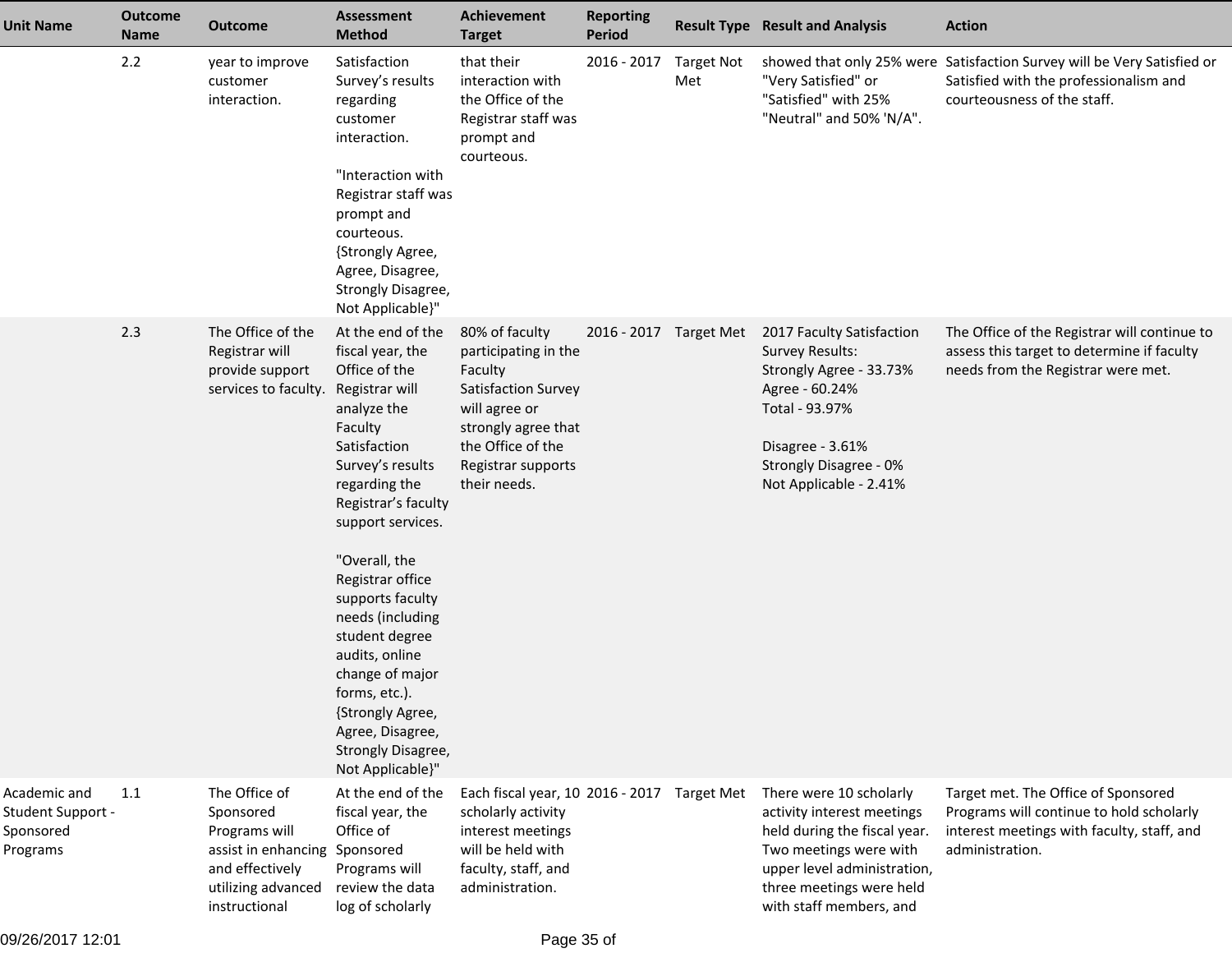| <b>Unit Name</b>                                                  | <b>Outcome</b><br><b>Name</b> | <b>Outcome</b>                                                                                                                                                                                                                                           | <b>Assessment</b><br><b>Method</b>                                                                                                                                                                                                                                          | <b>Achievement</b><br><b>Target</b>                                                                                                                              | <b>Reporting</b><br><b>Period</b> |            | <b>Result Type Result and Analysis</b>                                                                                                                              | <b>Action</b>                                                                                                                                                                                                                                                                                                            |
|-------------------------------------------------------------------|-------------------------------|----------------------------------------------------------------------------------------------------------------------------------------------------------------------------------------------------------------------------------------------------------|-----------------------------------------------------------------------------------------------------------------------------------------------------------------------------------------------------------------------------------------------------------------------------|------------------------------------------------------------------------------------------------------------------------------------------------------------------|-----------------------------------|------------|---------------------------------------------------------------------------------------------------------------------------------------------------------------------|--------------------------------------------------------------------------------------------------------------------------------------------------------------------------------------------------------------------------------------------------------------------------------------------------------------------------|
| Academic and<br><b>Student Support -</b><br>Sponsored<br>Programs | 1.1                           | technologies by<br>locating and<br>sharing external<br>funding<br>opportunities,<br>which meet the<br>scholarly activity<br>interests of<br>faculty, staff, and<br>administration of<br>MUW.                                                             | activity interest<br>meetings held<br>with faculty, staff,<br>and<br>administration<br>throughout the<br>fiscal year.                                                                                                                                                       | Each fiscal year, 10 2016 - 2017<br>scholarly activity<br>interest meetings<br>will be held with<br>faculty, staff, and<br>administration.                       |                                   | Target Met | five meetings were held<br>with faculty members.                                                                                                                    | Target met. The Office of Sponsored<br>Programs will continue to hold scholarly<br>interest meetings with faculty, staff, and<br>administration.                                                                                                                                                                         |
|                                                                   |                               |                                                                                                                                                                                                                                                          | At the end of the<br>fiscal year, the<br>Office of<br>Sponsored<br>Programs will<br>review the data<br>log of solicitations<br>forwarded to<br>faculty, staff, and<br>administration<br>throughout the<br>fiscal year.                                                      | Each fiscal year, 10 2016 - 2017 Target Met<br>externally funded<br>solicitations will<br>be forwarded to<br>faculty, staff, and<br>administration.              |                                   |            | The Office of Sponsored<br>Programs forwarded over<br>20 externally funded<br>solicitations to the faculty,<br>staff, and administration of<br>the University.      | The Office of Sponsored Programs will<br>continue to review externally funded<br>opportunities and distribute to the faculty,<br>staff, and administration of the University.                                                                                                                                            |
|                                                                   | 2.1                           | The Office of<br>Sponsored<br>Programs will<br>foster leadership<br>development and<br>a commitment to a analyze the data<br>safe ethical<br>environment by<br>offering training<br>opportunities to<br>faculty, staff, and<br>administration of<br>MUW. | At the end of the<br>fiscal year, the<br>Office of<br>Sponsored<br>Programs will<br>from the Training<br>Surveys collected<br>throughout the<br>fiscal year to<br>determine if the<br>grant proposal<br>training sessions'<br>participants found<br>the training<br>useful. | 90% of Training<br>Survey<br>participants will<br>"agree" or<br>"strongly agree"<br>that the quality of<br>the grant proposal<br>training session<br>was useful. | 2016 - 2017                       |            | Inconclusive Training Surveys were not<br>conducted this fiscal year.<br>The MUW Grant Handbook<br>is currently being revised<br>and approved by<br>administration. | The Office of Sponsored Programs will<br>conduct training surveys during the next<br>fiscal year once the MUW Grant Handbook<br>is approved by administration. The goal will<br>be to have 90% of Training Survey<br>participants "agree" or "strongly agree" that<br>the quality of the training session was<br>useful. |
|                                                                   | 3.1                           | The Office of<br>Sponsored<br>Programs will<br>enhance business<br>processes and the<br>campus                                                                                                                                                           | In the Spring, after 90% of Grant<br>the Grant<br>Handbook Review<br>in the Fall, the<br>Office of<br>Sponsored                                                                                                                                                             | Handbook Survey<br>participants who<br>submitted<br>proposals and<br>received grants                                                                             | $2016 - 2017$                     |            | is currently going through<br>the approval process. The<br>MUW Grant Handbook has<br>been revised and is<br>currently being approved                                | Inconclusive The MUW Grant Handbook The MUW Grant Handbook will continue to<br>be updated and approved by administration.<br>The MUW Grant Handbook survey will be<br>conducted during the next fiscal year and it<br>is expected that 90% of the participants who<br>submit proposals and receive awards will           |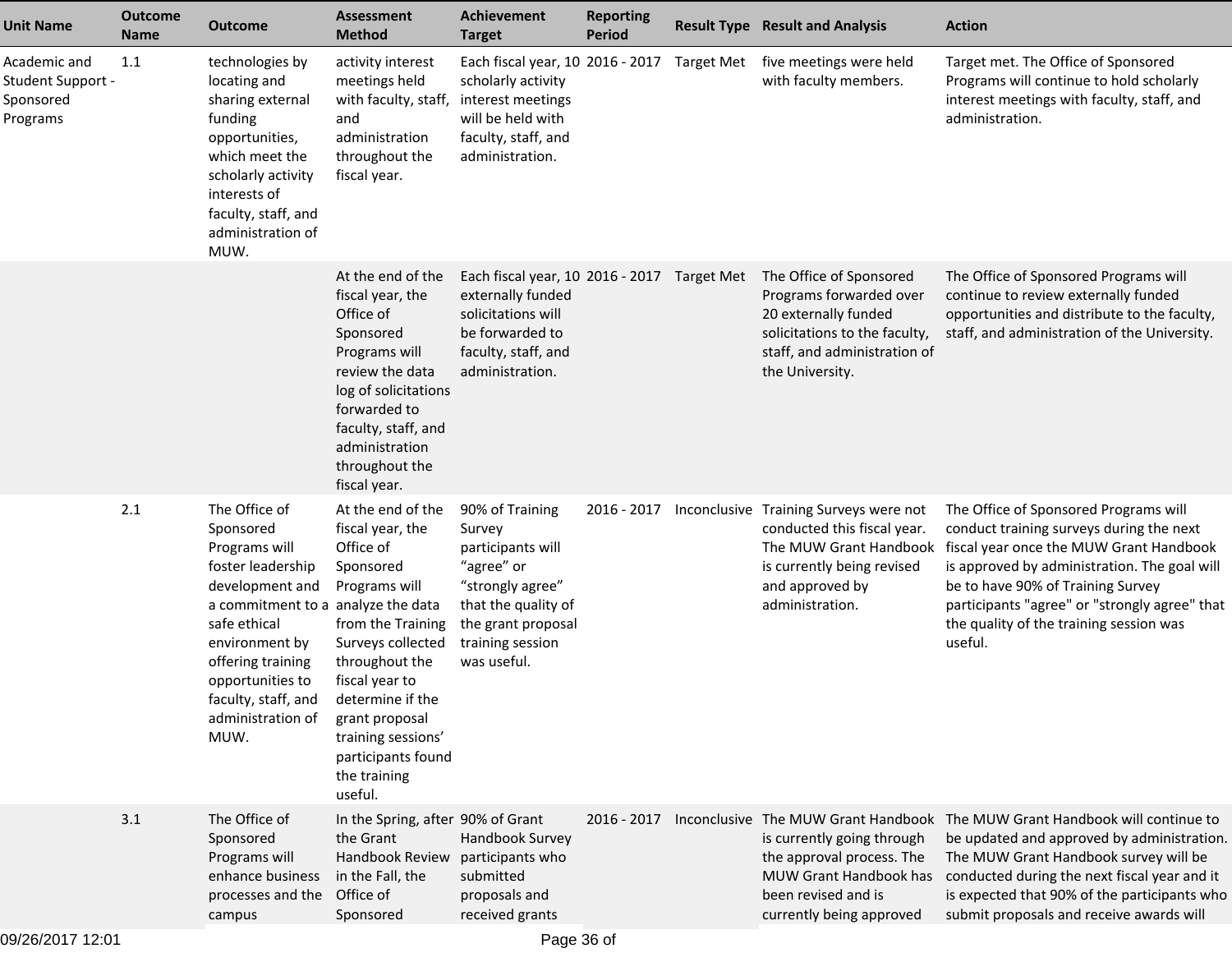| <b>Unit Name</b>                                         | <b>Outcome</b><br><b>Name</b> | <b>Outcome</b>                                                                                                                                                                                                                                                                                                                                      | <b>Assessment</b><br><b>Method</b>                                                                                                                                                                                                                                                                                                                                                                                                            | <b>Achievement</b><br><b>Target</b>                                                                                                                                    | <b>Reporting</b><br><b>Period</b> | <b>Result Type Result and Analysis</b>                                                                                                                                                                                                                                                                                                                                                                                         | <b>Action</b>                                                                                                                                                                                                                                                                                           |
|----------------------------------------------------------|-------------------------------|-----------------------------------------------------------------------------------------------------------------------------------------------------------------------------------------------------------------------------------------------------------------------------------------------------------------------------------------------------|-----------------------------------------------------------------------------------------------------------------------------------------------------------------------------------------------------------------------------------------------------------------------------------------------------------------------------------------------------------------------------------------------------------------------------------------------|------------------------------------------------------------------------------------------------------------------------------------------------------------------------|-----------------------------------|--------------------------------------------------------------------------------------------------------------------------------------------------------------------------------------------------------------------------------------------------------------------------------------------------------------------------------------------------------------------------------------------------------------------------------|---------------------------------------------------------------------------------------------------------------------------------------------------------------------------------------------------------------------------------------------------------------------------------------------------------|
|                                                          | 3.1                           | infrastructure,<br>ensuring<br>continuing<br>financial<br>sustainability by<br>streamlining the<br>external funding<br>processes through<br>an annual review<br>of the MUW Grant<br>Handbook.                                                                                                                                                       | Programs will<br>distribute the<br><b>Grant Handbook</b><br>Survey to those<br>who submitted<br>proposals and<br>received grants<br>and will analyze<br>the data collected<br>to determine if<br>the Grant<br>Handbook was<br>useful.                                                                                                                                                                                                         | will state that they 2016 - 2017 Inconclusive by administration.<br>found the MUW<br><b>Grant Handbook</b><br>useful.                                                  |                                   |                                                                                                                                                                                                                                                                                                                                                                                                                                | find the MUW Grant Handbook useful.                                                                                                                                                                                                                                                                     |
|                                                          | 3.2                           | The Office of<br>Sponsored<br>Programs will<br>enhance business<br>processes and the<br>campus<br>infrastructure,<br>ensuring<br>continuing<br>financial<br>sustainability by<br>locating and<br>sharing external<br>funding<br>opportunities<br>which support<br>campus<br>infrastructure with<br>faculty, staff, and<br>administration of<br>MUW. | The Office of<br>Sponsored<br>Programs will<br>meet with faculty,<br>staff, and<br>administration of<br>MUW to<br>determine which<br>areas are in the<br>most need of<br>external support.<br>At the end of the<br>fiscal year, the<br>Office of<br>Sponsored<br>Programs will<br>review its records<br>to determine if at<br>least 75% of those<br>areas in need<br>were found<br>funding<br>opportunities<br>throughout the<br>fiscal year. | The Office of<br>Sponsored<br>Programs will find<br>funding<br>opportunities that<br>support 75% of<br>areas in need<br>across campus.                                 | 2016 - 2017 Target Met            | The Office of Sponsored<br>Programs met with faculty,<br>staff, and administration to<br>determine the areas of<br>need for external support.<br>The areas identified were<br>campus improvement,<br>technology/hardware,<br>student scholarships,<br>classroom support, and<br>individual faculty scholarly<br>activity. Funding<br>opportunities for all areas<br>were found and distributed<br>through out the fiscal year. | The Office of Sponsored Programs will<br>continue to meet with faculty, staff, and<br>administration to determine the areas of<br>need for external support. The Office of<br>Sponsored Programs will continue to<br>provide funding opportunities for at least<br>75% of the areas of identified need. |
| Academic and<br>Student Support -<br><b>Student Life</b> | 1.1                           | Student Life will<br>increase<br>awareness of the<br>university hazing<br>prevention<br>statement among<br>students that are                                                                                                                                                                                                                        | Student Life will<br>regarding the<br>hazing prevention<br>statement of the<br>Social                                                                                                                                                                                                                                                                                                                                                         | 85% of students<br>analyze the results participating in the<br>Social<br><b>Organization New</b><br>Member<br>Workshop Survey<br>Organization New will either agree or | 2016 - 2017 Target Met            | 51 people participated in<br>the fall workshop, and 51<br>participated in the survey.<br>Of the total respondents,<br>94.1% either agreed or<br>strongly agreed to the<br>statement "You have an                                                                                                                                                                                                                               | We will continue to strive for 85% as next<br>year we will have new people in these<br>programs. We will take the feedback of the<br>group and add more scenarios to the<br>training for next year.                                                                                                     |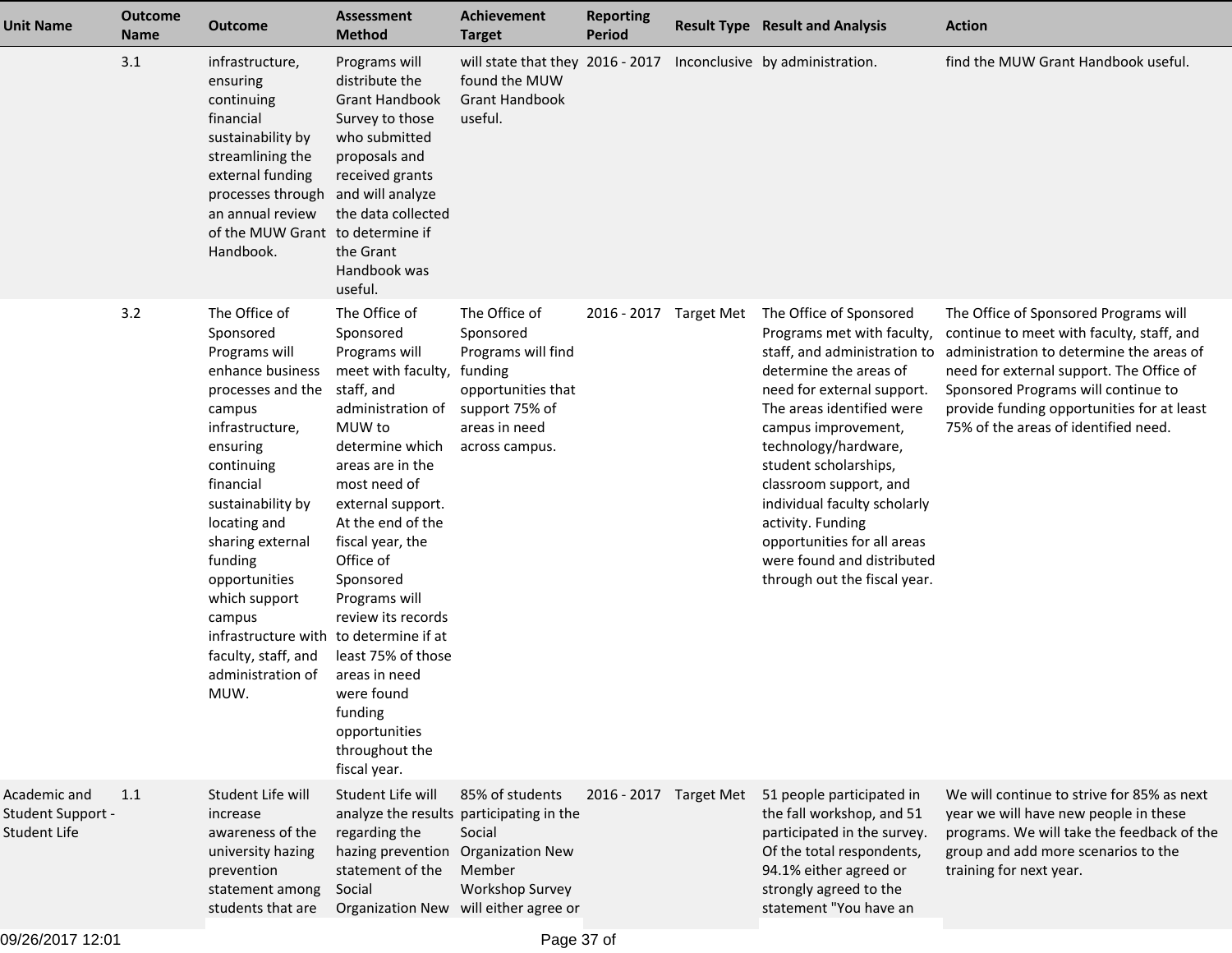| <b>Unit Name</b>                                  | <b>Outcome</b><br><b>Name</b> | <b>Outcome</b>                                                                                                                                                              | <b>Assessment</b><br><b>Method</b>                                                                                                                                                 | Achievement<br><b>Target</b>                                                                                                                                                                                                                                                                          | <b>Reporting</b><br><b>Period</b> | <b>Result Type Result and Analysis</b>                                                                                                                                                                  | <b>Action</b>                                                                                                                                                                                                                                          |
|---------------------------------------------------|-------------------------------|-----------------------------------------------------------------------------------------------------------------------------------------------------------------------------|------------------------------------------------------------------------------------------------------------------------------------------------------------------------------------|-------------------------------------------------------------------------------------------------------------------------------------------------------------------------------------------------------------------------------------------------------------------------------------------------------|-----------------------------------|---------------------------------------------------------------------------------------------------------------------------------------------------------------------------------------------------------|--------------------------------------------------------------------------------------------------------------------------------------------------------------------------------------------------------------------------------------------------------|
| Academic and<br>Student Support -<br>Student Life | 1.1                           | new members of<br>social<br>organizations.                                                                                                                                  | Member<br><b>Workshop Survey</b><br>at the end of the<br>fall semester.                                                                                                            | strongly agree that 2016 - 2017 Target Met<br>they have an<br>understanding of<br>the hazing<br>prevention<br>statement.                                                                                                                                                                              |                                   | understanding of the<br>current Anti-Hazing Policy".<br>74.5% stated they strongly<br>agreed and 19.6% stated<br>they agreed.                                                                           | We will continue to strive for 85% as next<br>year we will have new people in these<br>programs. We will take the feedback of the<br>group and add more scenarios to the<br>training for next year.                                                    |
|                                                   | 1.2                           | Student Life will<br>increase the<br>Leadership<br>Program students'<br>understanding of<br>self and others<br>through leadership academic<br>programming<br>opportunities. | Student Life will<br>analyze results of<br>the Program Exit<br>Survey for<br>graduating seniors Survey will rate<br>at the end of each that they agree or<br>semester.             | 85% of Leadership 2016 - 2017 Target Met<br>Program students<br>participating in the<br>Program Exit<br>strongly agree to<br>being comfortable<br>articulating their<br>personal values as<br>an aspect of<br>demonstrating an<br>understanding of<br>self.                                           |                                   | 100% of respondents were<br>comfortable articulating<br>their personal values as a<br>leader (85.7% strongly<br>agreed and 14.3% agreed).<br>We had a 26% response<br>rate to the electronic<br>survey. | As an attempt to increase the response rate,<br>we are scheduling a time during our last<br>regular meeting of the year to have seniors<br>complete the evaluation instead of sending<br>them an electronic version of the survey<br>after graduation. |
|                                                   |                               |                                                                                                                                                                             | Student Life will<br>analyze results of<br>the Program Exit<br>Survey for<br>graduating seniors Survey will rate<br>at the end of each that they agree or<br>academic<br>semester. | 85% of Leadership 2016 - 2017 Target Met<br>Program students<br>participating in the<br>Program Exit<br>strongly agree to<br>being comfortable<br>articulating their<br>strengths and<br>weaknesses in<br>their leadership<br>styles as an aspect<br>of demonstrating<br>an understanding<br>of self. |                                   | 100% of respondents<br>strongly agreed to being<br>comfortable articulating<br>strengths/weaknesses in<br>their leadership styles. We<br>had a 26% response rate to<br>the electronic survey.           | As an attempt to increase the response rate,<br>we are scheduling a time during our last<br>regular meeting of the year to have seniors<br>complete the evaluation instead of sending<br>them an electronic version of the survey<br>after graduation. |
|                                                   |                               |                                                                                                                                                                             | Student Life will<br>analyze results of<br>the Program Exit<br>Survey for<br>graduating seniors Survey will rate<br>at the end of each that they agree or<br>academic<br>semester. | 85% of Leadership 2016 - 2017 Target Met<br>Program students<br>participating in the<br>Program Exit<br>strongly agree to<br>being comfortable<br>describing their                                                                                                                                    |                                   | 100% of respondents were<br>comfortable articulating<br>their leadership style<br>(85.7% strongly agreed and<br>14.3% agreed). We had a<br>26% response rate to the<br>electronic survey.               | As an attempt to increase the response rate,<br>we are scheduling a time during our last<br>regular meeting of the year to have seniors<br>complete the evaluation instead of sending<br>them an electronic version of the survey<br>after graduation. |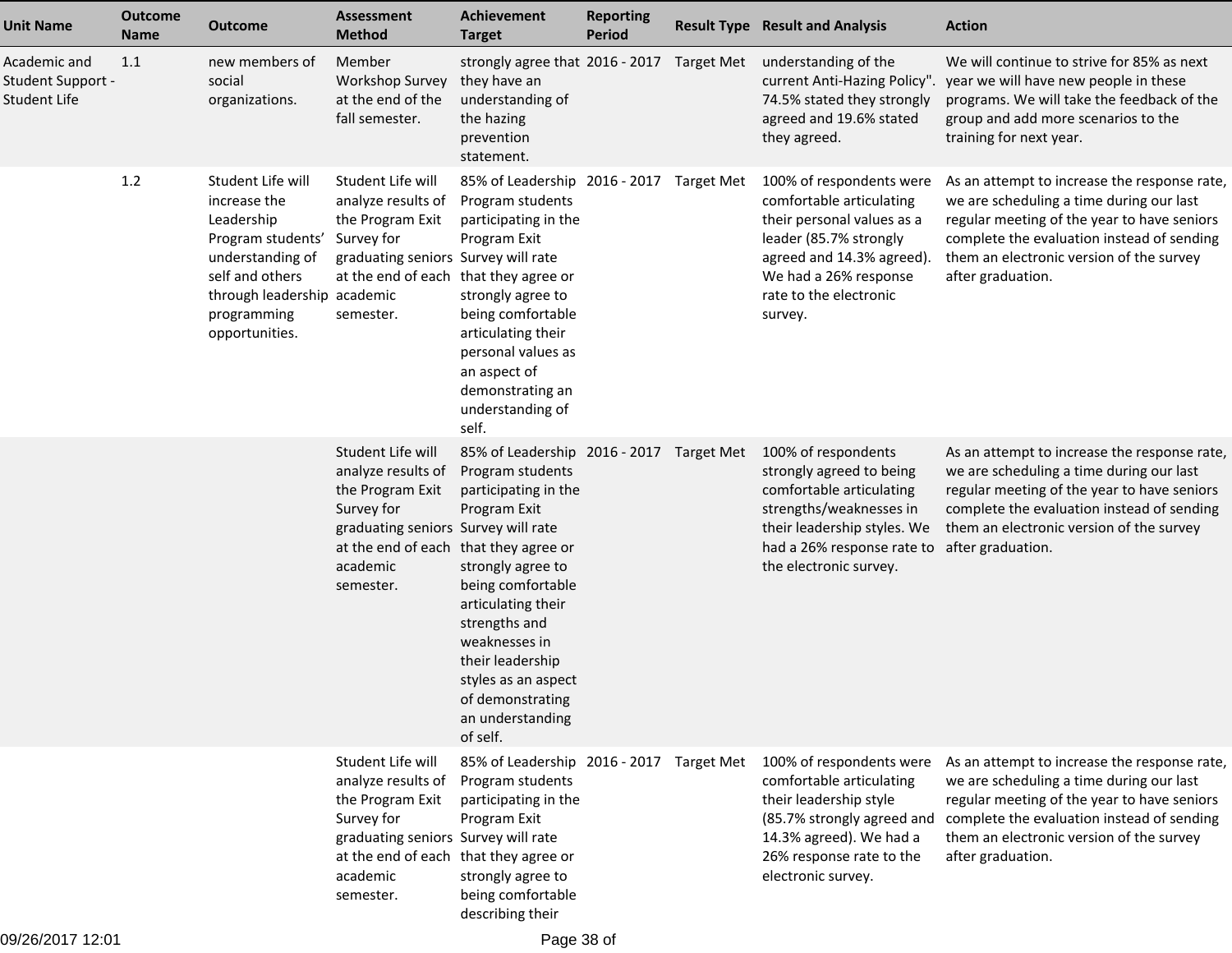| Unit Name                                                                       | <b>Outcome</b><br>Name | <b>Outcome</b>                                                                                                                                       | <b>Assessment</b><br><b>Method</b>                                                                                                                                         | <b>Achievement</b><br><b>Target</b>                                                                                                                                                                                                  | <b>Reporting</b><br><b>Period</b> |              | <b>Result Type Result and Analysis</b>                                                                                                                                                                                                                                                                                                    | <b>Action</b>                                                                                                                                                                                                                                          |
|---------------------------------------------------------------------------------|------------------------|------------------------------------------------------------------------------------------------------------------------------------------------------|----------------------------------------------------------------------------------------------------------------------------------------------------------------------------|--------------------------------------------------------------------------------------------------------------------------------------------------------------------------------------------------------------------------------------|-----------------------------------|--------------|-------------------------------------------------------------------------------------------------------------------------------------------------------------------------------------------------------------------------------------------------------------------------------------------------------------------------------------------|--------------------------------------------------------------------------------------------------------------------------------------------------------------------------------------------------------------------------------------------------------|
|                                                                                 |                        |                                                                                                                                                      | Student Life will<br>analyze results of<br>the Program Exit<br>Survey for<br>graduating seniors self.<br>at the end of each<br>academic<br>semester.                       | leadership style as 2016 - 2017 Target Met<br>an aspect of<br>demonstrating an<br>understanding of                                                                                                                                   |                                   |              | 100% of respondents were<br>comfortable articulating<br>their leadership style<br>(85.7% strongly agreed and<br>14.3% agreed). We had a<br>26% response rate to the<br>electronic survey.                                                                                                                                                 | As an attempt to increase the response rate,<br>we are scheduling a time during our last<br>regular meeting of the year to have seniors<br>complete the evaluation instead of sending<br>them an electronic version of the survey<br>after graduation. |
|                                                                                 |                        |                                                                                                                                                      | Student Life will<br>analyze the<br>collective results<br>of the Leadership<br>Programming<br>(events, retreats,<br>etc.) Surveys at<br>the end of the<br>spring semester. | 85% of students<br>participating in the<br>Leadership<br>Programming<br>Surveys will either<br>agree or strongly<br>agree to have an<br>increased<br>understanding of<br>others.                                                     | 2016 - 2017 Target Met            |              | As a result of mid-year<br>staffing changes, there was<br>a slight change in<br>evaluation language. Only<br>half of the evaluation<br>results contained the<br>language applicable to this<br>target. For those events<br>with evaluation questions<br>relevant to this target, 88%<br>reported an increased<br>understanding of others. | For the upcoming year, we will work to<br>ensure that the evaluation language is<br>identical and applicable to the target.                                                                                                                            |
|                                                                                 | 2.1                    | Student Life will<br>increase<br>educational<br>opportunities<br>through<br>community service paper/online logs<br>projects.                         | Student Life will<br>analyze the logged show a 3%<br>community<br>service hours<br>using OrgSync and hours logged by<br>at the end of the<br>fiscal year.                  | Student Life will<br>increase in the<br>community service<br>the campus<br>community<br>throughout the<br>fiscal year.                                                                                                               | 2016 - 2017                       | Inconclusive | For those on campus who<br>reported community<br>service hours, there was a<br>total of 352,344.29 hours<br>for the 2016-2017 fiscal<br>year. This year's reported<br>hours will be our baseline<br>year for comparison against<br>next year's reported hours.                                                                            | Student Life will continue to encourage<br>community service throughout campus and<br>continue to assess this target to obtain a<br>reported result to show improvement in<br>community service across the university.                                 |
|                                                                                 | 2.2                    | Student Life will<br>increase<br>awareness of<br>diverse and<br>underrepresented of departmental<br>populations<br>through<br>educational<br>events. | Student Life will<br>analyze the<br>student<br>attendance rates<br>diversity<br>programming at<br>the end of the<br>spring semester<br>using OrgSync.                      | Student Life will<br>show an 8%<br>increase in<br>attendance at<br>diversity<br>programming<br>(MLK Observance<br>Event & The<br>Festival of Colors -<br>International<br><b>Students Event)</b><br>throughout the<br>academic year. | 2016 - 2017                       | Inconclusive | attendees at 22 diversity<br>related events in 2016-17.<br>These events were<br>sponsored by our office or<br>co-sponsored with student<br>groups and/or offices.<br>This will be used as a<br>baseline for future data<br>comparison.                                                                                                    | Student Life recorded 1,598 Student Life will continue to track event<br>attendance and encourage the completion<br>of diversity related events and initiatives.                                                                                       |
| Academic and<br>Student Support -<br><b>Student Success</b><br>09/26/2017 12:01 | 1.1                    | The Student<br>Success Center will<br>facilitate the                                                                                                 | <b>Students</b><br>participating in<br>the University's                                                                                                                    | 80% of those<br>participating in the<br>Dual Enrollment<br>Page 39 of                                                                                                                                                                | 2016 - 2017                       |              | Inconclusive Due to communication<br>issues, the dual enrollment<br>survey was unable to be                                                                                                                                                                                                                                               | The number of dual enrollment/dual credit<br>students for the upcoming year will be<br>significantly smaller than the 2016-2017                                                                                                                        |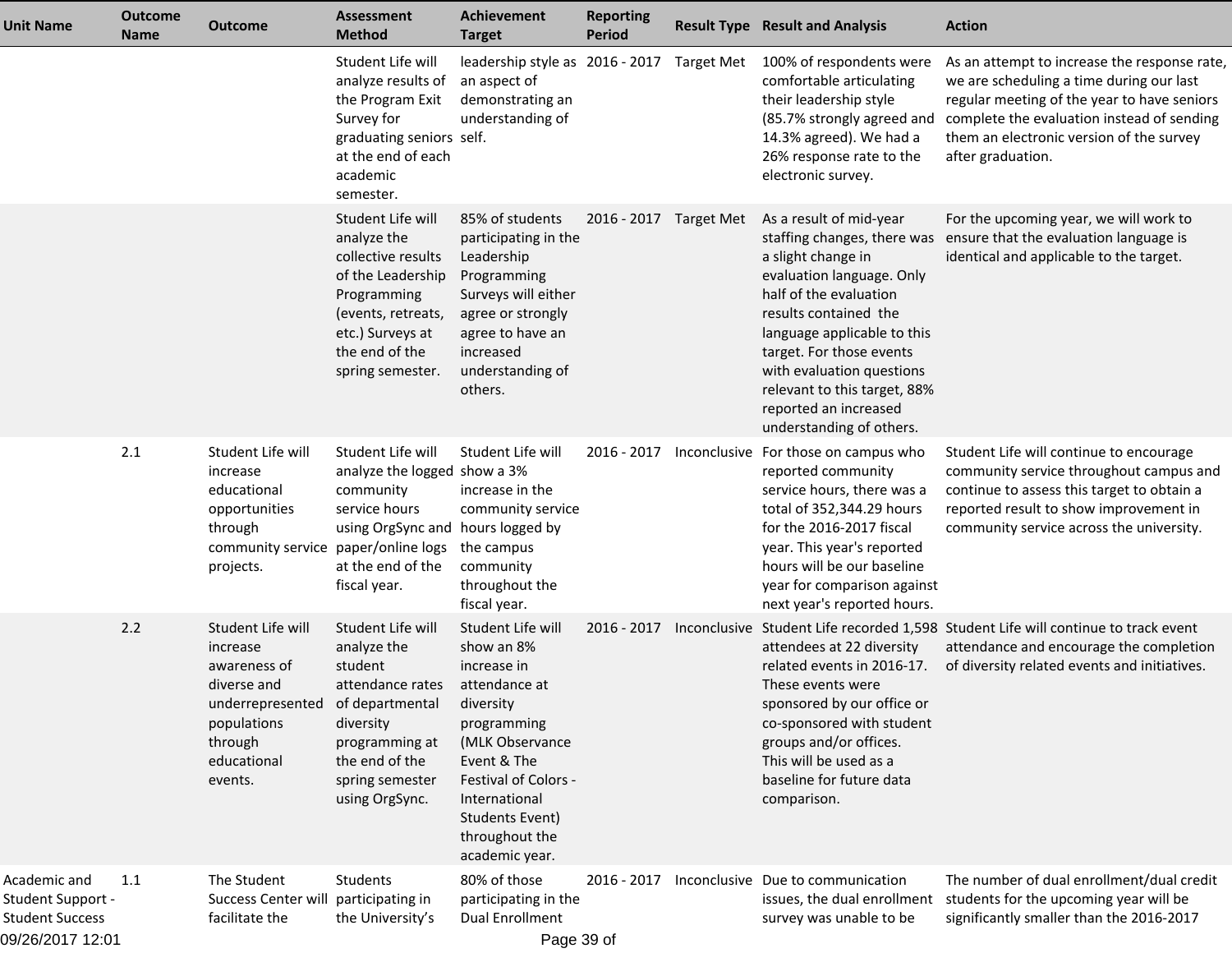| <b>Unit Name</b> | <b>Outcome</b><br><b>Name</b> | <b>Outcome</b>                                                                                                                                                                                         | <b>Assessment</b><br><b>Method</b>                                                                                                                                                                                                                                                                                                                                                                                                                                                                   | <b>Achievement</b><br><b>Target</b>                                                                                                                                                             | <b>Reporting</b><br><b>Period</b> |                          | <b>Result Type Result and Analysis</b>                                                                                                                                                                                                             | <b>Action</b>                                                                                                                                                                                                                             |
|------------------|-------------------------------|--------------------------------------------------------------------------------------------------------------------------------------------------------------------------------------------------------|------------------------------------------------------------------------------------------------------------------------------------------------------------------------------------------------------------------------------------------------------------------------------------------------------------------------------------------------------------------------------------------------------------------------------------------------------------------------------------------------------|-------------------------------------------------------------------------------------------------------------------------------------------------------------------------------------------------|-----------------------------------|--------------------------|----------------------------------------------------------------------------------------------------------------------------------------------------------------------------------------------------------------------------------------------------|-------------------------------------------------------------------------------------------------------------------------------------------------------------------------------------------------------------------------------------------|
| Center           | 1.1                           | registration<br>process for<br>students enrolled<br>in the University's<br>dual enrollment<br>program.                                                                                                 | dual enrollment<br>program will be<br>given the MUW<br><b>Dual Enrollment</b><br>Program Survey to<br>measure their<br>satisfaction with<br>the registration<br>process each<br>semester. The<br><b>Student Success</b><br>Center will<br>analyze the<br>survey's results at<br>the end of each<br>semester.<br>"Please rate your<br>level of<br>satisfaction with<br>the following:<br>Registration<br>Process {highly<br>unsatisfied,<br>unsatisfied,<br>neutral, satisfied,<br>highly satisfied}" | Program Survey<br>will rate their<br>experience with<br>the registration<br>process as<br>"satisfied" or<br>"highly satisfied".                                                                 | 2016 - 2017                       |                          | Inconclusive distributed in a timely<br>manner.                                                                                                                                                                                                    | academic year. The Student Success Center<br>is discontinuing this assessment and will<br>create a new achievement target to reflect<br>the outcome.                                                                                      |
|                  | 2.1                           | The Student<br>Success Center will gather data on<br>promote academic success rates of<br>engagement and<br>success among<br>students placed in Support lab<br>two or more<br>intermediate<br>courses. | SSC staff will<br>students enrolled<br>in the Academic<br>course (LS 101)<br>and 2 or more<br>intermediate<br>courses at the end<br>of each academic Algebra.<br>semester.                                                                                                                                                                                                                                                                                                                           | 60% of students<br>enrolled in the<br><b>Academic Support</b><br>Lab (LS 101) and<br>Intermediate<br>Algebra (MA 100)<br>courses will<br>receive a grade of<br>"C" or higher in<br>Intermediate | 2016 - 2017                       | <b>Target Not</b><br>Met | In fall 2016, 50 students<br>were concurrently enrolled<br>in the Academic Support<br>Lab (LS 101) and<br>Intermediate Algebra<br>(MA100) courses. Of those<br>students, 50% (25) received<br>a grade of "C" or higher in<br>Intermediate Algebra. | The Student Success Center will continue to<br>look for new ways to support students<br>enrolled in the Academic Support Lab (LS<br>101) and Intermediate Algebra (MA 100)<br>courses.                                                    |
|                  | 3.1                           | The Student<br>Success Center will gather data on<br>provide access to<br>course-based<br>academic support in the Academic                                                                             | SSC staff will<br>success rates of<br>students enrolled                                                                                                                                                                                                                                                                                                                                                                                                                                              | 40% of students<br>enrolled in the<br>Academic<br>Recovery course<br>(UN098) will                                                                                                               | 2016 - 2017                       | <b>Target Not</b><br>Met | 131 students enrolled in<br>the Academic Recovery<br>course (UN098) for the<br>2016-17 academic year. Of                                                                                                                                           | The Student Success Center will review the<br>Academic Recovery course (UN098)<br>curriculum in order to improve the rate of<br>students returning to good academic<br>those students, 46 (35.11%) standing following program completion. |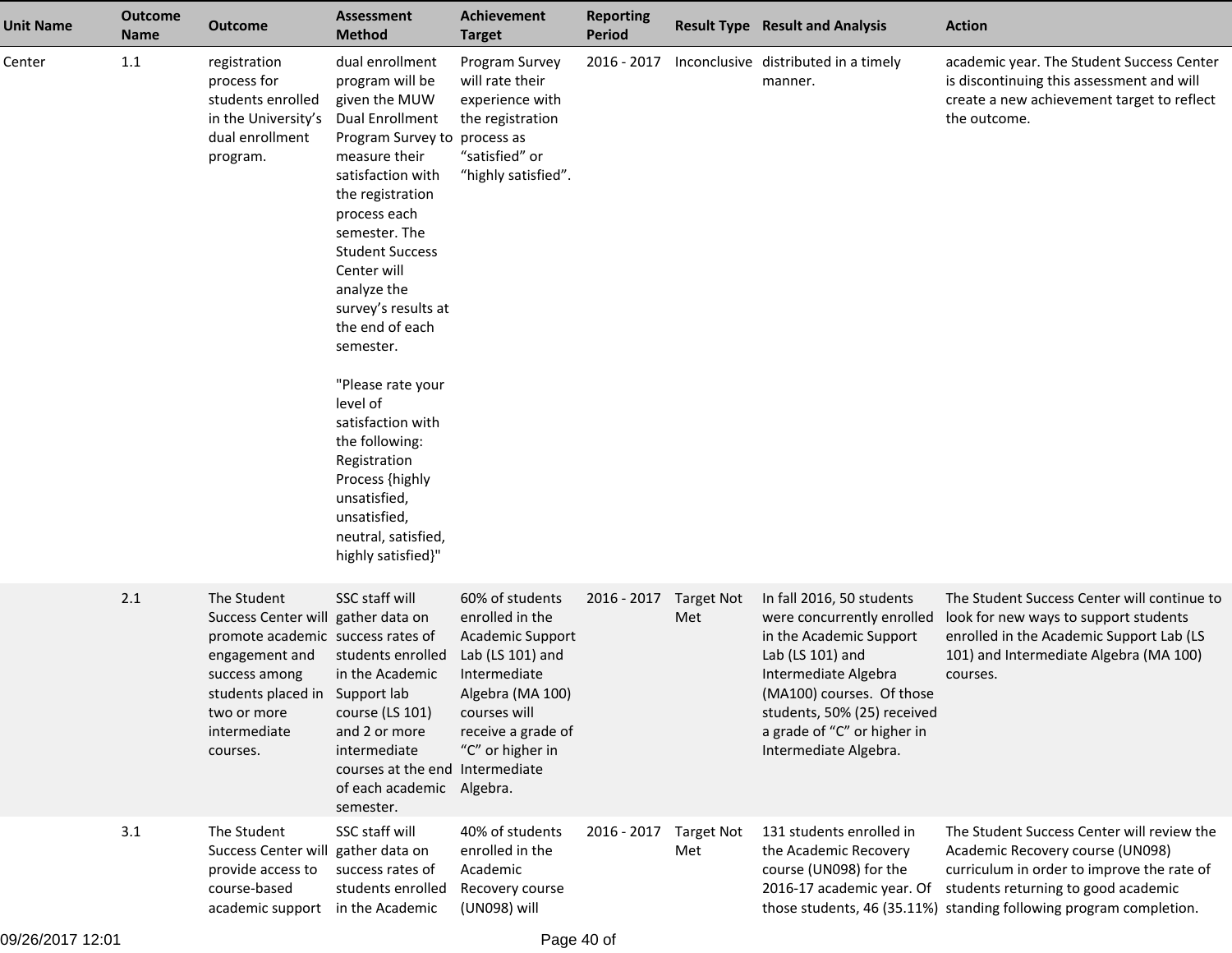| <b>Unit Name</b> | <b>Outcome</b><br><b>Name</b> | <b>Outcome</b>                                                                                                                                                                          | <b>Assessment</b><br><b>Method</b>                                                                                                                                                                                                                                    | <b>Achievement</b><br><b>Target</b>                                                                                                                                           | <b>Reporting</b><br><b>Period</b> |                          | <b>Result Type Result and Analysis</b>                                                                                        | <b>Action</b>                                                                                                                                                                                                                                                                                                                                          |
|------------------|-------------------------------|-----------------------------------------------------------------------------------------------------------------------------------------------------------------------------------------|-----------------------------------------------------------------------------------------------------------------------------------------------------------------------------------------------------------------------------------------------------------------------|-------------------------------------------------------------------------------------------------------------------------------------------------------------------------------|-----------------------------------|--------------------------|-------------------------------------------------------------------------------------------------------------------------------|--------------------------------------------------------------------------------------------------------------------------------------------------------------------------------------------------------------------------------------------------------------------------------------------------------------------------------------------------------|
|                  | 3.1                           | services.                                                                                                                                                                               | Recovery courses<br>(UN098) at the<br>end of each<br>academic<br>semester to<br>determine if<br>achievement<br>target was met.                                                                                                                                        | return to good<br>academic standing<br>after completion<br>of the program.                                                                                                    | 2016 - 2017                       | <b>Target Not</b><br>Met | returned to good academic<br>standing after completion<br>of the program.                                                     | The Student Success Center will review the<br>Academic Recovery course (UN098)<br>curriculum in order to improve the rate of<br>students returning to good academic<br>standing following program completion.                                                                                                                                          |
|                  |                               |                                                                                                                                                                                         | SSC staff will<br>gather data on<br>success rates of<br>students<br>participating in<br>Supplemental<br>Instruction<br>sessions provided<br>in selected<br>courses at the end course.<br>of the Fall<br>semester to<br>determine if<br>achievement<br>target was met. | 80% of students<br>participating in 5<br>or more<br>Supplemental<br>Instruction<br>sessions will<br>receive a grade of<br>"C" or higher in<br>the designated                  | 2016 - 2017                       | <b>Target Not</b><br>Met | more Supplemental<br>recieved a grade of "C" or<br>better.                                                                    | 101 students attended 5 or The Student Success Center will encourage<br>more students to attend 5 or more<br>Instruction sessions during Supplemental Instruction sessions. The<br>the 2016-17 academic year. number of students participating in 5+<br>Of those students, 79 (78%) sessions dropped off significantly in the<br>spring 2017 semester. |
|                  |                               |                                                                                                                                                                                         | SSC staff will<br>gather data on<br>tutoring outcomes or more tutoring<br>at the end of each services will<br>academic<br>semester to<br>determine if the<br>achievement<br>target was met.                                                                           | 70% of students<br>participating in 5<br>receive a grade of<br>"C" or higher in<br>the designated<br>course.                                                                  | 2016 - 2017 Target Met            |                          | Of the 68 students who<br>participated in 5 or more<br>tutoring sessions, 76.5%<br>(52) received a grade of "C"<br>or higher. | The Student Success Center will continue to<br>encourage students to participate in 5 or<br>more tutoring sessions when a tutor request<br>is submitted.                                                                                                                                                                                               |
|                  | 3.2                           | The Student<br>Success Center will career services<br>enhance the<br>advising process<br>by providing<br>students with<br>access to<br>professional<br>academic and<br>career advisors. | Students using<br>offered by the<br><b>Student Success</b><br>Center will be<br>given the Career<br>Services Survey to<br>measure their<br>satisfaction with<br>their experience.<br>The Student<br><b>Success Center</b><br>will analyze the                         | 80% of those<br>participating in the<br><b>Career Services</b><br>Survey will rate<br>their experience<br>with career<br>services as<br>"satisfied" or<br>"highly satisfied". |                                   |                          | 2016 - 2017 Target Met Of the 123 respondents,<br>117 (95%) indicated that<br>the Nursing Fair met<br>expectations.           | The Student Success Center will continue to<br>manage the annual Nursing Fair with the<br>aim of providing an excellent experience for<br>the student participants.                                                                                                                                                                                    |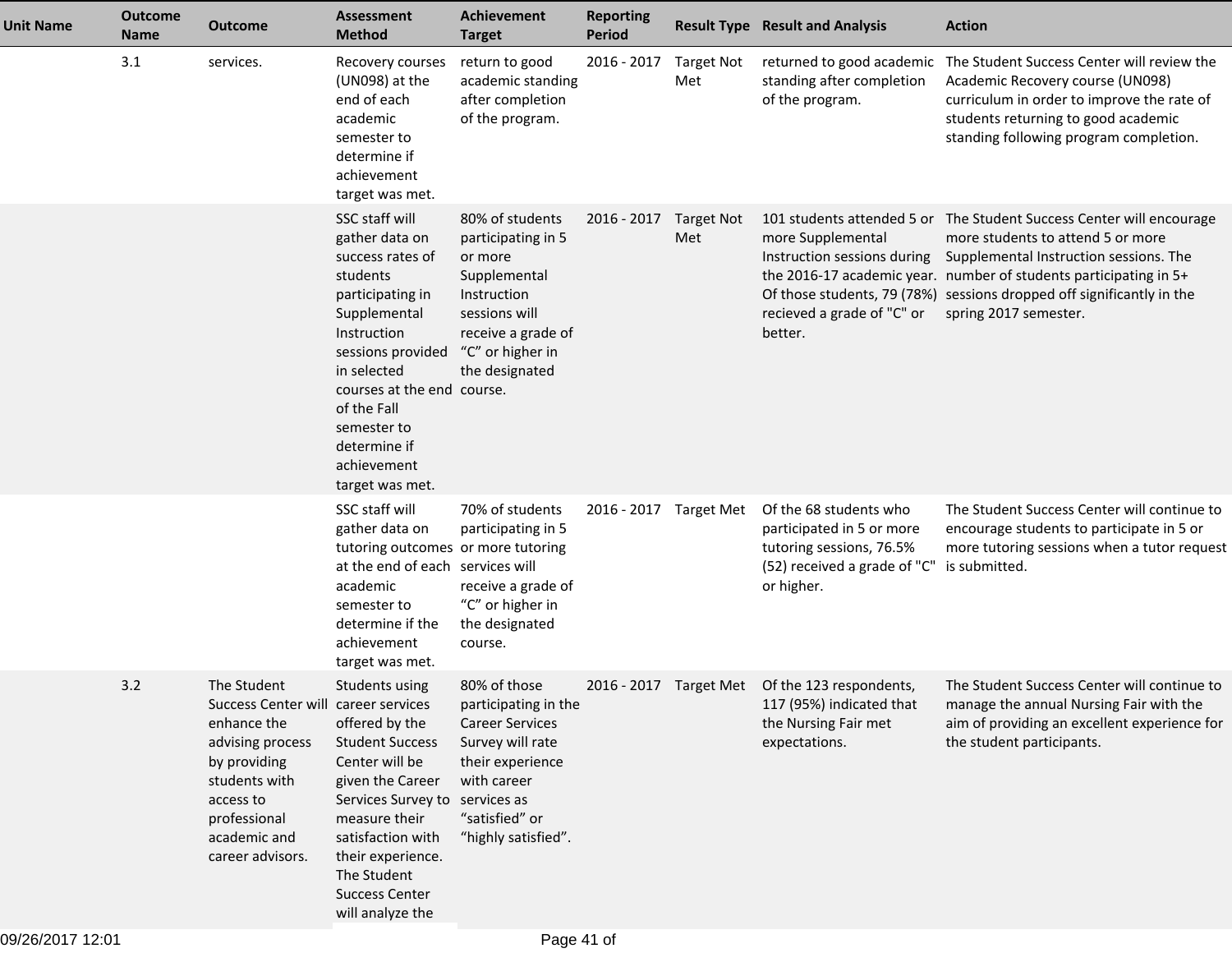| <b>Unit Name</b> | <b>Outcome</b><br><b>Name</b> | <b>Outcome</b>                                                                                                                                                                          | <b>Assessment</b><br><b>Method</b>                                                                                                                                                                                                                                                                                                                                                                                        | <b>Achievement</b><br><b>Target</b>                                                                                                                           | <b>Reporting</b><br><b>Period</b> |                        | <b>Result Type Result and Analysis</b>                                                                                                                                                                                                              | <b>Action</b>                                                                                                                                                       |
|------------------|-------------------------------|-----------------------------------------------------------------------------------------------------------------------------------------------------------------------------------------|---------------------------------------------------------------------------------------------------------------------------------------------------------------------------------------------------------------------------------------------------------------------------------------------------------------------------------------------------------------------------------------------------------------------------|---------------------------------------------------------------------------------------------------------------------------------------------------------------|-----------------------------------|------------------------|-----------------------------------------------------------------------------------------------------------------------------------------------------------------------------------------------------------------------------------------------------|---------------------------------------------------------------------------------------------------------------------------------------------------------------------|
|                  | 3.2                           | The Student<br>Success Center will the end of each<br>enhance the<br>advising process<br>by providing<br>students with<br>access to<br>professional<br>academic and<br>career advisors. | survey's results at 80% of those<br>semester.<br>"Students<br>attending the<br><b>Nursing Fair</b><br>administered by<br>the Student<br><b>Success Center</b><br>will be surveyed<br>to measure their<br>satisfaction with<br>the event. The<br><b>Student Success</b><br>Center will<br>analyze the results<br>following the<br>event.<br>Did this event<br>(Nursing Fair)<br>meet your<br>expectations? (Yes<br>or No)" | participating in the<br><b>Career Services</b><br>Survey will rate<br>their experience<br>with career<br>services as<br>"satisfied" or<br>"highly satisfied". |                                   | 2016 - 2017 Target Met | Of the 123 respondents,<br>117 (95%) indicated that<br>the Nursing Fair met<br>expectations.                                                                                                                                                        | The Student Success Center will continue to<br>manage the annual Nursing Fair with the<br>aim of providing an excellent experience for<br>the student participants. |
|                  |                               |                                                                                                                                                                                         | Undergraduate<br>students<br>participating in<br>the academic<br>advising process<br>will be given the<br><b>MUW Academic</b><br>Advising Survey to or "very good."<br>measure the<br>effectiveness of<br>academic advising<br>on campus. The<br><b>Student Success</b><br>Center will<br>analyze the<br>survey's results at<br>the end of each<br>academic year.                                                         | 80% of those<br>participating in the<br><b>Academic Advising</b><br>Survey will rate<br>the quality of their<br>academic advising<br>received as "good"       |                                   | 2016 - 2017 Target Met | 2177 surveys were<br>distributed to students<br>during the Spring 2017<br>semester, with 1410<br>responses (64.77% return<br>rate). 86.1% of those<br>surveyed (1214) rated the<br>the quality of academic<br>advising as "Good" or "Very<br>Good". | Continue to monitor academic advising at<br>the university.                                                                                                         |

"Overall, I rate the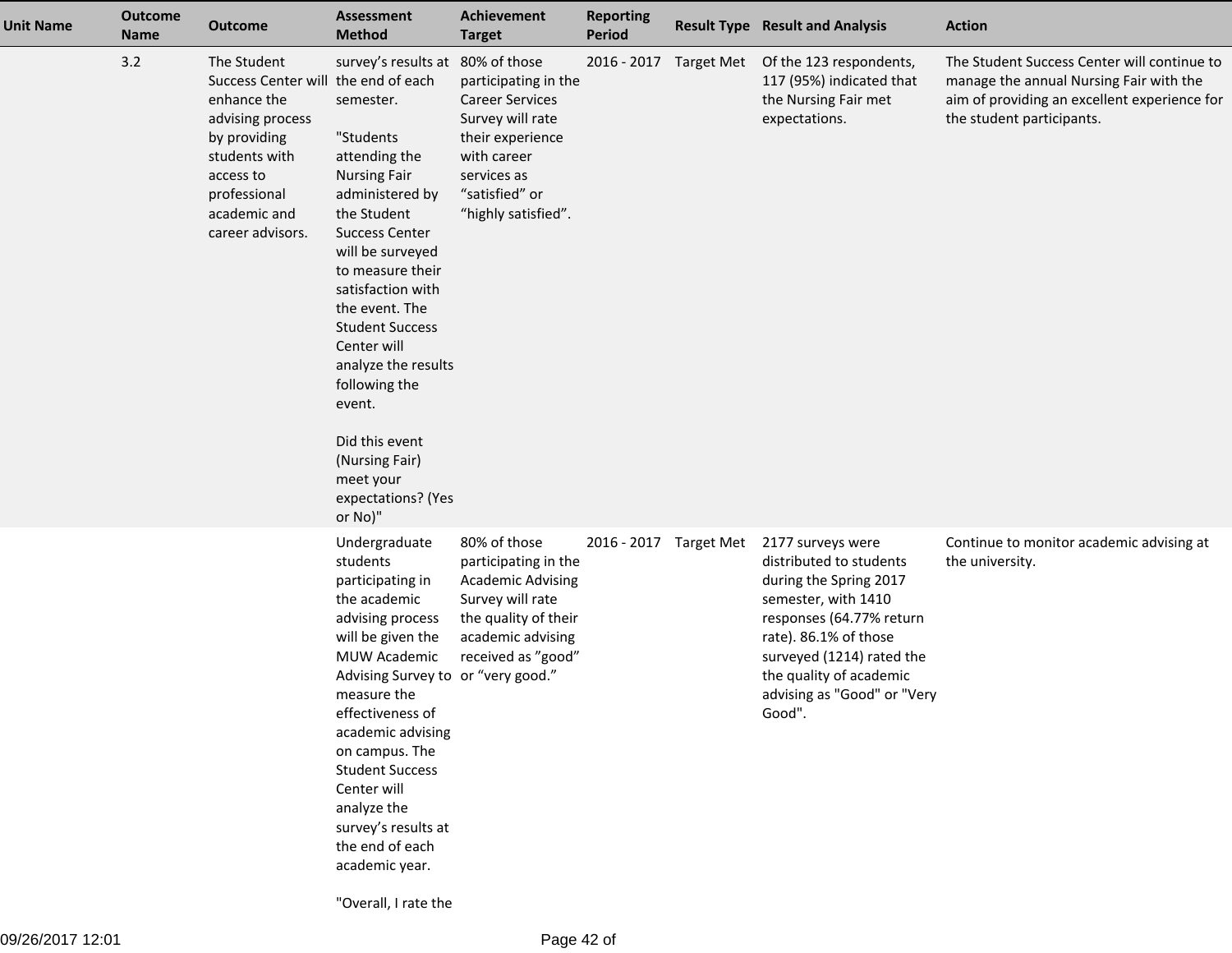| <b>Unit Name</b>                                         | <b>Outcome</b><br>Name | <b>Outcome</b>                                                                                                                                                                                                              | <b>Assessment</b><br><b>Method</b>                                                                                                                                                                                                                                                                        | <b>Achievement</b><br><b>Target</b>                                                                                                                              | <b>Reporting</b><br><b>Period</b> |            | <b>Result Type Result and Analysis</b>                                                                                                                                                                                                                                                                                                                                                                                 | <b>Action</b>                                                                                                                                                                                                                                                                                                                                |
|----------------------------------------------------------|------------------------|-----------------------------------------------------------------------------------------------------------------------------------------------------------------------------------------------------------------------------|-----------------------------------------------------------------------------------------------------------------------------------------------------------------------------------------------------------------------------------------------------------------------------------------------------------|------------------------------------------------------------------------------------------------------------------------------------------------------------------|-----------------------------------|------------|------------------------------------------------------------------------------------------------------------------------------------------------------------------------------------------------------------------------------------------------------------------------------------------------------------------------------------------------------------------------------------------------------------------------|----------------------------------------------------------------------------------------------------------------------------------------------------------------------------------------------------------------------------------------------------------------------------------------------------------------------------------------------|
|                                                          |                        |                                                                                                                                                                                                                             | quality of the<br>I received as: {very Academic Advising<br>poor, poor,<br>acceptable, good,<br>very good}"                                                                                                                                                                                               | 80% of those<br>academic advising participating in the<br>Survey will rate<br>the quality of their<br>academic advising<br>received as "good"<br>or "very good." | 2016 - 2017                       | Target Met | 2177 surveys were<br>distributed to students<br>during the Spring 2017<br>semester, with 1410<br>responses (64.77% return<br>rate). 86.1% of those<br>surveyed (1214) rated the<br>the quality of academic<br>advising as "Good" or "Very<br>Good".                                                                                                                                                                    | Continue to monitor academic advising at<br>the university.                                                                                                                                                                                                                                                                                  |
| Academic and<br>Student Support -<br><b>Study Abroad</b> | 1.1                    | The Study Abroad<br>program will<br>encourage faculty<br>in lesser<br>represented study<br>abroad areas to<br>submit proposals<br>to offer study<br>abroad programs.                                                        | At the end of the<br>fiscal year, the<br><b>Study Abroad</b><br>Coordinator will<br>count the number<br>of proposals<br>received from<br>faculty working in<br>these areas.                                                                                                                               | Study Abroad will 2016 - 2017 Target Met<br>receive a<br>minimum of 1<br>proposal for study<br>abroad programs<br>from faculty.                                  |                                   |            | Study Abroad received 3<br>proposals for programs<br>from faculty to the<br>following locations: India,<br>Kenya and the Grand<br>Canyon.                                                                                                                                                                                                                                                                              | Study Abroad hopes to receive as many if<br>not more proposals from faculty this coming<br>year. We will meet this goal by sending out<br>more emails and meeting with faculty during<br>faculty meetings or in a more general<br>setting.                                                                                                   |
|                                                          | 1.2                    | The Study Abroad<br>program will<br>increase the<br>number of first<br>generation<br>students who<br>participate in<br>summer/semester<br>/year-long study<br>abroad programs.                                              | At the end of the<br>fiscal year, the<br>Study Abroad<br>Coordinator will<br>review the Post<br>Study Abroad<br>Survey results.                                                                                                                                                                           | 15% of the<br>students studying<br>abroad who<br>participated in the<br>Post Study Abroad<br>Survey will be first<br>generation study<br>abroad students.        | 2016 - 2017                       |            | Inconclusive Summer Study Abroad<br>surveys will be reported in<br>the 2017-2018 fiscal year<br>report since the these<br>programs have not<br>concluded as of this date.                                                                                                                                                                                                                                              | Study Abroad will collect the post study<br>abroad surveys from this year's study<br>abroad programs and will include the results<br>in next year's report.                                                                                                                                                                                  |
|                                                          | 2.1                    | The Study Abroad<br>program will<br>create new and<br>enhance the<br>current<br>international<br>partnerships to<br>include service<br>learning projects<br>and volunteer<br>opportunities for<br>MUW's students<br>abroad. | At the end of the<br>three-year cycle<br>(2019), the Study<br>Abroad<br>Coordinator will<br>evaluate the<br>number of emails, academic years.<br>phone calls,<br>contacts at<br>conferences, etc.<br>made to<br>international<br>institutions to<br>determine if a<br>new international<br>partner school | The coordinator<br>will secure at least<br>one new<br>international<br>partner school in<br>the next three                                                       | 2016 - 2017                       |            | Inconclusive One new exchange<br>program was formalized<br>during this fiscal year. In<br>addition, one faculty-led<br>proposal with a service<br>learning/volunteer focus<br>of Study Abroad; however,<br>this target is inconclusive<br>since the three-cycle has<br>not ended as of date. Due<br>to the on-going nature of<br>this goal, the results of such<br>will be reported in the 2019<br>fiscal year report. | Study Abroad will continue to reach out to<br>potential partner schools to create new<br>international exchange programs. In<br>addition, Study Abroad will continue to<br>encourage faculty to offer and students to<br>participate in study abroad programs with a<br>was submitted to the office service learning or volunteer component. |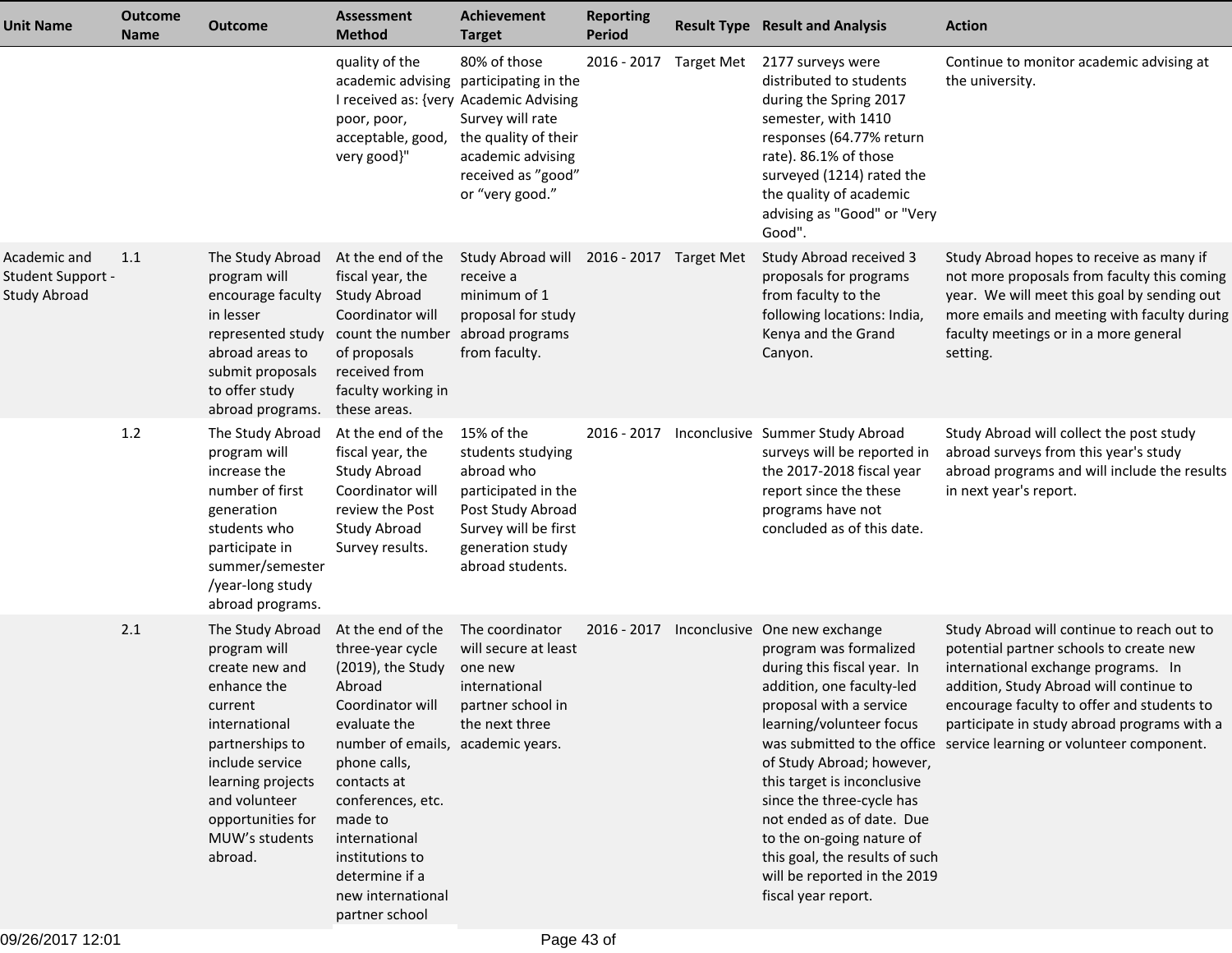| <b>Unit Name</b>                          | <b>Outcome</b><br><b>Name</b> | <b>Outcome</b>                                                                                                                                                                                                                                       | <b>Assessment</b><br><b>Method</b>                                                                                                                                                                                                                                                                                                                | Achievement<br><b>Target</b>                                                                                                  | <b>Reporting</b><br>Period | <b>Result Type Result and Analysis</b>                                                                                                                                                                                                                                                                                                                                                                                                                | <b>Action</b>                                                                                                                                                                                                                                                                                                    |
|-------------------------------------------|-------------------------------|------------------------------------------------------------------------------------------------------------------------------------------------------------------------------------------------------------------------------------------------------|---------------------------------------------------------------------------------------------------------------------------------------------------------------------------------------------------------------------------------------------------------------------------------------------------------------------------------------------------|-------------------------------------------------------------------------------------------------------------------------------|----------------------------|-------------------------------------------------------------------------------------------------------------------------------------------------------------------------------------------------------------------------------------------------------------------------------------------------------------------------------------------------------------------------------------------------------------------------------------------------------|------------------------------------------------------------------------------------------------------------------------------------------------------------------------------------------------------------------------------------------------------------------------------------------------------------------|
|                                           | 2.1                           | The Study Abroad<br>program will<br>create new and<br>enhance the<br>current<br>international<br>partnerships to<br>include service<br>learning projects<br>and volunteer<br>opportunities for<br>MUW's students<br>abroad.                          | was acquired.                                                                                                                                                                                                                                                                                                                                     | The coordinator<br>will secure at least<br>one new<br>international<br>partner school in<br>the next three<br>academic years. | 2016 - 2017                | Inconclusive One new exchange<br>program was formalized<br>during this fiscal year. In<br>addition, one faculty-led<br>proposal with a service<br>learning/volunteer focus<br>was submitted to the office<br>of Study Abroad; however,<br>this target is inconclusive<br>since the three-cycle has<br>not ended as of date. Due<br>to the on-going nature of<br>this goal, the results of such<br>will be reported in the 2019<br>fiscal year report. | Study Abroad will continue to reach out to<br>potential partner schools to create new<br>international exchange programs. In<br>addition, Study Abroad will continue to<br>encourage faculty to offer and students to<br>participate in study abroad programs with a<br>service learning or volunteer component. |
|                                           | 2.2                           | The Study Abroad<br>program will<br>provide a safe<br>environment for<br>study abroad<br>students.                                                                                                                                                   | At the end of the<br>fiscal year, the<br>Study Abroad<br>Coordinator will<br>look at each study<br>abroad program's<br>report to<br>determine if any<br>incidents were<br>reported and by<br>reviewing and<br>following the<br>finalized safety<br>document created<br>by the<br>Coordinator of<br>Study Abroad and<br>the University<br>Counsel. | There will be no<br>reported<br>incidents.                                                                                    |                            | 2016 - 2017 Inconclusive As of this date, the study<br>abroad programs have not<br>received notification of any<br>incidences being reported<br>but the summer study<br>abroad programs have not<br>concluded or submitted any after collecting this data.<br>end of program reports.                                                                                                                                                                 | Study Abroad will continue to support safe<br>environments for our students while<br>abroad. Since the summer 2017 programs<br>have not concluded and no reports have<br>been submitted, Study Abroad will include<br>this information in the 2017-2018 report                                                   |
| Administrative<br>Support -<br>Admissions | 1.1                           | The Office of<br>Admissions will<br>make an effort to<br>increase the<br>number of campus analyzed and<br>visits for high<br>school students<br>through mail and<br>email campaigns,<br>advertisements on increase or<br>the MUW website decrease in | The number of<br>campus visits for<br>high school<br>students will be<br>compared to the<br>previous two<br>years' data to<br>determine an                                                                                                                                                                                                        | The number of<br>visits by high<br>school students<br>will increase by<br>10% over a two-<br>year period.                     | 2016 - 2017 Target Met     | In looking at data from<br>6/19/2017 for the Fall 2017<br>entering freshman class<br>compared to data pulled<br>from 6/23 /2015 for the Fall<br>2015 entering freshman<br>class, campus visits have<br>increased 22% from this<br>time two years ago.<br>Fall 2015: 12% of freshman                                                                                                                                                                   | Continued growth like this is unlikely, so the<br>goal will be revised to continue a 3-5%<br>increase in campus visits.                                                                                                                                                                                          |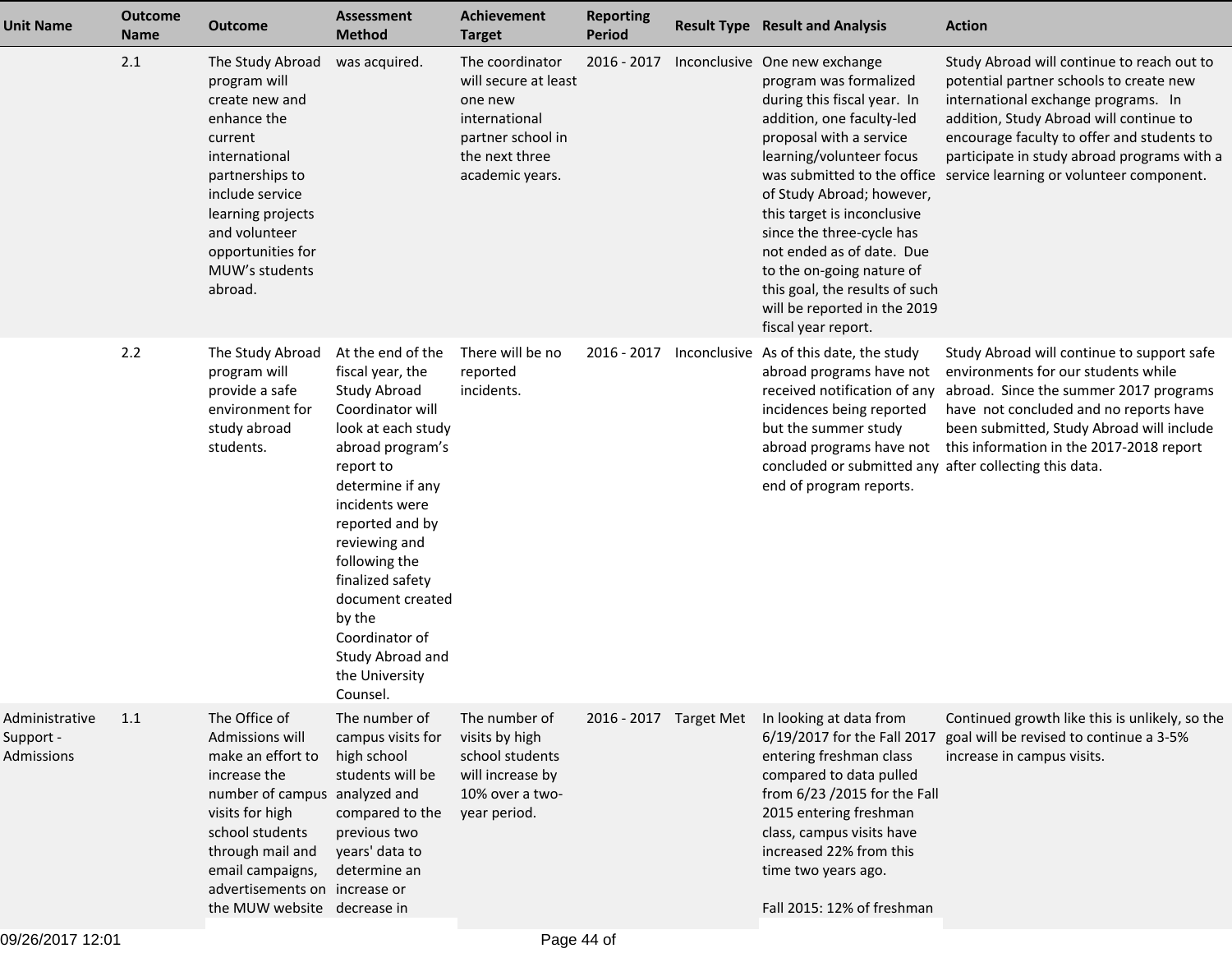| <b>Unit Name</b>                          | <b>Outcome</b><br><b>Name</b> | <b>Outcome</b>                                                                                                                                                                                                                            | <b>Assessment</b><br><b>Method</b>                                                                                                                                                                                                                                                                                                                                             | <b>Achievement</b><br><b>Target</b>                                                                              | <b>Reporting</b><br>Period |                        | <b>Result Type Result and Analysis</b>                                                                                                                                                                                                                                                                                                                                                                                 | <b>Action</b>                                                                                                                                                                                                                                                    |
|-------------------------------------------|-------------------------------|-------------------------------------------------------------------------------------------------------------------------------------------------------------------------------------------------------------------------------------------|--------------------------------------------------------------------------------------------------------------------------------------------------------------------------------------------------------------------------------------------------------------------------------------------------------------------------------------------------------------------------------|------------------------------------------------------------------------------------------------------------------|----------------------------|------------------------|------------------------------------------------------------------------------------------------------------------------------------------------------------------------------------------------------------------------------------------------------------------------------------------------------------------------------------------------------------------------------------------------------------------------|------------------------------------------------------------------------------------------------------------------------------------------------------------------------------------------------------------------------------------------------------------------|
| Administrative<br>Support -<br>Admissions | 1.1                           | and social media,<br>and individual<br>contacts at high<br>schools.                                                                                                                                                                       | number of visits.<br>Measurements<br>will be made<br>yearly looking<br>back at the<br>previous two<br>years of data.                                                                                                                                                                                                                                                           | The number of<br>visits by high<br>school students<br>will increase by<br>10% over a two-<br>year period.        |                            | 2016 - 2017 Target Met | admitted students as of<br>$6/23/2015$ made a campus<br>visit<br>Fall 2016: 18% of freshman<br>admitted students as of<br>$6/21/2016$ made a campus<br>visit<br>Fall 2017: 34% of freshman<br>admitted students as of<br>$6/19/2017$ made a campus<br>visit                                                                                                                                                            | Continued growth like this is unlikely, so the<br>goal will be revised to continue a 3-5%<br>increase in campus visits.                                                                                                                                          |
|                                           | 1.2                           | The Office of<br>Admissions will<br>attempt to yield<br>(enroll) more high<br>school students<br>who complete an<br>official MUW<br>campus visit.                                                                                         | The number of<br>high school<br>students who<br>enrolled and also<br>completed<br>campus visits for<br>high school<br>students will be<br>analyzed and<br>compared to the<br>previous two<br>years' data to<br>determine<br>increase or<br>decrease in<br>number of visits.<br>Measurements<br>will be made<br>yearly looking<br>back at the<br>previous two<br>years of data. | The yield rate for<br>high school<br>student campus<br>visits will increase<br>by 5% over a two-<br>year period. | 2016 - 2017 Target Met     |                        | As of 6/19/2017, 243<br>freshman students<br>submitted an intent to<br>enroll form and 60% (147<br>students) of those students<br>have visited campus. This<br>compares to 18% (44<br>students) of the Fall 2015<br>enrolled cohort who<br>submitted an intent to<br>enroll and also completed a<br>campus visit and 10% (30<br>students) of the Fall 2016<br>enrolled cohort who<br>submitted an intent to<br>enroll. | Continued growth at this pace is not<br>sustainable, so the Office of Admissions will<br>seek to stay consistent with 60% of students<br>enrolling completing a campus visit prior to<br>the first day of class.                                                 |
|                                           | 2.1                           | Admissions<br>Counselors will<br>make an effort to<br>recruit, admit, and reports will be<br>enroll more male<br>students through<br>high school and<br>college visits, on<br>campus<br>recruitment<br>programming, and<br>mail and email | Final freshmen<br>enrollment<br>comparison<br>analyzed and<br>compared to the<br>previous two<br>years' data to<br>determine growth<br>in gender<br>diversity.<br>Measurements                                                                                                                                                                                                 | male freshmen<br>students over a<br>two-year period.                                                             |                            | Met                    | admitted freshman<br>students; 69/246--28% of<br>enrolled students<br>Fall 2016: 150/736--20% of<br>admitted freshman<br>students; 82/290--28% of<br>enrolled freshman students<br>Fall 2017 as of 6/19/2017:<br>141/529--26% of admitted<br>freshman students; 62/243<br>of intent to enroll                                                                                                                          | 1% growth rate in 2016 - 2017 Target Not Fall 2015: 136/621--21% of We do not have final Fall 2017 data to<br>compare to Fall 2015 and Fall 2016 and<br>there are two months left until school<br>begins. As of 6/19/2017, we do not appear<br>to meet the goal. |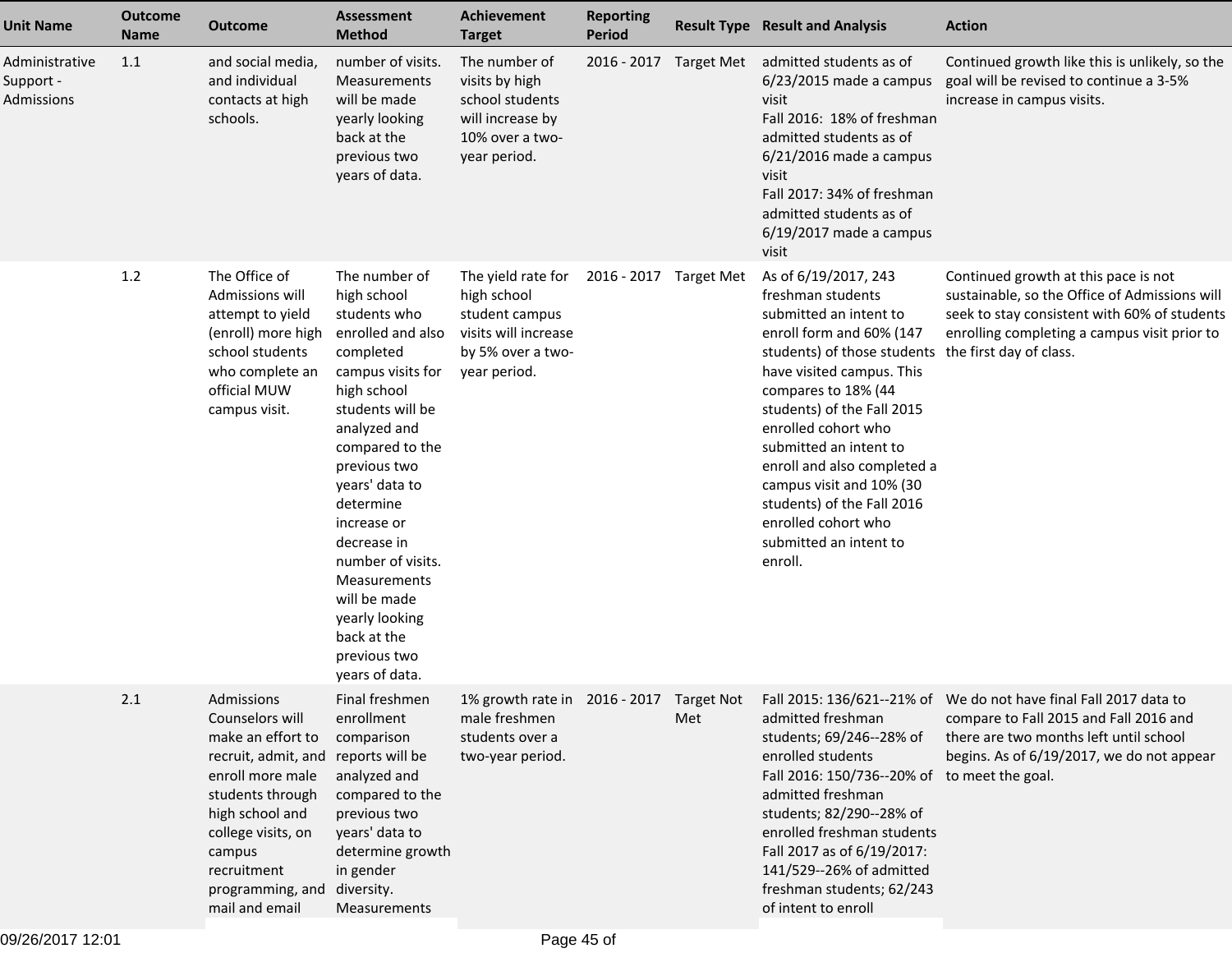| <b>Unit Name</b> | <b>Outcome</b><br><b>Name</b> | Outcome                                                                                                                                                                   | <b>Assessment</b><br><b>Method</b>                                                                                                                                                                                                                                                      | <b>Achievement</b><br><b>Target</b>                                                                                       | <b>Reporting</b><br><b>Period</b> |                          | <b>Result Type Result and Analysis</b>                                                                                                                                                                                                                                                                                                                                                                                                                                                                                    | <b>Action</b>                                                                                                                                                                                                                                                                                                                               |
|------------------|-------------------------------|---------------------------------------------------------------------------------------------------------------------------------------------------------------------------|-----------------------------------------------------------------------------------------------------------------------------------------------------------------------------------------------------------------------------------------------------------------------------------------|---------------------------------------------------------------------------------------------------------------------------|-----------------------------------|--------------------------|---------------------------------------------------------------------------------------------------------------------------------------------------------------------------------------------------------------------------------------------------------------------------------------------------------------------------------------------------------------------------------------------------------------------------------------------------------------------------------------------------------------------------|---------------------------------------------------------------------------------------------------------------------------------------------------------------------------------------------------------------------------------------------------------------------------------------------------------------------------------------------|
|                  | 2.1                           | campaigns.                                                                                                                                                                | will be made<br>yearly looking<br>back at the<br>previous two<br>years of data.                                                                                                                                                                                                         | 1% growth rate in<br>male freshmen<br>students over a<br>two-year period.                                                 | 2016 - 2017                       | <b>Target Not</b><br>Met | (confirmed) students--25%                                                                                                                                                                                                                                                                                                                                                                                                                                                                                                 | We do not have final Fall 2017 data to<br>compare to Fall 2015 and Fall 2016 and<br>there are two months left until school<br>begins. As of 6/19/2017, we do not appear<br>to meet the goal.                                                                                                                                                |
|                  |                               |                                                                                                                                                                           | Final transfer<br>enrollment<br>comparison<br>reports will be<br>analyzed and<br>compared to the<br>previous two<br>years' data to<br>determine growth<br>in gender<br>diversity.<br>Measurements<br>will be made<br>yearly looking<br>back at the<br>previous two<br>years of data.    | 2% growth rate in<br>male transfer<br>students over a<br>two-year period.                                                 | 2016 - 2017 Target Not            | Met                      | Fall 2015: 136/1088--13%<br>of admitted transfer<br>students; 97/636--15% of<br>enrolled transfer students<br>Fall 2016: 150/1132--8% of<br>admitted transfer students;<br>72/698--10% of enrolled<br>transfer students<br>Fall 2017 as of 6/19/2017:<br>132/888--14% of admitted<br>transfer students; 101/715<br>of intent to enroll<br>(confirmed) students--14%                                                                                                                                                       | With final numbers reported at 15% for Fall<br>2015, the Office of Admissions appears to be<br>almost even with that number for the Fall<br>2017 term with two months left before<br>classes begin. We will reassess strategies for<br>targeting male students and revise the goal<br>to 1% growth over a two year period going<br>forward. |
|                  | 2.2                           | Admissions<br>Counselors will<br>make an effort to<br>recruit, admit, and reports will be<br>enroll more out of analyzed and<br>state students (in<br>contiguous states). | Final freshmen<br>enrollment<br>comparison<br>compared to the<br>previous two<br>years' data to<br>determine growth<br>in out-of-state (in<br>contiguous states)<br>market segments.<br>Measurements<br>will be made<br>yearly looking<br>back at the<br>previous two<br>years of data. | 1% growth rate in 2016 - 2017 Target Met<br>out-of-state<br>contiguous<br>freshmen students<br>over a two-year<br>period. |                                   |                          | Fall 2015 Final Numbers:<br>Mississippi Students: 142<br>(58%)<br>Contiguous States: 32 (13%)<br>Other States: 4 (0.1%)<br>International: 68 (27%)<br><b>Total: 246</b><br>Fall 2016 Final Numbers:<br>Mississippi Students: 145<br>(50%)<br>Contiguous States: 38 (13%)<br>Other States: 8 (0.3%)<br>International: 99 (34%)<br><b>Total: 290</b><br>Fall 2017 Admitted<br>Numbers as of 6/19/2017:<br>Mississippi Students: 302<br>(57%)<br>Contiguous States: 125<br>(23%)--Numbers are<br>trending increase of 10% to | For two years the number from contiguous<br>states has been consistent at 13% of<br>freshman enrollment. With the growth that<br>has been seen to date, we believe that the<br>1% growth rate is sustainable going forward.                                                                                                                 |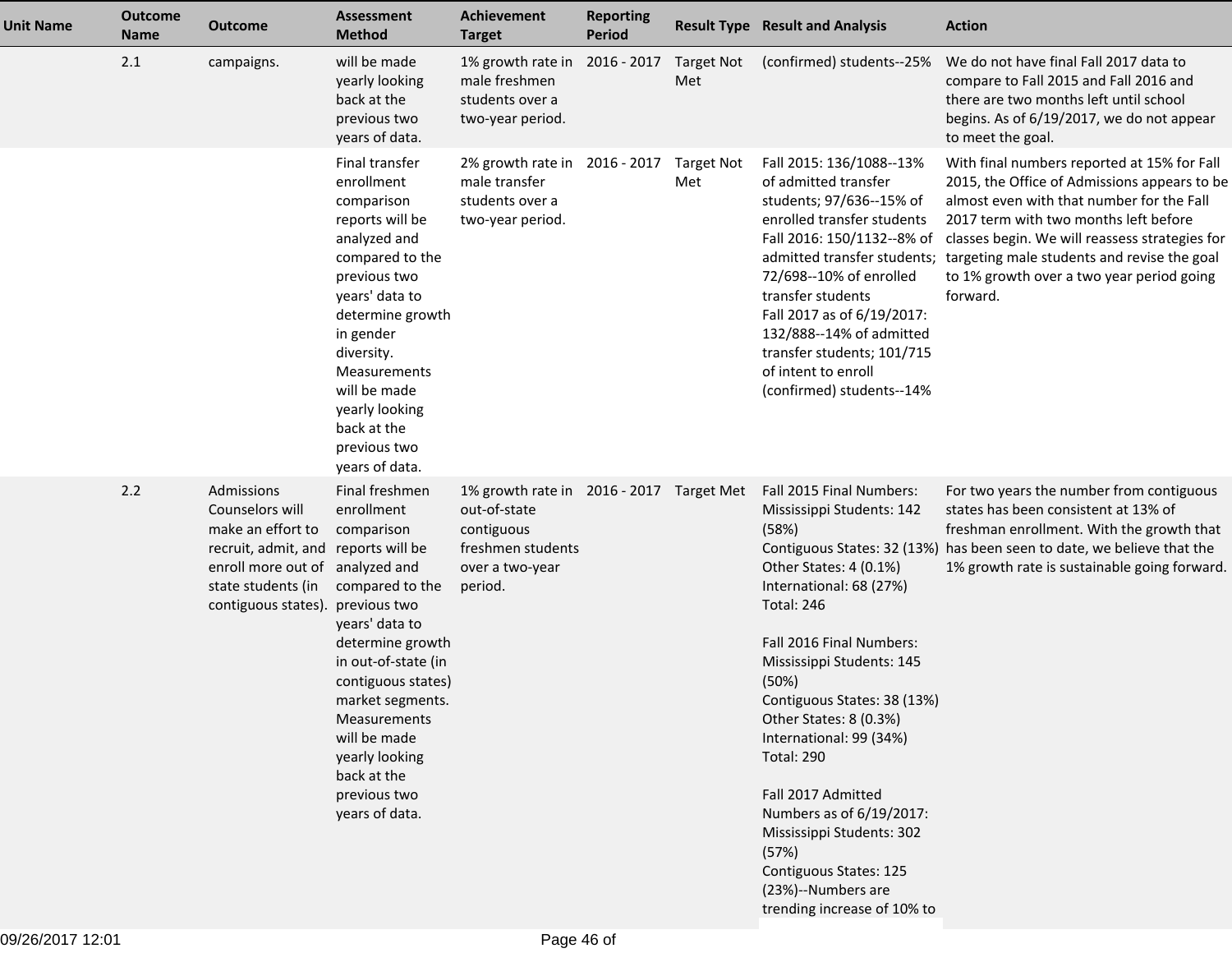| <b>Unit Name</b> | <b>Outcome</b><br><b>Name</b> | <b>Outcome</b>                                                                                                                                                            | <b>Assessment</b><br><b>Method</b>                                                                                                                                                                                                                                                                                 | <b>Achievement</b><br><b>Target</b>                                                                            | <b>Reporting</b><br><b>Period</b> |                          | <b>Result Type Result and Analysis</b>                                                                                                                                                                                                                                                                                                                                                                                                                                                                                                                                        | <b>Action</b>                                                                                                                                                                                                               |
|------------------|-------------------------------|---------------------------------------------------------------------------------------------------------------------------------------------------------------------------|--------------------------------------------------------------------------------------------------------------------------------------------------------------------------------------------------------------------------------------------------------------------------------------------------------------------|----------------------------------------------------------------------------------------------------------------|-----------------------------------|--------------------------|-------------------------------------------------------------------------------------------------------------------------------------------------------------------------------------------------------------------------------------------------------------------------------------------------------------------------------------------------------------------------------------------------------------------------------------------------------------------------------------------------------------------------------------------------------------------------------|-----------------------------------------------------------------------------------------------------------------------------------------------------------------------------------------------------------------------------|
|                  | 2.2                           | Admissions<br>Counselors will<br>make an effort to<br>recruit, admit, and reports will be<br>enroll more out of analyzed and<br>state students (in<br>contiguous states). | Final freshmen<br>enrollment<br>comparison<br>compared to the<br>previous two<br>years' data to<br>determine growth<br>in out-of-state (in<br>contiguous states)<br>market segments.<br>Measurements<br>will be made<br>yearly looking<br>back at the<br>previous two<br>years of data.                            | 1% growth rate in<br>out-of-state<br>contiguous<br>freshmen students<br>over a two-year<br>period.             |                                   | 2016 - 2017 Target Met   | date.<br>Other States: 9 (0.3%)<br>International: 99 (16%)<br><b>Total: 529</b>                                                                                                                                                                                                                                                                                                                                                                                                                                                                                               | For two years the number from contiguous<br>states has been consistent at 13% of<br>freshman enrollment. With the growth that<br>has been seen to date, we believe that the<br>1% growth rate is sustainable going forward. |
|                  |                               |                                                                                                                                                                           | Final transfer<br>enrollment<br>comparison<br>reports will be<br>analyzed and<br>compared to the<br>previous two<br>years' data to<br>determine growth<br>in out-of-state (in<br>contiguous states)<br>markets.<br>Measurements<br>will be made<br>yearly looking<br>back at the<br>previous two<br>years of data. | 2% growth rate in 2016 - 2017<br>out-of-state<br>contiguous<br>transfer students<br>over a two-year<br>period. |                                   | <b>Target Not</b><br>Met | Fall 2015 Final Numbers:<br>Mississippi Students: 583<br>(91%)<br>Contiguous States: 44<br>(0.069%)<br>Other States: 8 (0.01%)<br>International: 1 (0.001%)<br><b>Total: 636</b><br>Fall 2016 Final Numbers:<br>Mississippi Students: 664<br>(95%)<br>Contiguous States: 20<br>(0.02%)<br>Other States: 12 (0.01%)<br>International: 2 (0.002%)<br><b>Total: 698</b><br>Fall 2017 Admitted<br>Numbers as of 6/19/2017:<br>Mississippi Students: 822<br>(92%)<br>Contiguous States: 42<br>(0.04%)<br>Other States: 19 (0.2%)<br>International: 1 (0.001%)<br><b>Total: 884</b> | While there appears to be some growth in<br>the contiguous states category, the Office of<br>Admissions will revise the target to show<br>0.25% increase going forward.                                                     |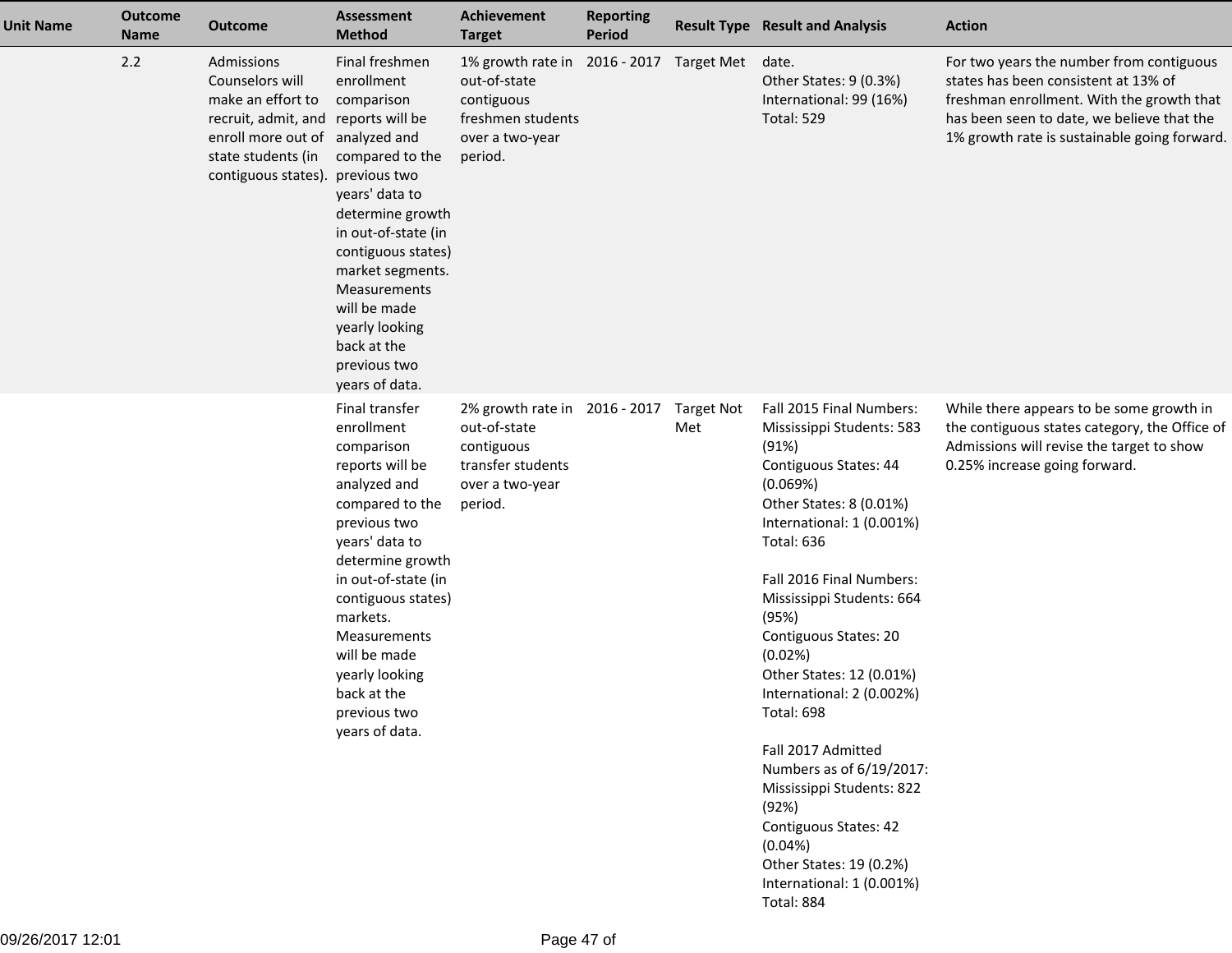| <b>Unit Name</b>                                         | <b>Outcome</b><br><b>Name</b> | <b>Outcome</b>                                                                                                                                                                                                    | <b>Assessment</b><br><b>Method</b>                                                                                                                                                                                                                                                                                                                                                              | <b>Achievement</b><br><b>Target</b>                                                                | <b>Reporting</b><br><b>Period</b> |                          | <b>Result Type Result and Analysis</b>                                                                                                                                                                                                                                                                                                                                                                                                                                                                                                                                                                                                               | <b>Action</b>                                                                                                                                                           |
|----------------------------------------------------------|-------------------------------|-------------------------------------------------------------------------------------------------------------------------------------------------------------------------------------------------------------------|-------------------------------------------------------------------------------------------------------------------------------------------------------------------------------------------------------------------------------------------------------------------------------------------------------------------------------------------------------------------------------------------------|----------------------------------------------------------------------------------------------------|-----------------------------------|--------------------------|------------------------------------------------------------------------------------------------------------------------------------------------------------------------------------------------------------------------------------------------------------------------------------------------------------------------------------------------------------------------------------------------------------------------------------------------------------------------------------------------------------------------------------------------------------------------------------------------------------------------------------------------------|-------------------------------------------------------------------------------------------------------------------------------------------------------------------------|
|                                                          |                               |                                                                                                                                                                                                                   | Final transfer<br>enrollment<br>comparison<br>reports will be<br>analyzed and<br>compared to the<br>previous two<br>years' data to<br>determine growth<br>in out-of-state (in<br>contiguous states)<br>markets.<br><b>Measurements</b><br>will be made<br>yearly looking<br>back at the<br>previous two<br>years of data.                                                                       | 2% growth rate in<br>out-of-state<br>contiguous<br>transfer students<br>over a two-year<br>period. | 2016 - 2017                       | <b>Target Not</b><br>Met |                                                                                                                                                                                                                                                                                                                                                                                                                                                                                                                                                                                                                                                      | While there appears to be some growth in<br>the contiguous states category, the Office of<br>Admissions will revise the target to show<br>0.25% increase going forward. |
| Administrative<br>Support -<br>Development<br>and Alumni | 1.1                           | The Office of<br>Development and<br>its outreach efforts the number of<br>by meeting with<br>more donors and<br>prospective<br>donors to increase resulting from<br>dollars raised in<br>the next fiscal<br>year. | Each fund-raising<br>representative will number of donor<br>Alumni will expand record and report contacts and<br>contacts made<br>and the number<br>of donor meetings fiscal year.<br>these contacts.<br>The report<br>generated using<br>the Action option<br>in Raiser's Edge,<br>the database used<br>by the Office of<br>Development and<br>Alumni, will be<br>used to analyze<br>the data. | Increase the<br>therefore donor<br>meetings by 20%<br>from the previous                            | 2016 - 2017 Target Met            |                          | Total personal contacts to<br>include phone calls,<br>meetings, mailings and<br>emails made with alumni<br>and donors total 510 as<br>compared to FY 2016 of<br>361. These numbers omit<br>donor and alumni contact<br>in which there was no<br>solicitation purpose. {An<br>increase of 41%}<br>Additional contacts with<br>donors through telefund<br>total 5,432 as compared to<br>FY 2016 of 5943. The<br>reason for the decline was<br>due to the calling periods<br>decreased in addition to<br>shortage of telefund<br>ambassadors. {A decrease<br>of 9%}<br>In the last quarter of FY<br>2017 there was an unfilled<br>fundraising position. | The office will be filling 2 fundraising<br>positions in FY2018 therefore we will<br>increase the solicitation contacts with our<br>alumni and donors by 20%.           |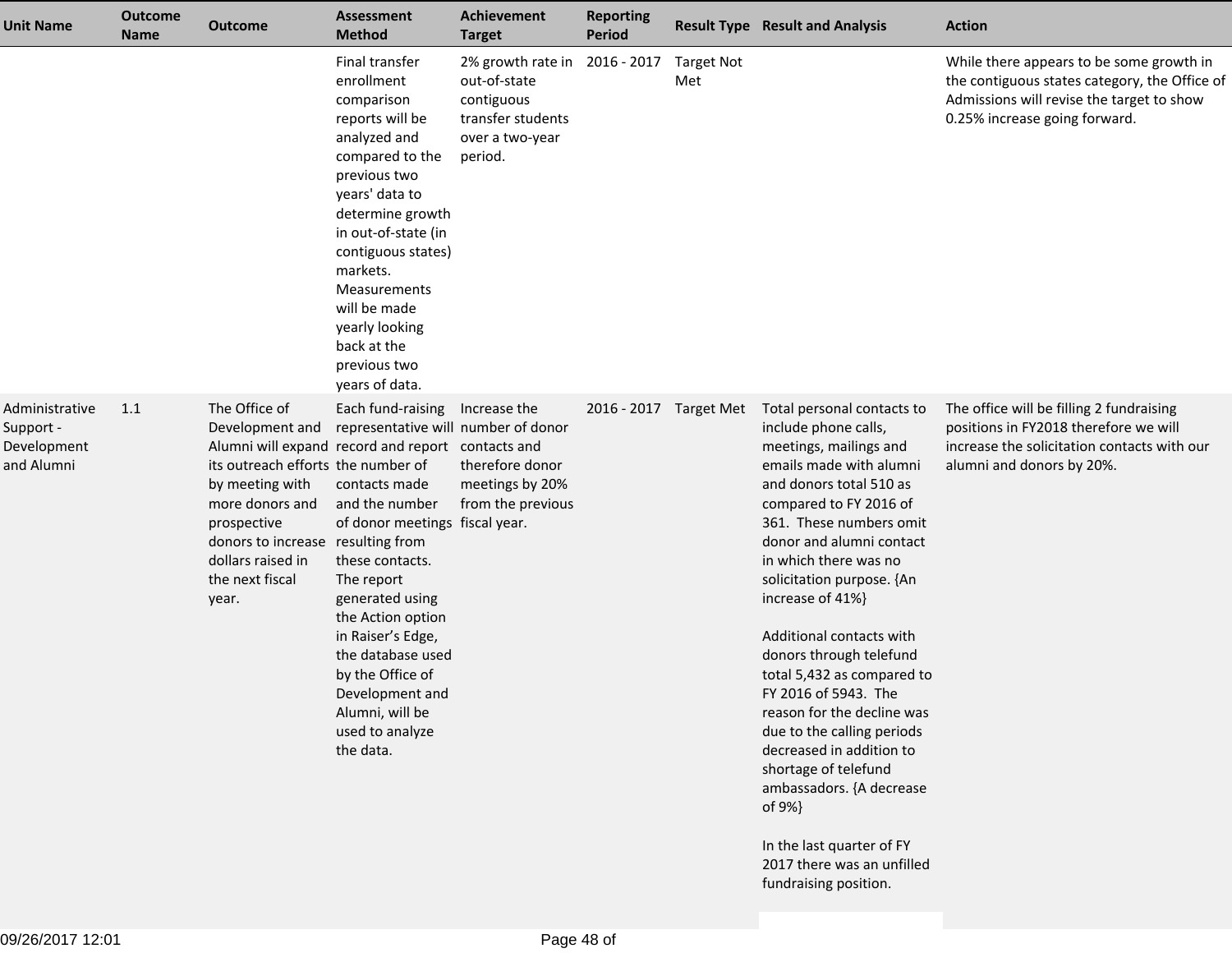| <b>Unit Name</b>                                         | <b>Outcome</b><br>Name | <b>Outcome</b>                                                                                                                                                                                                                                                         | <b>Assessment</b><br><b>Method</b>                                                                                                                                                                                                                                                                                                         | <b>Achievement</b><br><b>Target</b>                                     | <b>Reporting</b><br><b>Period</b> |                          | <b>Result Type Result and Analysis</b>                                                                                                                                                                                                                                                                                                                                                                                                                                                                                                                                                                | <b>Action</b>                                                                                                                                                   |
|----------------------------------------------------------|------------------------|------------------------------------------------------------------------------------------------------------------------------------------------------------------------------------------------------------------------------------------------------------------------|--------------------------------------------------------------------------------------------------------------------------------------------------------------------------------------------------------------------------------------------------------------------------------------------------------------------------------------------|-------------------------------------------------------------------------|-----------------------------------|--------------------------|-------------------------------------------------------------------------------------------------------------------------------------------------------------------------------------------------------------------------------------------------------------------------------------------------------------------------------------------------------------------------------------------------------------------------------------------------------------------------------------------------------------------------------------------------------------------------------------------------------|-----------------------------------------------------------------------------------------------------------------------------------------------------------------|
| Administrative<br>Support -<br>Development<br>and Alumni | 1.1                    | The Office of<br>Development and<br>Alumni will expand record and report contacts and<br>its outreach efforts the number of<br>by meeting with<br>more donors and<br>prospective<br>donors to increase resulting from<br>dollars raised in<br>the next fiscal<br>year. | Each fund-raising<br>representative will number of donor<br>contacts made<br>and the number<br>of donor meetings fiscal year.<br>these contacts.<br>The report<br>generated using<br>the Action option<br>in Raiser's Edge,<br>the database used<br>by the Office of<br>Development and<br>Alumni, will be<br>used to analyze<br>the data. | Increase the<br>therefore donor<br>meetings by 20%<br>from the previous |                                   |                          | 2016 - 2017 Target Met 41-9 = 32% overall increase                                                                                                                                                                                                                                                                                                                                                                                                                                                                                                                                                    | The office will be filling 2 fundraising<br>positions in FY2018 therefore we will<br>increase the solicitation contacts with our<br>alumni and donors by 20%.   |
|                                                          |                        |                                                                                                                                                                                                                                                                        | Giving information Increase dollars<br>for each gift is<br>recorded in<br>Raiser's Edge.<br>Results will be<br>measured by<br>running a<br>Comparison<br>Giving Report in<br>Raiser's Edge<br>comparing the<br>giving from last<br>fiscal year to the<br>current fiscal year.                                                              | donated by 15%<br>from the previous<br>fiscal year.                     | 2016 - 2017                       | <b>Target Not</b><br>Met | This report doesn't include<br>all activity for June 30 due<br>to the fact that we will<br>receive gifts via mail after<br>June 30. We will count all<br>gifts that have been mailed<br>with a postmark of June 30.<br>For FY 2017, the number of<br>donors to date total 2691<br>as compared to FY 2016<br>total of 2580. This<br>represents an increase of<br>111 of 4.3%. Total gifts for<br>FY 2017 are 6644 as<br>compared to FY 2016 total<br>gifts of 6111. This<br>represents an increase of<br>533 in gifts made which is a<br>9% increase in number of<br>gifts.<br>Total increase of 13.3% | We will continue our solicitation efforts<br>through the same methods. For FY 2018 we<br>will target a 15% increase in number of<br>donors and number of gifts. |
|                                                          | 2.1                    | The Office of<br>Development and<br>Alumni will work                                                                                                                                                                                                                   | Our office uses<br>social media<br>(Facebook,                                                                                                                                                                                                                                                                                              | Increase the<br>number of alumni<br>followers on social                 | 2016 - 2017 Target Met            |                          | Between July 1, 2016, and<br>June 28, 2017, followers of<br>the MUW Office of                                                                                                                                                                                                                                                                                                                                                                                                                                                                                                                         | Continue to utilize social media (Facebook,<br>Twitter, and Instagram) by planning and<br>creating monthly social media calendars and                           |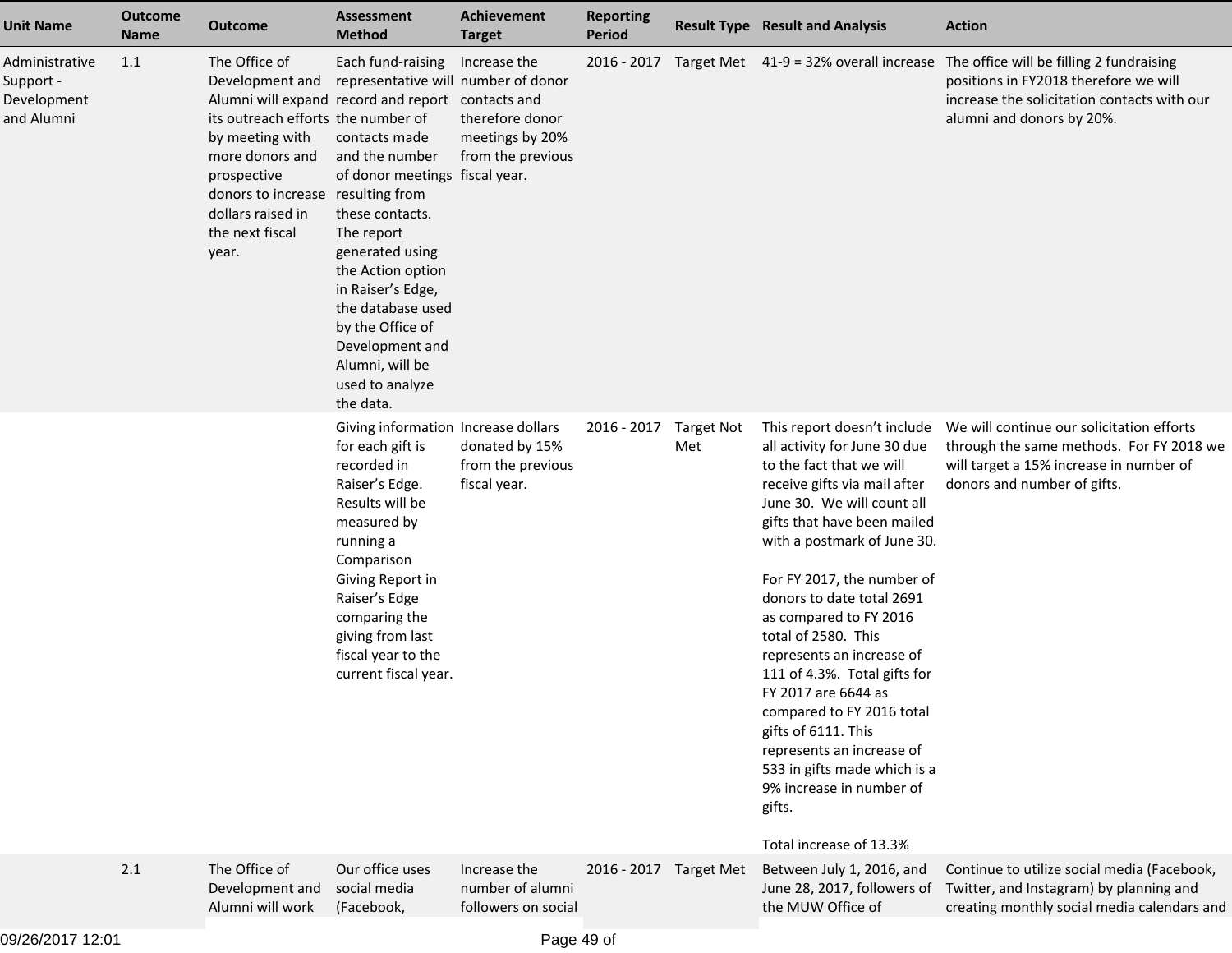| <b>Unit Name</b> | <b>Outcome</b><br>Name | <b>Outcome</b>                                                                                                                                                                                        | <b>Assessment</b><br><b>Method</b>                                                                                                                                                                                                                                                                                                                                                                                                                                                                     | <b>Achievement</b><br><b>Target</b>                                                                 | <b>Reporting</b><br>Period | <b>Result Type Result and Analysis</b>                                                                                                                                                                                                                                                                                                                                                                                                                                                                                                                                                                                                                                                                                 | <b>Action</b>                                                                                                                                                                                                                                  |
|------------------|------------------------|-------------------------------------------------------------------------------------------------------------------------------------------------------------------------------------------------------|--------------------------------------------------------------------------------------------------------------------------------------------------------------------------------------------------------------------------------------------------------------------------------------------------------------------------------------------------------------------------------------------------------------------------------------------------------------------------------------------------------|-----------------------------------------------------------------------------------------------------|----------------------------|------------------------------------------------------------------------------------------------------------------------------------------------------------------------------------------------------------------------------------------------------------------------------------------------------------------------------------------------------------------------------------------------------------------------------------------------------------------------------------------------------------------------------------------------------------------------------------------------------------------------------------------------------------------------------------------------------------------------|------------------------------------------------------------------------------------------------------------------------------------------------------------------------------------------------------------------------------------------------|
|                  | 2.1                    | with the<br>Mississippi<br>University for<br>Women Alumni<br>Association<br>("MUWAA") Board Board<br>to create new<br>alumni affinity<br>groups and use<br>social media to<br>advertise good<br>news. | Twitter, and<br>Instagram) to<br>highlight alumni<br>accolades, alumni<br>events, MUWAA<br>achievements,<br>fundraising<br>opportunities, and<br>University<br>programs and<br>strengths. By<br>planning and<br>creating a<br>monthly social<br>media calendar,<br>we will share<br>information with<br>our alumni<br>effectively and<br>efficiently to<br>generate more<br>alumni interest. A<br>report generated<br>through each<br>social media<br>platform will be<br>used to analyze<br>the data. | media by sharing<br>University updates<br>and Alumni<br>updates by fifty<br>followers each<br>year. | 2016 - 2017 Target Met     | Development and Alumni<br>Facebook page increased<br>by 52, Twitter feed by 101,<br>and Instagram feed by 78.<br>Between July 1, 2016, and<br>June 28, 2017, followers of<br>the MUW Alumni<br>Association Facebook page<br>increased by 100, Twitter<br>feed by 103, and Instagram<br>feed by 96.<br>For the MUW Office of<br>Development and Alumni<br>page and feeds between<br>July 1, 2016, and June 28,<br>2017, 430 Facebook posts<br>were made, there were 430<br>Tweets, and there were 309<br>Instagram posts.<br>For the MUW Alumni<br>Association page and feeds<br>between July 1, 2016, and<br>June 28, 2017, 430<br>Facebook posts were made,<br>there were 430 Tweets, and<br>there were 309 Instagram | increase the number of followers by 50<br>followers each year.                                                                                                                                                                                 |
|                  |                        |                                                                                                                                                                                                       | The Office of<br>Development and<br>Alumni will work<br>directly with the<br>MUWAA Board<br>through its<br>Chapter and<br>Constituency<br>Groups<br>Committee to<br>develop new,<br>active alumni<br>affinity groups.<br>Once a group is<br>created and                                                                                                                                                                                                                                                | Add one new<br>active alumni<br>affinity group each<br>year.                                        | 2016 - 2017 Target Met     | posts.<br>As of June 28, 2017, there<br>are a total of six alumni<br>affinity groups (not<br>including social clubs and<br>class groups).<br>Between July 1, 2016, and<br>June 28, 2017, there were<br>no disbanded affinity<br>groups.<br>Between July 1, 2016, and<br>June 28, 2017, there was<br>one new affinity group (not<br>including social clubs and                                                                                                                                                                                                                                                                                                                                                          | Continue to work directly with the MUWAA<br>Board through its Chapter and Constituency<br>Groups Committee to develop new, active<br>alumni affinity groups with the target being<br>to add one new active alumni affinity group<br>each year. |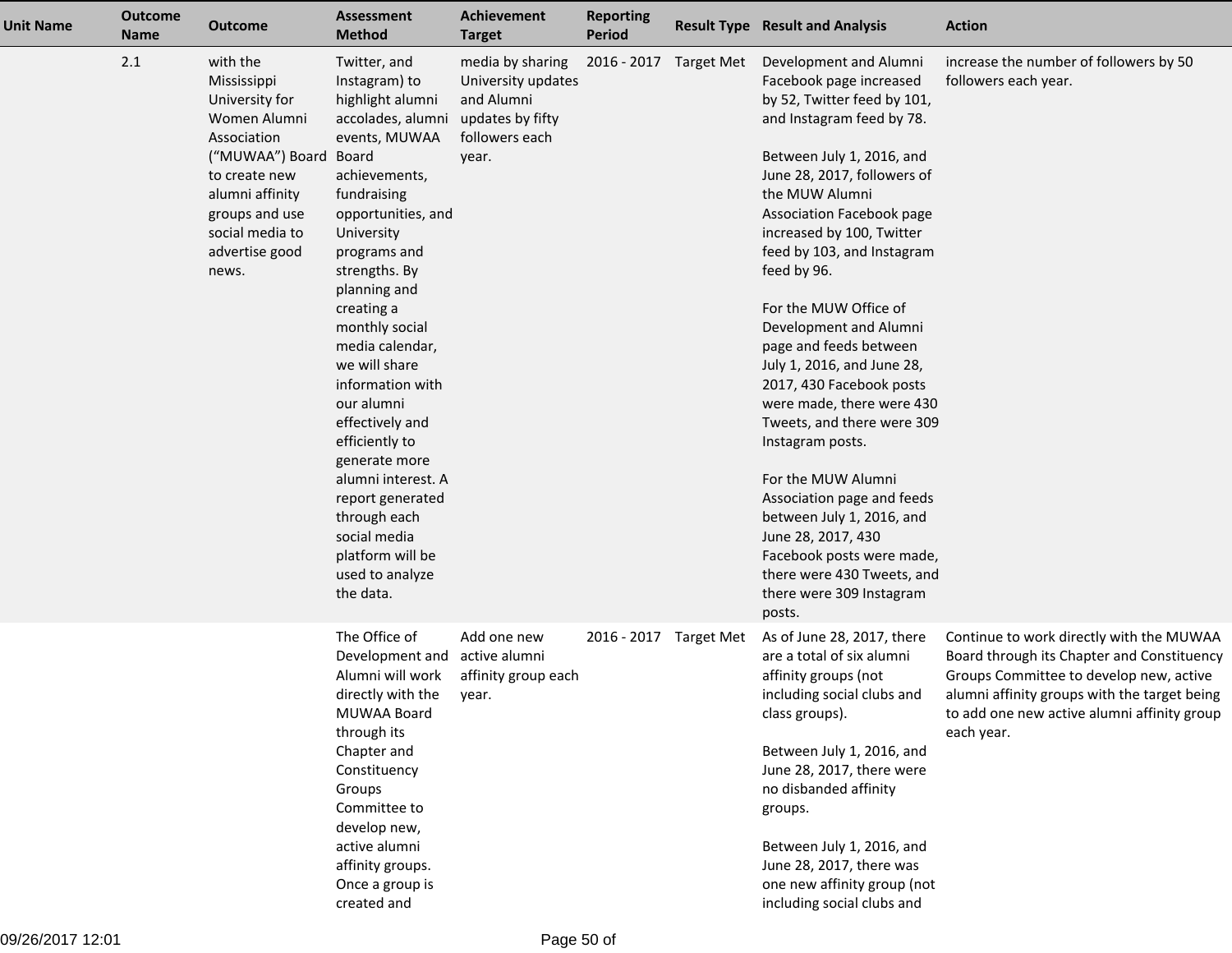| <b>Unit Name</b> | <b>Outcome</b><br><b>Name</b> | <b>Outcome</b>                                                                                                             | Assessment<br><b>Method</b>                                                                                                                                                                                                                                                                                                                                                                                                                                                                                                                                                                                                                     | Achievement<br><b>Target</b>                                                                                                 | <b>Reporting</b><br>Period |                          | <b>Result Type Result and Analysis</b>                                                                                                                                                                                 | <b>Action</b>                                                                                                                                                                                                                                  |
|------------------|-------------------------------|----------------------------------------------------------------------------------------------------------------------------|-------------------------------------------------------------------------------------------------------------------------------------------------------------------------------------------------------------------------------------------------------------------------------------------------------------------------------------------------------------------------------------------------------------------------------------------------------------------------------------------------------------------------------------------------------------------------------------------------------------------------------------------------|------------------------------------------------------------------------------------------------------------------------------|----------------------------|--------------------------|------------------------------------------------------------------------------------------------------------------------------------------------------------------------------------------------------------------------|------------------------------------------------------------------------------------------------------------------------------------------------------------------------------------------------------------------------------------------------|
|                  |                               |                                                                                                                            | active, our office<br>will add the<br>group's contact<br>information and<br>any other relevant<br>information on<br>our website under<br>the Chapters &<br>Constituencies<br>page and the<br>Alumni<br>Association page<br>under Board<br>Minutes.<br>Count the total<br>number of active<br>alumni affinity<br>groups, as listed<br>on the office<br>website. Count<br>the number of<br>new alumni<br>affinity groups<br>listed on the office<br>website that have<br>been added or<br>disbanded in the<br>current<br>assessment<br>period. Report all<br>numbers: total,<br>disbanded and<br>new this year<br>(with the focus<br>being on the | Add one new<br>active alumni<br>affinity group each<br>year.                                                                 |                            |                          | 2016 - 2017 Target Met class groups).<br>**We met our first goal of<br>establishing the Nursing<br>Chapter group in<br>September. They are listed<br>on the website. This group<br>had a successful meeting in<br>May. | Continue to work directly with the MUWAA<br>Board through its Chapter and Constituency<br>Groups Committee to develop new, active<br>alumni affinity groups with the target being<br>to add one new active alumni affinity group<br>each year. |
|                  |                               |                                                                                                                            | newly added<br>groups).                                                                                                                                                                                                                                                                                                                                                                                                                                                                                                                                                                                                                         |                                                                                                                              |                            |                          |                                                                                                                                                                                                                        |                                                                                                                                                                                                                                                |
|                  | 3.1                           | The Office of<br>Development and<br>Alumni will<br>increase students'<br>interest in joining<br>the Alumni<br>Association. | At the end of the<br>fiscal year, the<br>Office of<br>Development and<br>Alumni will<br>analyze the results joining the Alumni<br>from the                                                                                                                                                                                                                                                                                                                                                                                                                                                                                                      | 65% of students<br>participating in the<br><b>Graduation Survey</b><br>will state that they<br>have plans of<br>Association. | 2016 - 2017                | <b>Target Not</b><br>Met | sent out after August 2016<br>ceremony, December 2016<br>ceremony and May 2017<br>ceremonies. In total, there<br>were 529 responses<br>provided for this question.                                                     | The Graduation Survey was Continue to work directly with the MUWAA<br>Board and MUW Student Life Office on ways<br>for alumni to interact with students before<br>they graduate.                                                               |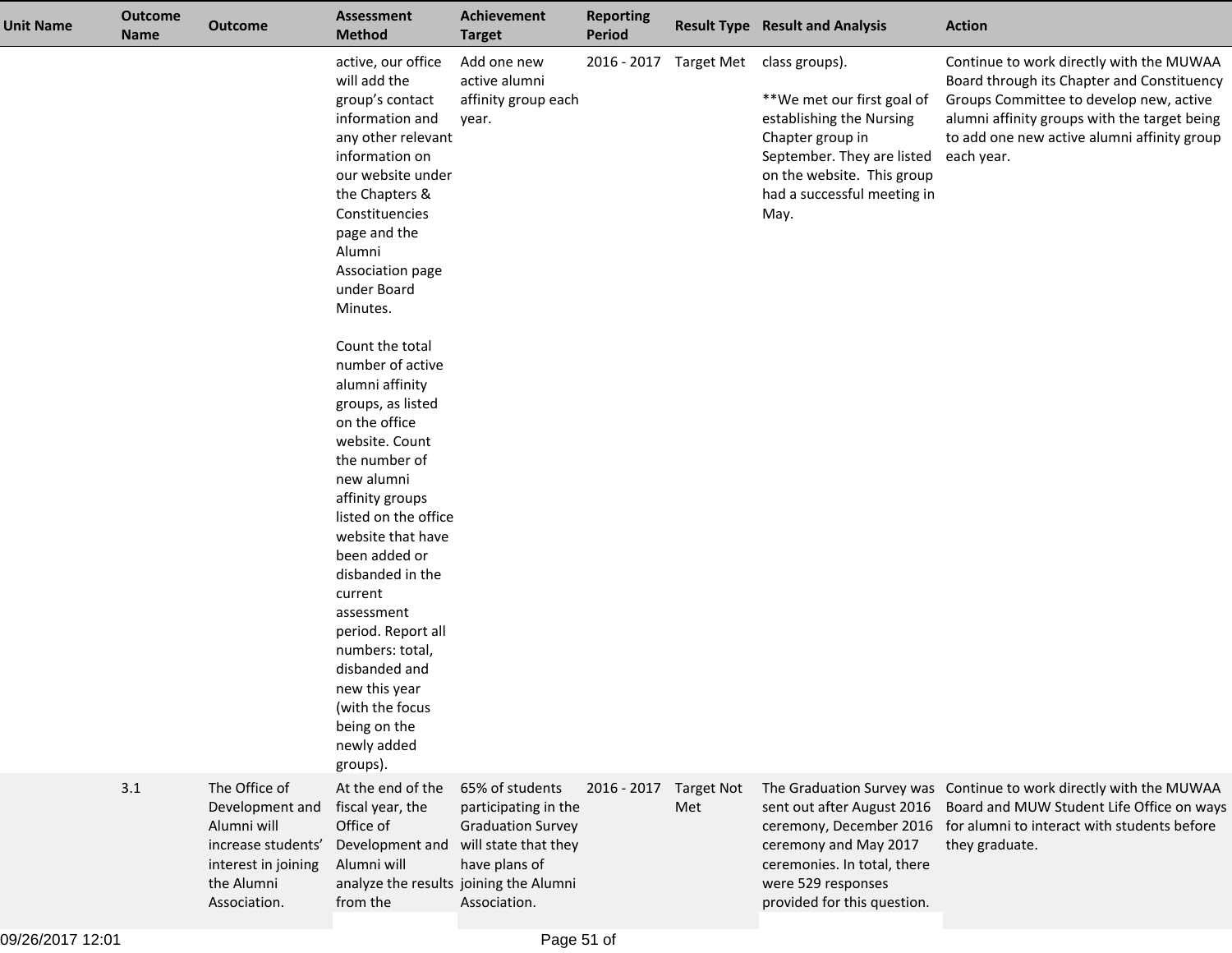| <b>Unit Name</b>                                    | <b>Outcome</b><br><b>Name</b> | <b>Outcome</b>                                                                                                                                   | <b>Assessment</b><br><b>Method</b>                                                                                                                                                                                                                                                                                             | <b>Achievement</b><br><b>Target</b>                                                                                                        | <b>Reporting</b><br><b>Period</b> |                          | <b>Result Type Result and Analysis</b>                                                                                                                                                                                                                                                                                                                                                                                                                                                                                                                                                                             | <b>Action</b>                                                                                                                                                                 |
|-----------------------------------------------------|-------------------------------|--------------------------------------------------------------------------------------------------------------------------------------------------|--------------------------------------------------------------------------------------------------------------------------------------------------------------------------------------------------------------------------------------------------------------------------------------------------------------------------------|--------------------------------------------------------------------------------------------------------------------------------------------|-----------------------------------|--------------------------|--------------------------------------------------------------------------------------------------------------------------------------------------------------------------------------------------------------------------------------------------------------------------------------------------------------------------------------------------------------------------------------------------------------------------------------------------------------------------------------------------------------------------------------------------------------------------------------------------------------------|-------------------------------------------------------------------------------------------------------------------------------------------------------------------------------|
|                                                     | 3.1                           | The Office of<br>Development and<br>Alumni will<br>increase students'<br>interest in joining<br>the Alumni<br>Association.                       | Graduation Survey 65% of students<br>regarding<br>students' interest<br>in joining the<br>Alumni<br>Association.<br>"Do you plan to<br>join the MUW<br>Alumni<br>Association? {Yes,<br>$No$ <sup>"</sup>                                                                                                                       | participating in the<br><b>Graduation Survey</b><br>will state that they<br>have plans of<br>joining the Alumni<br>Association.            | 2016 - 2017                       | <b>Target Not</b><br>Met | 2016-2017 Graduation<br><b>Survey Results</b><br>Yes - (323/529) 61.06%<br>No - (206/529) 38.94%                                                                                                                                                                                                                                                                                                                                                                                                                                                                                                                   | Continue to work directly with the MUWAA<br>Board and MUW Student Life Office on ways<br>for alumni to interact with students before<br>they graduate.                        |
|                                                     | 4.1                           | The Office of<br>Development and<br>Alumni will<br>increase the<br>number of<br>participants at<br>Homecoming each<br>Spring.                    | At the end of each The number of<br>fiscal year, the<br>Office of<br>Development and increase by 5%<br>Alumni will review from the previous<br>and analyze the<br>Registration<br>Records for<br>Homecoming<br>Events to<br>determine if there<br>is an<br>increase/decrease<br>in participation<br>from the previous<br>year. | Homecoming<br>participants will<br>year.                                                                                                   | 2016 - 2017                       | <b>Target Not</b><br>Met | In 2016, there were 367<br>registrants for<br>Homecoming. In 2017,<br>there were 333 registrants<br>for Homecoming. This is a<br>9% decrease from the<br>previous year.<br>However, the events we<br>have every year (Golden<br>Girl Lunch, Welcome<br>Dinner, Homecoming Lunch<br>and 50th Class Reunion<br>Dinner) increased by 30% in<br>ticket sales.<br>Based on the Black Alumni<br>Reunion numbers, we were<br>down in black alumni<br>attendance by 38% from<br>the previous year. Survey<br>results and personal visits<br>revealed that our black<br>alumni want to bring back<br>the Gala held in 2016. | Continue to work to increase Homecoming<br>participants by 5% from the previous year by<br>reaching out to affinity groups to find out<br>what will bring them to Homecoming. |
| Administrative<br>Support -<br><b>Financial Aid</b> | 1.1                           | Financial Aid office Financial Aid<br>employees will<br>participate in<br>training and<br>webinars to<br>increase<br>understanding in<br>federal | Office staff will<br>keep a sign-in<br>sheet of all<br>trainings and/or<br>webinars that are<br>participated in.                                                                                                                                                                                                               | At least 3 federal<br>regulations<br>trainings and/or<br>webinars will be<br>completed by<br>each Financial Aid<br>Office staff<br>member. | 2016 - 2017 Target Met            |                          | All Financial Aid staff<br>members completed at<br>least 3 training's and/or<br>webinars.<br>Employee A-8<br>Employee B-4<br>Employee C-4<br>Employee D-4                                                                                                                                                                                                                                                                                                                                                                                                                                                          | The Achievement target will remain the<br>same. At least 3 federal regulation trainings<br>and/or webinars will be completed by each<br>Financial Aid Office staff member.    |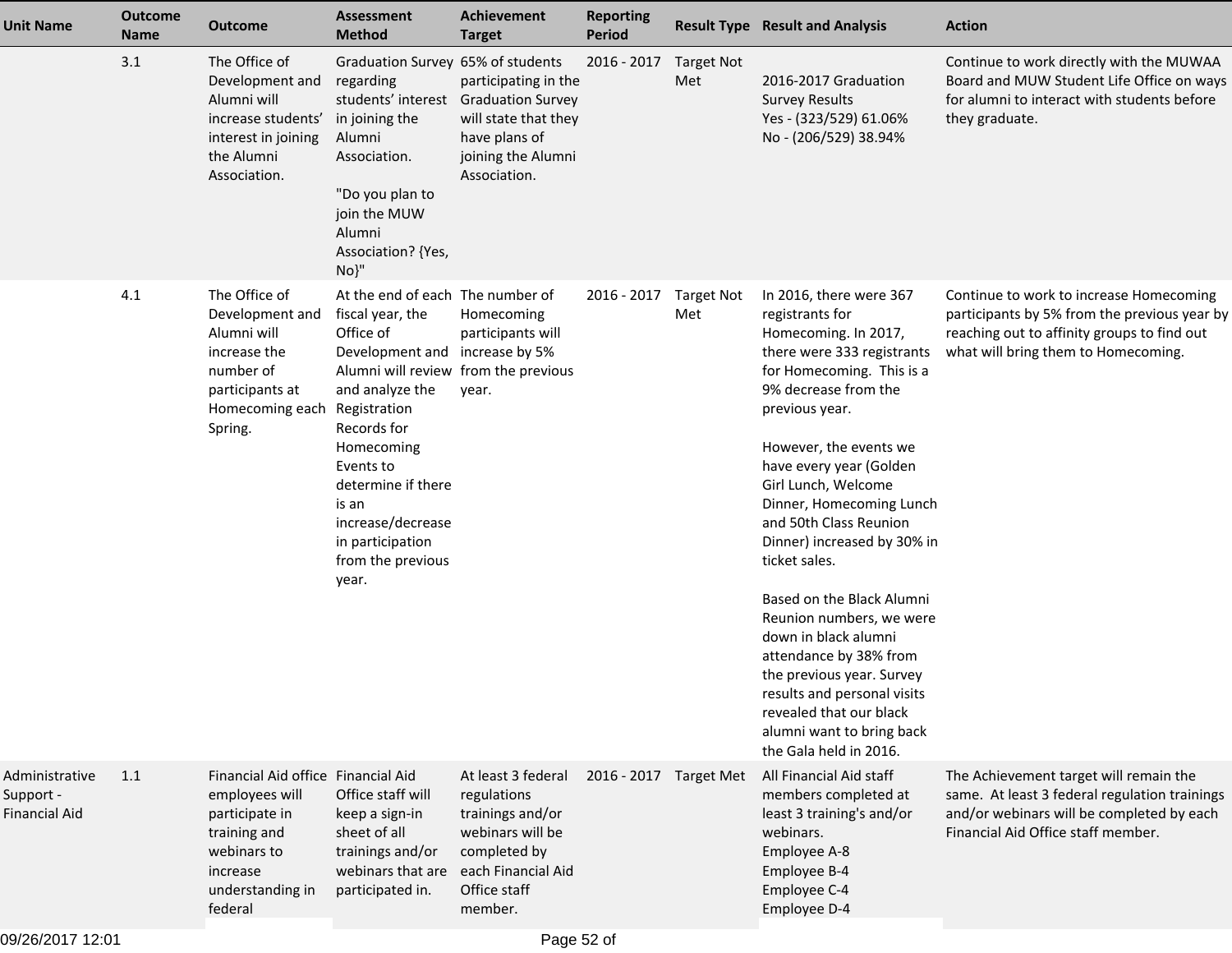| <b>Unit Name</b>                                      | <b>Outcome</b><br><b>Name</b> | <b>Outcome</b>                                                                                                                                                                                           | <b>Assessment</b><br><b>Method</b>                                                                                                                                                                                                                             | <b>Achievement</b><br><b>Target</b>                                                                                                        | <b>Reporting</b><br>Period |                          | <b>Result Type Result and Analysis</b>                                                                                                                                                                                                              | <b>Action</b>                                                                                                                                                                        |
|-------------------------------------------------------|-------------------------------|----------------------------------------------------------------------------------------------------------------------------------------------------------------------------------------------------------|----------------------------------------------------------------------------------------------------------------------------------------------------------------------------------------------------------------------------------------------------------------|--------------------------------------------------------------------------------------------------------------------------------------------|----------------------------|--------------------------|-----------------------------------------------------------------------------------------------------------------------------------------------------------------------------------------------------------------------------------------------------|--------------------------------------------------------------------------------------------------------------------------------------------------------------------------------------|
| Administrative<br>Support -<br>Financial Aid          | 1.1                           | regulations.                                                                                                                                                                                             | <b>Financial Aid</b><br>Office staff will<br>keep a sign-in<br>sheet of all<br>trainings and/or<br>webinars that are<br>participated in.                                                                                                                       | At least 3 federal<br>regulations<br>trainings and/or<br>webinars will be<br>completed by<br>each Financial Aid<br>Office staff<br>member. | $2016 - 2017$              | Target Met               | Employee E-7                                                                                                                                                                                                                                        | The Achievement target will remain the<br>same. At least 3 federal regulation trainings<br>and/or webinars will be completed by each<br>Financial Aid Office staff member.           |
|                                                       | 1.2                           | Financial Aid Office Financial Aid<br>employees will<br>participate in<br>leadership<br>trainings and<br>webinars to<br>promote personal<br>growth.                                                      | Office staff will<br>keep a sign-in<br>sheet of all<br>trainings and/or<br>webinars that are<br>participated in.                                                                                                                                               | At least 3<br>leadership<br>trainings and/or<br>webinars will be<br>completed by<br>each Financial Aid<br>Office staff<br>member.          | 2016 - 2017                | <b>Target Not</b><br>Met | Only 1 staff member<br>completed leadership<br>trainings (completed 4)                                                                                                                                                                              | The Financial Aid Office will put forth a<br>better effort to collect data regarding<br>leadership trainings. I will also remind staff<br>of the target.                             |
|                                                       | 2.1                           | The Financial Aid<br>Office will provide Office will check<br>information<br>regarding<br>Satisfactory<br>Academic Progress by comparing<br>(SAP) to students<br>to assist in<br>improving<br>retention. | The Financial Aid<br>SAP standings<br>after each<br>payment period<br>student SAP<br>standings from<br>the previous<br>semester.                                                                                                                               | 10% of students<br>on the SAP<br>warning list will<br>return in good SAP<br>standing within<br>one semester.                               | 2016 - 2017 Target Met     |                          | SAP warning list was<br>reviewed. 22% of students<br>that were on a warning<br>semester for fall 2016<br>returned to good SAP<br>standing within one<br>semester.                                                                                   | The Financial Aid office will continue to<br>collect data this next fall and spring<br>semesters.                                                                                    |
|                                                       | 2.2                           | The Financial Aid<br>Office will provide Office will analyze participating in the<br>information to<br>students of<br>policies, student<br>deadlines, and<br>disbursement<br>dates.                      | The Financial Aid<br>the results of the<br>Graduation Survey survey will state<br>at the end of<br>every academic<br>year.<br>"Were you aware<br>of the financial aid disbursement<br>policies, student<br>deadlines, and<br>disbursement<br>dates? {Yes, No}" | 80% of students<br>Commencement<br>that they were<br>aware of the<br>financial aid<br>policies, student<br>deadlines, and<br>dates.        | 2016 - 2017                | Target Met               | The Graduation Survey was<br>reviewed. 530 individuals<br>answered the question<br>regarding financial aid<br>policies, student deadlines,<br>and disbursement dates.<br>86% responded they were<br>aware and 14% responded<br>they were not aware. | The Financial Aid office will continue to send<br>information to students regarding policies,<br>deadlines, and disbursement dates in an<br>effort to increase the awareness to 82%. |
| Administrative<br>Support - Human<br><b>Resources</b> | 1.1                           | Human Resources At the end of the<br>will assist units in<br>advertising<br>positions through review and                                                                                                 | fiscal year, Human hires will select a<br>Resources will                                                                                                                                                                                                       | 75% of diverse<br>diverse advertising<br>method on how                                                                                     | 2016 - 2017                |                          | method to be used for this collection.<br>measurement is will<br>provide an inaccurate                                                                                                                                                              | Inconclusive It was determined that the Determine a better method for data                                                                                                           |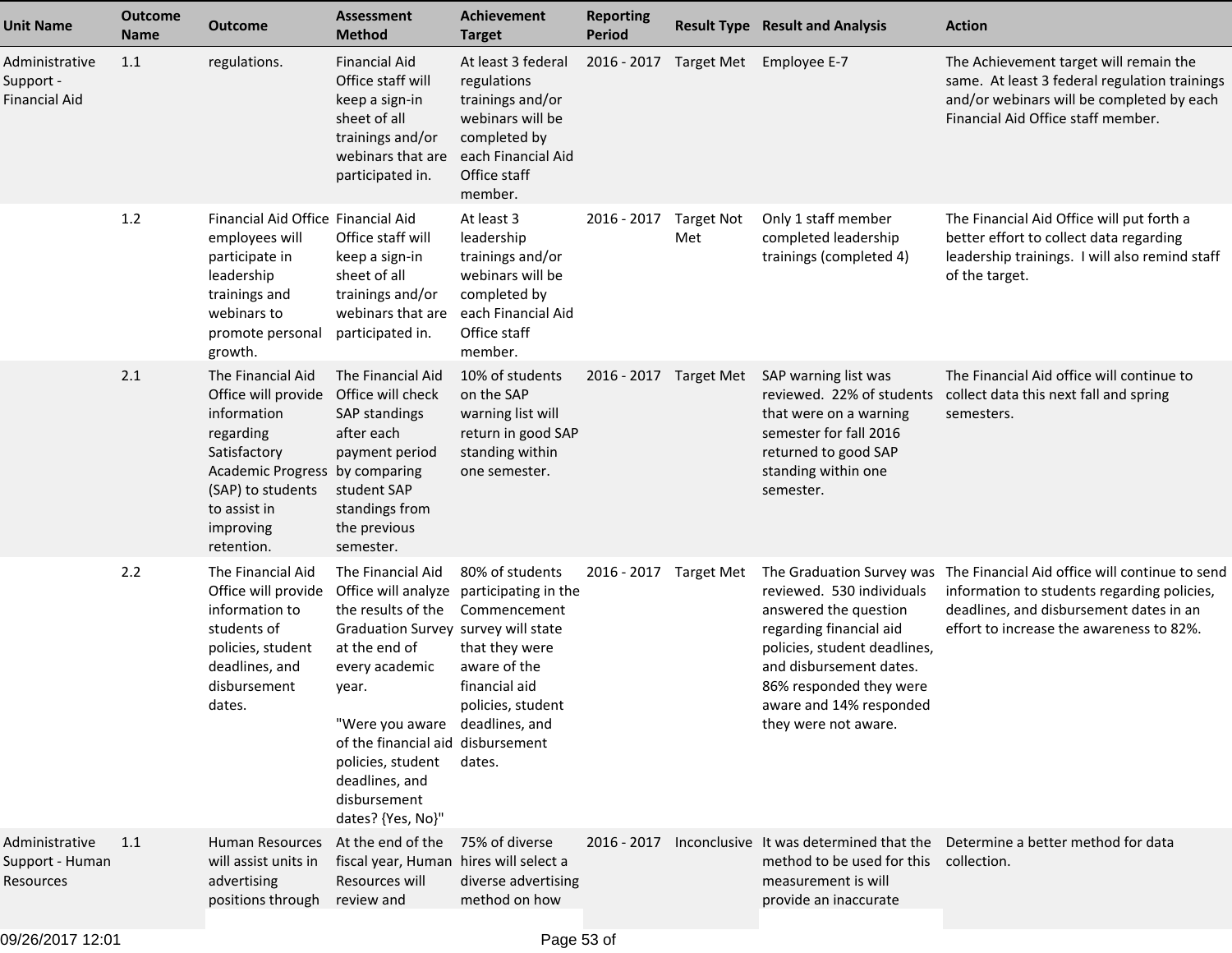| <b>Unit Name</b>                                      | <b>Outcome</b><br><b>Name</b> | <b>Outcome</b>                                                                                                                                                                                                                                                                                              | <b>Assessment</b><br><b>Method</b>                                                                                                                                                                                                                                                       | <b>Achievement</b><br><b>Target</b>                    | <b>Reporting</b><br><b>Period</b> | <b>Result Type Result and Analysis</b>                                                                                                                                                                   | <b>Action</b>                                                              |
|-------------------------------------------------------|-------------------------------|-------------------------------------------------------------------------------------------------------------------------------------------------------------------------------------------------------------------------------------------------------------------------------------------------------------|------------------------------------------------------------------------------------------------------------------------------------------------------------------------------------------------------------------------------------------------------------------------------------------|--------------------------------------------------------|-----------------------------------|----------------------------------------------------------------------------------------------------------------------------------------------------------------------------------------------------------|----------------------------------------------------------------------------|
| Administrative<br>Support - Human<br><b>Resources</b> | 1.1                           | the most cost-<br>effective, efficient<br>means possible<br>focusing on<br>diverse hires.                                                                                                                                                                                                                   | evaluate the data<br>from diverse<br>hires'<br>applications,<br>regarding diversity<br>ads.<br>"How did you hear<br>about this                                                                                                                                                           | they heard about<br>the position.                      | 2016 - 2017                       | Inconclusive picture. One of the<br>advertising options will not collection.<br>break the data down to the<br>information needed to<br>determine if the applicant<br>received a diversity email.         | Determine a better method for data                                         |
|                                                       |                               |                                                                                                                                                                                                                                                                                                             | position?"                                                                                                                                                                                                                                                                               |                                                        |                                   |                                                                                                                                                                                                          |                                                                            |
|                                                       | 2.1                           | Human Resources<br>will ensure that all fiscal year, Human employees will be<br>regular, benefits-<br>eligible, temporary compare the<br>and adjunct<br>employees are<br>provided with<br>access to Code of<br>Conduct training.                                                                            | At the end of the<br>Resources will<br>Current Employee Conduct training.<br>List with the Work<br>Place Answers<br><b>Enrollees Report</b><br>to ensure that all<br>required<br>employees have<br>been provided<br>with access to<br>Code of Conduct<br>training.                       | 100% of current<br>provided with<br>access to Code of  | 2016 - 2017 Target Met            | Of the 405 current<br>employees (paid in May),<br>all employees were<br>provided with access to<br>Code of Conduct training.<br>100% complete.                                                           | We will keep measuring this training and<br>keep the target at 100%.       |
|                                                       | 2.2                           | Human Resources At the end of the<br>will ensure that all fiscal year, Human employees will be<br>regular, benefits-<br>eligible,<br>temporary, and<br>adjunct employees List with the Work years upon hiring.<br>are provided with<br>access to Title IX<br>training as new<br>hires and every 4<br>years. | Resources will<br>compare the<br>Current Employee training every four<br><b>Place Answers</b><br><b>Enrollees Report</b><br>for continuing<br>employees to<br>ensure that every<br>four years all<br>required<br>employees have<br>been provided<br>with access to<br>Title IX training. | 100% of current<br>provided with<br>access to Title IX | 2016 - 2017 Target Met            | All employees were given<br>access to training in the<br>spring of 2015. The next<br>time we will have to ensure<br>that continuing employees<br>are given access to training<br>will be spring of 2019. | Continue to monitor current employees with<br>preparation toward 2019.     |
|                                                       |                               |                                                                                                                                                                                                                                                                                                             | At the end of the<br>fiscal year, Human employees will be<br>Resources will                                                                                                                                                                                                              | 100% of new<br>provided with                           | 2016 - 2017 Target Met            | 100% of new employees<br>who were required to<br>receive training and were                                                                                                                               | Continue to measure with the same method<br>for 17-18 and strive for 100%. |
| 09/26/2017 12:01                                      |                               |                                                                                                                                                                                                                                                                                                             |                                                                                                                                                                                                                                                                                          | Page 54 of                                             |                                   |                                                                                                                                                                                                          |                                                                            |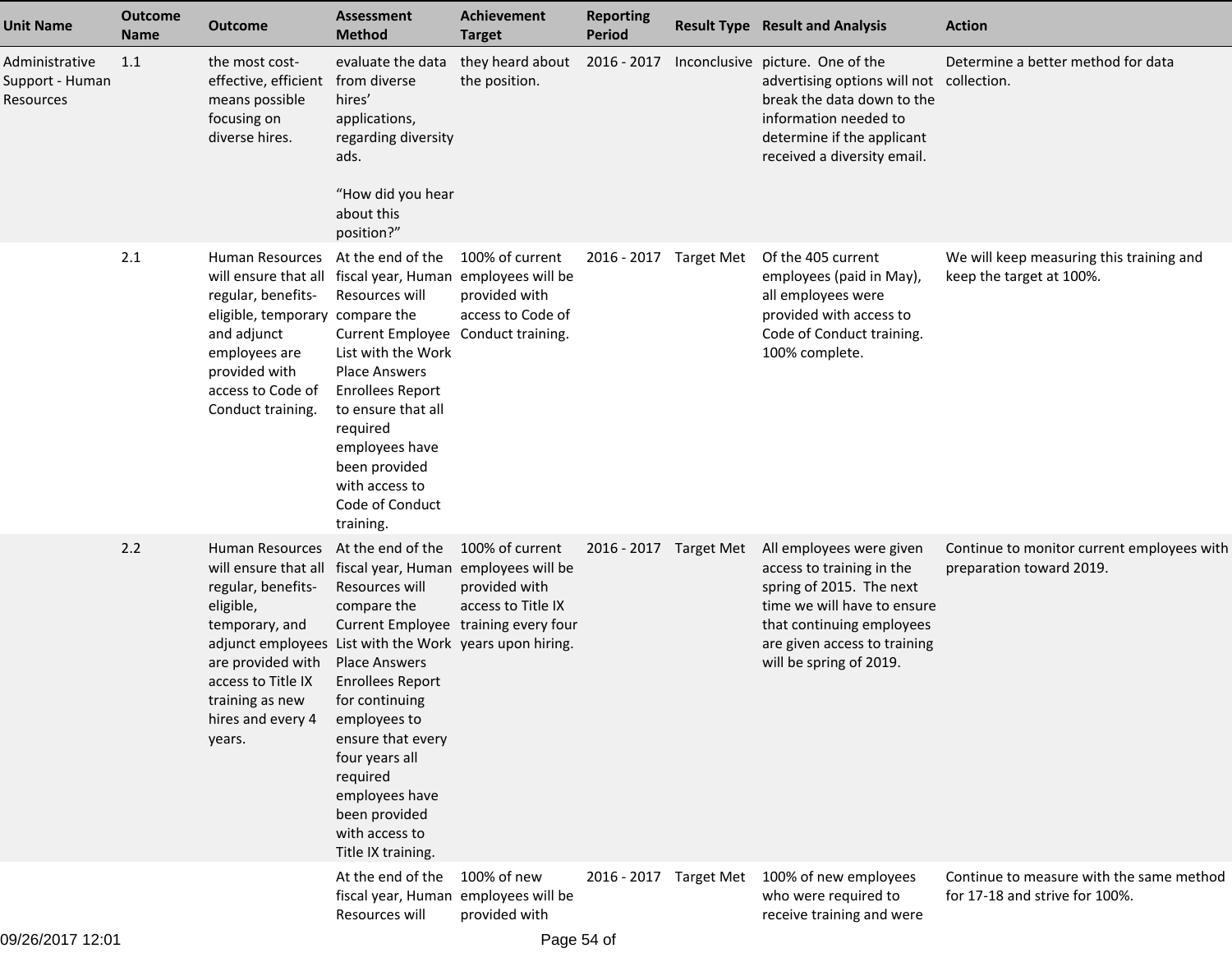| <b>Unit Name</b> | <b>Outcome</b><br><b>Name</b> | <b>Outcome</b>                                                                                                                                                       | <b>Assessment</b><br><b>Method</b>                                                                                                                                                                                 | <b>Achievement</b><br><b>Target</b>                                                                                                                         | <b>Reporting</b><br>Period |                        | <b>Result Type Result and Analysis</b>                                                                                                                                                                                                                                                                                                                                                                                                                                                                                                                                                                                                                                                                                                                                                                                                                                                                                | <b>Action</b>                                                                                                                                                                                                  |
|------------------|-------------------------------|----------------------------------------------------------------------------------------------------------------------------------------------------------------------|--------------------------------------------------------------------------------------------------------------------------------------------------------------------------------------------------------------------|-------------------------------------------------------------------------------------------------------------------------------------------------------------|----------------------------|------------------------|-----------------------------------------------------------------------------------------------------------------------------------------------------------------------------------------------------------------------------------------------------------------------------------------------------------------------------------------------------------------------------------------------------------------------------------------------------------------------------------------------------------------------------------------------------------------------------------------------------------------------------------------------------------------------------------------------------------------------------------------------------------------------------------------------------------------------------------------------------------------------------------------------------------------------|----------------------------------------------------------------------------------------------------------------------------------------------------------------------------------------------------------------|
|                  |                               |                                                                                                                                                                      | compare the<br>List with the Work<br><b>Place Answers</b><br><b>Enrollees Report</b><br>for new hires to<br>ensure that all<br>required<br>employees have<br>been provided<br>with access to<br>Title IX training. | access to Title IX<br>Current Employee training upon hire.                                                                                                  |                            | 2016 - 2017 Target Met | end of May were provided<br>access to the training.                                                                                                                                                                                                                                                                                                                                                                                                                                                                                                                                                                                                                                                                                                                                                                                                                                                                   | current employees as of the Continue to measure with the same method<br>for 17-18 and strive for 100%.                                                                                                         |
|                  | 3.1                           | Human Resources<br>will continue to<br>seek ways to<br>provide the most<br>efficient use of<br>resources and time for biweekly<br>for biweekly<br>payroll processes. | At the end of the<br>fiscal year, Human<br>Resources will<br>analyze the<br>processing time<br>payroll utilizing a<br>data log.                                                                                    | Biweekly payroll<br>processing time<br>will be cut from<br>two and a half<br>days to one and a<br>half days on<br>average<br>throughout the<br>fiscal year. | 2016 - 2017 Target Not     | Met                    | HR is not utilizing a data<br>log, but determined based<br>on the dates on the Direct<br>Forms provided to<br>University Accounting that<br>we are still maintaining the<br>2 day period. However, an<br>atypical increase in the<br>number of positions<br>switched to the biweekly<br>payroll because of the<br>Department of Labor's<br>planned changes to the<br>FLSA in December, caused a<br>change in our processing of<br>biweekly payroll. We have<br>made strides towards the<br>decrease in the time to<br>process payroll by providing<br>training to individual<br>departments, individual<br>employees, and updating<br>the biweekly time log to<br>remove the individual<br>initials. The initials on the<br>time log was increasing the<br>time to complete the<br>process based on the<br>number of people we had<br>to follow up with for not<br>completing the form<br>correctly. Additionally, we | Continue to target a 1.5 day completion of<br>biweekly payroll, but concentrate on ways<br>to be efficient with the process even if the<br>Deposit Payroll Transaction 1.5 completion time cannot be measured. |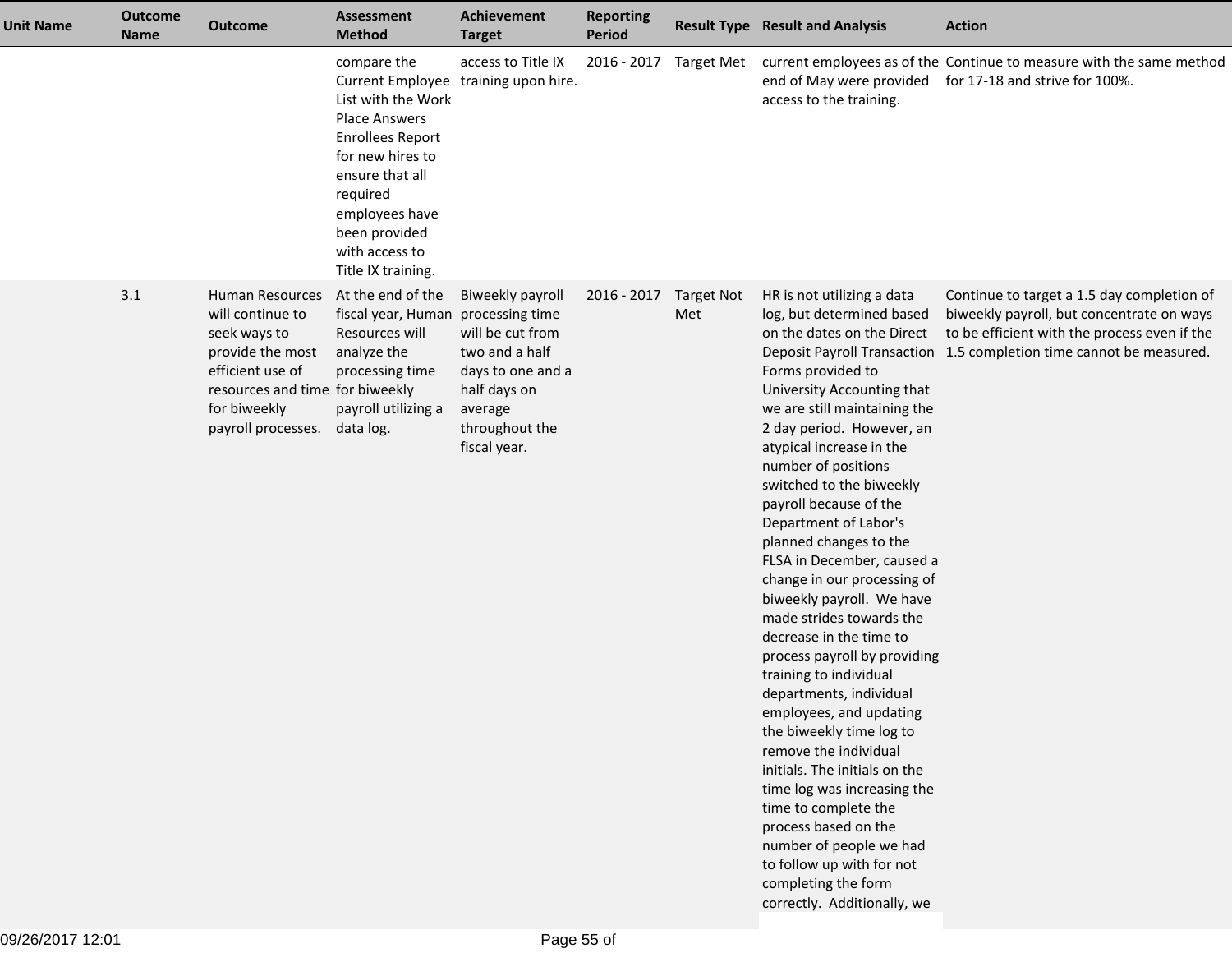| Unit Name                                             | <b>Outcome</b><br><b>Name</b> | <b>Outcome</b>                                                                                                                                                                        | <b>Assessment</b><br><b>Method</b>                                                                                                                                                                                                                     | <b>Achievement</b><br><b>Target</b>                                                                                                                                                     | <b>Reporting</b><br><b>Period</b> |                          | <b>Result Type Result and Analysis</b>                                                                                                                                                                                                                                                                                           | <b>Action</b>                                                                                                                                                                      |
|-------------------------------------------------------|-------------------------------|---------------------------------------------------------------------------------------------------------------------------------------------------------------------------------------|--------------------------------------------------------------------------------------------------------------------------------------------------------------------------------------------------------------------------------------------------------|-----------------------------------------------------------------------------------------------------------------------------------------------------------------------------------------|-----------------------------------|--------------------------|----------------------------------------------------------------------------------------------------------------------------------------------------------------------------------------------------------------------------------------------------------------------------------------------------------------------------------|------------------------------------------------------------------------------------------------------------------------------------------------------------------------------------|
|                                                       | 3.1                           | <b>Human Resources</b><br>will continue to<br>seek ways to<br>provide the most<br>efficient use of<br>resources and time for biweekly<br>for biweekly<br>payroll processes.           | At the end of the<br>fiscal year, Human processing time<br>Resources will<br>analyze the<br>processing time<br>payroll utilizing a<br>data log.                                                                                                        | Biweekly payroll<br>will be cut from<br>two and a half<br>days to one and a<br>half days on<br>average<br>throughout the<br>fiscal year.                                                | 2016 - 2017                       | <b>Target Not</b><br>Met | have added org numbers to<br>the department's blank<br>time logs to decrease the<br>time it was taking to<br>manually add that once<br>time logs were turned in.<br>The process has become<br>more efficient, but it has<br>not affected the overall<br>number of days to<br>complete it.                                        | Continue to target a 1.5 day completion of<br>biweekly payroll, but concentrate on ways<br>to be efficient with the process even if the<br>1.5 completion time cannot be measured. |
| Administrative<br>Support -<br>Information<br>Systems | 1.1                           | Deliver<br>information<br>technology<br>products and<br>services that meet Faculty/Staff<br>the needs of the<br>university to<br>achieve a high<br>level of customer<br>satisfaction. | Information<br>Systems will<br>analyze the results Faculty/Staff<br>of the<br>Technology<br>Survey at the end<br>of the fiscal year<br>to determine their department.<br>level of<br>satisfaction.                                                     | 80% of staff<br>participating in the<br><b>Technology Survey</b><br>will give an overall<br>satisfied rating for<br>the Information<br>Systems                                          | 2016 - 2017 Target Met            |                          | Of the 150 Faculty and 94<br>Staff that answered the<br>Faculty/Staff Technology<br>Satisfaction Survey, on<br>question 4 54.47% were<br>Very Satisfied and 38.72%<br>were Satisfied with the<br><b>Information Systems</b><br>Department. This results in<br>a 93.19% of respondents<br>being satisfied with the<br>department. | The Information Systems Department will<br>continue to strive to provide quality service<br>to the campus faculty and staff.                                                       |
|                                                       | 1.2                           | Enable<br>communication<br>and collaboration<br>among<br>information<br>systems<br>professionals and<br>users of<br>information<br>technology at the<br>university.                   | At the end of the<br>fiscal year,<br>Information<br>Systems will<br>review the<br><b>Training Sessions</b><br>Records to<br>determine that at<br>least one Banner<br>training session<br>was offered to<br>staff and/or<br>faculty during the<br>year. | Information<br>Systems will offer<br>at least one<br><b>Banner training</b><br>session<br>throughout the<br>year to staff<br>and/or faculty as<br>refresher sessions<br>or new updates. | 2016 - 2017 Target Met            |                          | Multiple Records and<br>Searching, and eight staff<br>members attended the<br>training.                                                                                                                                                                                                                                          | A training session was held Information Systems plans to offer other<br>on June 15, 2017 on Banner training sessions in the next year.                                             |
|                                                       | 1.3                           | Enable<br>communication<br>and collaboration<br>among<br>information<br>systems<br>professionals and<br>users of                                                                      | Information<br>Systems will<br>review the<br>Participation Log<br>of the Mississippi<br><b>Banner Users</b><br>Group meetings at<br>the end of the                                                                                                     | One Information<br>Systems staff will<br>attend 80% of the<br>Mississippi Banner<br><b>Users Group</b><br>meetings.                                                                     | 2016 - 2017 Target Met            |                          | Information Systems had a<br>staff member at the<br>September 10, 2016,<br>September 13, 2016,<br>November 1, 2016, and<br>April 21, 2017 meeting<br>which results in 100% of<br>the meetings being                                                                                                                              | Information Systems plans to continuing<br>attending the meetings.                                                                                                                 |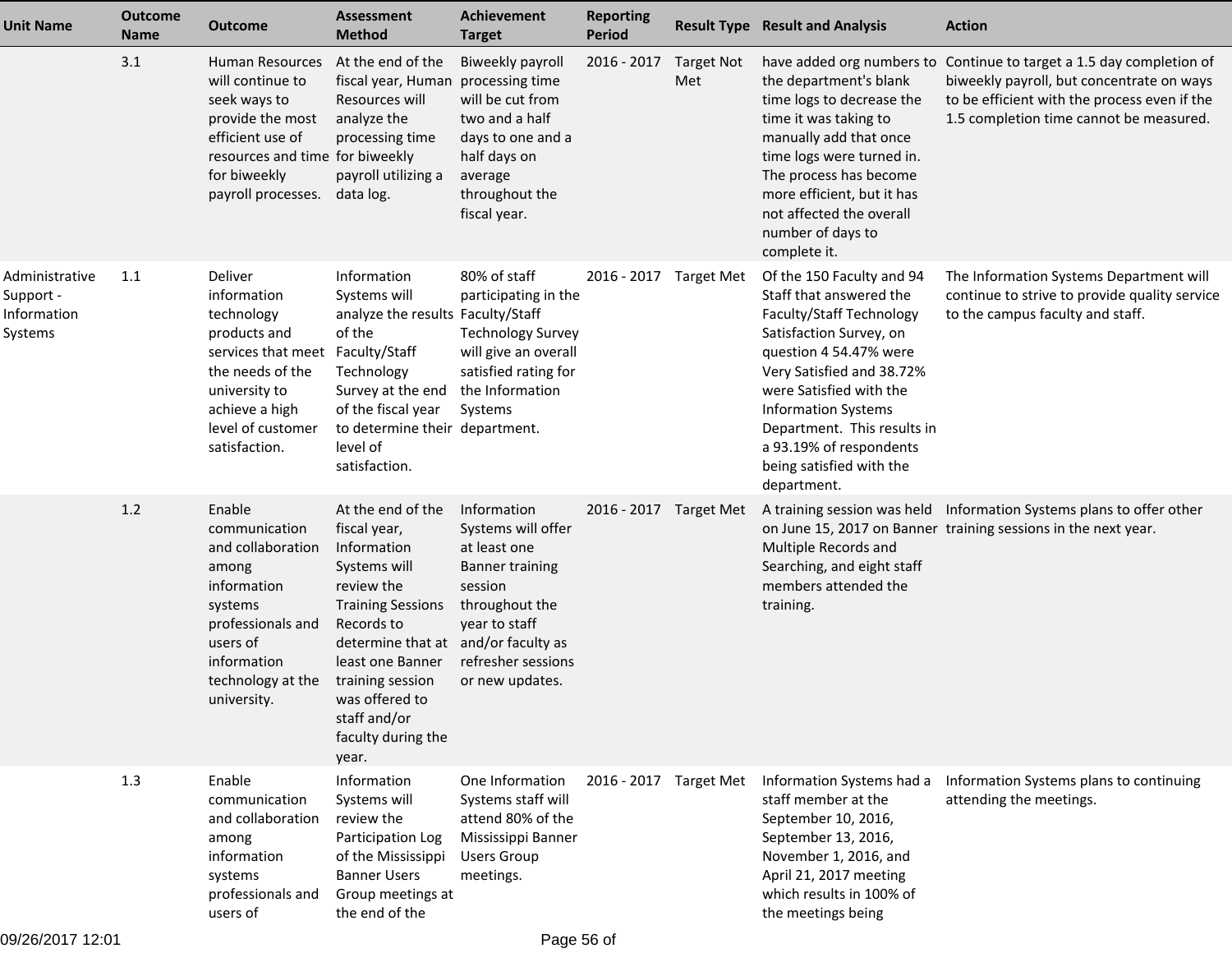| <b>Unit Name</b> | <b>Outcome</b><br><b>Name</b> | <b>Outcome</b>                                                                                                                                                                   | <b>Assessment</b><br><b>Method</b>                                                                                                                                                                          | <b>Achievement</b><br><b>Target</b>                                                                                                                           | <b>Reporting</b><br><b>Period</b> | <b>Result Type Result and Analysis</b>                                                                                                                                                                                                                                                                                                                                                                                                                                                                                                                                                                                                                                                                                                                                           | <b>Action</b>                                                                                  |
|------------------|-------------------------------|----------------------------------------------------------------------------------------------------------------------------------------------------------------------------------|-------------------------------------------------------------------------------------------------------------------------------------------------------------------------------------------------------------|---------------------------------------------------------------------------------------------------------------------------------------------------------------|-----------------------------------|----------------------------------------------------------------------------------------------------------------------------------------------------------------------------------------------------------------------------------------------------------------------------------------------------------------------------------------------------------------------------------------------------------------------------------------------------------------------------------------------------------------------------------------------------------------------------------------------------------------------------------------------------------------------------------------------------------------------------------------------------------------------------------|------------------------------------------------------------------------------------------------|
|                  | 1.3                           | information<br>technology at the<br>state level.                                                                                                                                 | fiscal year to<br>determine the<br>percentage of<br>meetings<br>attended by the<br>staff member.                                                                                                            | One Information<br>Systems staff will<br>attend 80% of the<br>Mississippi Banner<br><b>Users Group</b><br>meetings.                                           | 2016 - 2017 Target Met            | attended in the reporting<br>period, and two staff<br>members attended the<br>yearly conference.                                                                                                                                                                                                                                                                                                                                                                                                                                                                                                                                                                                                                                                                                 | Information Systems plans to continuing<br>attending the meetings.                             |
|                  | 2.1                           | Deliver<br>information<br>technology<br>products and<br>services that meet Technology<br>the needs of the<br>students to<br>achieve a high<br>level of customer<br>satisfaction. | Information<br>Systems will<br>analyze the results Student<br>of the Student<br>Survey at the end satisfied rating<br>of the fiscal year<br>to determine their offered through<br>level of<br>satisfaction. | 80% of students<br>participating in the<br><b>Technology Survey</b><br>will give an overall<br>with the services<br>the Information<br>Systems<br>department. | 2016 - 2017 Target Met            | The Student Technology<br>Survey reported out the<br>following satisfaction<br>ratings for services<br>provided by the<br><b>Information Systems</b><br>department.<br>*For the computer lab<br>hours, Canvas, Portal, and<br>Banner Web, those<br>students' responses that<br>were "Not Applicable" were<br>taken out of the total<br>number of responses<br>amount.<br>McDevitt Computer Lab<br>Hours<br>Very Satisfied - (566/1209)<br>46.82%<br>Satisfied - (349/1209)<br>28.87%<br>Total - (915/1209) 75.69%<br>Canvas<br>Very Satisfied - (896/1672)<br>53.59%<br>Satisfied - (597/1672)<br>35.71%<br>Total - (1493/1672) 89.30%<br>Portal<br>Very Satisfied - (738/1588)<br>46.47%<br>Satisfied - (581/1588)<br>36.59%<br>Total - (1319/1588) 83.06%<br><b>Banner Web</b> | The Information Systems Department will<br>continue to provide quality service to<br>students. |
|                  |                               |                                                                                                                                                                                  |                                                                                                                                                                                                             |                                                                                                                                                               |                                   |                                                                                                                                                                                                                                                                                                                                                                                                                                                                                                                                                                                                                                                                                                                                                                                  |                                                                                                |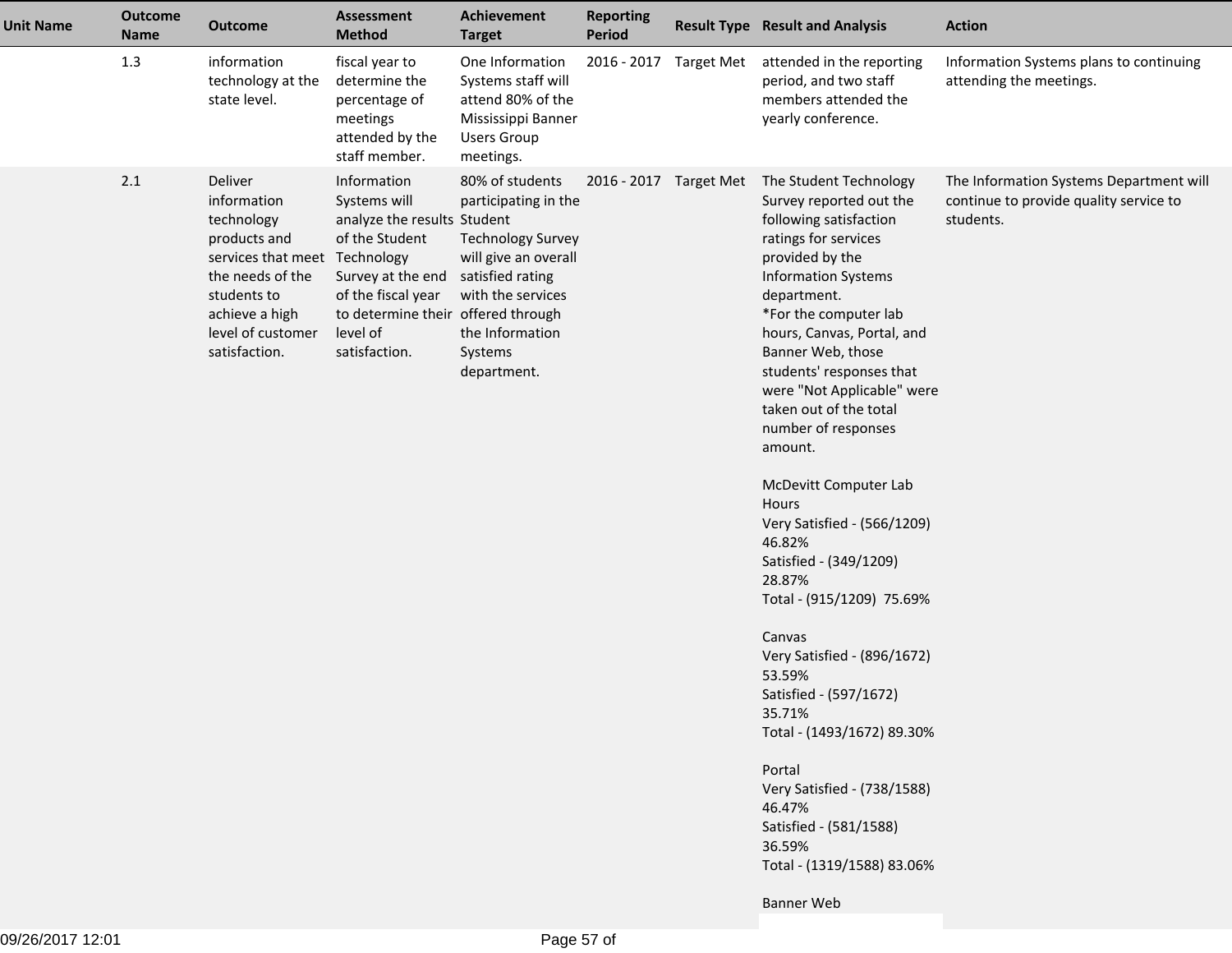| <b>Unit Name</b>                                                           | <b>Outcome</b><br><b>Name</b> | <b>Outcome</b>                                                                                                                                                                                                     | <b>Assessment</b><br><b>Method</b>                                                                                                                                                                                                              | Achievement<br><b>Target</b>                                                                                                                                                      | <b>Reporting</b><br><b>Period</b> | <b>Result Type Result and Analysis</b>                                                                                                                                                                                                                                                                                                                                                                     | <b>Action</b>                                                                                                                                                                                                                                                             |
|----------------------------------------------------------------------------|-------------------------------|--------------------------------------------------------------------------------------------------------------------------------------------------------------------------------------------------------------------|-------------------------------------------------------------------------------------------------------------------------------------------------------------------------------------------------------------------------------------------------|-----------------------------------------------------------------------------------------------------------------------------------------------------------------------------------|-----------------------------------|------------------------------------------------------------------------------------------------------------------------------------------------------------------------------------------------------------------------------------------------------------------------------------------------------------------------------------------------------------------------------------------------------------|---------------------------------------------------------------------------------------------------------------------------------------------------------------------------------------------------------------------------------------------------------------------------|
|                                                                            | 2.1                           | Deliver<br>information<br>technology<br>products and<br>services that meet Technology<br>the needs of the<br>students to<br>achieve a high<br>level of customer<br>satisfaction.                                   | Information<br>Systems will<br>analyze the results Student<br>of the Student<br>Survey at the end<br>of the fiscal year<br>to determine their offered through<br>level of<br>satisfaction.                                                      | 80% of students<br>participating in the<br><b>Technology Survey</b><br>will give an overall<br>satisfied rating<br>with the services<br>the Information<br>Systems<br>department. | 2016 - 2017 Target Met            | Very Satisfied - (781/1647)<br>47.42%<br>Satisfied - (643/1647)<br>39.04%<br>Total - (1424/1647) 86.46%<br><b>Support Provided</b><br>Very Satisfied - (419/874)<br>47.94%<br>Satisfied - (230/874)<br>23.32%<br>Total - (649/874) 71.26%<br><b>Total Overall Satisfaction</b><br>Average - (75.69+89.30+83.<br>$06+86.46+71.26)/5 =$<br>$0.811514649 = 81.15%$                                            | The Information Systems Department will<br>continue to provide quality service to<br>students.                                                                                                                                                                            |
| Administrative<br>Support -<br>Institutional<br>Research and<br>Assessment | 1.1                           | Institutional<br>Research and<br>Assessment will<br>assist with<br>promoting strong<br>academic advising,<br>mentorship, and<br>other student-<br>centered support<br>services to<br>promote student<br>retention. | Institutional<br>Research and<br>Assessment will<br>administer the<br>annual Graduation Survey.<br>Survey to assess<br>student<br>satisfaction with<br>support services<br>that promote<br>student retention.                                   | 35% overall<br>response rate for<br>the annual<br>Graduation                                                                                                                      | 2016 - 2017 Target Met            | 6/2017 - The survey was<br>administered to students<br>who graduated in the<br>Summer 2016, Fall 2016,<br>and Spring 2017 semesters.<br>There were 544<br>respondents from the 934<br>students who received the<br>on-line survey. This<br>resulted in a 58% response<br>rate. This exceeded our<br>target rate of 35%.                                                                                    | The Institutional Research & Assessment<br>Office will continue to administer the online<br>graduation survey to assess student<br>satisfaction with student services. We will<br>also continue to share these results with<br>university administration and PIE Council. |
|                                                                            | 1.2                           | Institutional<br>Research and<br>Assessment will<br>encourage staff to essential<br>present pertinent information<br>data/information<br>to appropriate<br>campus groups.                                          | Staff will be asked Increase number<br>to present survey<br>results and other<br>throughout the<br>year to groups,<br>such as PIE<br>Council.<br>Institutional<br>Research and<br>Assessment will<br>keep a record of<br>presentations<br>made. | of presentations<br>of data to campus<br>groups by 5% from<br>the previous year.                                                                                                  | 2016 - 2017                       | Inconclusive Graduation Survey 2015-<br>2016 Results - Employee B<br>2016<br><b>Enrollment Report -</b><br>Employee A to PIE Council<br>in October 2016<br><b>SAIR Presentation and</b><br>Workshop - Employee A to<br>SAIR Conference in October<br>2016 (External)<br><b>MAIR Round Tables -</b><br>Employee A & Employee C<br>both led an individual<br>round table discussion<br>March 2017 (External) | Our office will continue to keep a record of<br>staff presentations. Next year, we will have<br>to PIE Council in September two years of data to compare which will<br>allow us to see if we met our target of a 5%<br>increase.                                          |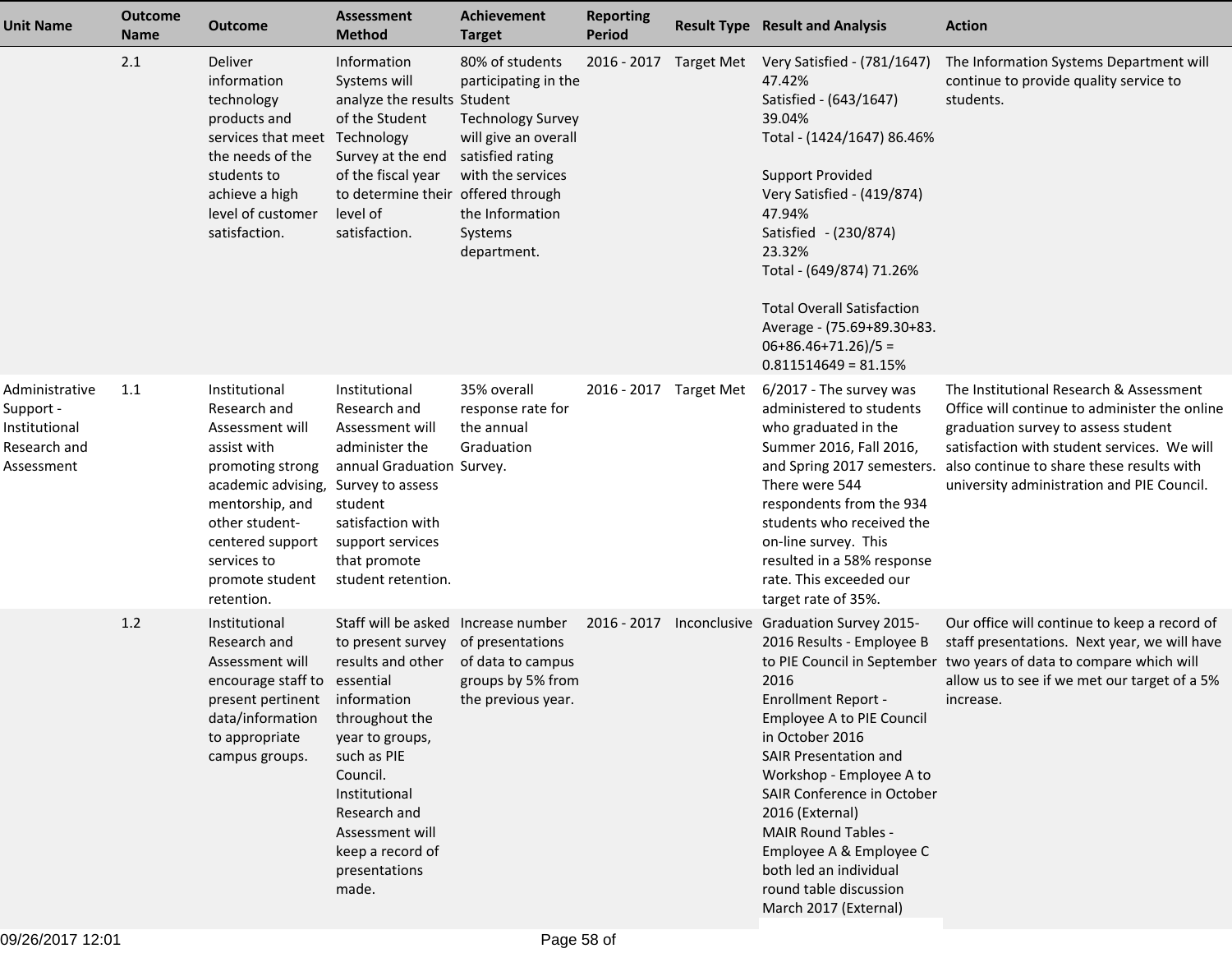| <b>Unit Name</b> | <b>Outcome</b><br><b>Name</b> | <b>Outcome</b>                                                                                                                                                            | <b>Assessment</b><br><b>Method</b>                                                                                                                                                                                                                          | <b>Achievement</b><br><b>Target</b>                                                                 | <b>Reporting</b><br><b>Period</b> |                        | <b>Result Type Result and Analysis</b>                                                                                                                                                                                                                                                                                                                                                                                                              | <b>Action</b>                                                                                                                                                                                                                                                                                                                 |
|------------------|-------------------------------|---------------------------------------------------------------------------------------------------------------------------------------------------------------------------|-------------------------------------------------------------------------------------------------------------------------------------------------------------------------------------------------------------------------------------------------------------|-----------------------------------------------------------------------------------------------------|-----------------------------------|------------------------|-----------------------------------------------------------------------------------------------------------------------------------------------------------------------------------------------------------------------------------------------------------------------------------------------------------------------------------------------------------------------------------------------------------------------------------------------------|-------------------------------------------------------------------------------------------------------------------------------------------------------------------------------------------------------------------------------------------------------------------------------------------------------------------------------|
|                  | 1.2                           | Institutional<br>Research and<br>Assessment will<br>encourage staff to<br>present pertinent<br>data/information<br>to appropriate<br>campus groups.                       | Staff will be asked<br>to present survey<br>results and other<br>essential<br>information<br>throughout the<br>year to groups,<br>such as PIE<br>Council.<br>Institutional<br>Research and<br>Assessment will<br>keep a record of<br>presentations<br>made. | Increase number<br>of presentations<br>of data to campus<br>groups by 5% from<br>the previous year. | 2016 - 2017                       |                        | Inconclusive Faculty & Staff Satisfaction<br>Survey Report - Employee B<br>to PIE Council in February<br>2017<br>Academic Assessment<br>Training - (6 sessions)<br>Employee B to all academic<br>assessment coordinators in<br>May 2017<br>Non-Academic Assessment<br>Training - (4 sessions)<br>Employee B to all non-<br>academic assessment<br>coordinators in June 2017<br>*This is the baseline year<br>for comparative analysis<br>next year. | Our office will continue to keep a record of<br>staff presentations. Next year, we will have<br>two years of data to compare which will<br>allow us to see if we met our target of a 5%<br>increase.                                                                                                                          |
|                  | 2.1                           | Institutional<br>Research and<br>Assessment will<br>provide<br>information to<br>enhance university Satisfaction<br>business processes Survey to assess<br>among staff.   | Institutional<br>Research and<br>Assessment will<br>administer the<br>annual Staff<br>staff satisfaction<br>with specific<br>university<br>processes, such as<br>planning/budgetin<br>g.                                                                    | 30% overall<br>response rate for<br>the annual Staff<br>Satisfaction<br>Survey.                     | 2016 - 2017 Target Met            |                        | 1/2017 - There were 88<br>respondents from the 190<br>staff who received the on-<br>a 46% response rate. This<br>exceeded our target rate of<br>30%.                                                                                                                                                                                                                                                                                                | The Institutional Research & Assessment<br>Office will continue to annually administer<br>the online Staff Satisfaction Survey. We will<br>line survey. This resulted in also continue to share these results with<br>university administration and PIE Council so<br>that improvements can be made to business<br>processes. |
|                  | 2.2                           | Institutional<br>Research and<br>Assessment will<br>provide<br>information to<br>enhance university Satisfaction<br>business processes Survey to assess<br>among faculty. | Institutional<br>Research and<br>Assessment will<br>administer the<br>annual Faculty<br>faculty<br>satisfaction with<br>specific university<br>processes, such as<br>planning/budgetin                                                                      | 25% overall<br>response rate for<br>the annual Faculty<br>Satisfaction<br>Survey.                   |                                   | 2016 - 2017 Target Met | 1/2017 - There were 83<br>respondents from the 217<br>faculty who received the<br>on-line survey. This<br>resulted in a 38% response<br>rate. This exceeded our<br>target rate of 25%.                                                                                                                                                                                                                                                              | The Institutional Research & Assessment<br>Office will continue to annually administer<br>the online Faculty Satisfaction Survey. We<br>will also continue to share these results with<br>university administration and PIE Council so<br>that improvements can be made to business<br>processes.                             |
| Administrative   | 1.1                           | <b>Facilities</b>                                                                                                                                                         | At the end of the                                                                                                                                                                                                                                           | Facilities                                                                                          |                                   | 2016 - 2017 Target Not | Facilities per Director says                                                                                                                                                                                                                                                                                                                                                                                                                        | Will retain this target for the coming year                                                                                                                                                                                                                                                                                   |

09/26/2017 12:01

Page 59 of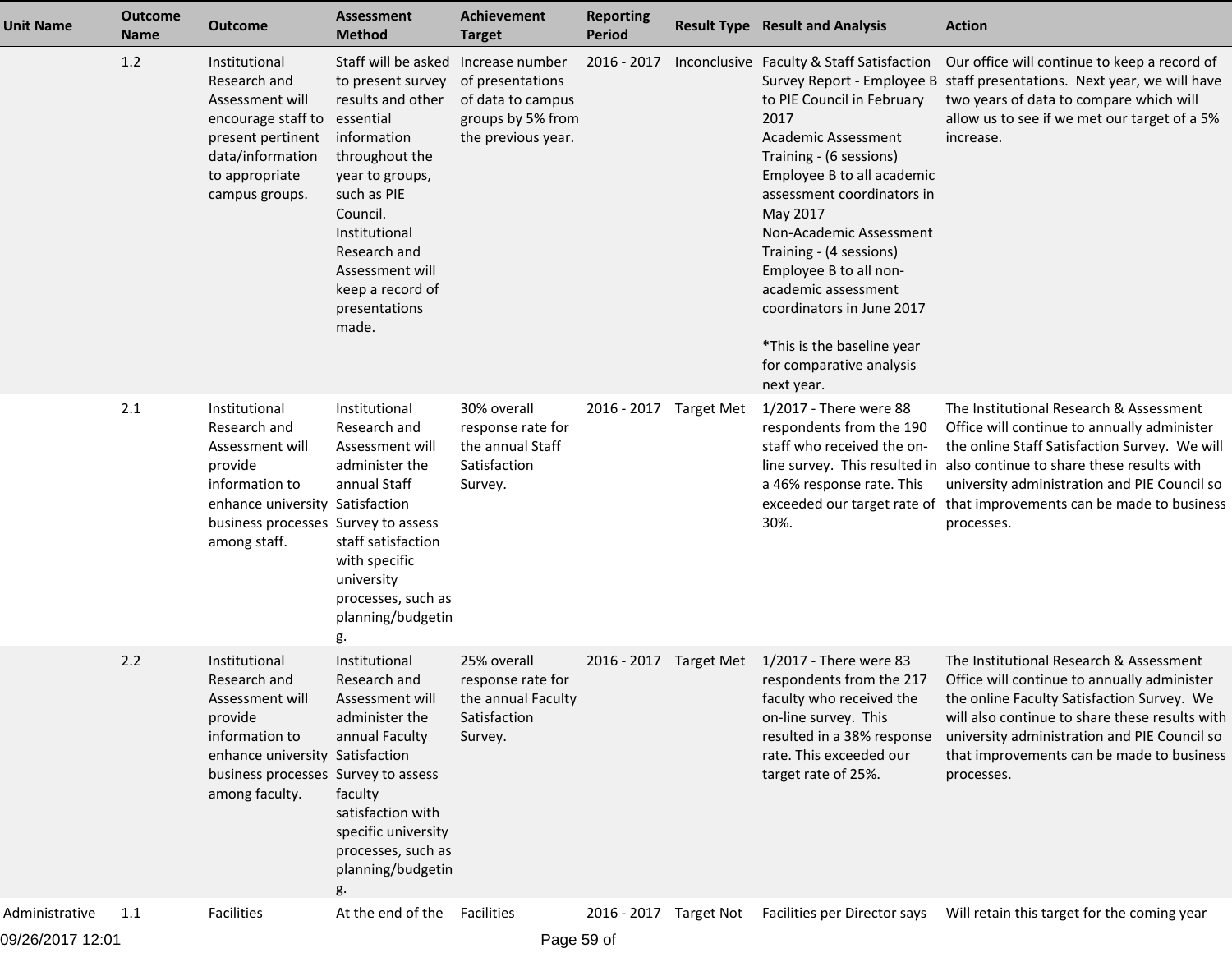| <b>Unit Name</b>                                                                                 | <b>Outcome</b><br><b>Name</b> | <b>Outcome</b>                                                                                                                               | Assessment<br><b>Method</b>                                                                                                                                                                                           | <b>Achievement</b><br><b>Target</b>                                                                                                                                                                      | <b>Reporting</b><br><b>Period</b> |     | <b>Result Type Result and Analysis</b>                                                                       | <b>Action</b>                                                                                                                                                                                                                     |
|--------------------------------------------------------------------------------------------------|-------------------------------|----------------------------------------------------------------------------------------------------------------------------------------------|-----------------------------------------------------------------------------------------------------------------------------------------------------------------------------------------------------------------------|----------------------------------------------------------------------------------------------------------------------------------------------------------------------------------------------------------|-----------------------------------|-----|--------------------------------------------------------------------------------------------------------------|-----------------------------------------------------------------------------------------------------------------------------------------------------------------------------------------------------------------------------------|
| Support -<br>Outsourced<br>Enterprises<br>(bookstore, food<br>service, facilities<br>management) | 1.1                           | Management<br>Work Orders will<br>be addressed in a<br>timely manner and review the work<br>completed to the<br>requestor's<br>satisfaction. | fiscal year,<br>Outsourced<br>Enterprises will<br>order completion<br>rate in the work<br>order system.                                                                                                               | Management<br>Work Orders will<br>have a completion<br>ratio of 95%.                                                                                                                                     | 2016 - 2017                       | Met | we have a 91% work order<br>completion rate                                                                  | Will retain this target for the coming year                                                                                                                                                                                       |
|                                                                                                  | 1.2                           | Food Service will<br>increase catering<br>and door sales.                                                                                    | At the end of the<br>fiscal year,<br>Outsourced<br>Enterprises will<br>review the<br>supplemental<br>sales to off<br>campus groups<br>and customers as<br>submitted by<br>monthly<br>statements from<br>Food Service. | Supplemental<br>sales to off<br>campus groups<br>and customers will<br>increase by 8%<br>from the previous<br>fiscal year.                                                                               | 2016 - 2017 Target Met            |     | Sales for Catering increased<br>by 17.1% and Door Sales<br>increased by 17.8%                                | Catering Sales are no longer being broken<br>down between Taxable and Non Taxable<br>which generally identified off campus to<br>campus sales. In 2017-18 we will be looking<br>for an 8% increase in Catering and Door<br>Sales. |
|                                                                                                  | 1.3                           | The Bookstore will At the end of the<br>increase the sales fiscal year,<br>of non-text/sundry Outsourced<br>items.                           | Enterprises will<br>review the sales<br>on non-<br>text/sundry items<br>as submitted by<br>monthly<br>statements from<br>the Bookstore.                                                                               | As text book sales 2016 - 2017 Target Met<br>continue to fall<br>due to less<br>expensive choices,<br>sales of non-<br>text/sundry items<br>will increase by<br>10% from the<br>previous fiscal<br>year. |                                   |     | Sales of non-text items in<br>the Bookstore increased by<br>16.6%                                            | Target was met and believe that the target<br>of a 10% increase in non-text sales should<br>remain as goal going forward                                                                                                          |
|                                                                                                  | 2.1                           | Food Service will<br>improve its overall fiscal year,<br>function to<br>increase customer<br>satisfaction.                                   | At the end of the<br>Outsourced<br>Enterprises will<br>review the overall<br>satisfaction score<br>documented by<br>Sodexo's annual<br>Customer Survey.                                                               | Food Service will<br>score at least a<br>65% overall<br>satisfaction score<br>on Sodexo's<br>annual Consumer<br>Satisfaction Survey<br>completed by the<br>MUW community.                                | 2016 - 2017 Target Met            |     | Scored a 76% overall                                                                                         | Target met and will be pushed forward to<br>satisfaction rate in Fall 2016 75% satisfaction rate in coming year                                                                                                                   |
|                                                                                                  | 2.2                           | Bookstore will<br>improve its overall fiscal year,<br>function to<br>increase customer Enterprises will                                      | At the end of the<br>Outsourced                                                                                                                                                                                       | Each fiscal year,<br>the Bookstore will<br>earn at least a<br>95% overall                                                                                                                                | 2016 - 2017                       |     | Inconclusive Secret Shopper was<br>discontinued in favor of an<br>online survey. Overall<br>rating was a 90% | Since Secret Shopper report and evaluation<br>is no longer used will decide whether the<br>Online B and N survey is appropriate as a<br>measure of Bookstore satisfaction                                                         |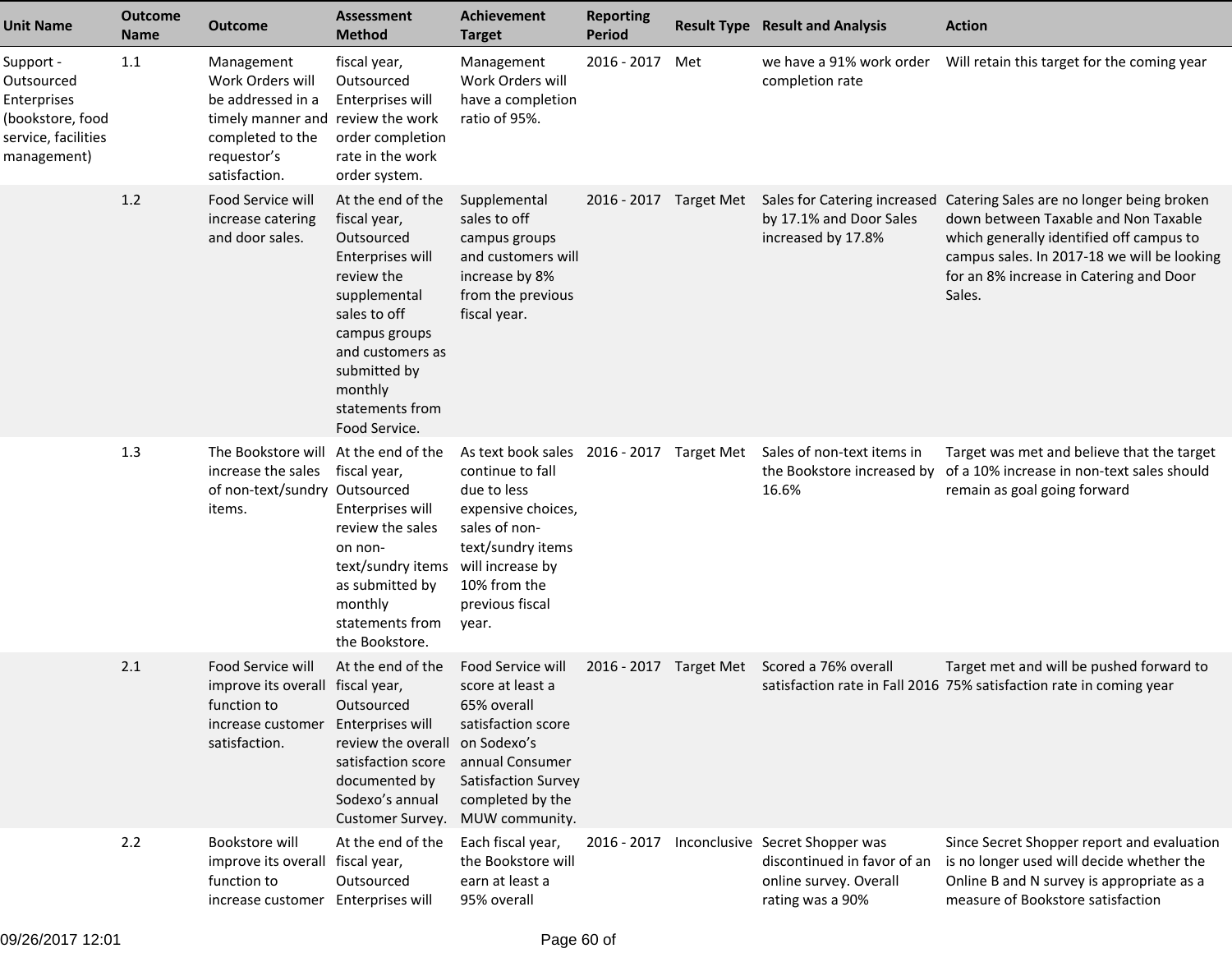| <b>Unit Name</b> | <b>Outcome</b><br>Name | <b>Outcome</b>                                                                                    | <b>Assessment</b><br><b>Method</b>                                                                                                                                                                                  | <b>Achievement</b><br><b>Target</b>                                                                                                                                               | <b>Reporting</b><br>Period | <b>Result Type Result and Analysis</b>                                                                                                                                                        | <b>Action</b>                                                                                                                                                             |
|------------------|------------------------|---------------------------------------------------------------------------------------------------|---------------------------------------------------------------------------------------------------------------------------------------------------------------------------------------------------------------------|-----------------------------------------------------------------------------------------------------------------------------------------------------------------------------------|----------------------------|-----------------------------------------------------------------------------------------------------------------------------------------------------------------------------------------------|---------------------------------------------------------------------------------------------------------------------------------------------------------------------------|
|                  | 2.2                    | satisfaction.                                                                                     | review the overall satisfaction score<br>satisfaction score<br>documented by<br>the annual Secret<br>Shopper Report.                                                                                                | on the annual<br>Secret Shopper<br>Report.                                                                                                                                        | 2016 - 2017                | Inconclusive Secret Shopper was<br>discontinued in favor of an<br>online survey. Overall<br>rating was a 90%                                                                                  | Since Secret Shopper report and evaluation<br>is no longer used will decide whether the<br>Online B and N survey is appropriate as a<br>measure of Bookstore satisfaction |
|                  | 2.3                    | Food Service and<br>Facilities<br>Management will<br>enhance their<br>safety practices.           | At the end of each Each fiscal year,<br>fiscal year,<br>Outsourced<br>Enterprises will<br>review the annual<br>Food Safety Audit<br>score from the<br>audit conducted<br>on Food Service.                           | Food Service will<br>earn a 90% or<br>higher score on<br>Sodexo's annual<br><b>Food Safety Audit</b><br>on safety practices<br>in their accounts.                                 | 2016 - 2017 Target Met     | Food Service passed the<br>Food Safety Audit with a<br>score of 98.%                                                                                                                          | Will retain this Target                                                                                                                                                   |
|                  |                        |                                                                                                   | At the end of each Each fiscal year,<br>fiscal year,<br>Outsourced<br>Enterprises will<br>review the annual<br><b>Physical Safety</b><br>Audit score from<br>the audit<br>conducted on<br>Facilities<br>Management. | <b>Facilities</b><br>Management will<br>earn a 90% or<br>higher score on<br>Sodexo's annual<br><b>Physical Safety</b><br>Audit score on<br>safety practices in<br>their accounts. | 2016 - 2017 Target Met     | Due to change in providers<br>there is no documentation<br>of this measure. However<br>the last Facilities Safety<br>Audit was passed with a<br>score of 90 or higher                         | Since MUW changed Facilities providers<br>another measure may have to be used to<br>evaluate this goal                                                                    |
|                  |                        |                                                                                                   | At the end of each Each fiscal year,<br>fiscal year,<br>Outsourced<br>Enterprises will<br>review the annual<br><b>Physical Safety</b><br>Audit score from<br>the audit<br>conducted on<br>Food Service.             | Food Service will<br>earn a 90% or<br>higher score on<br>Sodexo's annual<br><b>Physical Safety</b><br>Audit score on<br>safety practices in<br>their accounts.                    | 2016 - 2017 Target Met     | Food Service Passed the<br>Physical Safety Audit with a<br>score of 98.9%                                                                                                                     | Food Service will retain this Target                                                                                                                                      |
|                  | 2.4                    | Food Services will<br>increase the<br>effectiveness of its Outsourced<br>services to<br>students. | At the end of the<br>fiscal year,<br>Enterprises will<br>review the<br>Graduation Survey regarding the<br>results regarding<br>the effectiveness<br>of food service on campus.                                      | 55% of Graduation 2016 - 2017 Target Met<br>Survey<br>participants will<br>answer "good" or<br>"excellent"<br>effectiveness of<br>food service on                                 |                            | 2016-2017 Graduation<br>Survey Results:<br>Excellent - (172/502) -<br>34.26%<br>Good - (120/502) - 23.9%<br>Total - (292/502) - 58.16%<br>Fair - (81/502) - 16.14%<br>Poor - (49/502) - 9.76% | Will retain this target.                                                                                                                                                  |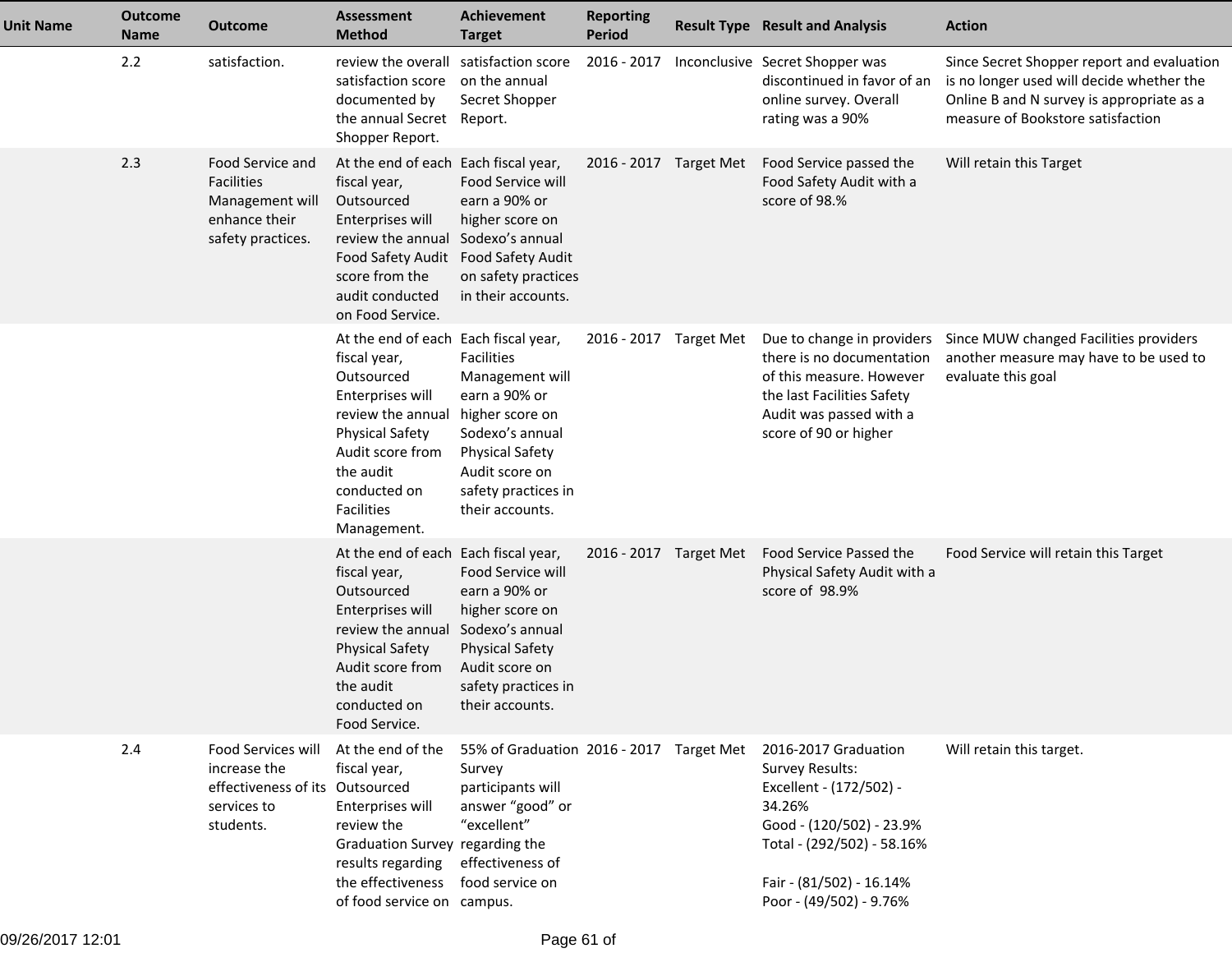| <b>Unit Name</b>                              | <b>Outcome</b><br>Name | <b>Outcome</b>                                                                                                                                                               | <b>Assessment</b><br><b>Method</b>                                                                                                                                                                          | <b>Achievement</b><br><b>Target</b>                                                                                                                                          | <b>Reporting</b><br><b>Period</b> | <b>Result Type Result and Analysis</b>                                                                                                                                                                                                                                                                                                                                                                                                                                                                                                                                                         | <b>Action</b>                                                                                                                                                                                   |
|-----------------------------------------------|------------------------|------------------------------------------------------------------------------------------------------------------------------------------------------------------------------|-------------------------------------------------------------------------------------------------------------------------------------------------------------------------------------------------------------|------------------------------------------------------------------------------------------------------------------------------------------------------------------------------|-----------------------------------|------------------------------------------------------------------------------------------------------------------------------------------------------------------------------------------------------------------------------------------------------------------------------------------------------------------------------------------------------------------------------------------------------------------------------------------------------------------------------------------------------------------------------------------------------------------------------------------------|-------------------------------------------------------------------------------------------------------------------------------------------------------------------------------------------------|
|                                               | 2.4                    | Food Services will<br>increase the<br>effectiveness of its "Rate MUW's<br>services to<br>students.                                                                           | campus.<br>effectiveness in<br>providing: Food<br>service on campus regarding the<br>{Excellent, Good,<br>Fair, Poor, N/A}"                                                                                 | Survey<br>participants will<br>answer "good" or<br>"excellent"<br>effectiveness of<br>food service on<br>campus.                                                             |                                   | 55% of Graduation 2016 - 2017 Target Met Not Applicable - (80/502) -<br>15.94%                                                                                                                                                                                                                                                                                                                                                                                                                                                                                                                 | Will retain this target.                                                                                                                                                                        |
| Administrative<br>Support -<br>Plymouth Bluff | 1.1                    | Plymouth Bluff will At the end of the<br>offer public<br>cultural and<br>educational<br>programming.                                                                         | fiscal year,<br>Plymouth Bluff<br>will review<br>program<br>documents<br>(mailings,<br>Facebook posts,<br>news releases,<br>and attendance<br>records) to<br>determine if<br>achievement<br>target was met. | At least once per<br>quarter, public<br>cultural and/or<br>educational<br>programming will<br>be offered at no<br>cost for<br>attendance.                                    | 2016 - 2017 Target Met            | 2 Sunday at Bluff Programs continue to be done.<br>in August of 2016 and<br>February 2017. Plymouth<br>Bluff provided space for the<br>following Groups at no<br>Charge: African American<br>Leadership Summit in<br>August, 2016; Presented a<br>program to the Exchange<br>Club on Plymouth Bluff in<br>October, 2016; Hosted tours<br>by the Chickasaw Nation in<br>Oct. and Nov. 2016, Hosted<br>a Tourism Partners Meeting<br>with the Convention and<br>Visitors Bureau in May<br>2017, and Hosted school<br>groups from West Point<br>and the Columbus Christian<br>Academy in May 2017 | Plymouth Bluff has offered This has been a popular program and will                                                                                                                             |
|                                               | $1.2$                  | Plymouth Bluff will At the end of the<br>make use of Social fiscal year,<br>Media, such as<br>Facebook, to<br>promote<br>programming and<br>other uses at<br>Plymouth Bluff. | <b>Plymouth Bluff</b><br>will review its<br>Facebook friend<br>and visit counts as Facebook friends<br>documented by<br>Facebook and<br>compare to the<br>previous fiscal<br>year's data.                   | While maintaining 2016 - 2017 Target Met<br>its Facebook<br>pages, Plymouth<br><b>Bluff will increase</b><br>its number of<br>and/or followers<br>by 5% each fiscal<br>year. |                                   | As of June 26, 2017 our<br>facebook page has 1199<br>friends and 99 likes and 335<br>visits                                                                                                                                                                                                                                                                                                                                                                                                                                                                                                    | Friend Counts do not seem as a satisfactory<br>measure. Updating both pages with<br>different posts both internally and externally<br>at least 2 times per month seem like a<br>better measure. |
|                                               | 1.3                    | Plymouth Bluff will At the end of the<br>maintain its 4+<br>miles trail system.                                                                                              | fiscal year,<br><b>Plymouth Bluff</b><br>will review the                                                                                                                                                    | 26 biweekly Trail<br>System<br>inspections will be<br>completed each                                                                                                         |                                   | 2016 - 2017 Inconclusive The Trails are inspected<br>with regularity and<br>corrections made when<br>found or reported at an                                                                                                                                                                                                                                                                                                                                                                                                                                                                   | Change the measure to trail inspections<br>done monthly and corrective actions with in<br>one week as either noted in inspection or<br>reported                                                 |
| 09/26/2017 12:01                              |                        |                                                                                                                                                                              |                                                                                                                                                                                                             | Page 62 of                                                                                                                                                                   |                                   |                                                                                                                                                                                                                                                                                                                                                                                                                                                                                                                                                                                                |                                                                                                                                                                                                 |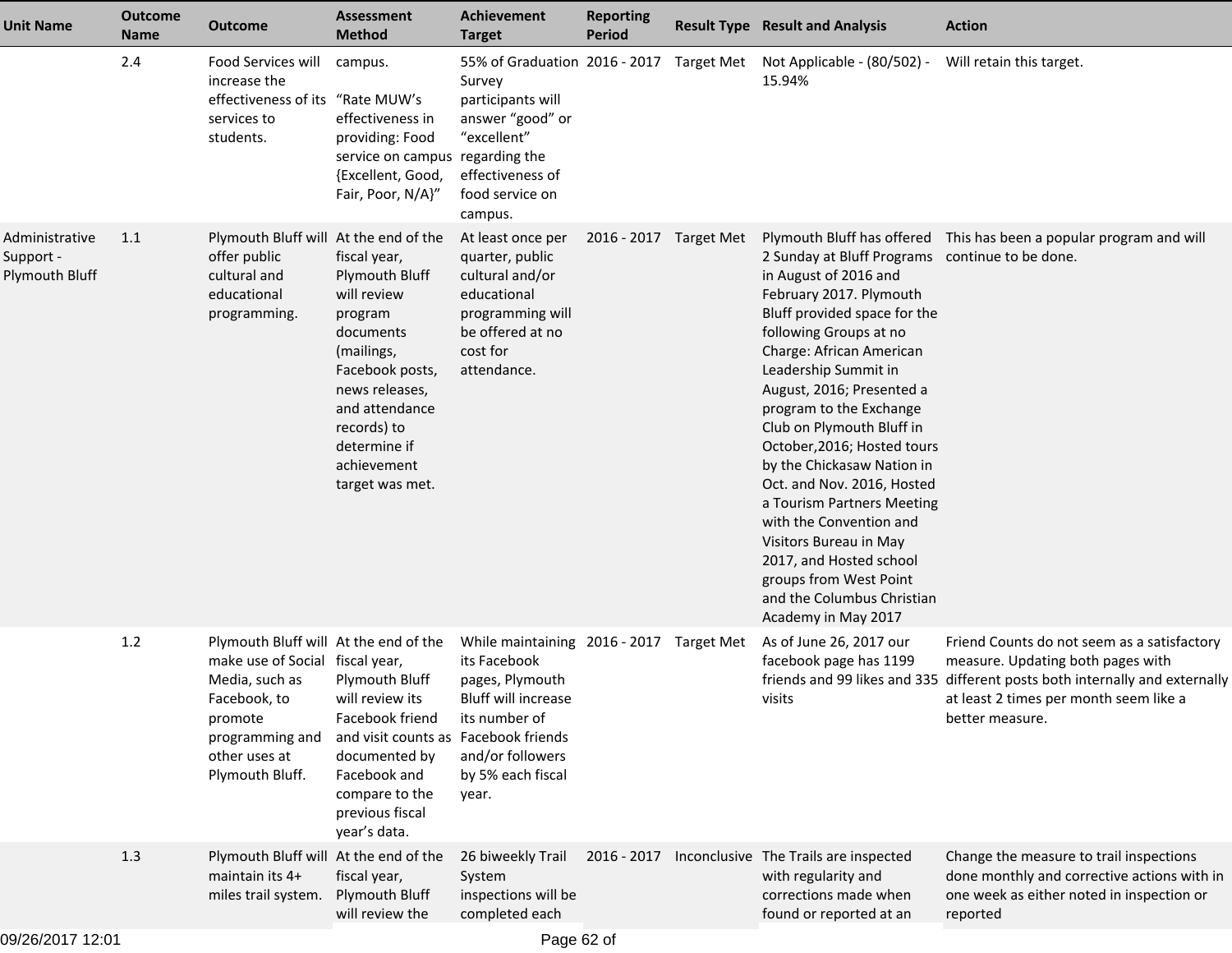| <b>Unit Name</b> | <b>Outcome</b><br><b>Name</b> | <b>Outcome</b>                                                                                                                                                                                                                           | <b>Assessment</b><br><b>Method</b>                                                                                                                                                                        | <b>Achievement</b><br><b>Target</b>                                                                                                                                                           | <b>Reporting</b><br>Period | <b>Result Type Result and Analysis</b>                                                                                                                                                                                                                      | <b>Action</b>                                                                                                                                   |
|------------------|-------------------------------|------------------------------------------------------------------------------------------------------------------------------------------------------------------------------------------------------------------------------------------|-----------------------------------------------------------------------------------------------------------------------------------------------------------------------------------------------------------|-----------------------------------------------------------------------------------------------------------------------------------------------------------------------------------------------|----------------------------|-------------------------------------------------------------------------------------------------------------------------------------------------------------------------------------------------------------------------------------------------------------|-------------------------------------------------------------------------------------------------------------------------------------------------|
|                  | 1.3                           | Plymouth Bluff will Trail System's<br>maintain its 4+<br>miles trail system.                                                                                                                                                             | biweekly<br>inspection<br>reports.                                                                                                                                                                        | fiscal year,<br>including<br>corrective actions.                                                                                                                                              | 2016 - 2017                | Inconclusive appropriate time<br>depending on weather<br>conditions. Usage seems to<br>be high with upwards of 10<br>people hiking on them on<br>nicer days on weekends                                                                                     | Change the measure to trail inspections<br>done monthly and corrective actions with in<br>one week as either noted in inspection or<br>reported |
|                  | 1.4                           | Plymouth Bluff will At the end of the<br>do presentations<br>and make the<br>facility available to will review<br>groups such as the monthly reports<br>Boy Scouts and<br>other educational<br>organizations at no documented<br>charge. | fiscal year,<br>Plymouth Bluff<br>to determine the<br>number of<br>presentations.                                                                                                                         | At least 12 times<br>each fiscal year,<br>Plymouth Bluff will<br>do presentations<br>about the facility<br>and the<br>surrounding area<br>to school groups<br>and others when<br>appropriate. | 2016 - 2017 Target Met     | Various individuals and<br>groups have visited<br>Plymouth Bluff at least 25<br>informal presentations<br>have been done and formal<br>presentations                                                                                                        | Continue with this target                                                                                                                       |
|                  |                               |                                                                                                                                                                                                                                          | At the end of the<br>fiscal year,<br>Plymouth Bluff<br>will review<br>monthly reports<br>to determine the<br>number of weekly<br>visits.                                                                  | average 50 visits<br>per week by<br>people walking<br>the grounds and<br>trails.                                                                                                              |                            | Plymouth Bluff will 2016 - 2017 Target Met This number has been met Continue with this target<br>however some have been<br>repeat visits. When<br>weather is comfortable<br>visits are well above 50,<br>however they are less<br>during inclement weather. |                                                                                                                                                 |
|                  | 2.1                           | Plymouth Bluff will At the end of the<br>invite the MSU<br>Project YES (Youth Plymouth Bluff<br>Environmental<br>Science) to<br>continue to use<br>the facility each<br>fiscal year.                                                     | fiscal year,<br>will review the<br>meetings log to<br>determine if<br>Project YES held at<br>least 10 meetings.                                                                                           | YES meetings at<br>Plymouth Bluff<br>Center each fiscal<br>year.                                                                                                                              |                            | At least 10 Project 2016 - 2017 Inconclusive Project yes was invited and<br>did use Plymouth Bluff for<br>one meeting                                                                                                                                       | Will continue to try to make PBC available to<br>this group and market were can                                                                 |
|                  | 2.2                           | invite the LEP (Life fiscal year,<br>Enrichment<br>Program) to use<br>the facility.                                                                                                                                                      | Plymouth Bluff will At the end of the At least 2 LEP<br>Plymouth Bluff<br>will review the<br>meetings log to<br>determine if the<br>Director of<br>Plymouth Bluff<br>attended at least<br>2 LEP meetings. | meetings will be<br>attended by the<br>Director of<br>Plymouth Bluff<br>each fiscal year.                                                                                                     |                            | <b>Advisory Board meetings</b>                                                                                                                                                                                                                              | 2016 - 2017 Target Met Director has attended 3 LEP Will continue to attend and be a part of this                                                |
|                  |                               |                                                                                                                                                                                                                                          | At the end of the<br>fiscal year,                                                                                                                                                                         | meetings at                                                                                                                                                                                   |                            | At least 2 LEP class 2016 - 2017 Target Met 2 Birding Classes have met. Continue with this                                                                                                                                                                  |                                                                                                                                                 |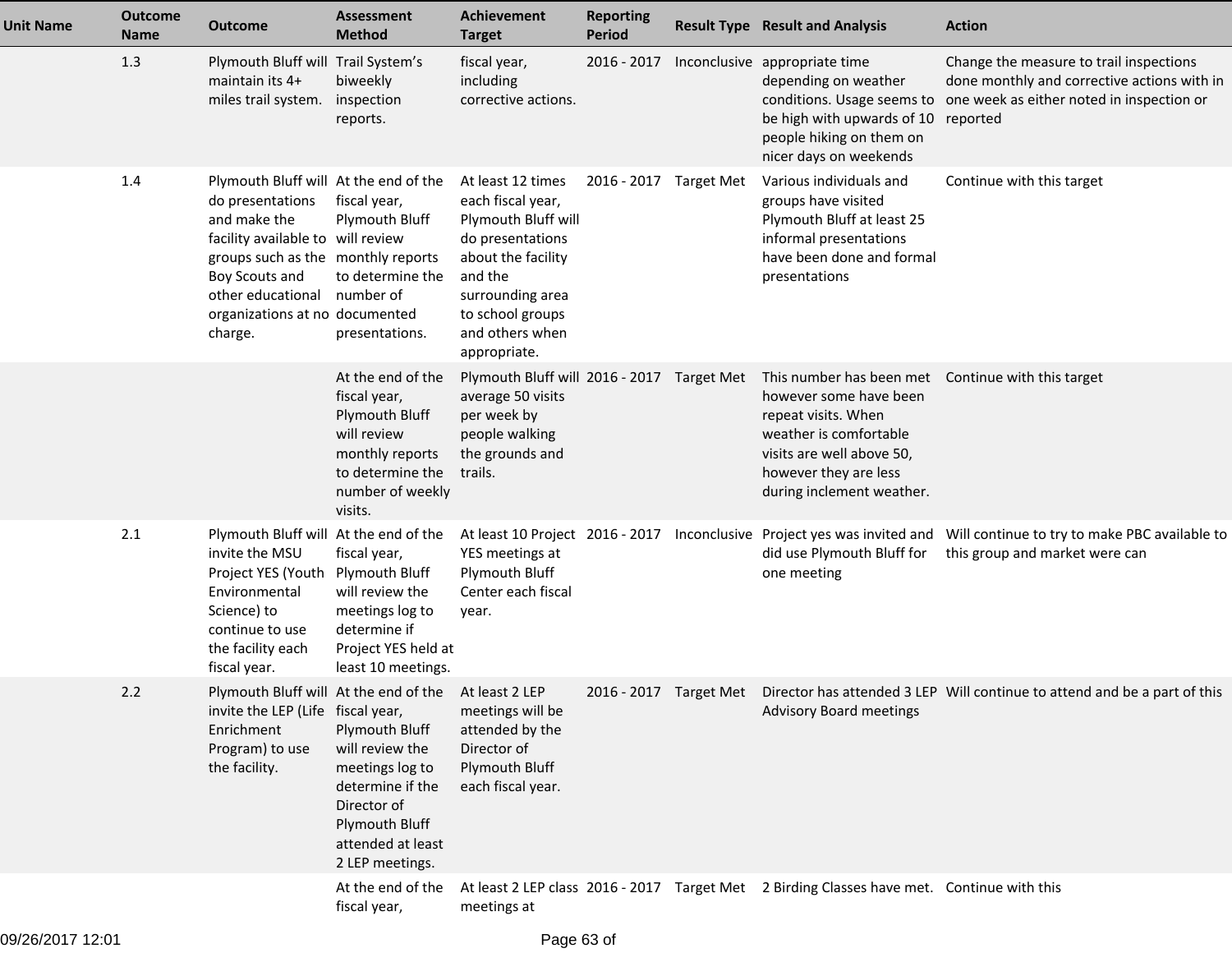| <b>Unit Name</b>                                 | <b>Outcome</b><br><b>Name</b> | <b>Outcome</b>                                                                                                                                                               | <b>Assessment</b><br><b>Method</b>                                                                                                                                                                                                       | <b>Achievement</b><br><b>Target</b>                                                                                | <b>Reporting</b><br><b>Period</b> | <b>Result Type Result and Analysis</b>                                                               | <b>Action</b>                                                                                                                                                                                                                                                                     |
|--------------------------------------------------|-------------------------------|------------------------------------------------------------------------------------------------------------------------------------------------------------------------------|------------------------------------------------------------------------------------------------------------------------------------------------------------------------------------------------------------------------------------------|--------------------------------------------------------------------------------------------------------------------|-----------------------------------|------------------------------------------------------------------------------------------------------|-----------------------------------------------------------------------------------------------------------------------------------------------------------------------------------------------------------------------------------------------------------------------------------|
|                                                  |                               |                                                                                                                                                                              | Plymouth Bluff<br>will review the<br>meetings log to<br>determine if the<br>LEP held at least 2<br>class meetings.                                                                                                                       | Plymouth Bluff<br>Center each fiscal<br>year.                                                                      |                                   | 2016 - 2017 Target Met 2 Birding Classes have met. Continue with this                                |                                                                                                                                                                                                                                                                                   |
|                                                  | 2.3                           | Plymouth Bluff will At the end of the<br>invite the MUW<br>Science and Math<br>Department to use will review the<br>the facility for<br>class/lab meetings. determine if the | academic year,<br>Plymouth Bluff<br>meetings log to<br>Science and Math<br>Department held<br>at least 8 class/lab<br>meetings.                                                                                                          | Plymouth Bluff will 2016 - 2017 Target Met<br>host at least 8<br>MUW class/lab<br>meetings each<br>academic year.  |                                   | * Math and Science Classes Continue with this measure<br>or Labs met at PBC.                         |                                                                                                                                                                                                                                                                                   |
|                                                  |                               |                                                                                                                                                                              | At the end of the<br>academic year,<br>Plymouth Bluff<br>will review the<br>meetings log to<br>determine if the<br>Science and Math<br>Department held<br>at least 8 class/lab<br>meetings.                                              | Plymouth Bluff will 2016 - 2017 Target Met<br>host at least 8<br>MUW class/lab<br>meetings each<br>academic year.  |                                   | The Math and Science<br>Department has used<br>Plymouth Bluff for Class<br>Meetings or Labs          | Continue with this measure and expand to<br>include all areas of Student Engagement and<br>Learning and increase usage by various<br>Departments to 16 per year                                                                                                                   |
| Administrative<br>Support - Police<br>Department | 1.1                           | The Police<br>Department will<br>promote<br>awareness of its<br>employees and<br>responsibilities<br>throughout the<br>university.                                           | The Police<br>Department will<br>track<br>interactions/meeti organizations<br>ngs with student<br>organizations<br>(including Student Association) from<br>Government<br>Association)<br>throughout the<br>fiscal year via a<br>logbook. | 5% increase in<br>interactions/meeti<br>ngs with student<br>(including Student<br>Government<br>the previous year. | 2016 - 2017                       | comparison. We met with<br>student organizations<br>approximately 15 times last<br>year.             | Inconclusive This is our base line year for Hopefully we will increase safety programs<br>and increase the meeting and training with<br>student organizations                                                                                                                     |
|                                                  | 1.2                           | The Police<br>Department will<br>promote<br>reciprocal trust<br>between the<br>university                                                                                    | The Police<br>Department will<br>track complaints<br>filed against the<br>department at the department from<br>end of the fiscal                                                                                                         | 5% decrease in<br>complaints<br>submitted against<br>the police<br>the previous year.                              | 2016 - 2017                       | comparison. We had<br>approximately 12<br>complaints on police<br>department employees last<br>year. | Inconclusive This is our base line year for I have started to reorganize the police<br>department and put a supervisor on all<br>shifts that will have the responsibility to<br>oversee the employees. This will hopefully<br>reduce complaints and problems on the<br>employees. |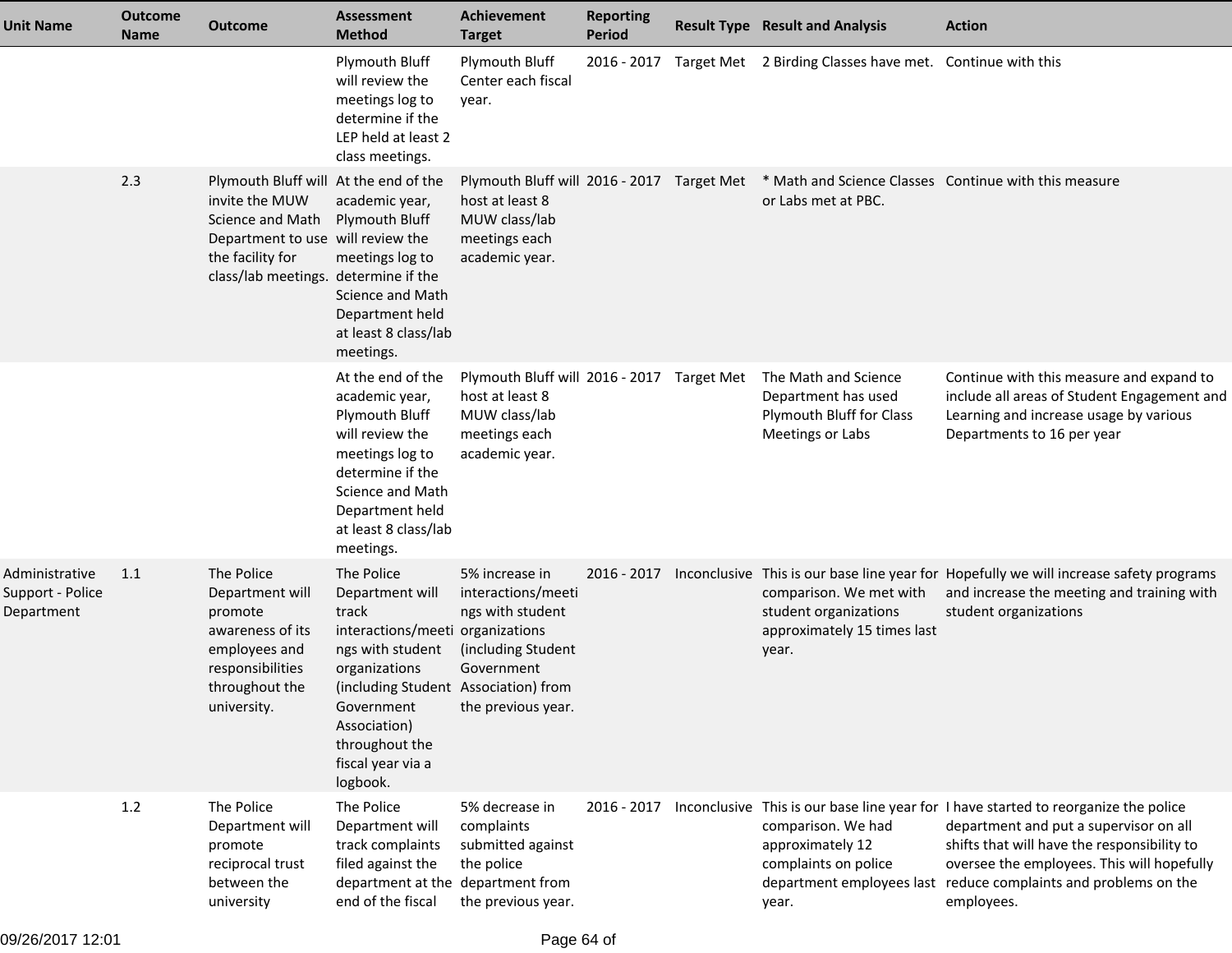| <b>Unit Name</b>                                       | <b>Outcome</b><br><b>Name</b> | <b>Outcome</b>                                                                                                                           | <b>Assessment</b><br><b>Method</b>                                                                                                                                                                              | <b>Achievement</b><br><b>Target</b>                                                                                      | <b>Reporting</b><br><b>Period</b> |                                       | <b>Result Type Result and Analysis</b>                                                                                                                                                                                                                 | <b>Action</b>                                                                                                                                                                                                                                                                     |
|--------------------------------------------------------|-------------------------------|------------------------------------------------------------------------------------------------------------------------------------------|-----------------------------------------------------------------------------------------------------------------------------------------------------------------------------------------------------------------|--------------------------------------------------------------------------------------------------------------------------|-----------------------------------|---------------------------------------|--------------------------------------------------------------------------------------------------------------------------------------------------------------------------------------------------------------------------------------------------------|-----------------------------------------------------------------------------------------------------------------------------------------------------------------------------------------------------------------------------------------------------------------------------------|
|                                                        | 1.2                           | community and<br>the Police<br>Department.                                                                                               | year via a<br>logbook.                                                                                                                                                                                          | 5% decrease in<br>complaints<br>submitted against<br>the police<br>department from<br>the previous year.                 | 2016 - 2017                       |                                       | comparison. We had<br>approximately 12<br>complaints on police<br>department employees last<br>year.                                                                                                                                                   | Inconclusive This is our base line year for I have started to reorganize the police<br>department and put a supervisor on all<br>shifts that will have the responsibility to<br>oversee the employees. This will hopefully<br>reduce complaints and problems on the<br>employees. |
|                                                        | 2.1                           | The Police<br>Department will<br>make an effort to<br>provide a safe<br>environment for<br>faculty, staff,<br>students, and<br>visitors. | The Police<br>Department will<br>analyze the<br>number of filed<br>offense reports<br>from the crime log<br>annually.                                                                                           | 5% decrease in<br>filed offense<br>reports annually<br>within MUW from<br>the previous year.                             | $2016 - 2017$                     | Inconclusive                          | comparison. We had 144<br>calls last and the majority<br>of the calls were property<br>damage and medical call.<br>We are increasing<br>supervision and meeting<br>with students hopefully<br>through patrol and<br>education we will reduce<br>calls. | This is our base line year for Through education and patrol we hope this<br>will reduce calls for service.                                                                                                                                                                        |
|                                                        | 2.2                           | The Police<br>Department will<br>make an effort to<br>broaden the<br>communication<br>among outside<br>agencies to<br>promote safety.    | The Police<br>Department will<br>evaluate the<br>number of<br>Memorandum of<br><b>Understandings</b><br>(MOUs)<br>distributed to the<br>outside agencies.                                                       | The Police<br>Department will<br>secure at least one<br>new partnership<br>agency outside of<br>MUW each fiscal<br>year. | 2016 - 2017                       | Inconclusive                          | comparison. We currently<br>have 2 MOU'S we hope to<br>increase this number by at<br>least 1 per year                                                                                                                                                  | This is our base line year for We are pursuing MOU'S with 911 and with<br>the fire department this should meet or<br>exceed our goal.                                                                                                                                             |
| Administrative<br>Support -<br>Resources<br>Management | 1.1                           | Provide ongoing<br>purchasing, p-card, fiscal year,<br>property & Virtual<br><b>EMS</b> training as<br>needed to all<br>departments.     | At the end of the<br>Resources<br>Management will<br>review the<br><b>Training Sessions</b><br>Log to determine<br>if there was an<br>increase by 5% of<br>employees who<br>received<br>purchasing<br>training. | Train/assist<br>employees in the<br>area of purchasing<br>by an increase of<br>5%.                                       | $2016 - 2017$                     |                                       | Inconclusive Base line no data was<br>collected                                                                                                                                                                                                        | Make more effort to get the data in. Actions<br>will be taken to enable us to collect this<br>information.                                                                                                                                                                        |
|                                                        | $1.2$                         | Reduce purchasing At the end of the<br>transaction<br>volume. Eliminate<br>the need for small<br>dollar purchase                         | fiscal year,<br>Resources<br>Management will<br>review the                                                                                                                                                      | Reduce the<br>number of<br>purchase orders<br>printed each year<br>by 5%.                                                |                                   | 2016 - 2017 Inconclusive Inconclusive |                                                                                                                                                                                                                                                        | We will begin with this budget year tracking<br>the number of purchase orders processed.<br>Our goal is to increase the use of P-cards in<br>an effort to increase out rebate check from<br>UMB.                                                                                  |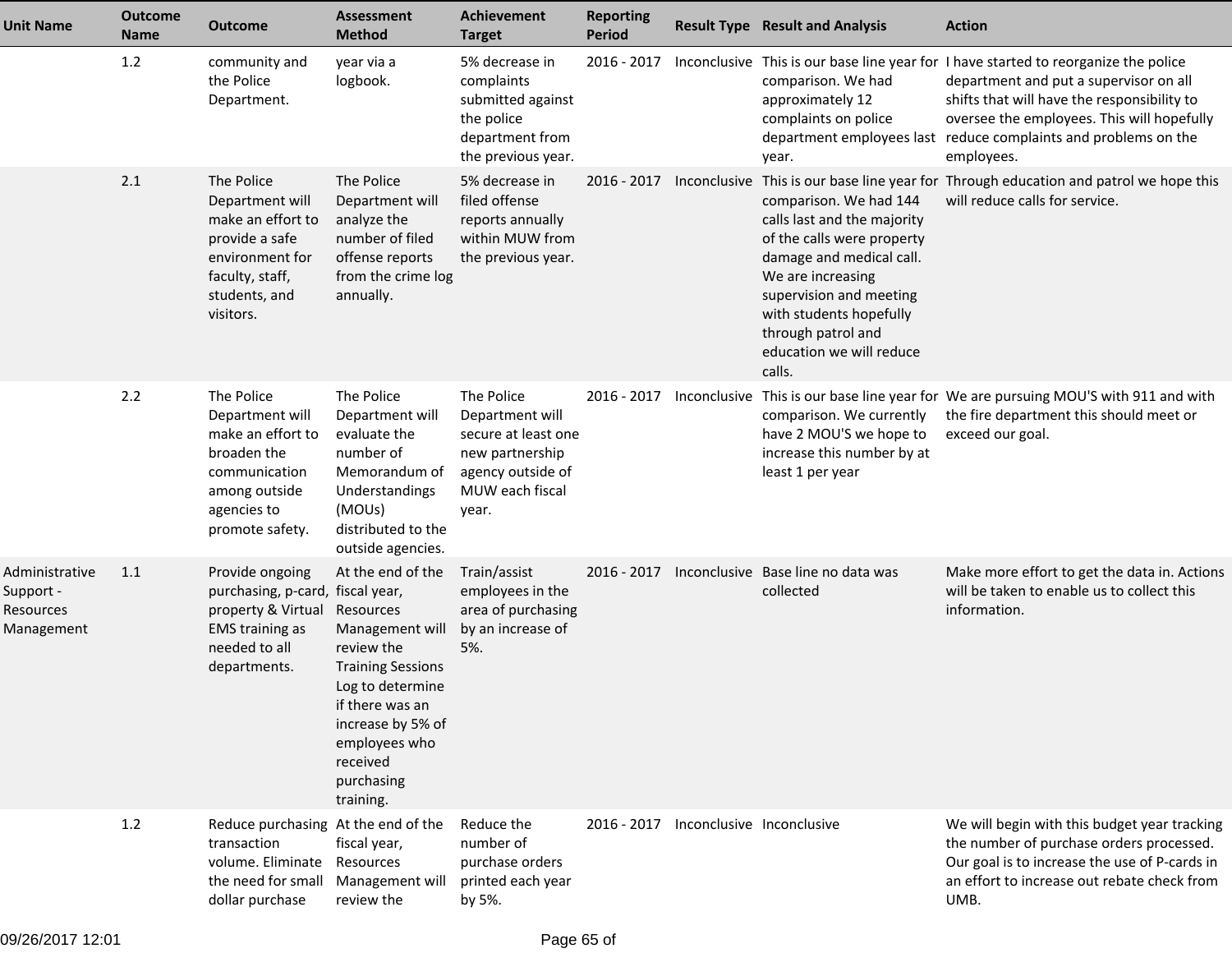| <b>Unit Name</b>                                      | <b>Outcome</b><br><b>Name</b> | <b>Outcome</b>                                                                                                                    | <b>Assessment</b><br><b>Method</b>                                                                                                                                                                                                                                     | <b>Achievement</b><br><b>Target</b>                                                                                      | <b>Reporting</b><br><b>Period</b> |                           | <b>Result Type Result and Analysis</b>                                                                                                                                                                                                                                                 | <b>Action</b>                                                                                                                                                                                                                                                                       |
|-------------------------------------------------------|-------------------------------|-----------------------------------------------------------------------------------------------------------------------------------|------------------------------------------------------------------------------------------------------------------------------------------------------------------------------------------------------------------------------------------------------------------------|--------------------------------------------------------------------------------------------------------------------------|-----------------------------------|---------------------------|----------------------------------------------------------------------------------------------------------------------------------------------------------------------------------------------------------------------------------------------------------------------------------------|-------------------------------------------------------------------------------------------------------------------------------------------------------------------------------------------------------------------------------------------------------------------------------------|
|                                                       | 1.2                           | orders.                                                                                                                           | <b>Purchase Orders</b><br>Report to<br>determine an<br>increase/decrease printed each year<br>in the number of<br>purchase orders.                                                                                                                                     | Reduce the<br>number of<br>purchase orders<br>by 5%.                                                                     | $2016 - 2017$                     | Inconclusive Inconclusive |                                                                                                                                                                                                                                                                                        | We will begin with this budget year tracking<br>the number of purchase orders processed.<br>Our goal is to increase the use of P-cards in<br>an effort to increase out rebate check from<br>UMB.                                                                                    |
|                                                       | 2.1                           | Ensure that all<br>student packages<br>are delivered in a<br>timely manner.                                                       | At the end of the<br>fiscal year,<br>Resources<br>Management will<br>review the<br>Delivery Report to<br>determine the<br>percentage of<br>packages that<br>were delivered<br>the same or next<br>day.                                                                 | packages on time.                                                                                                        |                                   |                           | other system crashed and<br>we went with a system that<br>is web based. We will start<br>collecting data beginning<br>with this budget year.                                                                                                                                           | Deliver 95% of the 2016 - 2017 Inconclusive Our receiving software was We will begin with this budget year tracking<br>replaced 6 months ago. The the information pertaining to the deliveries.                                                                                     |
|                                                       | 2.2                           | <b>Offer virtual EMS</b><br>training to all<br>student<br>organizations.                                                          | At the end of the<br>fiscal year,<br>Resources<br>Management will<br>review the<br><b>Training Sessions</b><br>Log to determine<br>if there was an<br>increase of 5% of<br>members from all<br>student<br>organizations as a<br>whole who<br>received EMS<br>training. | student<br>organizations'<br>members that<br>reserve facilities<br>will increase by<br>5%.                               |                                   |                           | Participation of all 2016 - 2017 Inconclusive Student services did not<br>contact our office to<br>provide the EMS training<br>this year. However, Student<br>Services included this<br>training in conjunction with<br>the training they provide<br>for all student<br>organizations. | Due to changes in staff, our training was not<br>needed. However, I will leave target in until<br>next year and see if this changes.                                                                                                                                                |
| Administrative<br>Support -<br>Systems and<br>Network | 1.1                           | Systems &<br>Network will<br>perform annual<br>audit of user<br>account access<br>against HR e-mail<br>non-employment<br>notices. | Systems &<br>Network will<br>verify Active<br>Directory (AD)<br>services account<br>status is disabled<br>for unemployed<br>users.                                                                                                                                     | 100% of AD<br>services account<br>access is disabled<br>for non-employed<br>user accounts<br>without emeritus<br>status. | 2016 - 2017 Target Not            | Met                       | Per HR e-mail non-<br>employment notice<br>validations, audit of user<br>account deactivation<br>(without emeritus status)<br>resulted in 4 out of 42<br>(9.5%) accounts not<br>deactivated.                                                                                           | Due to lack of official AD account<br>deactivation policy, an official policy will be<br>developed for AD account deactivation<br>procedures and expiration timelines. Also,<br>application notice reminders will be<br>engaged as well as multiple deactivation<br>administrators. |
|                                                       | 1.2                           | Systems &<br>Network will<br>evaluate and                                                                                         | Throughout the<br>fiscal year, IT staff bandwidth values<br>will monitor                                                                                                                                                                                               | Consistent<br>less than 50% of                                                                                           | 2016 - 2017 Target Met            |                           | Based on In/Out Traffic<br>Utlization analysis of<br>bandwidth transmitted                                                                                                                                                                                                             | Systems & Networks will continue to<br>monitor bandwidth utilization.                                                                                                                                                                                                               |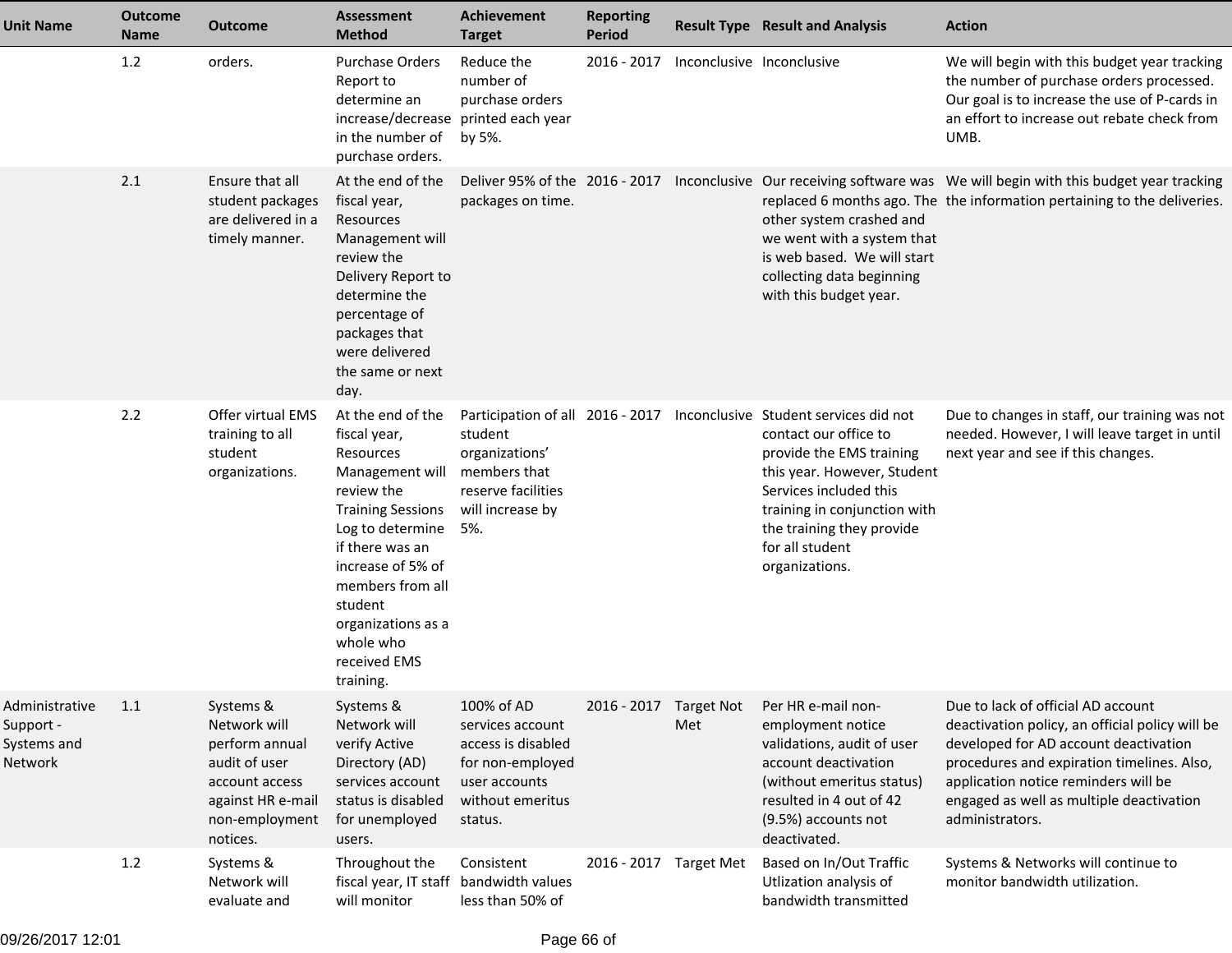| <b>Unit Name</b> | <b>Outcome</b><br><b>Name</b> | <b>Outcome</b>                                                                                                                                | <b>Assessment</b><br><b>Method</b>                                                                                                                                                                                                                                                                           | Achievement<br><b>Target</b>                                                                                                                                               | <b>Reporting</b><br><b>Period</b> |                   | <b>Result Type Result and Analysis</b>                                                                                                                                                                                                                                                                                                                                                                | <b>Action</b>                                                                                                            |
|------------------|-------------------------------|-----------------------------------------------------------------------------------------------------------------------------------------------|--------------------------------------------------------------------------------------------------------------------------------------------------------------------------------------------------------------------------------------------------------------------------------------------------------------|----------------------------------------------------------------------------------------------------------------------------------------------------------------------------|-----------------------------------|-------------------|-------------------------------------------------------------------------------------------------------------------------------------------------------------------------------------------------------------------------------------------------------------------------------------------------------------------------------------------------------------------------------------------------------|--------------------------------------------------------------------------------------------------------------------------|
|                  | 1.2                           | optimize Internet<br>bandwidth to<br>support advancing speeds to<br>business processes determine circuit<br>and the campus<br>infrastructure. | Internet gateway<br>router bandwidth<br>bandwidth usage. fiscal year.                                                                                                                                                                                                                                        | total available<br>Internet circuit<br>bandwidth<br>throughout the                                                                                                         | 2016 - 2017                       | <b>Target Met</b> | between 05/07/2017-<br>06/07/2017, average<br>bandwidth utilization was<br>reported below 300Mbps<br>(30%) of available 1Gbps<br>Internet circuit. In/Out<br><b>Bits/Traffic Utilization</b><br>graphs are included to<br>show reported results.                                                                                                                                                      | Systems & Networks will continue to<br>monitor bandwidth utilization.                                                    |
|                  | 1.3                           | Systems &<br>Network will<br>assess and<br>monitor campus<br>needs and provide<br>training videos as<br>needed.                               | Throughout the<br>fiscal year,<br>Systems &<br>Network will work<br>with user<br>departments to<br>develop task-<br>specific online<br>training videos. At<br>the end of the<br>fiscal year,<br>Systems &<br>Network will<br>review the<br>number of new<br>online training<br>videos provided<br>for users. | Provide 2 new<br>online training<br>videos for users.                                                                                                                      | 2016 - 2017 Target Met            |                   | Systems & Networks<br>provided multiple online<br>training videos and<br>documentation for<br>respective users.                                                                                                                                                                                                                                                                                       | Systems & Networks will continue to<br>provide training videos and/or<br>documentation to respective users as<br>needed. |
|                  | 2.1                           | Systems &<br>Network will look<br>for possible ways<br>to provide high<br>levels of student<br>satisfaction.                                  | Systems &<br>Network will<br>analyze the results Student<br>of the Student<br>Technology survey will give an overall<br>at the end of the<br>fiscal year to<br>determine their<br>level of<br>satisfaction.                                                                                                  | 75% of students<br>participating in the<br><b>Technology Survey</b><br>satisfied rating<br>with the services<br>offered through<br>the Systems &<br>Network<br>department. | 2016 - 2017 Target Met            |                   | Systems & Networks<br>analyzed a Student<br>Technology survey to<br>determine satisfaction<br>levels in respective areas of<br>IT. Individual category and<br>overall satisfaction ratings<br>are below:<br>Office 365:<br>Very Satisfied (704) 52.15%<br>Satisfied (397) 29.41%<br>Satisfaction Rating<br>(1101/1350) 81.56%<br>GoogleDocs:<br>Very Satisfied (659) 48.10%<br>Satisfied (424) 30.95% | Systems & Networks will continue to look<br>for possible ways to provide high levels of<br>student satisfaction.         |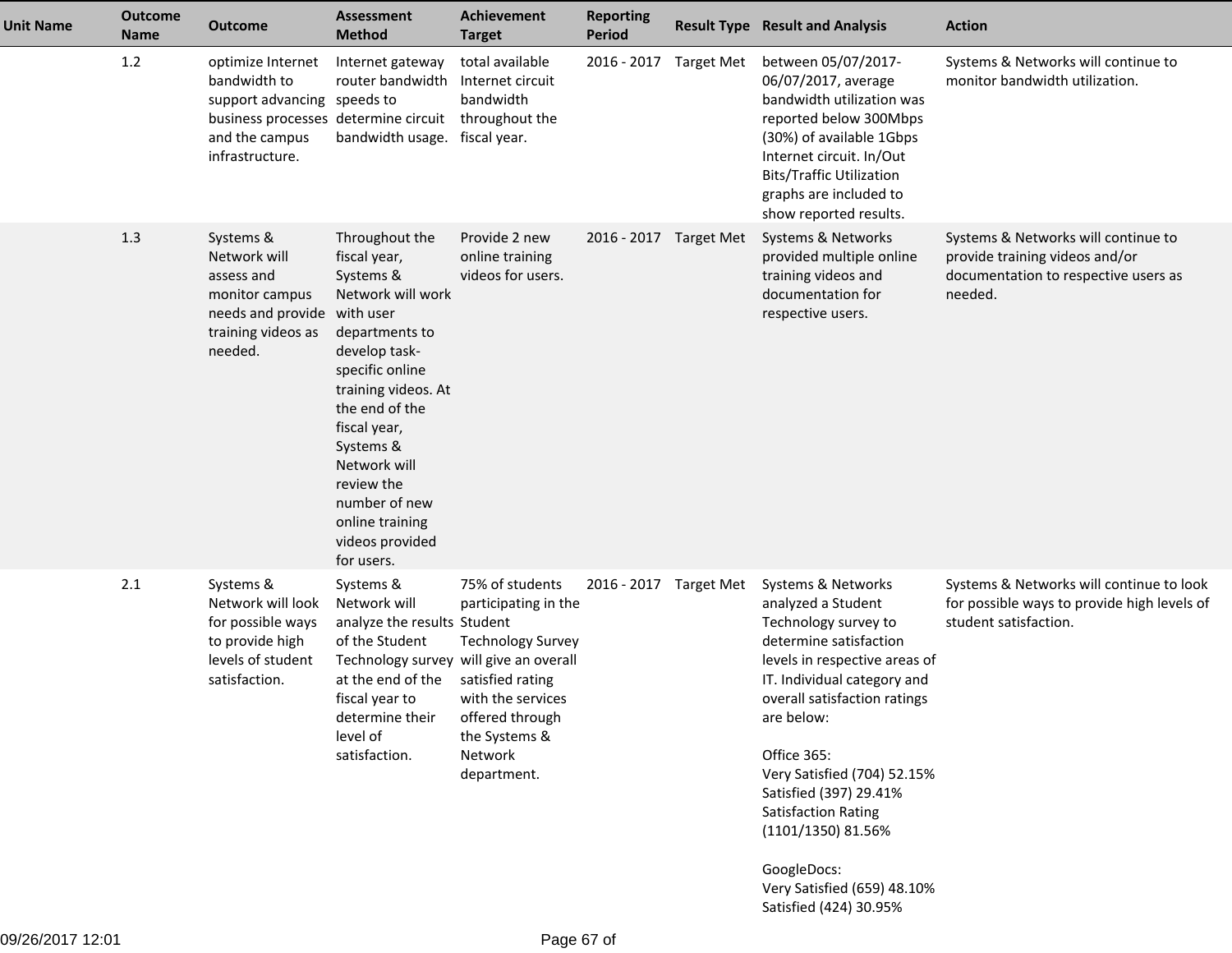| Unit Name                                               | <b>Outcome</b><br><b>Name</b> | <b>Outcome</b>                                                                                                                                                                                                                       | <b>Assessment</b><br><b>Method</b>                                                                                                                                                   | <b>Achievement</b><br><b>Target</b>                                                                                                                                                                                   | <b>Reporting</b><br><b>Period</b> |     | <b>Result Type Result and Analysis</b>                                                                                                                                                                                                                                                                                                                                                                                                                                  | <b>Action</b>                                                                                                                                                                                                        |
|---------------------------------------------------------|-------------------------------|--------------------------------------------------------------------------------------------------------------------------------------------------------------------------------------------------------------------------------------|--------------------------------------------------------------------------------------------------------------------------------------------------------------------------------------|-----------------------------------------------------------------------------------------------------------------------------------------------------------------------------------------------------------------------|-----------------------------------|-----|-------------------------------------------------------------------------------------------------------------------------------------------------------------------------------------------------------------------------------------------------------------------------------------------------------------------------------------------------------------------------------------------------------------------------------------------------------------------------|----------------------------------------------------------------------------------------------------------------------------------------------------------------------------------------------------------------------|
|                                                         | 2.1                           | Systems &<br>Network will look<br>for possible ways<br>to provide high<br>levels of student<br>satisfaction.                                                                                                                         | Systems &<br>Network will<br>analyze the results Student<br>of the Student<br>at the end of the<br>fiscal year to<br>determine their<br>level of<br>satisfaction.                    | 75% of students<br>participating in the<br><b>Technology Survey</b><br>Technology survey will give an overall<br>satisfied rating<br>with the services<br>offered through<br>the Systems &<br>Network<br>department.  | 2016 - 2017 Target Met            |     | <b>Satisfaction Rating</b><br>(267/1370) 79.05%<br>Portal:<br>Very Satisfied (738) 46.47%<br>Satisfied (581) 36.59%<br><b>Satisfaction Rating</b><br>(227/1588) 83.06%<br>WiFi:<br>Very Satisfied (413) 31.45%<br>Satisfied (339) 25.82%<br><b>Satisfaction Rating</b><br>(230/1313) 57.27%<br>Tech Support:<br>Very Satisfied (419) 47.94%<br>Satisfied (230) 26.32%<br><b>Satisfaction Rating</b><br>(197/874) 74.26%<br><b>Overall Satisfaction Rating</b><br>75.04% | Systems & Networks will continue to look<br>for possible ways to provide high levels of<br>student satisfaction.                                                                                                     |
| Administrative<br>Support -<br>University<br>Accounting | 1.1                           | Provide ongoing<br>budget training to<br>all Budget<br>Managers and<br>Administrative<br>Assistants to<br>ensure that they<br>are well-equipped<br>to have a clear<br>understanding of<br>the budget(s)<br>under their<br>authority. | University<br>Accounting will<br>keep an<br>attendance record<br>of all budget<br>training sessions<br>and review the<br>record to<br>determine if<br>achievement<br>target was met. | University<br>Accounting will<br>provide two<br>budget training<br>sessions per year<br>for budget<br>managers and<br>administrative<br>assistants, one in<br>the Fall semester<br>and one in the<br>Spring semester. | 2016 - 2017 Target Not            | Met | No group budget training<br>sessions were held this<br>year, eight (8) individual<br>training sessions were<br>conducted.                                                                                                                                                                                                                                                                                                                                               | Provide ongoing budget training to all<br><b>Budget Managers and Administrative</b><br>Assistants to ensure that they are well-<br>equipped to have a clear understanding of<br>the budget(s) under their authority. |
|                                                         | 1.2                           | Provide training on Conduct a survey<br>the University's<br>Travel Policy and<br>Procedures to<br>ensure that State<br><b>Travel Policies are</b><br>being followed and the University's<br>reimbursement<br>requests are not        | of faculty and staff participants will<br>to determine<br>whether they<br>have a clear<br>understanding of<br><b>Travel Policies and</b><br>Procedures.                              | 90% of the survey 2016 - 2017 Target Not<br>have a clear<br>understanding of<br>the University's<br>Travel Policy and<br>Procedures.                                                                                  |                                   | Met | No group training sessions<br>were held this year on the<br>Travel policies and<br>procedures. Four (4)<br>individuals training sessions<br>were conducted. However,<br>individuals were not given a<br>survey to determine their<br>understanding of the                                                                                                                                                                                                               | Provide training on the University's Travel<br>Policy and Procedures to ensure that State<br>Travel Policies are being followed and<br>reimbursement requests are not delayed<br>due to improper submission.         |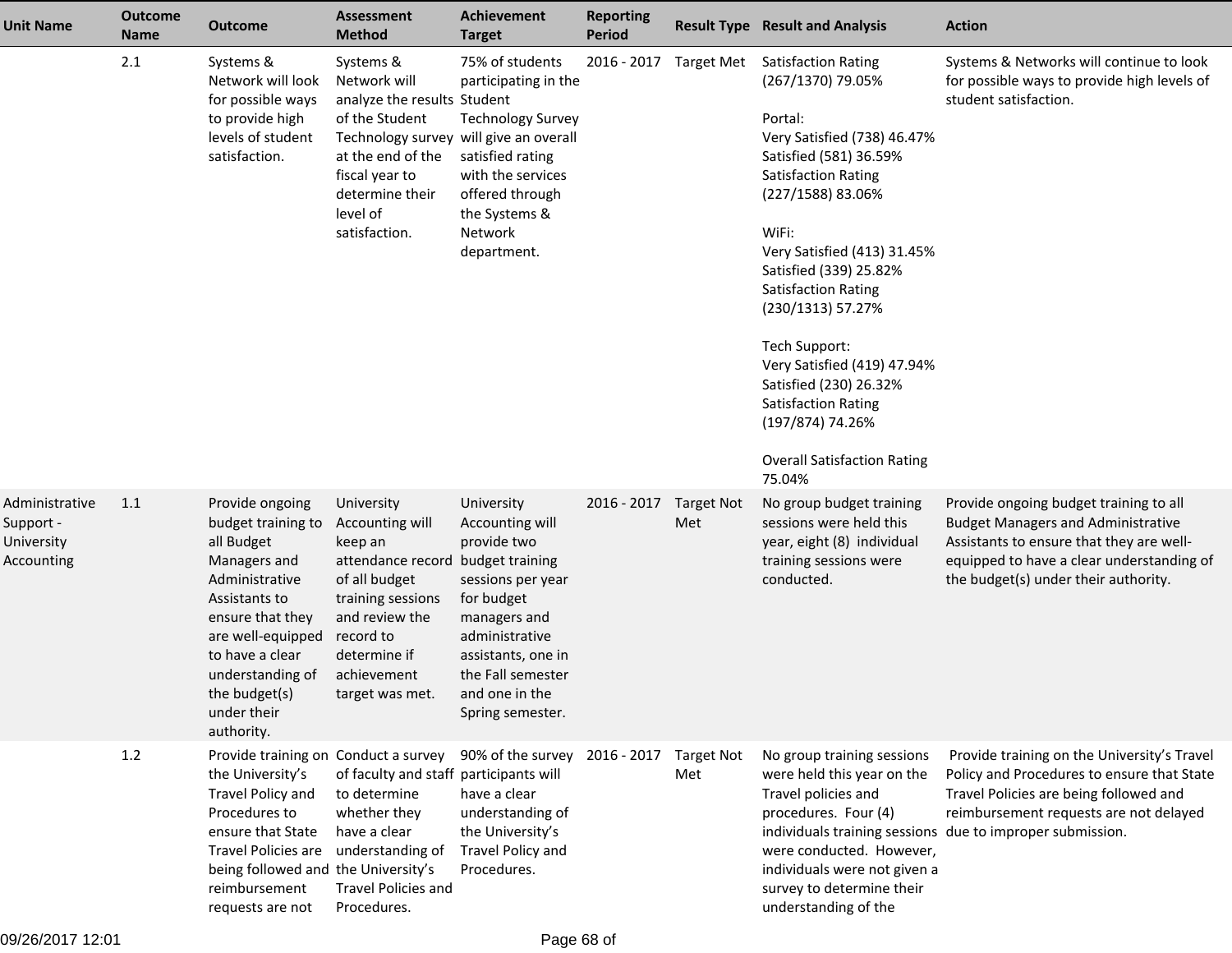| <b>Unit Name</b> | <b>Outcome</b><br>Name | <b>Outcome</b>                                                                                                                                                                                              | <b>Assessment</b><br><b>Method</b>                                                                                                                                                                                                                                                                                                                                         | Achievement<br><b>Target</b>                                                                                                 | <b>Reporting</b><br><b>Period</b> |                   | <b>Result Type Result and Analysis</b>                                                                                                                                                                              | <b>Action</b>                                                                                                                                                                                                                                                                                                                                                     |
|------------------|------------------------|-------------------------------------------------------------------------------------------------------------------------------------------------------------------------------------------------------------|----------------------------------------------------------------------------------------------------------------------------------------------------------------------------------------------------------------------------------------------------------------------------------------------------------------------------------------------------------------------------|------------------------------------------------------------------------------------------------------------------------------|-----------------------------------|-------------------|---------------------------------------------------------------------------------------------------------------------------------------------------------------------------------------------------------------------|-------------------------------------------------------------------------------------------------------------------------------------------------------------------------------------------------------------------------------------------------------------------------------------------------------------------------------------------------------------------|
|                  | 1.2                    | delayed due to<br>improper<br>submission.                                                                                                                                                                   | Conduct a survey<br>of faculty and staff participants will<br>to determine<br>whether they<br>have a clear<br>understanding of<br>the University's<br>Travel Policies and<br>Procedures.                                                                                                                                                                                   | 90% of the survey<br>have a clear<br>understanding of<br>the University's<br>Travel Policy and<br>Procedures.                | 2016 - 2017                       | Target Not<br>Met | material presented.                                                                                                                                                                                                 | Provide training on the University's Travel<br>Policy and Procedures to ensure that State<br>Travel Policies are being followed and<br>reimbursement requests are not delayed<br>due to improper submission.                                                                                                                                                      |
|                  | 1.3                    | Reduce the<br>number of<br>outstanding<br>purchase orders<br>that roll over at<br>the end of each<br>fiscal year.                                                                                           | At the end of the<br>fiscal year the<br>Open<br>Encumbrance<br>Report will be ran<br>to determine<br>dollar values of<br>open<br>encumbrances<br>rolling over. When<br>assessing the<br>report, the<br>Director of<br>University<br>Accounting will<br>bear in mind any<br>extenuating<br>circumstances<br>that follow<br>outstanding<br>purchases orders<br>as necessary. | The dollar values<br>of purchase orders<br>will be 3% less<br>than the dollar<br>values from the<br>previous fiscal<br>year. | 2016 - 2017 Target Met            |                   | encumbrances (General<br>Fund) rolled into FY17. In<br>FY17, \$68,093.53 of open<br>encumbrances (General<br>Fund) rolled into FY 18.<br>This was a decrease of<br>\$9,948.26, this is just or a<br>12.7% decrease. | In FY16, \$78,041.79 of open At the end of the fiscal year the Open<br>Encumbrance Report will be ran to<br>determine the dollar values of open<br>encumbrances rolling over. When assessing<br>the report, the Director of University<br>Accounting will bear in mind any<br>extenuating circumstances that follow<br>outstanding purchases orders as necessary. |
|                  | 2.1                    | Reduce the time it Keep a notebook<br>takes to process a<br>Request for<br>Reversal of Fees<br>with a Request for and each year<br>Reversal of Fees<br>Form to streamline length of time to<br>the process. | of all Requests for requests for<br>Reversal of Fees in reversal of fees<br>a central location<br>create a table of<br>process the<br>request.<br>Additionally, track<br>the reason for<br>Request for<br>Reversal of Fees.                                                                                                                                                | Only 5% of<br>will be due to<br>administrative<br>errors.                                                                    | $2016 - 2017$                     |                   | Inconclusive Designed a Request for<br>used internally and assist<br>with tracking data. We will<br>begin using this form<br>7/1/17                                                                                 | Track the reason for requesting a Reversal of<br>Reversal of Fees Form to be Fees. Strive to minimize those resulting<br>from administrative errors.                                                                                                                                                                                                              |
|                  |                        |                                                                                                                                                                                                             |                                                                                                                                                                                                                                                                                                                                                                            |                                                                                                                              |                                   |                   | Keep a notebook At least 85% of the 2016 - 2017 Inconclusive Designed a Request for                                                                                                                                 | Reduce the time it takes to process a                                                                                                                                                                                                                                                                                                                             |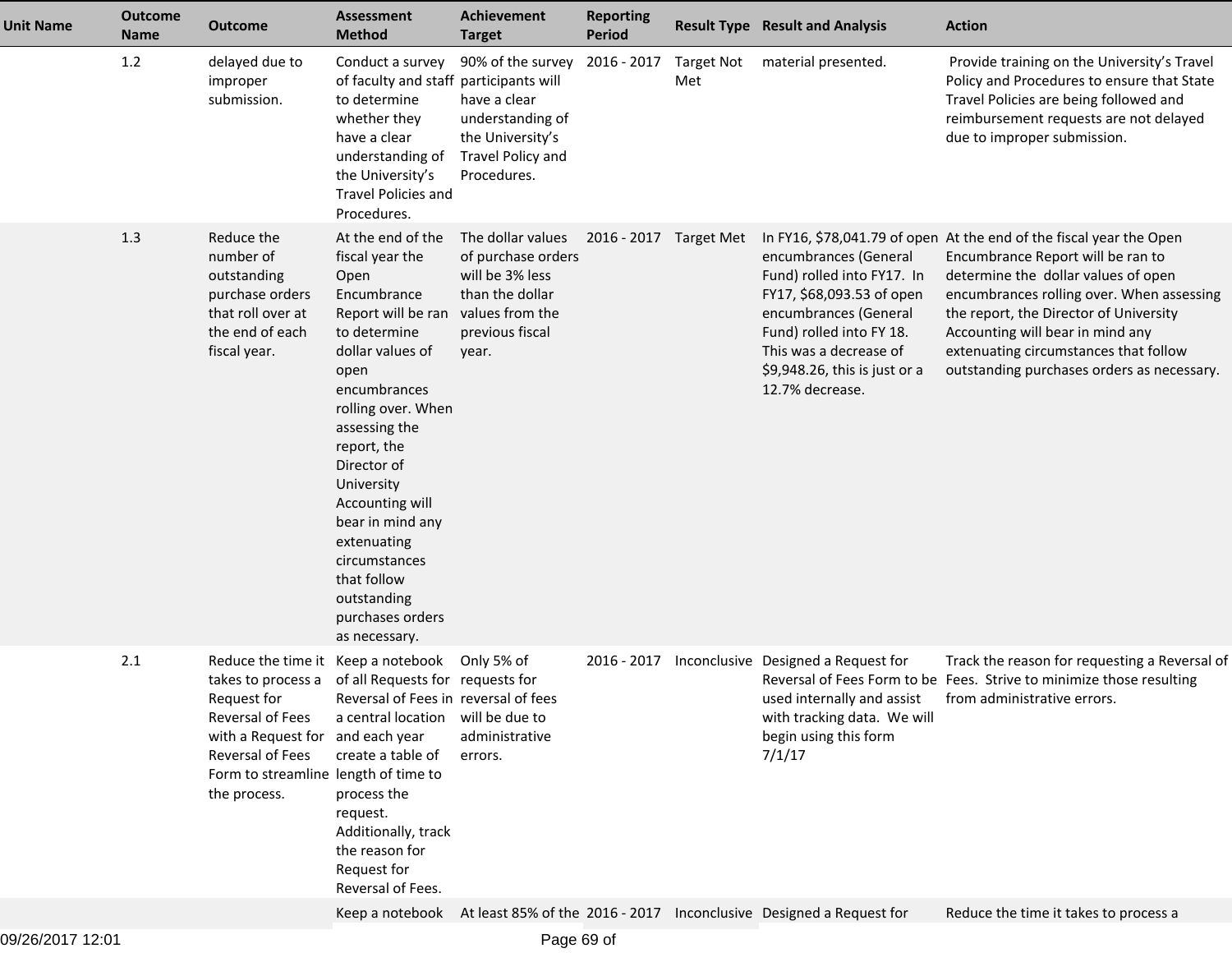| <b>Unit Name</b>                                       | <b>Outcome</b><br><b>Name</b> | <b>Outcome</b>                                                                                                                                                                                                                                                                   | <b>Assessment</b><br><b>Method</b>                                                                                                                                                                                                                                                                                               | <b>Achievement</b><br><b>Target</b>                                          | <b>Reporting</b><br><b>Period</b> |                          | <b>Result Type Result and Analysis</b>                                                                                                    | <b>Action</b>                                                                                                                                                                                                  |
|--------------------------------------------------------|-------------------------------|----------------------------------------------------------------------------------------------------------------------------------------------------------------------------------------------------------------------------------------------------------------------------------|----------------------------------------------------------------------------------------------------------------------------------------------------------------------------------------------------------------------------------------------------------------------------------------------------------------------------------|------------------------------------------------------------------------------|-----------------------------------|--------------------------|-------------------------------------------------------------------------------------------------------------------------------------------|----------------------------------------------------------------------------------------------------------------------------------------------------------------------------------------------------------------|
|                                                        |                               |                                                                                                                                                                                                                                                                                  | of all Requests for Reversal for Fees<br>Reversal of Fees in Request will be<br>a central location<br>and each year<br>create a table of<br>length of time to<br>process the<br>request.                                                                                                                                         | processed in 5<br>business days or<br>less.                                  | 2016 - 2017                       |                          | Inconclusive Reversal of Fee Form to be<br>used internally and assist in<br>tracking data. We will<br>begin using this form<br>$7/1/17$ . | Request for Reversal of Fees with a Request<br>for Reversal of Fees Form to streamline the<br>process.                                                                                                         |
| Administrative<br>Support -<br>University<br>Relations | 1.1                           | Increase web<br>traffic to the<br>university's<br>homepage and<br>social media<br>accounts by<br>developing<br>web/digital<br>presence (via<br>announcements,<br>web/press<br>releases, videos)<br>that encourage<br>interaction with<br>students, faculty,<br>staff and alumni. | At the end of the<br>fiscal year,<br>University<br><b>Relations will</b><br>utilize Google<br>Analytics to track<br>awareness and<br>traffic to digital<br>media presence<br>and compare the<br>results to the<br>previous fiscal<br>year's data to<br>determine an<br>increase/decrease<br>in web traffic.                      | 10% increase in<br>web traffic from<br>the previous fiscal<br>year.          | 2016 - 2017                       | <b>Target Not</b><br>Met | Web: Page Views: +0.75<br>percent; Sessions +2.70<br>percent; Users +2.08<br>percent                                                      | Based on the data gathered this fiscal year,<br>University Relations will continue to assess<br>these results to get trending data for future<br>use.                                                          |
|                                                        |                               |                                                                                                                                                                                                                                                                                  | At the end of the<br>fiscal year,<br>University<br><b>Relations will</b><br>utilize social<br>media analytics to<br>track awareness<br>and traffic to<br>digital media<br>presence and<br>compare the<br>results to the<br>previous fiscal<br>year's data to<br>determine an<br>increase/decrease<br>in social media<br>traffic. | 15% increase in<br>social media traffic<br>from the previous<br>fiscal year. | 2016 - 2017 Target Met            |                          | Social Media: Facebook<br>+44.29 percent; Twitter:<br>+15.11 percent; Instagram:<br>+39 percent                                           | Based on the data gathered this fiscal year,<br>University Relations will continue to assess<br>these results to get trending data for future<br>use to determine if a new target should be<br>put into place. |
|                                                        | $1.2$                         | Increase alumni<br>donations, as well<br>as that of friends                                                                                                                                                                                                                      | At the end of the<br>fiscal year,<br>University                                                                                                                                                                                                                                                                                  | 75% of Visions<br>Readership Survey<br>participants will                     | 2016 - 2017                       |                          | Inconclusive Executive director and<br>associate director<br>determined that it is not                                                    | Work with IR to develop a question or<br>questions to be used in online survey that<br>goes out through the Office of Alumni                                                                                   |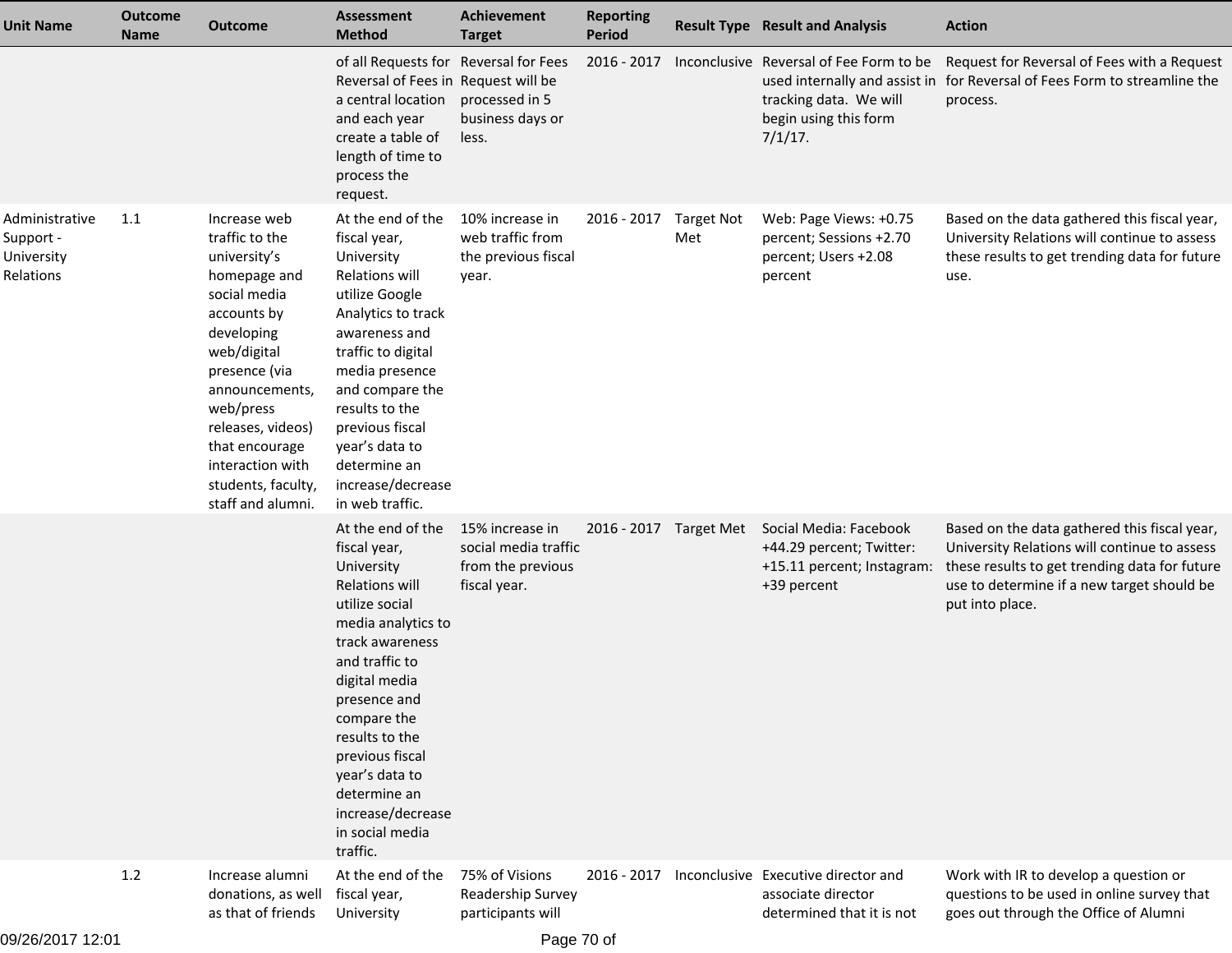| <b>Unit Name</b> | <b>Outcome</b><br><b>Name</b> | <b>Outcome</b>                                                                                                                                                                                                                                                  | <b>Assessment</b><br><b>Method</b>                                                                                                                                                                                                                                                                                                                         | Achievement<br><b>Target</b>                                                                                                                           | <b>Reporting</b><br><b>Period</b> | <b>Result Type Result and Analysis</b>                                                                                                                                                                                                                                                                                                                                                                                                                                                                                                                                                                                                                                                                                                                  | <b>Action</b>                                                                                                                                                                                                                                                                                                                                      |
|------------------|-------------------------------|-----------------------------------------------------------------------------------------------------------------------------------------------------------------------------------------------------------------------------------------------------------------|------------------------------------------------------------------------------------------------------------------------------------------------------------------------------------------------------------------------------------------------------------------------------------------------------------------------------------------------------------|--------------------------------------------------------------------------------------------------------------------------------------------------------|-----------------------------------|---------------------------------------------------------------------------------------------------------------------------------------------------------------------------------------------------------------------------------------------------------------------------------------------------------------------------------------------------------------------------------------------------------------------------------------------------------------------------------------------------------------------------------------------------------------------------------------------------------------------------------------------------------------------------------------------------------------------------------------------------------|----------------------------------------------------------------------------------------------------------------------------------------------------------------------------------------------------------------------------------------------------------------------------------------------------------------------------------------------------|
|                  | 1.2                           | of the University,<br>by highlighting<br>stories about<br>students, faculty,<br>staff and alumni<br>and promoting an<br>understanding of<br>the University's<br>programs and<br>offerings in Visions<br>magazine, which is "Please rate the<br>peer recognized. | Relations will<br>review and<br>analyze the<br><b>Visions</b><br>Readership<br>Survey's results to University.<br>determine if<br>achievement<br>target was met.<br>following<br>statements<br>according to their<br>accuracy: Visions<br>encourages me to<br>give to the<br>University.<br>{Strongly Agree,<br>Agree, Disagree,<br>Strongly<br>Disagree}" | either "agree" or<br>"strongly agree"<br>that Visions<br>encourages them<br>to give to the                                                             | 2016 - 2017                       | Inconclusive feasible to include an actual Relations<br>survey in Visions magazine.<br>In developing the University<br>Relations' assessment plan,<br>there were intentions to<br>include a survey in the<br>Homecoming issue (spring<br>2017) of Visions; however,<br>space in the Homecoming<br>issue was limited. Upon<br>further discussing this<br>assessment method, both<br>the executive director and<br>associate director<br>determined that it was very<br>unlikely to get readers to<br>complete and return a<br>survey at their own<br>expense. We believe that a<br>question about Visions and<br>its effectiveness should be<br>included in the online<br>survey that goes out to<br>alumni via the Office of<br><b>Alumni Relations</b> |                                                                                                                                                                                                                                                                                                                                                    |
|                  | 2.1                           | Increase strategic<br>placement of<br>advertisements via University<br>national, regional<br>and local media<br>outlets, including<br>radio spots,<br>television spots,<br>newspapers,<br>magazines and<br>billboards (budget<br>permitting).                   | At the end of the<br>fiscal year,<br>Relations will<br>review the<br>collected data on<br>its national,<br>regional and local<br>media outlets and<br>compare it to the<br>previous fiscal<br>year's data to<br>determine an<br>increase/decrease<br>in advertisements.                                                                                    | 5% increase in<br>advertisements<br>among national,<br>regional and local<br>media outlets<br>from the previous<br>fiscal year (budget<br>permitting). | 2016 - 2017 Target Met            | There was an increase in<br>advertisements placed. In<br>2015-2016, the total was<br>\$76, 835 in 2016-2017. Part<br>of the increase can be<br>attributed to the social<br>media ads placed via<br>Pandora, Facebook, Google<br>and YouTube.                                                                                                                                                                                                                                                                                                                                                                                                                                                                                                            | Based on the data gathered this fiscal year,<br>University Relations will continue to assess<br>these results to get trending data for future<br>about \$75,503 compared to use to determine if a new target should be<br>put into place. Advertisements placed will<br>also be determined by availability of funds in<br>marketing/media budgets. |
|                  | 2.2                           | Increase<br>awareness of<br>programs and<br>offerings among<br>faculty and staff to review and                                                                                                                                                                  | At the end of the<br>fiscal year,<br>University<br>Relations will                                                                                                                                                                                                                                                                                          | 75% of Faculty<br>Satisfaction Survey<br>participants will<br>either "agree" or<br>"strongly agree"                                                    | 2016 - 2017 Target Met            | 2017 Faculty Satisfaction<br><b>Survey Results:</b><br>Strongly Agree - (34/81)<br>41.98%<br>Agree - (42/81) 51.85%                                                                                                                                                                                                                                                                                                                                                                                                                                                                                                                                                                                                                                     | Based on the data gathered this fiscal year,<br>University Relations will continue to assess<br>these results to get trending data for future<br>use to determine if a new target should be<br>put into place.                                                                                                                                     |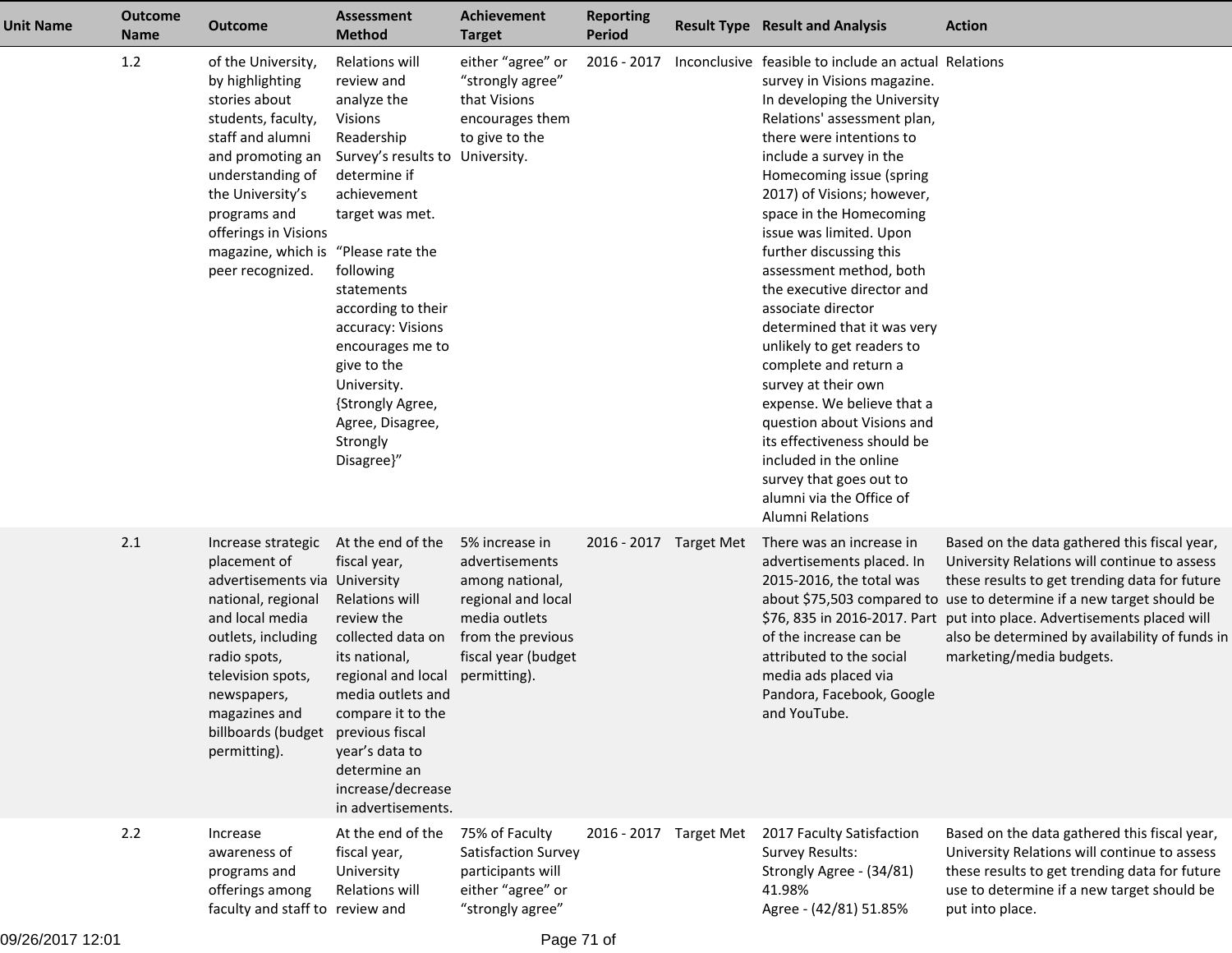| <b>Unit Name</b> | <b>Outcome</b><br><b>Name</b> | <b>Outcome</b>                                                                                                                    | <b>Assessment</b><br><b>Method</b>                                                                                                                                                                                                                                                                                                                                                                                                                                                | <b>Achievement</b><br><b>Target</b>                                                                                                                                                                                                                                                 | <b>Reporting</b><br>Period |                        | <b>Result Type Result and Analysis</b>                                                                                                      | <b>Action</b>                                                                                                                                                                                                  |
|------------------|-------------------------------|-----------------------------------------------------------------------------------------------------------------------------------|-----------------------------------------------------------------------------------------------------------------------------------------------------------------------------------------------------------------------------------------------------------------------------------------------------------------------------------------------------------------------------------------------------------------------------------------------------------------------------------|-------------------------------------------------------------------------------------------------------------------------------------------------------------------------------------------------------------------------------------------------------------------------------------|----------------------------|------------------------|---------------------------------------------------------------------------------------------------------------------------------------------|----------------------------------------------------------------------------------------------------------------------------------------------------------------------------------------------------------------|
|                  | 2.2                           | encourage on-<br>campus<br>engagement<br>through internal<br>newsletter, web<br>and social media<br>postings and<br>media boards. | analyze the<br>Faculty<br>Satisfaction<br>Survey's results to and social media<br>determine if<br>achievement<br>target was met.<br>"Please rate the<br>following<br>statement<br>according to its<br>accuracy:<br>University<br>Relations' internal<br>newsletters, web<br>and social media<br>postings and<br>media boards<br>increase my<br>awareness of<br>MUW's programs<br>and offerings.<br>{Strongly Agree,<br>Agree, Disagree,<br>Strongly Disagree,<br>Not Applicable}" | that University<br>Relations' internal<br>newsletters, web<br>postings and<br>media boards<br>increase their<br>awareness of the<br>University's<br>programs and<br>offerings.                                                                                                      |                            |                        | 2016 - 2017 Target Met Total - (76/81) 93.83%                                                                                               | Based on the data gathered this fiscal year,<br>University Relations will continue to assess<br>these results to get trending data for future<br>use to determine if a new target should be<br>put into place. |
|                  |                               |                                                                                                                                   | At the end of the<br>fiscal year,<br>University<br>Relations will<br>review and<br>analyze the Staff<br>Satisfaction<br>Survey's results to newsletters, web<br>determine if<br>achievement<br>target was met.<br>"Please rate the<br>following<br>statement<br>according to its<br>accuracy:<br>University                                                                                                                                                                       | 75% of Staff<br>Satisfaction Survey<br>participants will<br>either "agree" or<br>"strongly agree"<br>that University<br>Relations' internal<br>and social media<br>postings and<br>media boards<br>increase their<br>awareness of the<br>University's<br>programs and<br>offerings. |                            | 2016 - 2017 Target Met | 2017 Staff Satisfaction<br><b>Survey Results:</b><br>Strongly Agree - (32/86)<br>37.21%<br>Agree - (44/86) 51.16%<br>Total - (76/86) 88.37% | Based on the data gathered this fiscal year,<br>University Relations will continue to assess<br>these results to get trending data for future<br>use to determine if a new target should be<br>put into place. |